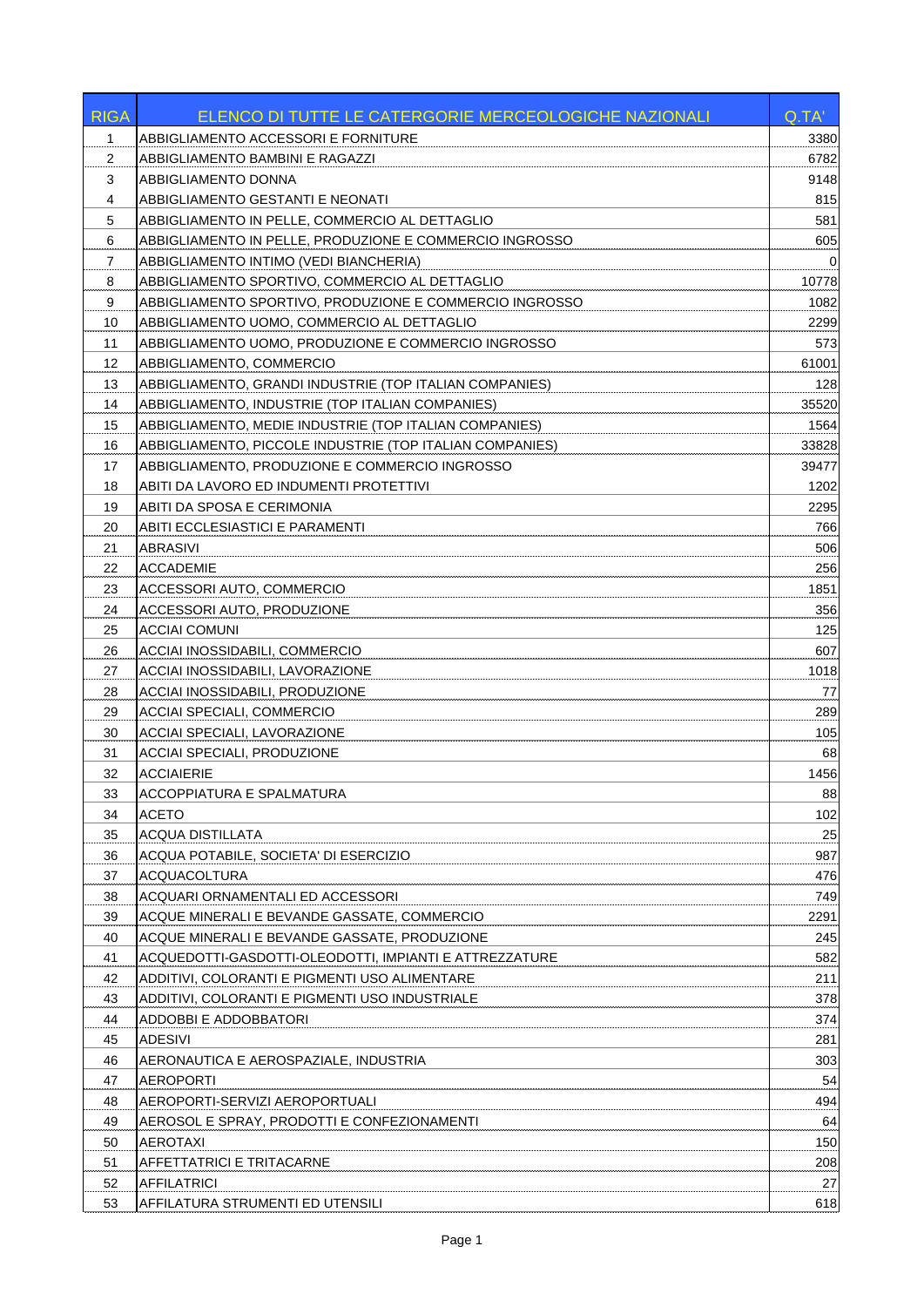| RIGA | ELENCO DI TUTTE LE CATERGORIE MERCEOLOGICHE NAZIONALI | Q.TA'       |
|------|-------------------------------------------------------|-------------|
| 54   | AFFITTACAMERE (VEDI CAMERE AMMOBILIATE)               | $\mathbf 0$ |
| 55   | AFFRANCATRICI POSTALI E MACCHINE PER POSTALIZZAZIONE  | 54          |
| 56   | AGENDE-CALENDARI-RUBRICHE                             | 186         |
| 57   | AGENTI E RAPPRESENTANTI DI COMMERCIO                  | 49734       |
| 58   | <b>AGENZIE CERTIFICATI</b>                            | 6381        |
| 59   | AGENZIE DISTRIBUTRICI GIORNALI-LIBRI-RIVISTE          | 618         |
| 60   | AGENZIE ED UFFICI COMMERCIALI                         | 3312        |
| 61   | <b>AGENZIE IMMOBILIARI</b>                            | 29462       |
| 62   | AGENZIE INVESTIGATIVE                                 | 1320        |
| 63   | <b>AGENZIE IPPICHE</b>                                | 747         |
| 64   | AGENZIE MARITTIME                                     | 1062        |
| 65   | AGENZIE MARKETING (VEDI MARKETING)                    | 0           |
| 66   | <b>AGENZIE MATRIMONIALI</b>                           | 387         |
| 67   | AGENZIE PRATICHE AUTOMOBILISTICHE                     | 5108        |
| 68   | <b>AGENZIE PRATICHE NAUTICHE</b>                      | 167         |
| 69   | <b>AGENZIE PUBBLICITA' (VEDI PUBBLICITA')</b>         | $\mathbf 0$ |
| 70   | <b>AGENZIE RECAPITO</b>                               | 562         |
| 71   | AGENZIE RECUPERO CREDITI                              | 840         |
| 72   | AGENZIE SPETTACOLO E ANIMAZIONE                       | 2096        |
| 73   | <b>AGENZIE STAMPA</b>                                 | 466         |
| 74   | AGENZIE VIAGGI E TURISMO                              | 11487       |
| 75   | <b>AGHI E SPILLI</b>                                  | 57          |
| 76   | <b>AGITATORI ED EMULSIONATORI</b>                     | 82          |
| 77   | <b>AGOPUNTURA, STUDI</b>                              | 231         |
| 78   | AGRICOLTORI (VEDI AZIENDE AGRICOLE)                   | $\Omega$    |
| 79   | AGRICOLTURA, ATTREZZI-PRODOTTI-FORNITURE              | 10490       |
| 80   | AGRITURISMO                                           | 5126        |
| 81   | AGRONOMI, STUDI (VEDI CONSULENTI AGRARI)              | 0           |
| 82   | <b>AGRUMI</b>                                         | 476         |
| 83   | <b>ALBERGHI 1 STELLA</b>                              | 5100        |
| 84   | ALBERGHI 2 STELLE                                     | 8692        |
| 85   | <b>ALBERGHI 3 STELLE</b>                              | 14663       |
| 86   | ALBERGHI 4 STELLE                                     | 3645        |
| 87   | ALBERGHI 5 STELLE (ESCLUSO LUSSO E SUPER LUSSO)       | 157         |
| 88   | ALBERGHI 5 STELLE LUSSO E SUPER LUSSO                 | 125         |
| 89   | ALBERGHI CON BAR                                      | 28873       |
| 90   | ALBERGHI CON BILIARDO                                 | 282         |
| 91   | ALBERGHI CON BOCCE                                    | 1068        |
| 92   | ALBERGHI CON CAMPO DA GOLF                            | 370         |
| 93   | ALBERGHI CON CENTRO AFFARI                            | 7374        |
| 94   | ALBERGHI CON CENTRO BENESSERE                         | 7519        |
| 95   | ALBERGHI CON CURE TERMALI                             | 545         |
| 96   | ALBERGHI CON DISCOTECHE O PIANO BAR                   | 2617        |
| 97   | ALBERGHI CON EQUITAZIONE                              | 6485        |
| 98   | ALBERGHI CON PISCINA                                  | 8128        |
| 99   | ALBERGHI CON POSTAZIONE INTERNET                      | 4291        |
| 100  | ALBERGHI CON RISTORANTE                               | 24066       |
| 101  | ALBERGHI CON TENNIS                                   | 2663        |
| 102  | ALBERGHI DIURNI E BAGNI PUBBLICI                      | 20          |
| 103  | ALBERGHI-PENSIONI (ELENCO COMPLETO NO STELLE)         | 44158       |
| 104  | ALBERI MOTORE E DISTRIBUZIONE                         | 23          |
| 105  | ALBERI TRASMISSIONE                                   | 177         |
| 106  | <b>ALCOOL</b>                                         | 66          |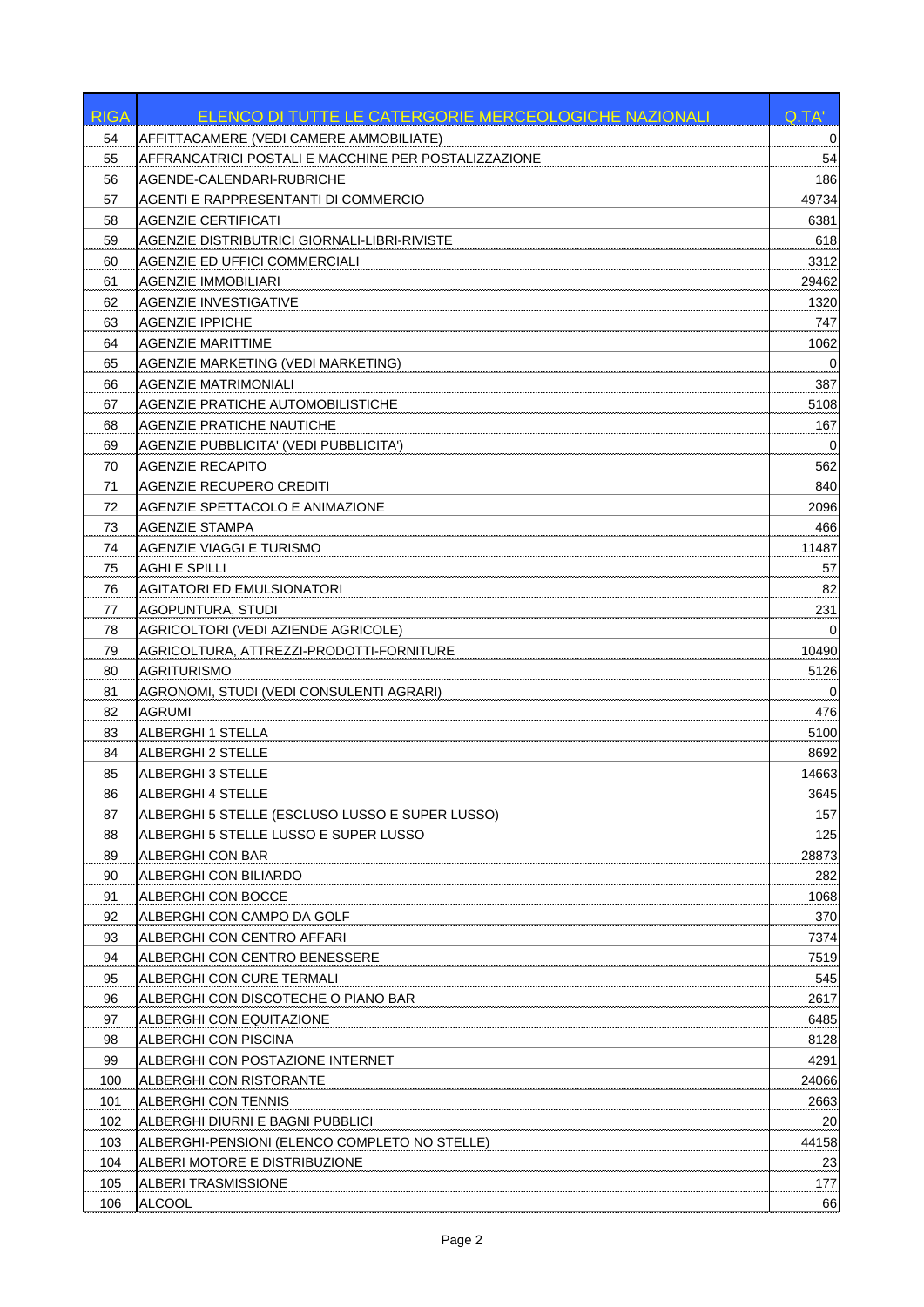| <b>RIGA</b> | ELENCO DI TUTTE LE CATERGORIE MERCEOLOGICHE NAZIONALI        | Q.TA'       |
|-------------|--------------------------------------------------------------|-------------|
| 107         | ALIMENTARI, COMMERCIO                                        | 125337      |
| 108         | ALIMENTARI, GRANDI INDUSTRIE (TOP ITALIAN COMPANIES)         | 283         |
| 109         | ALIMENTARI, MEDIE INDUSTRIE (TOP ITALIAN COMPANIES)          | 2463        |
| 110         | ALIMENTARI, PICCOLE INDUSTRIE (TOP ITALIAN COMPANIES)        | 81922       |
| 111         | ALIMENTARI, PRODUZIONE E COMMERCIO INGROSSO                  | 31387       |
| 112         | ALIMENTARI, INDUSTRIE (TOP ITALIAN COMPANIES)                | 84668       |
| 113         | ALIMENTI CONSERVATI                                          | 2142        |
| 114         | ALIMENTI DIETETICI-MACROBIOTICI-BIOLOGICI, COMMERCIO AL DETT | 1028        |
| 115         | ALIMENTI DIETETICI-MACROBIOTICI-BIOLOGICI, PROD.COMM.ING.    | 508         |
| 116         | ALLEVAMENTO BESTIAME (VEDI BESTIAME)                         | 0           |
| 117         | ALLUMINIO E LEGHE                                            | 1032        |
| 118         | AMBASCIATE PRESSO LO STATO ITALIANO                          | 133         |
| 119         | AMBULANZE PRIVATE, SERVIZIO                                  | 265         |
| 120         | AMBULATORI E CONSULTORI                                      | 3620        |
| 121         | AMBULATORI E CONSULTORI (VEDI ANALISI CLINICHE-RADIOLOGICHE) | $\mathbf 0$ |
| 122         | AMIANTO BONIFICA E SMANTELLAMENTO                            | 732         |
| 123         | AMIDO-GLUCOSIO-DESTRINA                                      | 13          |
| 124         | AMMINISTRAZIONI IMMOBILIARI                                  | 7270        |
| 125         | AMMINISTRAZIONI PATRIMONIALI                                 | 270         |
| 126         | AMMINISTRAZIONI PROVINCIALI                                  | 104         |
| 127         | AMMINISTRAZIONI PROVINCIALI-ASSESSORI                        | 992         |
| 128         | AMMINISTRAZIONI PROVINCIALI-PRESIDENTI                       | 104         |
| 129         | AMMINISTRAZIONI REGIONALI                                    | 20          |
| 130         | AMMINISTRAZIONI REGIONALI-ASSESSORI                          | 235         |
| 131         | AMMINISTRAZIONI REGIONALI-PRESIDENTI E VICEPRESIDENTI        | 55          |
| 132         | AMMORTIZZATORI                                               | 261         |
| 133         | AMPLIFICAZIONE SONORA                                        | 687         |
| 134         | ANALISI CHIMICHE-INDUSTRIALI-MERCEOLOGICHE                   | 1588        |
| 135         | ANALISI CLINICHE, STUDI                                      | 4061        |
| 136         | ANELLI E GUARNIZIONI DI TENUTA E D'ARRESTO                   | 81          |
| 137         | ANIMALI DOMESTICI, ALLEVAMENTO-ADDESTRAMENTO-PENSIONI        | 611         |
| 138         | ANIMALI DOMESTICI, TOELETTA                                  | 1320        |
| 139         | ANIMALI DOMESTICI-ALIMENTI ED ARTICOLI, COMMERCIO AL DETTAGL | 2310        |
| 140         | ANIMALI DOMESTICI-ALIMENTI, PRODUZIONE E COMMERCIO           | 189         |
| 141         | ANIMALI DOMESTICI-ARTICOLI E ATTREZZATURE.PROD.COMM.ING.     | 1238        |
| 142         | ANINALI DOMESTICI, COMMERCIO                                 | 4149        |
| 143         | ANTENNE, RADIO-TELEVISIONE                                   | 1611        |
| 144         | <b>ANTIFURTO</b>                                             | 4521        |
| 145         | ANTINCENDIO, IMPIANTI-ATTREZZATURE-MATERIALI                 | 1988        |
| 146         | ANTINFORTUNISTICA, ATTREZZATURE ED ARTICOLI                  | 4556        |
| 147         | <b>ANTIQUARI</b>                                             | 7755        |
| 148         | <b>ANTIVIBRANTI</b>                                          | 50          |
| 149         | APPARECCHI ACUSTICI PER SORDITA'                             | 1169        |
| 150         | APPARECCHI E MATERIALI ELETTRICI ANTIDEFLAGRANTI             | 58          |
| 151         | APPARECCHIATURE ELETTRICHE CIVILI E INDUSTRIALI              | 3046        |
| 152         | APPARECCHIATURE ELETTRONICHE                                 | 4565        |
| 153         | APPARECCHIATURE OLEODINAMICHE                                | 911         |
| 154         | <b>APPARECCHIATURE PNEUMATICHE E IDROPNEUMATICHE</b>         | 2200        |
| 155         | ARCHEOLOGIA E BENI CULTURALI, SERVIZI E LAVORI               | 230         |
| 156         | ARCHIVIAZIONE DOCUMENTI, SERVIZIO                            | 398         |
| 157         | ARDESIE                                                      | 85          |
| 158         | ARGENTATURA-DORATURA-PLATINATURA-RODIATURA                   | 160         |
| 159         | ARGENTERIE, COMMERCIO AL DETTAGLIO                           | 1509        |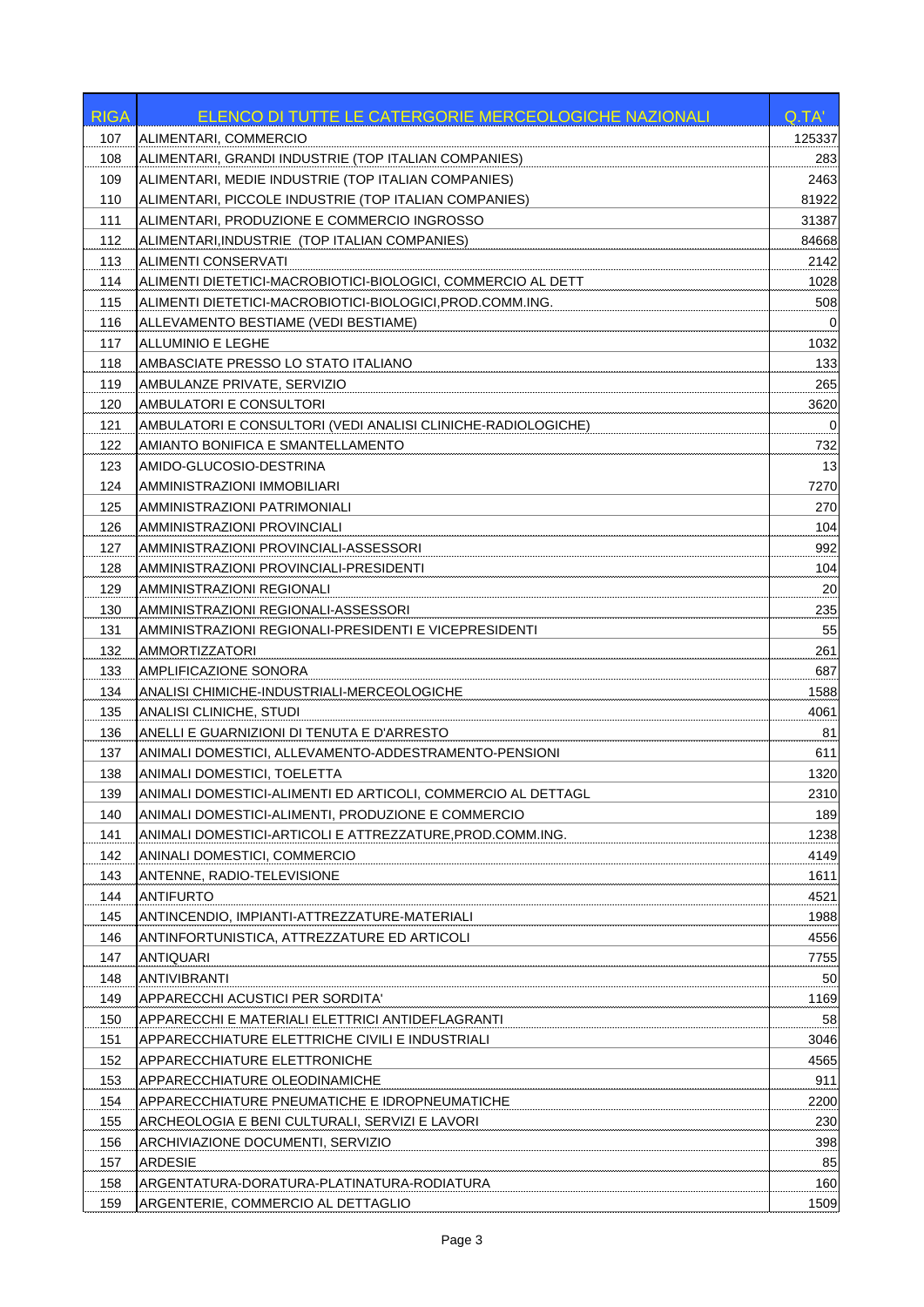| <b>RIGA</b> | ELENCO DI TUTTE LE CATERGORIE MERCEOLOGICHE NAZIONALI    | Q.TA'       |
|-------------|----------------------------------------------------------|-------------|
| 160         | ARGENTERIE, LAVORAZIONE E COMMERCIO                      | 828         |
| 161         | <b>ARGILLE</b>                                           | 51          |
| 162         | ARIA COMPRESSA, IMPIANTI ED ATTREZZATURE                 | 337         |
| 163         | ARMADI GUARDAROBA                                        | 337         |
| 164         | <b>ARMATORI</b>                                          | 71          |
| 165         | ARMI E MUNIZIONI, COMMERCIO AL DETTAGLIO                 | 655         |
| 166         | ARMI E MUNIZIONI, PRODUZIONE E COMMERCIO INGROSSO        | 205         |
| 167         | ARREDAMENTO ALBERGHI                                     | 616         |
| 168         | ARREDAMENTO BANCHE                                       | 48          |
| 169         | ARREDAMENTO BAR E RISTORANTI                             | 1524        |
| 170         | ARREDAMENTO CINEMA E TEATRI                              | 61          |
| 171         | ARREDAMENTO FARMACIE                                     | 79          |
| 172         | ARREDAMENTO IN STILE E D'EPOCA                           | 570         |
| 173         | ARREDAMENTO NAVALE                                       | 295         |
| 174         | ARREDAMENTO NEGOZI                                       | 3911        |
| 175         | ARREDAMENTO PARRUCCHIERI                                 | 249         |
| 176         | ARREDAMENTO SANITARIO                                    | 180         |
| 177         | ARREDAMENTO SCUOLE E COMUNITA'                           | 265         |
| 178         | <b>ARREDAMENTO UFFICI</b>                                | 1525        |
| 179         | ARREDAMENTO, COMMERCIO AL DETTAGLIO                      | 11093       |
| 180         | ARREDAMENTO, MATERIALI                                   | 413         |
| 181         | ARREDAMENTO, PRODUZIONE E COMMERCIO INGROSSO             | 7857        |
| 182         | ARREDI SACRI, COMMERCIO AL DETTAGLIO                     | 208         |
| 183         | ARREDI SACRI, PRODUZIONE E COMMERCIO INGROSSO            | 181         |
| 184         | <b>ARREDO URBANO</b>                                     | 1240        |
| 185         | ARSENALI (VEDI CANTIERI NAVALI)                          | 0           |
| 186         | ARTI GRAFICHE                                            | 13601       |
| 187         | ARTI GRAFICHE, ACCESSORI E FORNITURE                     | 376         |
| 188         | ARTI GRAFICHE, GRANDI INDUSTRIE (TOP ITALIAN COMPANIES)  | 57          |
| 189         | ARTI GRAFICHE, MEDIE INDUSTRIE (TOP ITALIAN COMPANIES)   | 526         |
| 190         | ARTI GRAFICHE, PICCOLE INDUSTRIE (TOP ITALIAN COMPANIES) | 17932       |
| 191         | ARTI GRAFICHE, INDUSTRIE (TOP ITALIAN COMPANIES)         | 18515       |
| 192         | ARTICOLI CACCIA E PESCA (VEDI CACCIA E PESCA)            | $\mathbf 0$ |
| 193         | ARTICOLI CARNEVALESCHI                                   | 225         |
| 194         | ARTICOLI DA VIAGGIO (VEDI VALIGERIE)                     | 0           |
| 195         | <b>ARTICOLI E SISTEMI DIDATTICI</b>                      | 1137        |
| 196         | <b>ARTICOLI FUNERARI</b>                                 | 1176        |
| 197         | ARTICOLI MEDICALI (VEDI MEDICALI)                        | 0           |
| 198         | <b>ARTICOLI NATALIZI</b>                                 | 232         |
| 199         | <b>ARTICOLI ORIENTALI</b>                                | 796         |
| 200         | ARTICOLI PER ANIMALI (VEDI ANIMALI)                      | $\mathbf 0$ |
| 201         | ARTICOLI PER CAMPEGGIO (VEDI CAMPEGGIO)                  | $\mathbf 0$ |
| 202         | ARTICOLI PER FUMATORI, COMMERCIO AL DETTAGLIO            | 289         |
| 203         | ARTICOLI PER FUMATORI, COMMERCIO AL DETTAGLIO            | 243         |
| 204         | ARTICOLI PER NAUTICA (VEDI NAUTICA)                      |             |
| 205         | ARTICOLI PER NEONATI E BAMBINI                           | 2632        |
| 206         | ARTICOLI PER UFFICIO (VEDI CANCELLERIA)                  | 0           |
| 207         | <b>ARTICOLI PULIZIA</b>                                  | 1058        |
| 208         | ARTICOLI REGALO, COMMERCIO AL DETTAGLIO                  | 13606       |
| 209         | ARTICOLI REGALO, PRODUZIONE E COMMERCIO INGROSSO         | 1631        |
| 210         | <b>ARTICOLI RELIGIOSI</b>                                | 471         |
| 211         | ARTICOLI SANITARI (VEDI MEDICALI)                        | 0           |
| 212         | ARTICOLI SPORTIVI, COMMERCIO AL DETTAGLIO                | 6431        |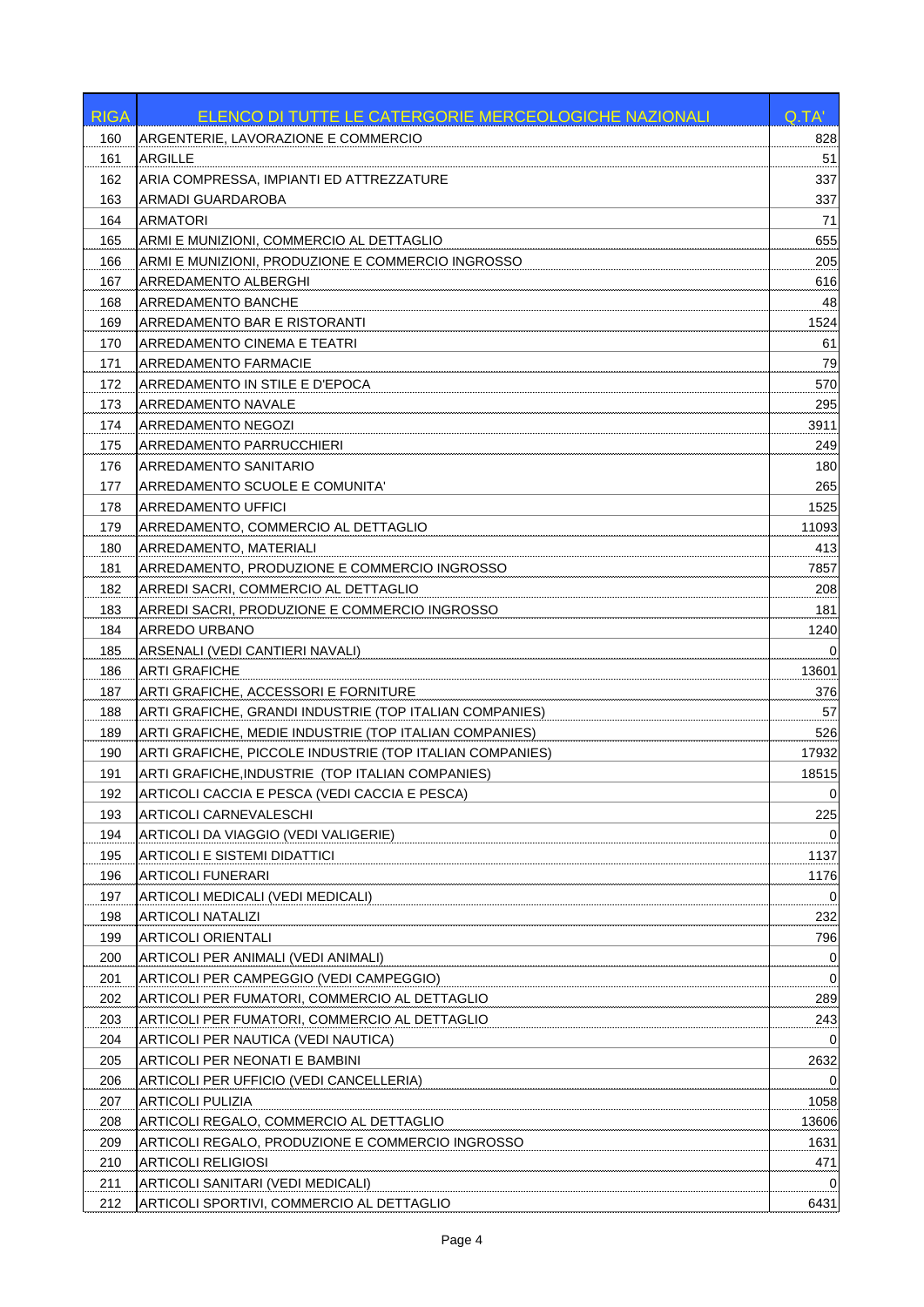| <b>RIGA</b> | ELENCO DI TUTTE LE CATERGORIE MERCEOLOGICHE NAZIONALI    | Q.TA'  |
|-------------|----------------------------------------------------------|--------|
| 213         | ARTICOLI SPORTIVI, PRODUZIONE E COMMERCIO INGROSSO       | 1534   |
| 214         | ARTICOLI TECNICI INDUSTRIALI                             | 794    |
| 215         | <b>ARTIGIANATO TIPICO</b>                                | 4073   |
| 216         | <b>ARTIGIANI</b>                                         | 328698 |
| 217         | ASCENSORI, INSTALLAZIONE E MANUTENZIONE                  | 1882   |
| 218         | ASCENSORI, PRODUZIONE                                    | 452    |
| 219         | ASCIUGAMANI AD ARIA-AUTOMATICI-IN CARTA                  | 128    |
| 220         | ASFALTI, BITUMI ED AFFINI                                | 1128   |
| 221         | <b>ASILI NIDO</b>                                        | 2125   |
| 222         | ASL - AZIENDE SANITARIE LOCALI                           | 6122   |
| 223         | ASPIRAPOLVERE E LUCIDATRICI USO DOMESTICO                | 137    |
| 224         | ASPIRAPOLVERE E LUCIDATRICI USO INDUSTRIALE              | 230    |
| 225         | <b>ASPIRATORI</b>                                        | 409    |
| 226         | <b>ASPIRAZIONE, IMPIANTI</b>                             | 859    |
| 227         | ASSEMBLAGGIO CONTO TERZI                                 | 4835   |
| 228         | ASSICURAZIONI-AMMINISTRATORI DELEGATI                    | 96     |
| 229         | ASSICURAZIONI-DIRETTORI GENERALI                         | 104    |
| 230         | ASSICURAZIONI-PRESIDENTI-VICEPRESIDENTI                  | 188    |
| 231         | ASSICURAZIONI-SEDI                                       | 189    |
| 232         | ASSICURAZIONI-SEDI ED AGENZIE                            | 20756  |
| 233         | ASSISTENZA SOCIALE                                       | 1768   |
| 234         | ASSOCIAZIONI ALBERGHIERE                                 | 172    |
| 235         | <b>ASSOCIAZIONI ARTIGIANI</b>                            | 2089   |
| 236         | ASSOCIAZIONI ARTISTICHE-CULTURALI-RICREATIVE             | 16349  |
| 237         | <b>ASSOCIAZIONI BELLE ARTI</b>                           | 150    |
| 238         | ASSOCIAZIONI COMBATTENTISTICHE E D'ARMA                  | 959    |
| 239         | ASSOCIAZIONI COMMERCIANTI                                | 1426   |
| 240         | ASSOCIAZIONI E CIRCOLI SPORTIVI, AEROPLANI               | 55     |
| 241         | ASSOCIAZIONI E CIRCOLI SPORTIVI, AUTO-MOTO               | 222    |
| 242         | ASSOCIAZIONI E CIRCOLI SPORTIVI, BASEBALL                | 60     |
| 243         | ASSOCIAZIONI E CIRCOLI SPORTIVI. BILIARDO                | 23     |
| 244         | ASSOCIAZIONI E CIRCOLI SPORTIVI, BOCCE E BOWLING         | 591    |
| 245         | ASSOCIAZIONI E CIRCOLI SPORTIVI, CACCIA                  | 343    |
| 246         | ASSOCIAZIONI E CIRCOLI SPORTIVI, CINOFILE                | 25     |
| 247         | ASSOCIAZIONI E CIRCOLI SPORTIVI, DANZA                   | 53     |
| 248         | ASSOCIAZIONI E CIRCOLI SPORTIVI, GIOCHI DA TAVOLO        | 24     |
| 249         | ASSOCIAZIONI E CIRCOLI SPORTIVI, NAUTICA                 | 254    |
| 250         | ASSOCIAZIONI E CIRCOLI SPORTIVI, PARACADUTISMO           | 6      |
| 251         | ASSOCIAZIONI E CIRCOLI SPORTIVI, PESCA                   | 163    |
| 252         | ASSOCIAZIONI E CIRCOLI SPORTIVI, POLISPORTIVE            | 684    |
| 253         | ASSOCIAZIONI E CIRCOLI SPORTIVI, PUGILATO                | 33     |
| 254         | ASSOCIAZIONI E CIRCOLI SPORTIVI, SELEZIONE               | 7707   |
| 255         | ASSOCIAZIONI E CIRCOLI SPORTIVI, TENNISTAVOLO            | 20     |
| 256         | ASSOCIAZIONI E CIRCOLI SPORTIVI-AEROBICA-BODY BUILDING-F | 192    |
| 257         | ASSOCIAZIONI E CIRCOLI SPORTIVI-ASSOCIAZIONI ARBITRALI   | 119    |
| 258         | ASSOCIAZIONI E CIRCOLI SPORTIVI-ATLETICA                 | 241    |
| 259         | ASSOCIAZIONI E CIRCOLI SPORTIVI-BASKET                   | 286    |
| 260         | ASSOCIAZIONI E CIRCOLI SPORTIVI-CALCIO                   | 1478   |
| 261         | ASSOCIAZIONI E CIRCOLI SPORTIVI-CANOTTAGGIO              | 114    |
| 262         | ASSOCIAZIONI E CIRCOLI SPORTIVI-CICLISMO                 | 115    |
| 263         | ASSOCIAZIONI E CIRCOLI SPORTIVI-GINNASTICA               | 113    |
| 264         | ASSOCIAZIONI E CIRCOLI SPORTIVI-GOLF                     | 137    |
| 265         | ASSOCIAZIONI E CIRCOLI SPORTIVI-IPPICA                   | 167    |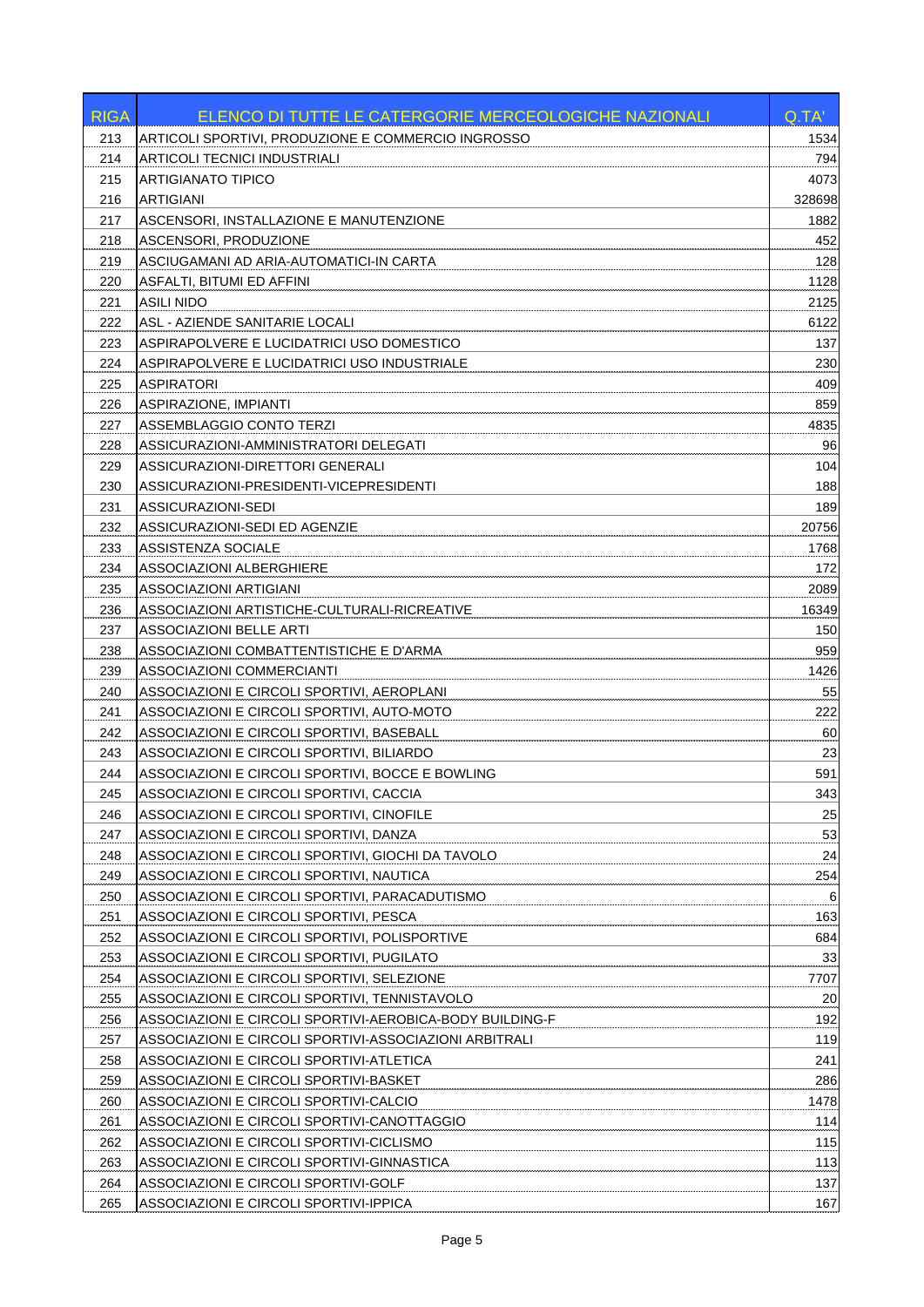| <b>RIGA</b> | <b>ELENCO DI TUTTE LE CATERGORIE MERCEOLOGICHE NAZIONALI</b> | Q.TA' |
|-------------|--------------------------------------------------------------|-------|
| 266         | ASSOCIAZIONI E CIRCOLI SPORTIVI-JUDO-YOGA-KARATE             | 71    |
| 267         | ASSOCIAZIONI E CIRCOLI SPORTIVI-NUOTO                        | 195   |
| 268         | ASSOCIAZIONI E CIRCOLI SPORTIVI-PALLAVOLO                    | 290   |
| 269         | ASSOCIAZIONI E CIRCOLI SPORTIVI-PATTINAGGIO                  | 88    |
| 270         | ASSOCIAZIONI E CIRCOLI SPORTIVI-PESISTICA                    | 11    |
| 271         | ASSOCIAZIONI E CIRCOLI SPORTIVI-RUGBY                        | 97    |
| 272         | ASSOCIAZIONI E CIRCOLI SPORTIVI-SCHERMA                      | 37    |
| 273         | ASSOCIAZIONI E CIRCOLI SPORTIVI-SCI                          | 510   |
| 274         | ASSOCIAZIONI E CIRCOLI SPORTIVI-SPORT SUBACQUEI              | 60    |
| 275         | ASSOCIAZIONI E CIRCOLI SPORTIVI-SQUASH                       | 3     |
| 276         | ASSOCIAZIONI E CIRCOLI SPORTIVI-TENNIS                       | 533   |
| 277         | ASSOCIAZIONI E CIRCOLI SPORTIVI-TIRO A VOLO                  | 159   |
| 278         | ASSOCIAZIONI E CIRCOLI SPORTIVI-VELA                         | 135   |
| 279         | ASSOCIAZIONI INDUSTRIALI                                     | 334   |
| 280         | ASSOCIAZIONI PENSIONATI                                      | 672   |
| 281         | ASSOCIAZIONI PER LA DIFESA DI CONSUMATORI E UTENTI           | 296   |
| 282         | ASSOCIAZIONI PREVIDENZA-ASSISTENZA-BENEFICENZA               | 7430  |
| 283         | ASSOCIAZIONI SINDACALI E DI CATEGORIA                        | 18641 |
| 284         | <b>ASSOCIAZIONI SPORTIVE</b>                                 | 12524 |
| 285         | ASSOCIAZIONI VOLONTARIATO-SOLIDARIETA'                       | 7137  |
| 286         | ASSOCIAZIONI-ORGANIZZAZIONI RELIGIOSE                        | 4020  |
| 287         | <b>ASTE PUBBLICHE</b>                                        | 204   |
| 288         | ASTROLOGIA-CARTOCHIROMANZIA-OCCULTISMO                       | 358   |
| 289         | <b>ASTUCCI</b>                                               | 346   |
| 290         | ATOMIZZATORI-NEBULIZZATORI-SPRUZZATORI                       | 41    |
| 291         | ATTREZZATURE E MACCHINE PER GIARDINAGGIO.PROD.COMM.INGR.     | 1462  |
| 292         | ATTREZZATURE MECCANICHE                                      | 731   |
| 293         | ATTREZZATURE SUBACQUEE, PRODUZIONE E COMMERCIO INGROSSO      | 124   |
| 294         | AUDIOVISI-FILMATI-SPOT-MULTIMEDIALI                          | 1414  |
| 295         | AUDIOVISIVI, APPARECCHI E IMPIANTI                           | 960   |
| 296         | AUTOACCESSORI (VEDI ACCESSORI AUTO)                          | 0     |
| 297         | AUTOBETONIERE E BETONIERE                                    | 75    |
| 298         | AUTOBUS-FILOBUS-MINIBUS                                      | 259   |
| 299         | <b>AUTOCARRI</b>                                             | 487   |
| 300         | <b>AUTOCLAVI</b>                                             | 62    |
| 301         | <b>AUTODEMOLIZIONI</b>                                       | 1276  |
| 302         | AUTOFFICINE-GOMMISTI-STAZIONI DI SERVIZIO, ATTREZZATURE      | 1919  |
| 303         | AUTOGRU, COSTRUZIONE E COMMERCIO                             | 495   |
| 304         | AUTOGRU, NOLEGGIO                                            | 1052  |
| 305         | <b>AUTOLINEE</b>                                             | 1190  |
| 306         | AUTOMATISMI ELETTRICI-ELETTRONICI-PNEUMATICI                 | 1025  |
| 307         | AUTOMAZIONE E ROBOTICA, APPARECCHIATURE E COMPONENTI         | 2604  |
| 308         | AUTOMOBILE CLUB, SEDI PROVINCIALI                            | 105   |
| 309         | <b>AUTOMOBILI SENZA PATENTE</b>                              | 61    |
| 310         | AUTOMOBILI, CONCESSIONARI                                    | 13943 |
| 311         | AUTOMOBILI, ELABORAZIONI                                     | 334   |
| 312         | AUTOMOBILI, PRODUZIONE E IMPORTAZIONE                        | 93    |
| 313         | <b>AUTONOLEGGIO</b>                                          | 5915  |
| 314         | <b>AUTORADIO</b>                                             | 882   |
| 315         | <b>AUTOREVISIONI PERIODICHE OFFICINE ABILITATE</b>           | 311   |
| 316         | AUTORICAMBI (VEDI RICAMBI AUTO)                              |       |
| 317         | <b>AUTORIMESSE E PARCHEGGI</b>                               | 2928  |
| 318         | <b>AUTORIPARAZIONI</b>                                       | 54107 |
|             |                                                              |       |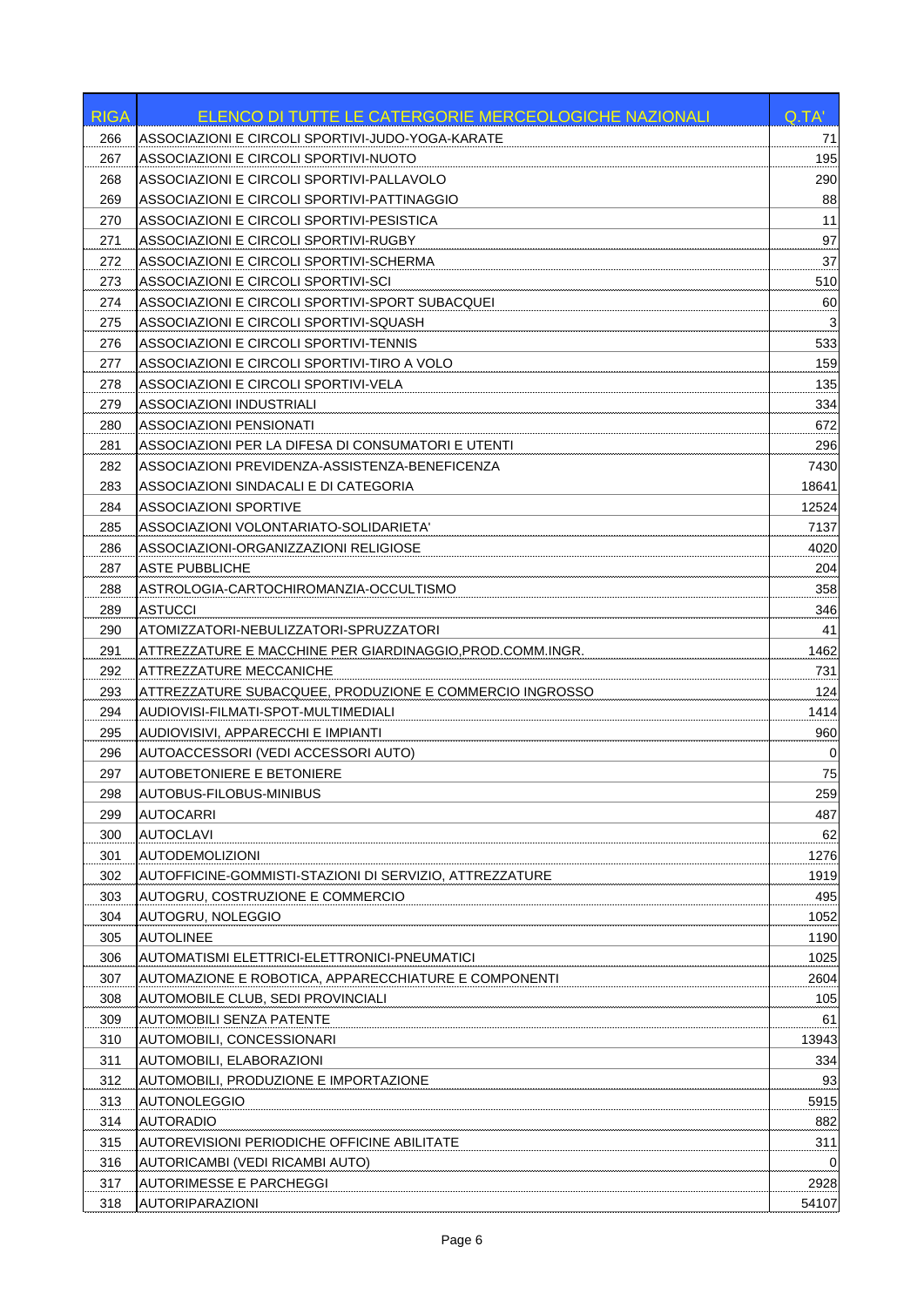| <b>RIGA</b> | ELENCO DI TUTTE LE CATERGORIE MERCEOLOGICHE NAZIONALI                                               | Q.TA'           |
|-------------|-----------------------------------------------------------------------------------------------------|-----------------|
| 319         | <b>AUTOSCUOLE</b>                                                                                   | 5256            |
| 320         | AUTOSOCCORSO                                                                                        | 1613            |
| 321         | <b>AUTOSTRADE E AUTOPORTI</b>                                                                       | 567             |
| 322         | <b>AUTOTRASPORTI (SPA)</b>                                                                          | 400             |
| 323         | AUTOTRASPORTI (SRL)                                                                                 | 3573            |
| 324         | AUTOTRASPORTI, ELENCO COMPLETO                                                                      | 31725           |
| 325         | AUTOVEICOLI COMMERCIALI                                                                             | 616             |
| 326         | <b>AUTOVEICOLI ELETTRICI</b>                                                                        | 43              |
| 327         | AUTOVEICOLI INDUSTRIALI                                                                             | 1715            |
| 328         | <b>AUTOVEICOLI USATI</b>                                                                            | 775             |
| 329         | <b>AVICOLTURA</b>                                                                                   | 747             |
| 330         | AVICOLTURA, IMPIANTI ED ATTREZZATURE                                                                | 62              |
| 331         | AVVOLGIBILI (VEDI PERSIANE)                                                                         | 0               |
| 332         | <b>AVVOLGIMENTI ELETTRICI</b>                                                                       | 458             |
| 333         | <b>AZIENDE AGRICOLE</b>                                                                             | 41295           |
| 334         | AZIENDE COMMERCIALI SELEZ.DIPENDENTI (TOP ITALIAN COMP.)                                            | 685069          |
| 335         | AZIENDE COMMERCIALI SELEZ.DIPENDENTI (TOP ITALIAN COMP.) DA 1 A 9 DIPENDENTI                        | 628930          |
| 336         | AZIENDE COMMERCIALI SELEZ.DIPENDENTI (TOP ITALIAN COMP.) DA 10 A 19 DIPENDENTI                      | 31385           |
| 337         | AZIENDE COMMERCIALI SELEZ.DIPENDENTI (TOP ITALIAN COMP.) DA 100 A 199 DIPENDENTI                    | 899             |
| 338         | AZIENDE COMMERCIALI SELEZ.DIPENDENTI (TOP ITALIAN COMP.) DA 20 A 49 DIPENDENTI                      | 16562           |
| 339         | AZIENDE COMMERCIALI SELEZ.DIPENDENTI (TOP ITALIAN COMP.) DA 200 A 499 DIPENDENTI                    | 423             |
| 340         | AZIENDE COMMERCIALI SELEZ.DIPENDENTI (TOP ITALIAN COMP.) DA 50 A 99 DIPENDENTI                      | 6668            |
| 341         | AZIENDE COMMERCIALI SELEZ.DIPENDENTI (TOP ITALIAN COMP.) DA 500 A 1.000 DIPENDENTI                  | 121             |
| 342         | AZIENDE COMMERCIALI SELEZ.DIPENDENTI (TOP ITALIAN COMP.) OLTRE 1.000 DIPENDENTI                     | 81              |
| 343         | AZIENDE COMMERCIALI SELEZ.FATTURATO (TOP ITALIAN COMP.)                                             | 445785          |
| 344         | AZIENDE COMMERCIALI SELEZ.FATTURATO (TOP ITALIAN COMP.) DA 1.000.000 A 2.500.000 EURO               | 95345           |
| 345         | AZIENDE COMMERCIALI SELEZ.FATTURATO (TOP ITALIAN COMP.) DA 2.500.000 A 6.500.000 EURO               | 26861           |
| 346         | AZIENDE COMMERCIALI SELEZ.FATTURATO (TOP ITALIAN COMP.) DA 500.000 A 1.000.000 EURO                 | 301015          |
| 347         | AZIENDE COMMERCIALI SELEZ.FATTURATO (TOP ITALIAN COMP.) DA 6.500.000 A 13.000.000 EURO              | 11079           |
| 348         | AZIENDE COMMERCIALI SELEZ.FATTURATO (TOP ITALIAN COMP.) OLTRE 50.000.000 EURO                       | 1372            |
| 349         | AZIENDE COMMERCIALI SELEZ.FATTURATO (TOP ITALIAN COMP.)DA 13.000.000 A 26.000.000 EURO              | 7131            |
| 350         | AZIENDE COMMERCIALI SELEZ.FATTURATO (TOP ITALIAN COMP.)DA 26.000.000 A 50.000.000 EURO              | 2982            |
| 351         | AZIENDE DI SERVIZI SELEZ.DIPENDENTI (TOP ITALIAN COMP.)                                             | 785620          |
| 352         | AZIENDE DI SERVIZI SELEZ.DIPENDENTI (TOP ITALIAN COMP.) DA 1 A 9 DIPENDENTI                         | 712140          |
| 353         | AZIENDE DI SERVIZI SELEZ.DIPENDENTI (TOP ITALIAN COMP.) DA 10 A 19 DIPENDENTI                       | 39091           |
| 354         | AZIENDE DI SERVIZI SELEZ.DIPENDENTI (TOP ITALIAN COMP.) DA 100 A 199 DIPENDENTI                     | 2254            |
| 355         | AZIENDE DI SERVIZI SELEZ.DIPENDENTI (TOP ITALIAN COMP.) DA 20 A 49 DIPENDENTI                       | 20853           |
| 356         | AZIENDE DI SERVIZI SELEZ.DIPENDENTI (TOP ITALIAN COMP.) DA 200 A 499 DIPENDENTI                     | 1275            |
| 357         | AZIENDE DI SERVIZI SELEZ.DIPENDENTI (TOP ITALIAN COMP.) DA 50 A 99 DIPENDENTI                       | 9042            |
| 358         | AZIENDE DI SERVIZI SELEZ.DIPENDENTI (TOP ITALIAN COMP.) DA 500 A 1.000 DIPENDENTI                   | 449             |
| 359         | AZIENDE DI SERVIZI SELEZ.DIPENDENTI (TOP ITALIAN COMP.) OLTRE 1.000 DIPENDENTI                      | 516             |
| 360         | AZIENDE DI SERVIZI SELEZ.FATTURATO (TOP ITALIAN COMP.)                                              | 412107          |
| 361         | AZIENDE DI SERVIZI SELEZ.FATTURATO (TOP ITALIAN COMP.) DA 1.000.000 A 2.500.000 EURO                | 62016           |
| 362         | AZIENDE DI SERVIZI SELEZ.FATTURATO (TOP ITALIAN COMP.) DA 13.000.000 A 26.000.000 EURO              | 4437            |
| 363         | AZIENDE DI SERVIZI SELEZ.FATTURATO (TOP ITALIAN COMP.) DA 2.500.000 A 6.500.000 EURO                | 16023           |
| 364         | AZIENDE DI SERVIZI SELEZ.FATTURATO (TOP ITALIAN COMP.) DA 26.000.000 A 50.000.000 EURO              | 2030            |
| 365         | AZIENDE DI SERVIZI SELEZ.FATTURATO (TOP ITALIAN COMP.) DA 500.000 A 1.000.000 EURO                  | 319396          |
| 366         | AZIENDE DI SERVIZI SELEZ.FATTURATO (TOP ITALIAN COMP.) DA 6.500.000 A 13.000.000 EURO               | 6926            |
| 367         | AZIENDE DI SERVIZI SELEZ.FATTURATO (TOP ITALIAN COMP.) OLTRE 50.000.000 EURO                        | 1279            |
| 368<br>369  | AZIENDE ED ENTI DI PROMOZIONE TURISTICA<br>AZIENDE INDUSTRIALI SELEZ.DIPENDENTI (TOP ITALIAN COMP.) | 2146<br>529065  |
| 370         |                                                                                                     |                 |
| 371         | AZIENDE INDUSTRIALI SELEZ.DIPENDENTI (TOP ITALIAN COMP.) DA 1 A 9 DIPENDENTI                        | 431985<br>52969 |
|             | AZIENDE INDUSTRIALI SELEZ.DIPENDENTI (TOP ITALIAN COMP.) DA 10 A 19 DIPENDENTI                      |                 |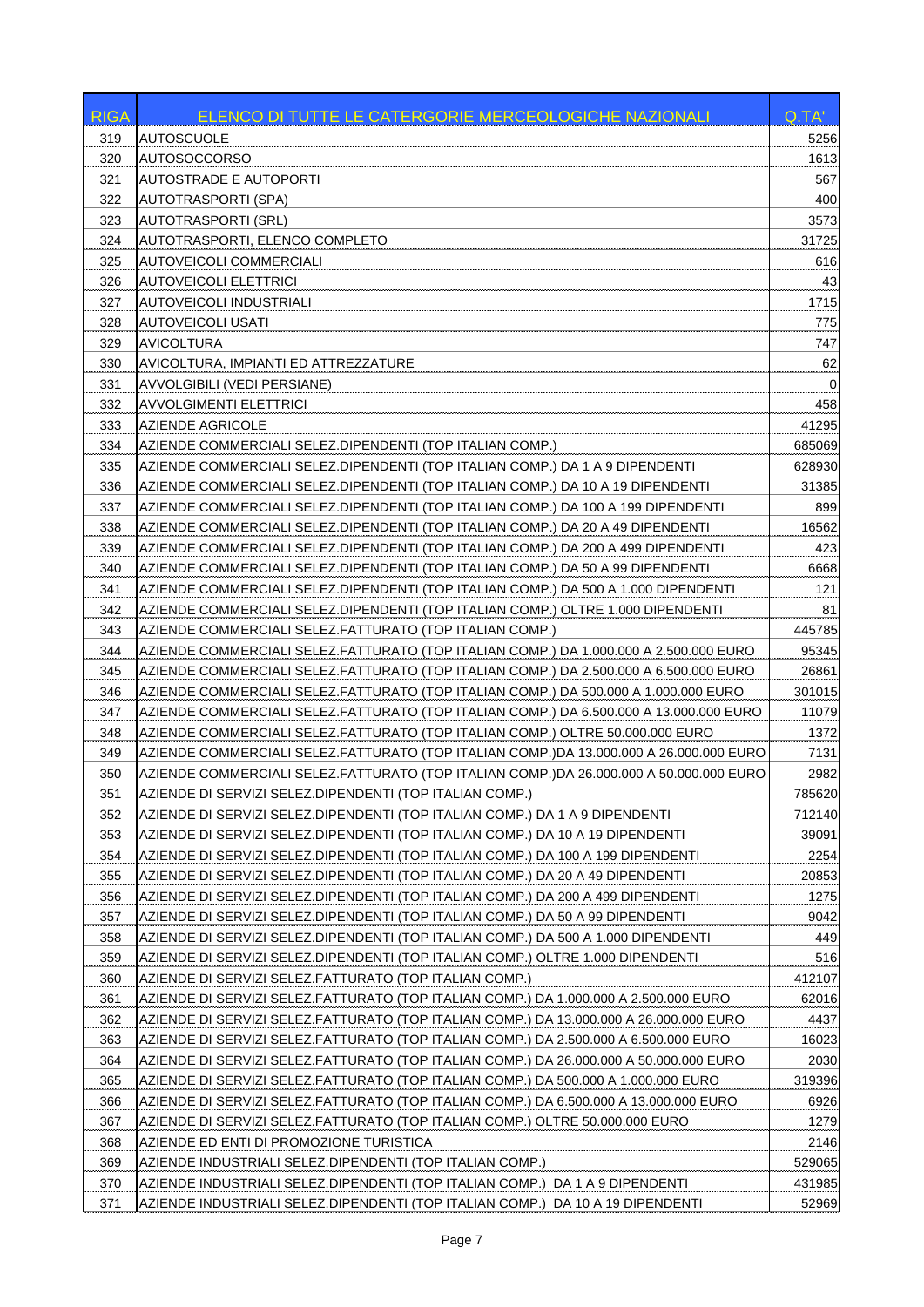| <b>RIGA</b> | <b>ELENCO DI TUTTE LE CATERGORIE MERCEOLOGICHE NAZIONALI</b>                           | Q.TA'     |
|-------------|----------------------------------------------------------------------------------------|-----------|
| 372         | AZIENDE INDUSTRIALI SELEZ.DIPENDENTI (TOP ITALIAN COMP.) DA 100 A 199 DIPENDENTI       | 3203      |
| 373         | AZIENDE INDUSTRIALI SELEZ.DIPENDENTI (TOP ITALIAN COMP.) DA 20 A 49 DIPENDENTI         | 28697     |
| 374         | AZIENDE INDUSTRIALI SELEZ.DIPENDENTI (TOP ITALIAN COMP.) DA 200 A 499 DIPENDENTI       | 1466      |
| 375         | AZIENDE INDUSTRIALI SELEZ.DIPENDENTI (TOP ITALIAN COMP.) DA 50 A 99 DIPENDENTI         | 10122     |
| 376         | AZIENDE INDUSTRIALI SELEZ.DIPENDENTI (TOP ITALIAN COMP.)  DA 500 A 1.000 DIPENDENTI    | 403       |
| 377         | AZIENDE INDUSTRIALI SELEZ.DIPENDENTI (TOP ITALIAN COMP.)  OLTRE 1.000 DIPENDENTI       | 220       |
| 378         | AZIENDE INDUSTRIALI SELEZ.FATTURATO (TOP ITALIAN COMP.)                                | 352087    |
| 379         | AZIENDE INDUSTRIALI SELEZ.FATTURATO (TOP ITALIAN COMP.) DA 1.000.000 A 2.500.000 EURO  | 89895     |
| 380         | AZIENDE INDUSTRIALI SELEZ.FATTURATO (TOP ITALIAN COMP.) DA 2.500.000 A 6.500.000 EURO  | 24151     |
| 381         | AZIENDE INDUSTRIALI SELEZ.FATTURATO (TOP ITALIAN COMP.) DA 500.000 A 1.000.000 EURO    | 215083    |
| 382         | AZIENDE INDUSTRIALI SELEZ.FATTURATO (TOP ITALIAN COMP.) DA 6.500.000 A 13.000.000 EURO | 11059     |
| 383         | AZIENDE INDUSTRIALI SELEZ.FATTURATO (TOP ITALIAN COMP.) OLTRE 50.000.000 EURO          | 1907      |
| 384         | AZIENDE INDUSTRIALI SELEZ.FATTURATO (TOP ITALIAN COMP.)DA 13.000.000 A 26.000.000 EURO | 6960      |
| 385         | AZIENDE INDUSTRIALI SELEZ.FATTURATO (TOP ITALIAN COMP.)DA 26.000.000 A 50.000.000 EURO | 3032      |
| 386         | AZIENDE SANITARIE LOCALI                                                               | 181       |
| 387         | AZIENDE SANITARIE LOCALI-DIRETTORI AMMINISTRATIVI                                      | 171       |
| 388         | AZIENDE SANITARIE LOCALI-DIRETTORI GENERALI                                            | 174       |
| 389         | AZIENDE SANITARIE LOCALI-DIRETTORI SANITARI                                            | 175       |
| 390         | AZIENDE SANITARIE LOCALI-RESPONSABILI U.R.P.                                           | 167       |
| 391         | AZIENDE-ENTI-ISTITUTI, FATTURATO-DA 1.000.000 A 2.500.000 EURO (TOP ITALIAN COMP.)     | 214113    |
| 392         | AZIENDE-ENTI-ISTITUTI, FATTURATO-DA 13.000.000 A 26.000.000 EURO (TOP ITALIAN COMP.)   | 15346     |
| 393         | AZIENDE-ENTI-ISTITUTI, FATTURATO-DA 2.500.000 A 6.500.000 EURO (TOP ITALIAN COMP.)     | 57581     |
| 394         | AZIENDE-ENTI-ISTITUTI, FATTURATO-DA 26.000.000 A 50.000.000 EURO (TOP ITALIAN COMP.)   | 6661      |
| 395         | AZIENDE-ENTI-ISTITUTI, FATTURATO-DA 500.000 A 1.000.000 EURO (TOP ITALIAN COMP.)       | 727079    |
| 396         | AZIENDE-ENTI-ISTITUTI, FATTURATO-DA 6.500.000 A 13.000.000 EURO  (TOP ITALIAN COMP.)   | 24529     |
| 397         | AZIENDE-ENTI-ISTITUTI, FATTURATO-OLTRE 50.000.000 EURO (TOP ITALIAN COMP.)             | 3958      |
| 398         | AZIENDE-ENTI-ISTITUTI, SEL. PER DIPENDENTI-DA 1 A 9 (TOP ITALIAN COMP.)                | 1576316   |
| 399         | AZIENDE-ENTI-ISTITUTI, SEL. PER DIPENDENTI-DA 10 A 19 (TOP ITALIAN COMP.)              | 107035    |
| 400         | AZIENDE-ENTI-ISTITUTI, SEL. PER DIPENDENTI-DA 100 A 199 (TOP ITALIAN COMP.)            | 5688      |
| 401         | AZIENDE-ENTI-ISTITUTI, SEL. PER DIPENDENTI-DA 20 A 49 (TOP ITALIAN COMP.)              | 57536     |
| 402         | AZIENDE-ENTI-ISTITUTI, SEL. PER DIPENDENTI-DA 200 A 499 (TOP ITALIAN COMP.)            | 2836      |
| 403         | AZIENDE-ENTI-ISTITUTI, SEL. PER DIPENDENTI-DA 50 A 99 (TOP ITALIAN COMP.)              | 22256     |
| 404         | AZIENDE-ENTI-ISTITUTI, SEL. PER DIPENDENTI-DA 500 A 1000 (TOP ITALIAN COMP.)           | 869       |
| 405         | AZIENDE-ENTI-ISTITUTI, SEL. PER DIPENDENTI-OLTRE 1000 (TOP ITALIAN COMP.)              | 754       |
| 406         | AZIENDE-ENTI-ISTITUTI, SELEZIONE PER DIPENDENTI (TOP ITALIAN COMPANIES)                | 1773290   |
| 407         | AZIENDE-ENTI-ISTITUTI, SELEZIONE PER FATTURATO (TOP ITALIAN COMPANIES)                 | 1049267   |
| 408         | <b>BABY SITTERS</b>                                                                    | 209       |
| 409         | <b>BAGNO, ACCESSORI E MOBILI</b>                                                       | 4230      |
| 410         | <b>BANCHE, SEDI</b>                                                                    | 772       |
| 411         | <b>BANCHE, SEDI E AGENZIE</b>                                                          | 30457     |
| 412         | BANCHE, SEDI-DIRETTORI E VICEDIRETTORI GENERALI                                        | 1160      |
| 413         | BANCHE, SEDI-PRESIDENTI E VICEPRESIDENTI                                               | 1512      |
| 414<br>415  | <b>BANCHI LAVORO, PROVA E CONTROLLO</b>                                                | 44<br>144 |
| 416         | BANDIERE E STENDARDI<br><b>BAR E CAFFE'</b>                                            | 64307     |
| 417         | <b>BARBECUES (VEDI CAMINETTI)</b>                                                      | 0         |
| 418         | BARCHE E CANOTTI PNEUMATICI, COMMERCIO AL DETTAGLIO                                    | 461       |
| 419         | BARCHE E CANOTTI PNEUMATICI, PRODUZIONE E COMMERCIO INGROSSO                           | 285       |
| 420         | BATTERIE, TUBI RADIANTI ED AEROTERMI                                                   | 17        |
| 421         | BATTERIE-ACCUMULATORI-PILE, COMMERCIO AL DETTAGLIO                                     | 475       |
| 422         | BATTERIE-ACCUMULATORI-PILE, COMMERCIO INGROSSO                                         | 487       |
| 423         | BATTERIE-ACCUMULATORI-PILE, PRODUZIONE                                                 | 162       |
| 424         | <b>BAZAR</b>                                                                           | 1187      |
|             |                                                                                        |           |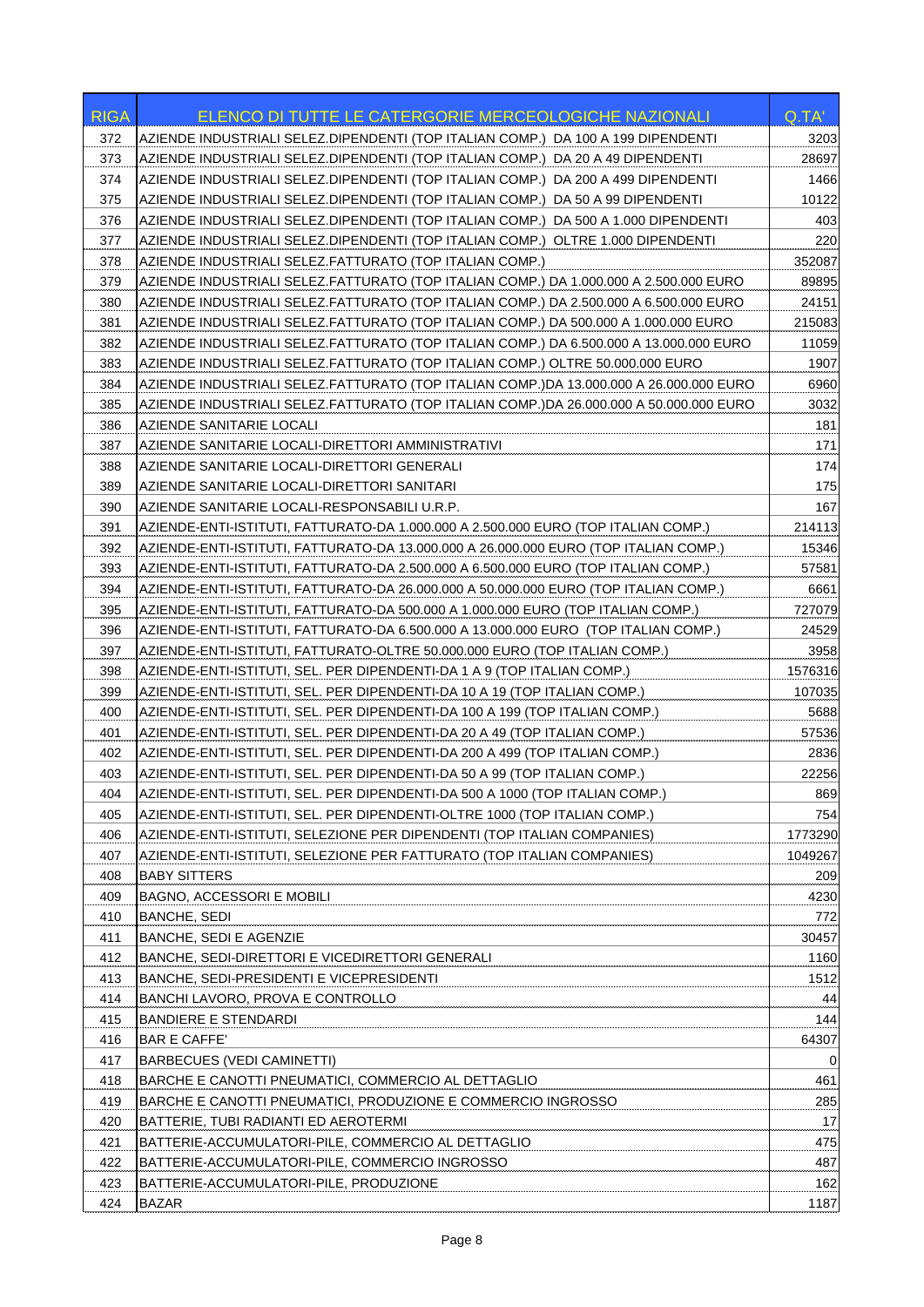| <b>RIGA</b> | ELENCO DI TUTTE LE CATERGORIE MERCEOLOGICHE NAZIONALI        | Q.TA' |
|-------------|--------------------------------------------------------------|-------|
| 425         | BESTIAME, ALLEVAMENTO E COMMERCIO                            | 1658  |
| 426         | BETONIERE (VEDI AUTOBETONIERE)                               | 0     |
| 427         | BEVANDE ANALCOLICHE                                          | 743   |
| 428         | <b>BIANCHERIA ALBERGHI E COMUNITA'</b>                       | 193   |
| 429         | BIANCHERIA ED ABBIGLIAMENTO INTIMO, COMMERCIO AL DETTAGLIO   | 9624  |
| 430         | BIANCHERIA ED ABBIGLIAMENTO INTIMO, PROD.-COMM. INGROSSO     | 3549  |
| 431         | BIANCHERIA PER LA CASA, COMMERCIO AL DETTAGLIO               | 3178  |
| 432         | BIANCHERIA PER LA CASA, PRODUZIONE E COMMERCIO INGROSSO      | 1045  |
| 433         | <b>BIBLIOTECHE.PRINCIPALI</b>                                | 944   |
| 434         | <b>BIBLITOECHE</b>                                           | 6536  |
| 435         | BICCHIERI-POSATE-PIATTI, IN CARTA E PLASTICA                 | 158   |
| 436         | BICICLETTE, ACCESSORI E PARTI                                | 447   |
| 437         | BICICLETTE, COMMERCIO E RIPARAZIONE                          | 1849  |
| 438         | BICLICLETTE, PRODUZIONE E COMMERCIO INGROSSO                 | 300   |
| 439         | BIGIOTTERIE, COMMERCIO AL DETTAGLIO                          | 2185  |
| 440         | BIGIOTTERIE, PRODUZIONE E COMMERCIO INGROSSO                 | 878   |
| 441         | <b>BILANCE E BILICI</b>                                      | 913   |
| 442         | <b>BILIARDI ED ACCESSORI</b>                                 | 198   |
| 443         | <b>BINGO, SALE</b>                                           | 149   |
| 444         | <b>BIOLOGIA, LABORATORI E STUDI</b>                          | 162   |
| 445         | <b>BIOTECNOLOGIE</b>                                         | 164   |
| 446         | <b>BIRRA</b>                                                 | 635   |
| 447         | BIRRA E BEVANDE ALLA SPINA - ATTREZZATURE ED IMPIANTI        | 142   |
| 448         | <b>BIRRERIE E PUBS</b>                                       | 3180  |
| 449         | <b>BISCOTTI E CRACKERS</b>                                   | 364   |
| 450         | <b>BOBINATRICI</b>                                           | 27    |
| 451         | <b>BOBINE</b>                                                | 56    |
| 452         | <b>BOMBOLE METALLICHE</b>                                    | 87    |
| 453         | <b>BOMBONIERE E ACCESSORI</b>                                | 3508  |
| 454         | <b>BONIFICHE ED IRRIGAZIONI</b>                              | 811   |
| 455         | BORSE E BORSETTE, COMMERCIO AL DETTAGLIO                     | 5241  |
| 456         | BORSE E BORSETTE, PRODUZIONE E COMMERCIO INGROSSO            | 3830  |
| 457         | <b>BORSE MERCI E VALORI</b>                                  | 18    |
| 458         | BOTTI-BARILI-TINI                                            | 68    |
| 459         | BOTTIGLIE-FIASCHI-DAMIGIANE                                  | 169   |
| 460         | <b>BOTTONI</b>                                               | 387   |
| 461         | <b>BOUTIQUES ED ALTA MODA</b>                                | 3356  |
| 462         | <b>BOX PREFABBRICATI</b>                                     | 298   |
| 463         | BREVETTI D'INVENZIONE, CONSULENZA TECNICO LEGALE             | 488   |
| 464         | <b>BRICOLAGE</b>                                             | 1050  |
| 465         | <b>BROCCE E BROCCIATURA</b>                                  | 28    |
| 466         | <b>BRONZINE</b>                                              | 21    |
| 467         | <b>BRONZO</b>                                                | 83    |
| 468         | <b>BRUCIATORI GAS E CARBONE</b>                              | 104   |
| 469         | BRUCIATORI NAFTA-GASOLIO-KEROSENE, COMMERCIO                 | 173   |
| 470         | BRUCIATORI NAFTA-GASOLIO-KEROSENE, INSTALLAZIONE E MANUTENZI | 982   |
| 471         | BRUCIATORI NAFTA-GASOLIO-KEROSENE, PRODUZIONE                | 62    |
| 472         | <b>BRUNITURA METALLI</b>                                     | 51    |
| 473         | <b>BUDELLA</b>                                               | 134   |
| 474         | <b>BULLONERIE</b>                                            | 2819  |
| 475         | <b>BURRO</b>                                                 | 83    |
| 476         | <b>BUSTE E SACCHETTI</b>                                     | 830   |
| 477         | <b>BUSTI E REGGISENI</b>                                     | 471   |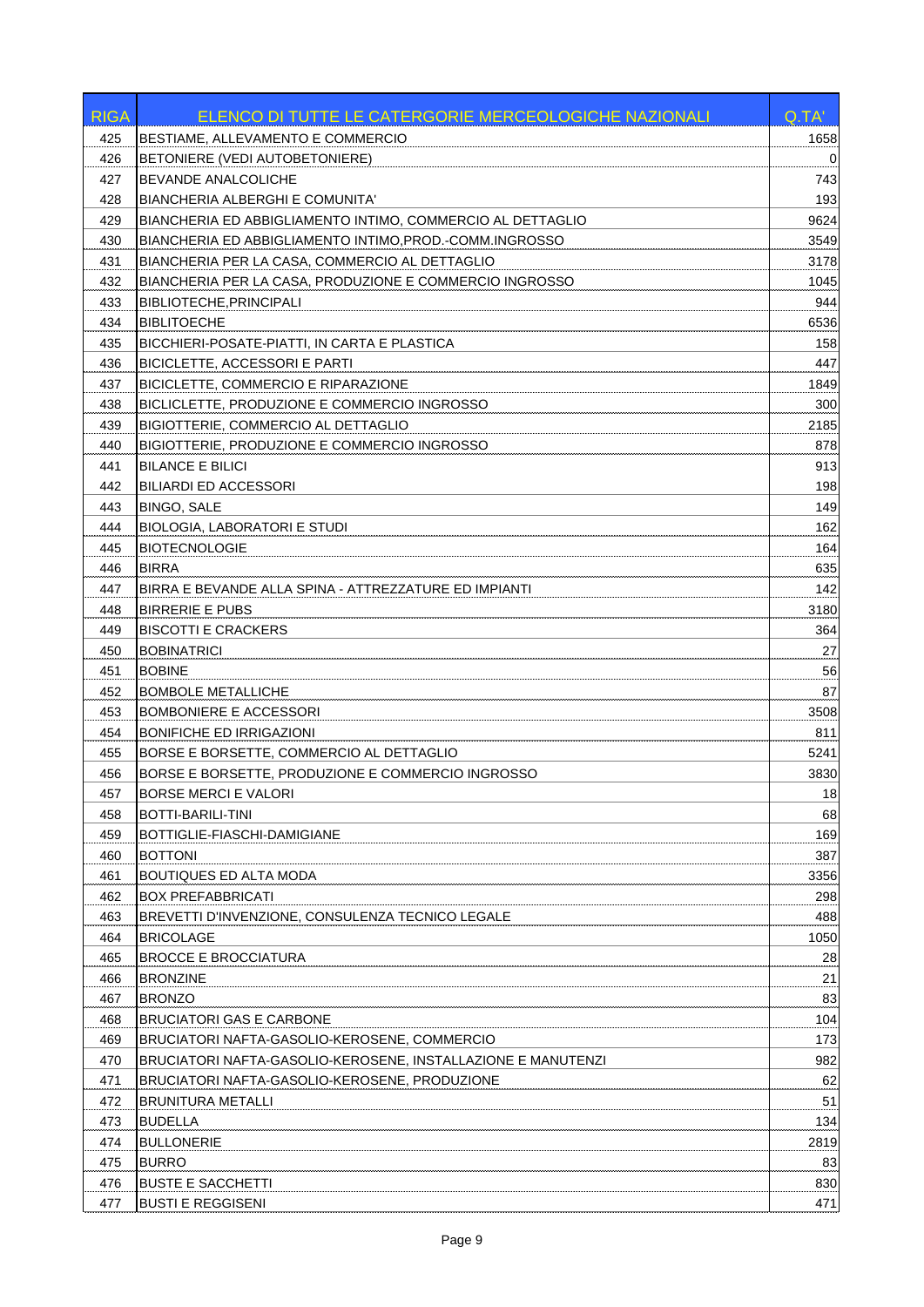| <b>RIGA</b> | ELENCO DI TUTTE LE CATERGORIE MERCEOLOGICHE NAZIONALI      | Q.TA'          |
|-------------|------------------------------------------------------------|----------------|
| 478         | <b>BUYING OFFICES</b>                                      | 61             |
| 479         | CABINE ELETTRICHE DI TRASFORMAZIONE E COMANDO              | 260            |
| 480         | CABINE PER VERNICIATURE INDUSTRIALI                        | 80             |
| 481         | CACCIA E PESCA ARTICOLI, COMMERCIO AL DETTAGLIO            | 1287           |
| 482         | CACCIA E PESCA ARTICOLI, PRODUZIONE E COMMERCIO            | 311            |
| 483         | CAFFE' CRUDO E TORREFATTO                                  | 550            |
| 484         | <b>CALAMITE PERMANENTI</b>                                 | 57             |
| 485         | <b>CALCE</b>                                               | 289            |
| 486         | CALCESTRUZZO PRECONFEZIONATO                               | 2233           |
| 487         | CALCIO (VEDI ASSOCIAZIONI E CIRCOLI SPORTIVI, SELEZIONE)   | 0              |
| 488         | <b>CALDAIE</b>                                             | 3955           |
| 489         | <b>CALDAIE A GAS</b>                                       | 2005           |
| 490         | <b>CALDAIE A VAPORE</b>                                    | 105            |
| 491         | CALDAIE RISCALDAMENTO                                      | 1602           |
| 492         | CALENDARI (VEDI AGENDE)                                    | 0              |
| 493         | <b>CALIBRI</b>                                             | 30             |
| 494         | CALZATURE, COMMERCIO AL DETTAGLIO                          | 15607          |
| 495         | CALZATURE, PRODUZIONE E COMMERCIO INGROSSO                 | 4916           |
| 496         | CALZATURIFICI E CALZOLAI, FORNITURE                        | 4312           |
| 497         | CALZE E COLLANT, COMMERCIO AL DETTAGLIO                    | 837            |
| 498         | CALZE E COLLANT, PRODUZIONE E COMMERCIO INGROSSO           | 1471           |
| 499         | CALZOLAI E CALZATURE SU MISURA                             | 1079           |
| 500         | <b>CAMBIA VALUTE</b>                                       | 175            |
| 501         | <b>CAMERE AMMOBILIATE</b>                                  | 4509           |
| 502         | <b>CAMERE BLINDATE (VEDI CASSEFORTI)</b>                   | 0              |
| 503         | <b>CAMERE DI COMMERCIO</b>                                 | 102            |
| 504         | CAMICIE, PRODUZIONE E COMMERCIO                            | 1831           |
| 505         | CAMINETTI-FORNI DA GIARDINO-BARBECUES                      | 1367           |
| 506         | <b>CAMPANE</b>                                             | 50             |
| 507         | CAMPEGGIO-ATTREZZATURE ED ARTICOLI, COMMERCIO AL DETTAGLIO | 253            |
| 508         | CAMPEGGIO-ATTREZZATURE ED ARTICOLI, PRODUZIONE-COMM.INGR.  | 923            |
| 509         | CAMPEGGI-OSTELLI-VILLAGGI TURISTICI                        | 3105           |
| 510         | CAMPERS (VEDI CARAVANS)                                    | $\overline{0}$ |
| 511         | <b>CAMPIONARI</b>                                          | 209            |
| 512         | CANAPA, FILATI E TESSUTI                                   | 29             |
| 513         | <b>CANCELLERIA</b>                                         | 1237           |
| 514         | CANCELLI-PORTE-PORTONI AUTOMATICI E TELECOMANDATI          | 2006           |
| 515         | CANDELE TORCE A VENTO E FIACCOLE                           | 232            |
| 516         | CANNE FUMARIE-CIMINIERE-CAMINI                             | 395            |
| 517         | CANTIERI NAVALI                                            | 1795           |
| 518         | CANTIERI NAVALI, MANUTENZIONI, RIPARAZIONI E DEMOLIZIONI   | 342            |
| 519         | <b>CANTINE SOCIALI</b>                                     | 625            |
| 520         | <b>CAPANNONI E TETTOIE</b>                                 | 466            |
| 521         | CAPICORDA E TERMINALI, PRODUZIONE                          | 16             |
| 522         | CAPPE PER CUCINE E LABORATORI                              | 108            |
| 523         | CAPPELLI SIGNORA, PRODUZIONE E COMMERCIO                   | 199            |
| 524         | CAPPELLI UOMO E BAMBINO, COMMERCIO AL DETTAGLIO            | 266            |
| 525         | CAPPELLI UOMO E BAMBINO, PRODUZIONE E COMMERCIO INGROSSO   | 175            |
| 526         | CAPPELLIFICI, FORNITURE                                    | 32             |
| 527         | <b>CAPSULE</b>                                             | 51             |
| 528         | CARATTERI TRASFERIBILI E DA APPLICARE                      | 9              |
| 529         | CARAVANS-CAMPERS-ROULOTTES, ACCESSORI                      | 787            |
| 530         | <b>CARBONI</b>                                             | 154            |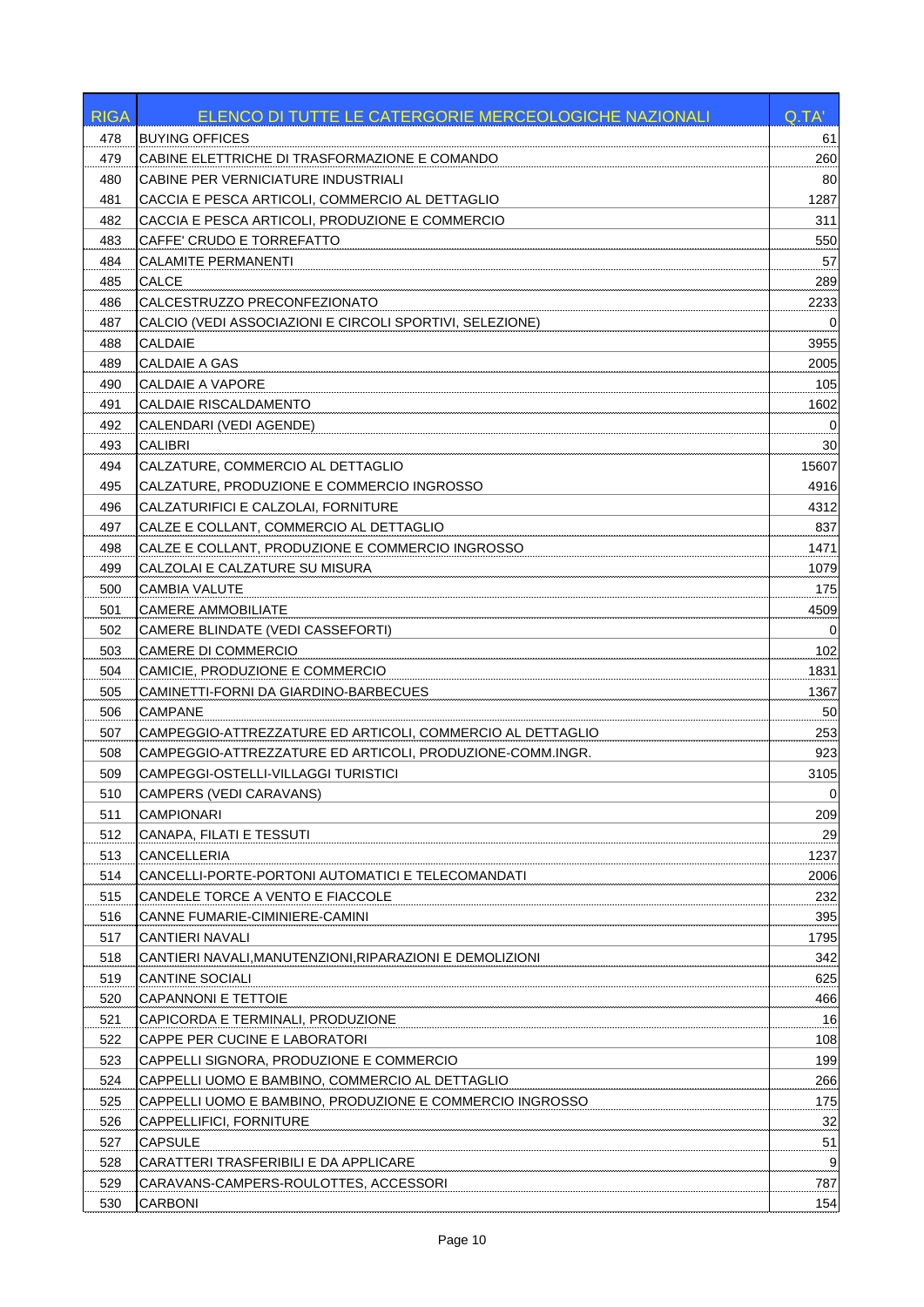| <b>RIGA</b> | ELENCO DI TUTTE LE CATERGORIE MERCEOLOGICHE NAZIONALI    | Q.TA'       |
|-------------|----------------------------------------------------------|-------------|
| 531         | <b>CARBONI ATTIVI</b>                                    | 28          |
| 532         | CARBURANTI, PRODUZIONE E COMMERCIO INGROSSO              | 2519        |
| 533         | <b>CARBURATORI</b>                                       | 196         |
| 534         | CARCERI (CASE CIRCONDARIALI)                             | 176         |
| 535         | CARNI FRESCHE E CONGELATE, LAVORAZIONE E COMMERCIO       | 2078        |
| 536         | <b>CARPENTERIE FERRO</b>                                 | 3141        |
| 537         | CARPENTERIE LEGNO                                        | 767         |
| 538         | <b>CARPENTERIE MECCANICHE</b>                            | 1884        |
| 539         | <b>CARPENTERIE METALLICHE</b>                            | 8188        |
| 540         | CARRELLI ELEVATORI E TRASPORTATORI, COSTRUZIONE          | 337         |
| 541         | CARRELLI ELEVATORI E TRASPORTATORI, NOLEGGIO E COMMERCIO | 1181        |
| 542         | CARRIPONTE COSTRUZIONE                                   | 55          |
| 543         | CARROZZELLE E POLTRONE PER INFERMI                       | 329         |
| 544         | CARROZZERIE AUTOMOBILI                                   | 15913       |
| 545         | CARROZZERIE AUTOVEICOLI INDUSTRIALI E SPECIALI           | 1229        |
| 546         | CARROZZINE E PASSEGGINI PER BAMBINI                      | 333         |
| 547         | CARTA AUTOADESIVA                                        | 58          |
| 548         | CARTA DA MACERO                                          | 426         |
| 549         | CARTA DA PARATI, COMMERCIO AL DETTAGLIO                  | 706         |
| 550         | CARTA DA PARATI, PRODUZIONE E COMMERCIO INGROSSO         | 84          |
| 551         | CARTA DIAGRAMMATA E MILLIMETRATA                         | 17          |
| 552         | CARTA E CARTONE ONDULATO                                 | 215         |
| 553         | CARTA E CARTONE, PRODUZIONE E COMMERCIO                  | 2718        |
| 554         | <b>CARTA IMBALLO</b>                                     | 345         |
| 555         | CARTA IN ROTOLI PER MACCHINE DA UFFICIO                  | 102         |
| 556         | <b>CARTA PER ALIMENTI</b>                                | 274         |
| 557         | CARTA STAMPATA DA INVOLGERE                              | 158         |
| 558         | CARTA USO IGIENICO E DOMESTICO                           | 355         |
| 559         | CARTARIE, GRANDI INDUSTRIE (TOP ITALIAN COMPANIES)       | 46          |
| 560         | CARTARIE, MEDIE INDUSTRIE (TOP ITALIAN COMPANIES)        | 709         |
| 561         | CARTARIE, PICCOLE INDUSTRIE (TOP ITALIAN COMPANIES)      | 7159        |
| 562         | CARTARIE, INDUSTRIE (TOP ITALIAN COMPANIES)              | 7914        |
| 563         | CARTE DA GIOCO                                           | 28          |
| 564         | CARTE GEOGRAFICHE-TOPOGRAFICHE-NAUTICHE                  | 183         |
| 565         | CARTE PLASTICHE MAGNETICHE E SMART BADGES                | 121         |
| 566         | <b>CARTE SENSIBILI</b>                                   | 17          |
| 567         | CARTE SPECIALI                                           | 147         |
| 568         | CARTELLI SEGNALATORI-ANTINFORTUNISTICI-STRADALI          | 344         |
| 569         | <b>CARTOLERIE</b>                                        | 12119       |
| 570         | CARTOLINE, BIGLIETTI E PARTECIPAZIONI                    | 191         |
| 571         | CARTOMANZIA (VEDI ASTROLOGIA)                            | 0           |
| 572         | CARTOTECNICHE                                            | 1817        |
| 573         | CASALINGHI                                               | 6555        |
| 574         | <b>CASCAMI E RITAGLI</b>                                 | 109         |
| 575         | CASE ALBERGO (VEDI RESIDENCES)                           | 0           |
| 576         | CASE CIRCONDARIALI (VEDI CARCERI)                        | $\mathbf 0$ |
| 577         | CASE DI CURA PRIVATE                                     | 1353        |
| 578         | CASE DI RIPOSO                                           | 4142        |
| 579         | <b>CASE EDITRICI MUSICALI</b>                            | 470         |
| 580         | CASE EDITRICI PRINCIPALI, SEDI-AMMINISTRATORI DELEGATI   | 103         |
| 581         | <b>CASE EDITRICI, SEDI</b>                               | 3901        |
| 582         | CASE EDITRICI, SEDI-AGENZIE-FILIALI-DEPOSITI             | 4039        |
| 583         | CASE PREFABBRICATE-BUNGALOWS                             | 318         |
|             |                                                          |             |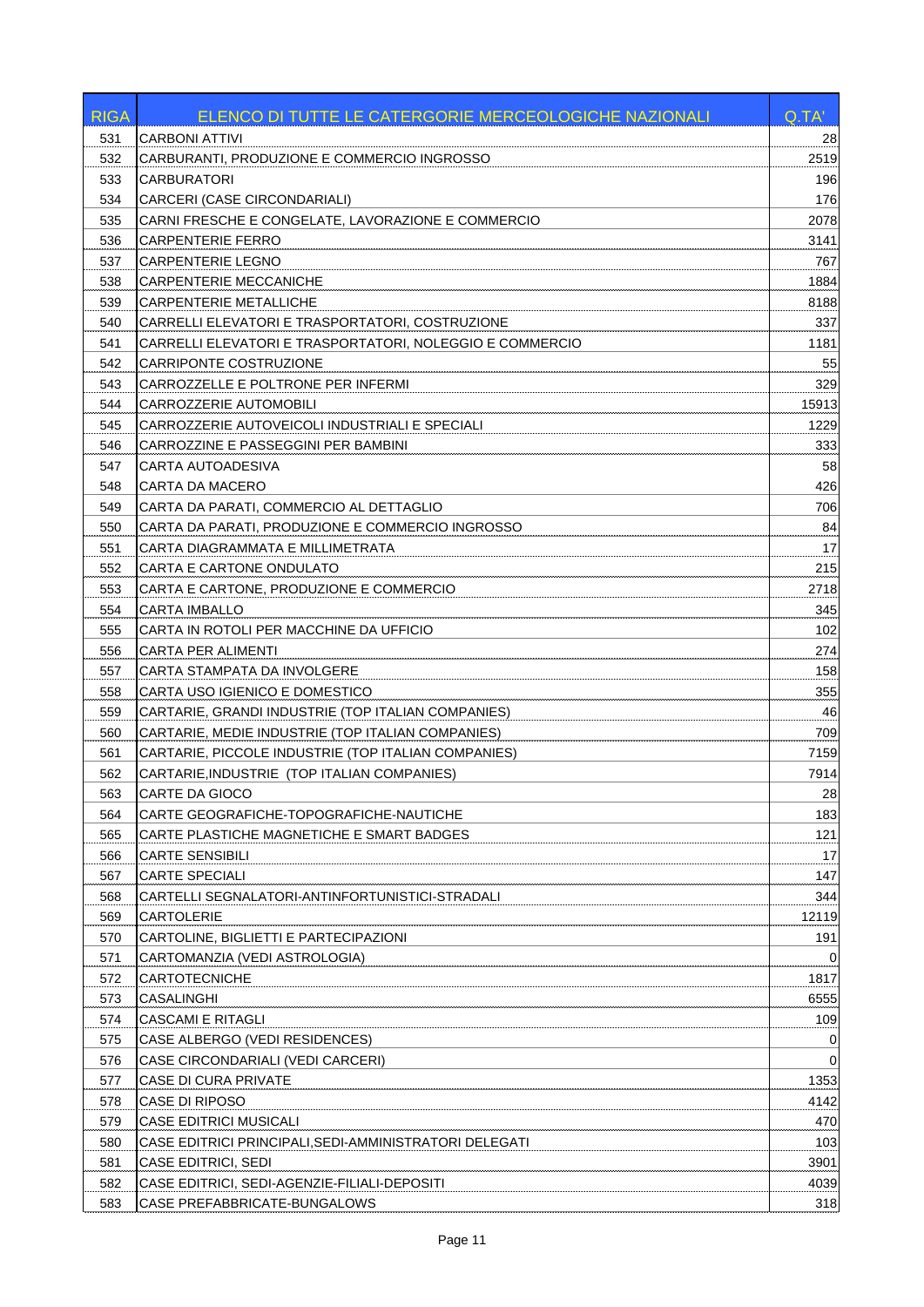| <b>RIGA</b> | ELENCO DI TUTTE LE CATERGORIE MERCEOLOGICHE NAZIONALI        | Q.TA'       |
|-------------|--------------------------------------------------------------|-------------|
| 584         | <b>CASE SALESIANE</b>                                        | 214         |
| 585         | CASEIFICI                                                    | 1958        |
| 586         | <b>CASELLARI POSTALI</b>                                     | 86          |
| 587         | CASSEFORTI E CAMERE BLINDATE                                 | 429         |
| 588         | <b>CASSETTIERE</b>                                           | 24          |
| 589         | CATENE A RULLI PER TRASMISSIONI                              | 39          |
| 590         | CATENE E PIGNONI                                             | 134         |
| 591         | CAVI E CONDUTTORI ELETTRICI E TELEFONICI                     | 546         |
| 592         | <b>CAVI METALLICI</b>                                        | 111         |
| 593         | <b>CELLOFAN ED AFFINI</b>                                    | 56          |
| 594         | CELLULE FOTOELETTRICHE                                       | 26          |
| 595         | CELLULOSA E PASTE PER CARTA                                  | 24          |
| 596         | <b>CEMENTO</b>                                               | 471         |
| 597         | CEMENTO E CALCESTRUZZO, MANUFATTI                            | 1862        |
| 598         | CENTRI ANTITABACCO                                           | 50          |
| 599         | CENTRI DI BENESSERE                                          | 1918        |
| 600         | CENTRIFUGHE                                                  | 26          |
| 601         | CERAMICA USO TECNICO ED INDUSTRIALE                          | 79          |
| 602         | CERAMICHE ARTISTICHE, COMMERCIO AL DETTAGLIO                 | 3456        |
| 603         | CERAMICHE ARTISTICHE, PRODUZIONE E COMMERCIO INGROSSO        | 3269        |
| 604         | CERAMICHE PER PAVIMENTI E RIVESTIMENTI. COMMERCIO AL DETTAGL | 3492        |
| 605         | CERAMICHE PER PAVIMENTI E RIVESTIMENTI, PROD.COMM.INGR.      | 3303        |
| 606         | <b>CERE INDUSTRIALI</b>                                      | 58          |
| 607         | CERE PER MOBILI E PAVIMENTI                                  | 41          |
| 608         | <b>CEREALI E GRANAGLIE</b>                                   | 1455        |
| 609         | CERNIERE E CARDINI                                           | 47          |
| 610         | CERNIERE PER PELLETTERIE                                     | 36          |
| 611         | CERTIFICAZIONE QUALITA' SICUREZZA ED AMBIENTE                | 1912        |
| 612         | CESELLATORI E INCASSATORI                                    | 257         |
| 613         | <b>CESOIE</b>                                                | 20          |
| 614         | CESTELLI                                                     | 18          |
| 615         | CESTERIE ED ARREDAMENTI IN GIUNCO                            | 178         |
| 616         | CHIESE PARROCCHIALI (VEDI PARROCCHIE)                        | $\mathbf 0$ |
| 617         | CHIMICA, GRANDI INDUSTRIE (TOP ITALIAN COMPANIES)            | 246         |
| 618         | CHIMICA, MEDIE INDUSTRIE (TOP ITALIAN COMPANIES)             | 1549        |
| 619         | CHIMICA, PICCOLE INDUSTRIE (TOP ITALIAN COMPANIES)           | 13075       |
| 620         | CHIMICA,INDUSTRIE (TOP ITALIAN COMPANIES)                    | 14870       |
| 621         | CHIODATRICI E CUCITRICI INDUSTRIALI                          | 101         |
| 622         | <b>CHIODI</b>                                                | 45          |
| 623         | <b>CHIROPRATICA</b>                                          | 108         |
| 624         | <b>CHIUSINI</b>                                              | 47          |
| 625         | <b>CHIUSURE LAMPO</b>                                        | 97          |
| 626         | CILINDRI E PISTONI PER MOTORI                                | 47          |
| 627         | CILINDRI PNEUMATICI-IDRAULICI-OLEODINAMICI                   | 291         |
| 628         | CINEMA E TV - REGIA E SCENEGGIATURA                          | 44          |
| 629         | <b>CINEMATOGRAFI</b>                                         | 1447        |
| 630         | CINEMATOGRAFIA, DISTRIBUZIONE E NOLEGGIO FILM                | 493         |
| 631         | CINEMATOGRAFIA, DOPPIAGGIO E SONORIZZAZIONE                  | 128         |
| 632         | CINEMATOGRAFIA, IMPIANTI APPARECCHI E FORNITURE              | 159         |
| 633         | CINEMATOGRAFIA, PRODUZIONE E STUDI                           | 2216        |
| 634         | CINEMATOGRAFIA, SVILUPPO STAMPA E SOTTOTITOLAGGIO            | 40          |
| 635         | CINGHIE DI TRASMISSIONE                                      | 133         |
| 636         | <b>CINTURE E BRETELLE</b>                                    | 214         |
|             |                                                              |             |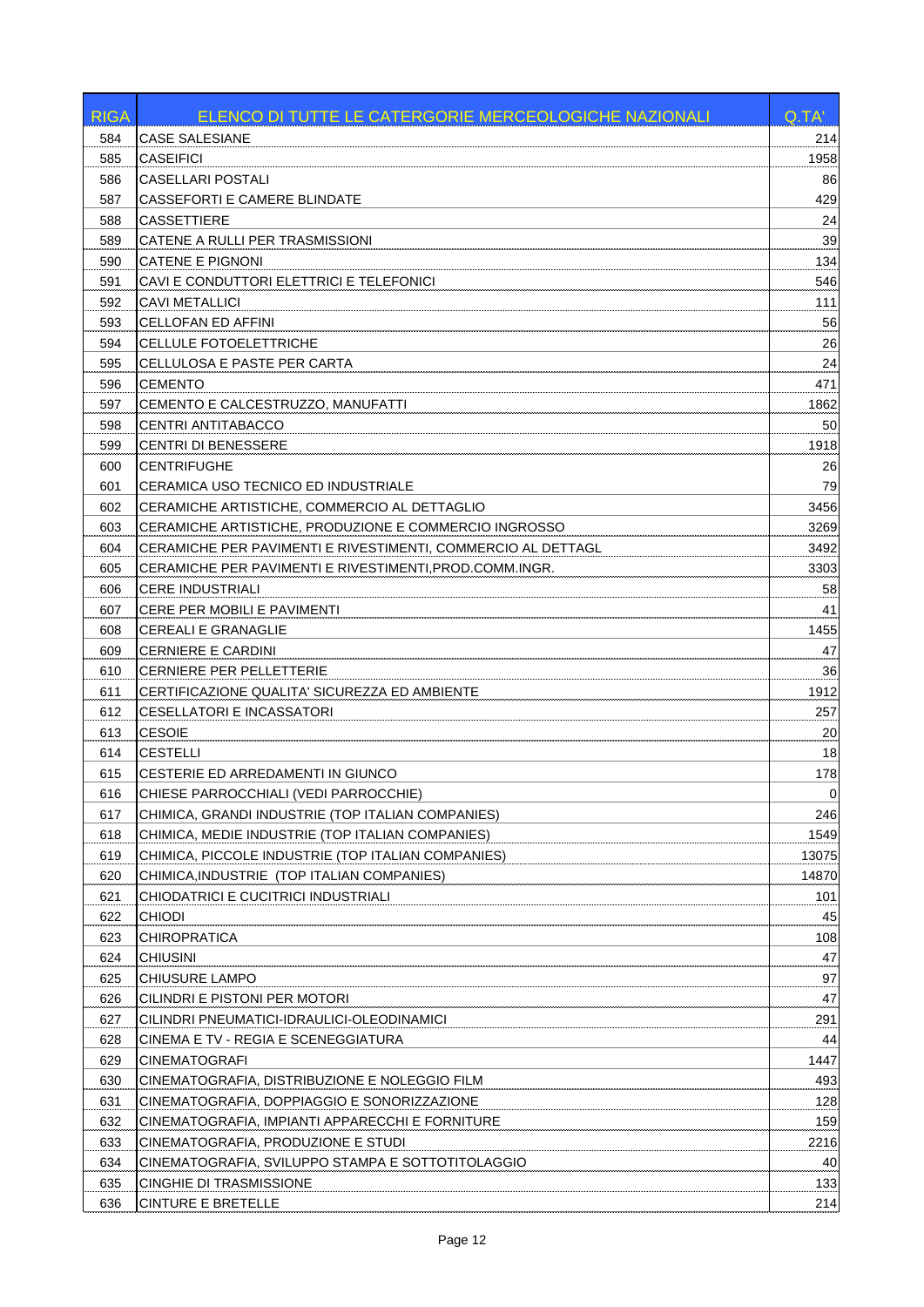| <b>RIGA</b> | ELENCO DI TUTTE LE CATERGORIE MERCEOLOGICHE NAZIONALI       | Q.TA'       |
|-------------|-------------------------------------------------------------|-------------|
| 637         | CINTURINI OROLOGI                                           | 72          |
| 638         | CIOCCOLATO E CACAO                                          | 301         |
| 639         | <b>CIRCOLI DIDATTICI</b>                                    | 2495        |
| 640         | <b>CIRCOLI NAUTICI</b>                                      | 471         |
| 641         | CIRCOLI RICREATIVI (VEDI ASSOCIAZIONI)                      | 0           |
| 642         | CIRCOLI SPORTIVI (VEDI ASSOCIAZIONI)                        | $\mathbf 0$ |
| 643         | CIRCUITI STAMPATI                                           | 293         |
| 644         | CITOFONI E VIDEOCITOFONI                                    | 250         |
| 645         | CLASSIFICATORI-RACCOGLITORI-ALBUM                           | 121         |
| 646         | CLINICHE-CASE DI CURE PRIVATE CONVENZIONATE                 | 539         |
| 647         | CLINICHE-CASE DI CURE PRIVATE-DIRETTORI AMMINISTRATIVI      | 414         |
| 648         | CLINICHE-CASE DI CURE PRIVATE-DIRETTORI SANITARI            | 526         |
| 649         | CLUB ALPINO (VEDI CAI)                                      | 0           |
| 650         | COLLABORAZIONI DOMESTICHE, AGENZIE                          | 12          |
| 651         | <b>COLLE E PASTE ADESIVE</b>                                | 211         |
| 652         | COLLEGI-CONVITTI-PENSIONATI                                 | 1259        |
| 653         | COLLOCAMENTO UFFICI                                         | 337         |
| 654         | COLONIE ESTIVE ED ELIOTERAPICHE                             | 450         |
| 655         | COLORANTI (VEDI ADDITIVI-COLORANTI-PIGMENTI)                | 0           |
| 656         | COLORI-VERNICI E SMALTI, COMMERCIO AL DETTAGLIO             | 3895        |
| 657         | COLORI-VERNICI E SMALTI, PRODUZIONE E COMMERCIO INGROSSO    | 2547        |
| 658         | COLTELLI-FORBICI-FERRI DA TAGLIO                            | 506         |
| 659         | COMMERCIALISTI, STUDI (DOTTORI-RAGIONIERI-FISCALISTI)       | 46534       |
| 660         | COMMERCIO ELETTRONICO, SOCIETA'                             | 132         |
| 661         | COMPAGNIE DI NAVIGAZIONE-NAVIGAZIONE INTERNA                | 124         |
| 662         | COMPAGNIE DI NAVIGAZIONE-NAVIGAZIONE MARITTIMA              | 412         |
| 663         | COMPENSATORI DI DILATAZIONE                                 | 20          |
| 664         | COMPLESSI ARTISTICI E MUSICALI                              | 338         |
| 665         | <b>COMPONENTI ELETTRONICI</b>                               | 1781        |
| 666         | <b>COMPRESSORI ARIA E GAS</b>                               | 631         |
| 667         | COMPRESSORI REFRIGERAZIONE E CONDIZIONAMENTO                | 213         |
| 668         | COMUNI, DA 1 A 999 ABITANTI                                 | 1933        |
| 669         | COMUNI, DA 1000 A 2999 ABITANTI                             | 2728        |
| 670         | COMUNI, DA 10000 A 49999 ABITANTI                           | 934         |
| 671         | COMUNI, DA 3000 A 4999 ABITANTI                             | 1190        |
| 672         | COMUNI, DA 5000 A 9999 ABITANTI                             | 1168        |
| 673         | COMUNI, ELENCO COMPLETO                                     | 8089        |
| 674         | COMUNI, OLTRE 50000 ABITANTI                                | 137         |
| 675         | <b>COMUNITA' MONTANE</b>                                    | 685         |
| 676         | COMUNITA' RELIGIOSE                                         | 19355       |
| 677         | CONCERIE E TINTORIE CUOI E PELLAMI                          | 969         |
| 678         | CONCERIE E TINTORIE PER PELLICCERIA                         | 46          |
| 679         | CONCIMI E FERTILIZZANTI                                     | 1003        |
| 680         | CONDENSATORI ELETTRICI                                      | 32          |
| 681         | CONDIZIONAMENTO ARIA-IMPIANTI, INSTALLAZIONE E MANUTENZIONE | 5287        |
| 682         | CONDIZIONAMENTO ARIA-IMPIANTI, PRODUZIONE E COMMERCIO       | 1074        |
| 683         | CONDIZIONATORI ARIA PER AUTOVEICOLI                         | 248         |
| 684         | CONDIZIONATORI ARIA, COMMERCIO AL DETTAGLIO                 | 1330        |
| 685         | CONDIZIONATORI ARIA, PRODUZIONE                             | 206         |
| 686         | CONDOTTE PORTANTI                                           | 31          |
| 687         | CONFETTERIE (VEDI PASTICCERIE)                              | 0           |
| 688         | CONFEZIONAMENTO E IMBALLAGGIO CONTO TERZI                   | 1153        |
| 689         | CONGRESSI E CONFERENZE, IMPIANTI ED ATTREZZATURE            | 339         |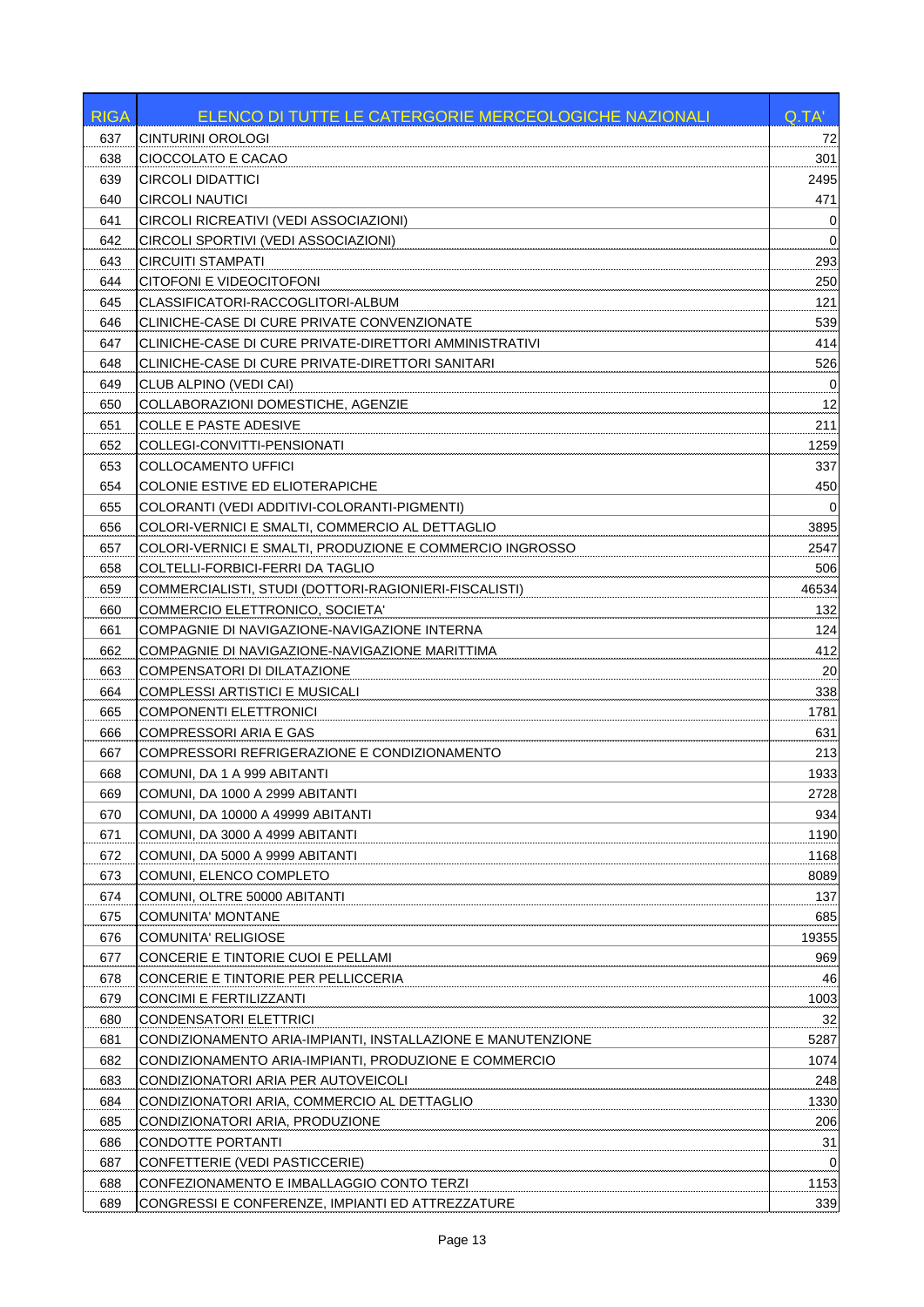| <b>RIGA</b> | ELENCO DI TUTTE LE CATERGORIE MERCEOLOGICHE NAZIONALI        | Q.TA'       |
|-------------|--------------------------------------------------------------|-------------|
| 690         | CONGRESSI E CONFERENZE, ORGANIZZAZIONE E SERVIZI             | 2183        |
| 691         | CONGRESSI E CONFERENZE, SEDI E CENTRI                        | 595         |
| 692         | CONI-CIALDE- OSTIE                                           | 78          |
| 693         | <b>CONNETTORI</b>                                            | 80          |
| 694         | <b>CONSERVE ALIMENTARI</b>                                   | 600         |
| 695         | <b>CONSOLATI</b>                                             | 736         |
| 696         | <b>CONSOLI</b>                                               | 1014        |
| 697         | <b>CONSORZI</b>                                              | 5248        |
| 698         | <b>CONSORZI ED ENTI AGRARI</b>                               | 2375        |
| 699         | CONSULENTI TURISTICI                                         | 804         |
| 700         | CONTACHILOMETRI-CONTAGIRI-CONTAIMPULSI                       | 95          |
| 701         | <b>CONTAINERS</b>                                            | 168         |
| 702         | CONTATORI ACQUA, LIQUIDI E GAS                               | 117         |
| 703         | CONTATORI ELETTRICI E CONTAIMPULSI                           | 34          |
| 704         | <b>CONTATTI ELETTRICI</b>                                    | 18          |
| 705         | <b>CONTENITORI</b>                                           | 528         |
| 706         | CONTENITORI IN PLASTICA E CARTONE                            | 264         |
| 707         | <b>CONTENITORI IN VETRO</b>                                  | 56          |
| 708         | <b>CONTENITORI METALLICI</b>                                 | 140         |
| 709         | CONTROLLI NON DISTRUTTIVI, IMPIANTI-APPARECCHI E PRODOTTI    | 72          |
| 710         | CONTROLLI NON DISTRUTTIVI, SERVIZIO                          | 309         |
| 711         | CONTROLLO E CAMPIONAMENTO MERCI                              | 123         |
| 712         | CONVENTI (VEDI COMUNITA' RELIGIOSE MASCHILI)                 | $\Omega$    |
| 713         | COOPERATIVE                                                  | 18147       |
| 714         | COOPERATIVE ABITAZIONE                                       | 2365        |
| 715         | COOPERATIVE AGRICOLTURA                                      | 2056        |
| 716         | COOPERATIVE CONSUMO                                          | 1485        |
| 717         | COOPERATIVE CULTURA                                          | 580         |
| 718         | COOPERATIVE DETTAGLIANTI                                     | 107         |
| 719         | COOPERATIVE EDILIZIA                                         | 1972        |
| 720         | <b>COOPERATIVE PESCATORI</b>                                 | 143         |
| 721         | COOPERATIVE PRODUZIONE LAVORO-SERVIZI                        | 9008        |
| 722         | <b>COOPERATIVE TAXI</b>                                      | 376         |
| 723         | COOPERATIVE TURISMO                                          | 158         |
| 724         | COPERTE E COPRILETTI, PRODUZIONE E COMMERCIO INGROSSO        | 302         |
| 725         | <b>COPERTURE EDILI E TETTI</b>                               | 1900        |
| 726         | COPERTURE EDILI IMPERMEABILI<br><b>COPISTERIE</b>            | 500         |
| 727<br>728  | COPPE-TROFEI-MEDAGLIE, COMMERCIO AL DETTAGLIO                | 1728<br>390 |
| 729         | COPPE-TROFEI-MEDAGLIE, PRODUZIONE E COMMERCIO INGROSSO       | 326         |
| 730         | <b>COPRITERMOSIFONI</b>                                      | 40          |
| 731         | CORALLO-AMBRA-AVORIO-CORNO-MADREPERLA-ARTICOLI, COMMERCIO DE | 209         |
| 732         | <b>CORDAMI E SPAGHI</b>                                      | 188         |
| 733         | <b>CORDATRICI E TRECCIATRICI</b>                             | 19          |
| 734         | CORNICI ED ASTE, COMMERCIO AL DETTAGLIO                      | 2189        |
| 735         | CORNICI ED ASTE, PRODUZIONE E COMMERCIO INGROSSO             | 826         |
| 736         | <b>CORPO FORESTALE</b>                                       | 1299        |
| 737         | <b>CORRIERI</b>                                              | 2489        |
| 738         | COSMETICI, PRODOTTI DI BELLEZZA E DI IGIENE                  | 2822        |
| 739         | COSTRUZIONI MECCANICHE                                       | 3154        |
| 740         | COSTUMI DA BAGNO E MODA MARE, PRODUZIONE E COMM. INGROSSO    | 541         |
| 741         | COSTUMI TEATRALI-SPETTACOLO-CERIMONIA                        | 390         |
| 742         | COTONE, FILATI E TESSUTI, PRODUZIONE E COMMERCIO INGROSSO    | 398         |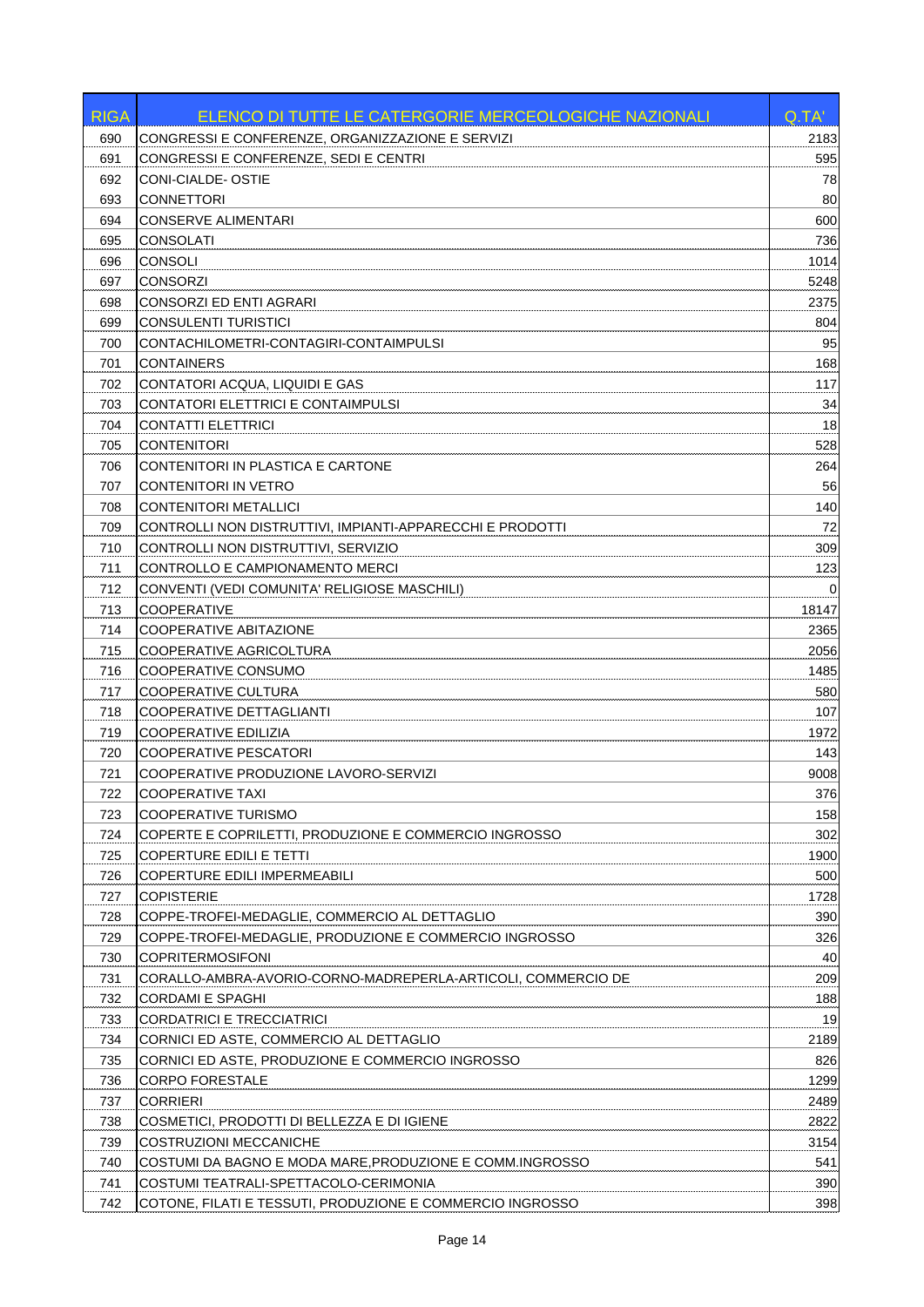| 743<br>CRAL AZIENDALI<br>1146<br>CRAVATTE-SCIARPE-FOULARDS<br>710<br>744<br><b>CRINE E SETOLE</b><br>745<br>8<br>470<br>CRISTALLERIE, PRODUZIONE E COMMERCIO INGROSSO<br>746<br>441<br>CROMATURA E NICHELATURA, LABORATORI<br>747<br><b>CUCINE COMPONIBILI</b><br>2647<br>748<br>CUCINE PER COMUNITA'<br>780<br>749<br>396<br>750<br>CUCINE-FORNI-FORNELLI USO DOMESTICO, PROD.-COMM.INGROSSO<br>CUOI E PELLI, LAVORI ARTISTICI<br>195<br>751<br>752<br><b>CURIE</b><br>224<br><b>CURVATUBI E CURVAPROFILATI</b><br>38<br>753<br>97<br>754<br>CURVATURA TUBI<br>409<br>CUSCINETTI VOLVENTI A SFERE-RULLI-RULLINI, COMMERCIO<br>755<br>118<br>CUSCINETTI VOLVENTI A SFERE-RULLI-RULLINI. PRODUZIONE<br>756<br>DANZA, ARTICOLI<br>186<br>757<br>76<br>758<br>DECALCOMANIE E VETROFANIE<br>759<br>DECORATORI<br>3630<br><b>DEODORANTI</b><br>14<br>760<br>231<br>761<br>DEPURATORI E DEPURANTI<br>DEPURAZIONE ACQUE, IMPIANTI ED APPARECCHI<br>1697<br>762<br>DEPURAZIONE INQUINANTI ATMOSFERICI. IMPIANTI E SERVIZI<br>310<br>763<br>323<br>764<br>DEPURAZIONE SCARICHI, IMPIANTI E APPARECCHI<br><b>DEPUTATI</b><br>619<br>765<br>DESIGNERS, STUDI<br>766<br>0<br>821<br>767<br>DETERGENTI INDUSTRIALI<br><b>DETERSIVI</b><br>768<br>2707<br>769<br>DIAMANTI INDUSTRIALI<br>37<br>1978789<br>770<br>DIRIGENTI (SELEZIONABILI PER DIMENSIONE D'AZIENDA)<br>DIRIGENTI-AMMINISTRATORI DELEGATI<br>28838<br>771<br>178645<br>772<br>DIRIGENTI-AMMINISTRATORI UNICI<br>773<br>DIRIGENTI-CONSIGLIERI<br>105188<br>DIRIGENTI-DIRETTORI ACQUISTI<br>774<br>3626<br><u>775</u><br>11349<br>DIRIGENTI-DIRETTORI AMMINISTRATIVI<br>19366<br>DIRIGENTI-DIRETTORI COMMERCIALI<br>776<br>824<br>777<br>DIRIGENTI-DIRETTORI DEL PERSONALE<br>778<br>DIRIGENTI-DIRETTORI DI PRODUZIONE<br>6064<br>779<br>DIRIGENTI-DIRETTORI EDP<br>3609<br>12382<br>780<br>DIRIGENTI-DIRETTORI GENERALI<br>781<br>DIRIGENTI-DIRETTORI MARKETING<br>4314<br>782<br>DIRIGENTI-DIRETTORI TECNICI<br>14023<br>783<br>DIRIGENTI-DIRETTORI VENDITE<br>5034<br>784<br>131944<br>DIRIGENTI-PRESIDENTI-VICEPRESIDENTI<br>785<br>DIRIGENTI-PROCURATORI<br>11400<br>786<br>1504<br>DIRIGENTI-RESPONSABILI QUALITA'<br>3144<br>787<br>DIRIGENTI-RESPONSABILI SICUREZZA<br>788<br>DIRIGENTI-TITOLARI-SOCI<br>1459453<br>789<br>DISCHI TELA E PANNO PER PULITRICI<br>31<br>790<br>DISCHI-AUDIO E VIDEOCASSETTE-COMPACT DISC, COMMERCIO AL DETT<br>1678<br>DISCHI-AUDIO E VIDEOCASSETTE-COMPACT DISC, PROD.COMM.ING.<br>333<br>791<br>1931<br>792<br>DISCOTECHE-SALE DA BALLO-LOCALI NOTTURNI<br>793<br>DISEGNI PER TESSUTI<br>264<br>794<br>DISEGNO-GRAFICA-BELLE ARTI, COMMERCIO AL DETTAGLIO<br>4289<br>795<br>DISEGNO-GRAFICA-BELLE ARTI, PRODUZIONE-COMM.INGR.<br>684 | <b>RIGA</b> | ELENCO DI TUTTE LE CATERGORIE MERCEOLOGICHE NAZIONALI | Q.TA' |
|-----------------------------------------------------------------------------------------------------------------------------------------------------------------------------------------------------------------------------------------------------------------------------------------------------------------------------------------------------------------------------------------------------------------------------------------------------------------------------------------------------------------------------------------------------------------------------------------------------------------------------------------------------------------------------------------------------------------------------------------------------------------------------------------------------------------------------------------------------------------------------------------------------------------------------------------------------------------------------------------------------------------------------------------------------------------------------------------------------------------------------------------------------------------------------------------------------------------------------------------------------------------------------------------------------------------------------------------------------------------------------------------------------------------------------------------------------------------------------------------------------------------------------------------------------------------------------------------------------------------------------------------------------------------------------------------------------------------------------------------------------------------------------------------------------------------------------------------------------------------------------------------------------------------------------------------------------------------------------------------------------------------------------------------------------------------------------------------------------------------------------------------------------------------------------------------------------------------------------------------------------------------------------------------------------------------------------------------------------------------------------------------------------------------------------------------------------------------------------------------------------------------------------------------------------------------------------------------------------------------------------------------------------------------------------------------------------------------------------|-------------|-------------------------------------------------------|-------|
|                                                                                                                                                                                                                                                                                                                                                                                                                                                                                                                                                                                                                                                                                                                                                                                                                                                                                                                                                                                                                                                                                                                                                                                                                                                                                                                                                                                                                                                                                                                                                                                                                                                                                                                                                                                                                                                                                                                                                                                                                                                                                                                                                                                                                                                                                                                                                                                                                                                                                                                                                                                                                                                                                                                             |             |                                                       |       |
|                                                                                                                                                                                                                                                                                                                                                                                                                                                                                                                                                                                                                                                                                                                                                                                                                                                                                                                                                                                                                                                                                                                                                                                                                                                                                                                                                                                                                                                                                                                                                                                                                                                                                                                                                                                                                                                                                                                                                                                                                                                                                                                                                                                                                                                                                                                                                                                                                                                                                                                                                                                                                                                                                                                             |             |                                                       |       |
|                                                                                                                                                                                                                                                                                                                                                                                                                                                                                                                                                                                                                                                                                                                                                                                                                                                                                                                                                                                                                                                                                                                                                                                                                                                                                                                                                                                                                                                                                                                                                                                                                                                                                                                                                                                                                                                                                                                                                                                                                                                                                                                                                                                                                                                                                                                                                                                                                                                                                                                                                                                                                                                                                                                             |             |                                                       |       |
|                                                                                                                                                                                                                                                                                                                                                                                                                                                                                                                                                                                                                                                                                                                                                                                                                                                                                                                                                                                                                                                                                                                                                                                                                                                                                                                                                                                                                                                                                                                                                                                                                                                                                                                                                                                                                                                                                                                                                                                                                                                                                                                                                                                                                                                                                                                                                                                                                                                                                                                                                                                                                                                                                                                             |             |                                                       |       |
|                                                                                                                                                                                                                                                                                                                                                                                                                                                                                                                                                                                                                                                                                                                                                                                                                                                                                                                                                                                                                                                                                                                                                                                                                                                                                                                                                                                                                                                                                                                                                                                                                                                                                                                                                                                                                                                                                                                                                                                                                                                                                                                                                                                                                                                                                                                                                                                                                                                                                                                                                                                                                                                                                                                             |             |                                                       |       |
|                                                                                                                                                                                                                                                                                                                                                                                                                                                                                                                                                                                                                                                                                                                                                                                                                                                                                                                                                                                                                                                                                                                                                                                                                                                                                                                                                                                                                                                                                                                                                                                                                                                                                                                                                                                                                                                                                                                                                                                                                                                                                                                                                                                                                                                                                                                                                                                                                                                                                                                                                                                                                                                                                                                             |             |                                                       |       |
|                                                                                                                                                                                                                                                                                                                                                                                                                                                                                                                                                                                                                                                                                                                                                                                                                                                                                                                                                                                                                                                                                                                                                                                                                                                                                                                                                                                                                                                                                                                                                                                                                                                                                                                                                                                                                                                                                                                                                                                                                                                                                                                                                                                                                                                                                                                                                                                                                                                                                                                                                                                                                                                                                                                             |             |                                                       |       |
|                                                                                                                                                                                                                                                                                                                                                                                                                                                                                                                                                                                                                                                                                                                                                                                                                                                                                                                                                                                                                                                                                                                                                                                                                                                                                                                                                                                                                                                                                                                                                                                                                                                                                                                                                                                                                                                                                                                                                                                                                                                                                                                                                                                                                                                                                                                                                                                                                                                                                                                                                                                                                                                                                                                             |             |                                                       |       |
|                                                                                                                                                                                                                                                                                                                                                                                                                                                                                                                                                                                                                                                                                                                                                                                                                                                                                                                                                                                                                                                                                                                                                                                                                                                                                                                                                                                                                                                                                                                                                                                                                                                                                                                                                                                                                                                                                                                                                                                                                                                                                                                                                                                                                                                                                                                                                                                                                                                                                                                                                                                                                                                                                                                             |             |                                                       |       |
|                                                                                                                                                                                                                                                                                                                                                                                                                                                                                                                                                                                                                                                                                                                                                                                                                                                                                                                                                                                                                                                                                                                                                                                                                                                                                                                                                                                                                                                                                                                                                                                                                                                                                                                                                                                                                                                                                                                                                                                                                                                                                                                                                                                                                                                                                                                                                                                                                                                                                                                                                                                                                                                                                                                             |             |                                                       |       |
|                                                                                                                                                                                                                                                                                                                                                                                                                                                                                                                                                                                                                                                                                                                                                                                                                                                                                                                                                                                                                                                                                                                                                                                                                                                                                                                                                                                                                                                                                                                                                                                                                                                                                                                                                                                                                                                                                                                                                                                                                                                                                                                                                                                                                                                                                                                                                                                                                                                                                                                                                                                                                                                                                                                             |             |                                                       |       |
|                                                                                                                                                                                                                                                                                                                                                                                                                                                                                                                                                                                                                                                                                                                                                                                                                                                                                                                                                                                                                                                                                                                                                                                                                                                                                                                                                                                                                                                                                                                                                                                                                                                                                                                                                                                                                                                                                                                                                                                                                                                                                                                                                                                                                                                                                                                                                                                                                                                                                                                                                                                                                                                                                                                             |             |                                                       |       |
|                                                                                                                                                                                                                                                                                                                                                                                                                                                                                                                                                                                                                                                                                                                                                                                                                                                                                                                                                                                                                                                                                                                                                                                                                                                                                                                                                                                                                                                                                                                                                                                                                                                                                                                                                                                                                                                                                                                                                                                                                                                                                                                                                                                                                                                                                                                                                                                                                                                                                                                                                                                                                                                                                                                             |             |                                                       |       |
|                                                                                                                                                                                                                                                                                                                                                                                                                                                                                                                                                                                                                                                                                                                                                                                                                                                                                                                                                                                                                                                                                                                                                                                                                                                                                                                                                                                                                                                                                                                                                                                                                                                                                                                                                                                                                                                                                                                                                                                                                                                                                                                                                                                                                                                                                                                                                                                                                                                                                                                                                                                                                                                                                                                             |             |                                                       |       |
|                                                                                                                                                                                                                                                                                                                                                                                                                                                                                                                                                                                                                                                                                                                                                                                                                                                                                                                                                                                                                                                                                                                                                                                                                                                                                                                                                                                                                                                                                                                                                                                                                                                                                                                                                                                                                                                                                                                                                                                                                                                                                                                                                                                                                                                                                                                                                                                                                                                                                                                                                                                                                                                                                                                             |             |                                                       |       |
|                                                                                                                                                                                                                                                                                                                                                                                                                                                                                                                                                                                                                                                                                                                                                                                                                                                                                                                                                                                                                                                                                                                                                                                                                                                                                                                                                                                                                                                                                                                                                                                                                                                                                                                                                                                                                                                                                                                                                                                                                                                                                                                                                                                                                                                                                                                                                                                                                                                                                                                                                                                                                                                                                                                             |             |                                                       |       |
|                                                                                                                                                                                                                                                                                                                                                                                                                                                                                                                                                                                                                                                                                                                                                                                                                                                                                                                                                                                                                                                                                                                                                                                                                                                                                                                                                                                                                                                                                                                                                                                                                                                                                                                                                                                                                                                                                                                                                                                                                                                                                                                                                                                                                                                                                                                                                                                                                                                                                                                                                                                                                                                                                                                             |             |                                                       |       |
|                                                                                                                                                                                                                                                                                                                                                                                                                                                                                                                                                                                                                                                                                                                                                                                                                                                                                                                                                                                                                                                                                                                                                                                                                                                                                                                                                                                                                                                                                                                                                                                                                                                                                                                                                                                                                                                                                                                                                                                                                                                                                                                                                                                                                                                                                                                                                                                                                                                                                                                                                                                                                                                                                                                             |             |                                                       |       |
|                                                                                                                                                                                                                                                                                                                                                                                                                                                                                                                                                                                                                                                                                                                                                                                                                                                                                                                                                                                                                                                                                                                                                                                                                                                                                                                                                                                                                                                                                                                                                                                                                                                                                                                                                                                                                                                                                                                                                                                                                                                                                                                                                                                                                                                                                                                                                                                                                                                                                                                                                                                                                                                                                                                             |             |                                                       |       |
|                                                                                                                                                                                                                                                                                                                                                                                                                                                                                                                                                                                                                                                                                                                                                                                                                                                                                                                                                                                                                                                                                                                                                                                                                                                                                                                                                                                                                                                                                                                                                                                                                                                                                                                                                                                                                                                                                                                                                                                                                                                                                                                                                                                                                                                                                                                                                                                                                                                                                                                                                                                                                                                                                                                             |             |                                                       |       |
|                                                                                                                                                                                                                                                                                                                                                                                                                                                                                                                                                                                                                                                                                                                                                                                                                                                                                                                                                                                                                                                                                                                                                                                                                                                                                                                                                                                                                                                                                                                                                                                                                                                                                                                                                                                                                                                                                                                                                                                                                                                                                                                                                                                                                                                                                                                                                                                                                                                                                                                                                                                                                                                                                                                             |             |                                                       |       |
|                                                                                                                                                                                                                                                                                                                                                                                                                                                                                                                                                                                                                                                                                                                                                                                                                                                                                                                                                                                                                                                                                                                                                                                                                                                                                                                                                                                                                                                                                                                                                                                                                                                                                                                                                                                                                                                                                                                                                                                                                                                                                                                                                                                                                                                                                                                                                                                                                                                                                                                                                                                                                                                                                                                             |             |                                                       |       |
|                                                                                                                                                                                                                                                                                                                                                                                                                                                                                                                                                                                                                                                                                                                                                                                                                                                                                                                                                                                                                                                                                                                                                                                                                                                                                                                                                                                                                                                                                                                                                                                                                                                                                                                                                                                                                                                                                                                                                                                                                                                                                                                                                                                                                                                                                                                                                                                                                                                                                                                                                                                                                                                                                                                             |             |                                                       |       |
|                                                                                                                                                                                                                                                                                                                                                                                                                                                                                                                                                                                                                                                                                                                                                                                                                                                                                                                                                                                                                                                                                                                                                                                                                                                                                                                                                                                                                                                                                                                                                                                                                                                                                                                                                                                                                                                                                                                                                                                                                                                                                                                                                                                                                                                                                                                                                                                                                                                                                                                                                                                                                                                                                                                             |             |                                                       |       |
|                                                                                                                                                                                                                                                                                                                                                                                                                                                                                                                                                                                                                                                                                                                                                                                                                                                                                                                                                                                                                                                                                                                                                                                                                                                                                                                                                                                                                                                                                                                                                                                                                                                                                                                                                                                                                                                                                                                                                                                                                                                                                                                                                                                                                                                                                                                                                                                                                                                                                                                                                                                                                                                                                                                             |             |                                                       |       |
|                                                                                                                                                                                                                                                                                                                                                                                                                                                                                                                                                                                                                                                                                                                                                                                                                                                                                                                                                                                                                                                                                                                                                                                                                                                                                                                                                                                                                                                                                                                                                                                                                                                                                                                                                                                                                                                                                                                                                                                                                                                                                                                                                                                                                                                                                                                                                                                                                                                                                                                                                                                                                                                                                                                             |             |                                                       |       |
|                                                                                                                                                                                                                                                                                                                                                                                                                                                                                                                                                                                                                                                                                                                                                                                                                                                                                                                                                                                                                                                                                                                                                                                                                                                                                                                                                                                                                                                                                                                                                                                                                                                                                                                                                                                                                                                                                                                                                                                                                                                                                                                                                                                                                                                                                                                                                                                                                                                                                                                                                                                                                                                                                                                             |             |                                                       |       |
|                                                                                                                                                                                                                                                                                                                                                                                                                                                                                                                                                                                                                                                                                                                                                                                                                                                                                                                                                                                                                                                                                                                                                                                                                                                                                                                                                                                                                                                                                                                                                                                                                                                                                                                                                                                                                                                                                                                                                                                                                                                                                                                                                                                                                                                                                                                                                                                                                                                                                                                                                                                                                                                                                                                             |             |                                                       |       |
|                                                                                                                                                                                                                                                                                                                                                                                                                                                                                                                                                                                                                                                                                                                                                                                                                                                                                                                                                                                                                                                                                                                                                                                                                                                                                                                                                                                                                                                                                                                                                                                                                                                                                                                                                                                                                                                                                                                                                                                                                                                                                                                                                                                                                                                                                                                                                                                                                                                                                                                                                                                                                                                                                                                             |             |                                                       |       |
|                                                                                                                                                                                                                                                                                                                                                                                                                                                                                                                                                                                                                                                                                                                                                                                                                                                                                                                                                                                                                                                                                                                                                                                                                                                                                                                                                                                                                                                                                                                                                                                                                                                                                                                                                                                                                                                                                                                                                                                                                                                                                                                                                                                                                                                                                                                                                                                                                                                                                                                                                                                                                                                                                                                             |             |                                                       |       |
|                                                                                                                                                                                                                                                                                                                                                                                                                                                                                                                                                                                                                                                                                                                                                                                                                                                                                                                                                                                                                                                                                                                                                                                                                                                                                                                                                                                                                                                                                                                                                                                                                                                                                                                                                                                                                                                                                                                                                                                                                                                                                                                                                                                                                                                                                                                                                                                                                                                                                                                                                                                                                                                                                                                             |             |                                                       |       |
|                                                                                                                                                                                                                                                                                                                                                                                                                                                                                                                                                                                                                                                                                                                                                                                                                                                                                                                                                                                                                                                                                                                                                                                                                                                                                                                                                                                                                                                                                                                                                                                                                                                                                                                                                                                                                                                                                                                                                                                                                                                                                                                                                                                                                                                                                                                                                                                                                                                                                                                                                                                                                                                                                                                             |             |                                                       |       |
|                                                                                                                                                                                                                                                                                                                                                                                                                                                                                                                                                                                                                                                                                                                                                                                                                                                                                                                                                                                                                                                                                                                                                                                                                                                                                                                                                                                                                                                                                                                                                                                                                                                                                                                                                                                                                                                                                                                                                                                                                                                                                                                                                                                                                                                                                                                                                                                                                                                                                                                                                                                                                                                                                                                             |             |                                                       |       |
|                                                                                                                                                                                                                                                                                                                                                                                                                                                                                                                                                                                                                                                                                                                                                                                                                                                                                                                                                                                                                                                                                                                                                                                                                                                                                                                                                                                                                                                                                                                                                                                                                                                                                                                                                                                                                                                                                                                                                                                                                                                                                                                                                                                                                                                                                                                                                                                                                                                                                                                                                                                                                                                                                                                             |             |                                                       |       |
|                                                                                                                                                                                                                                                                                                                                                                                                                                                                                                                                                                                                                                                                                                                                                                                                                                                                                                                                                                                                                                                                                                                                                                                                                                                                                                                                                                                                                                                                                                                                                                                                                                                                                                                                                                                                                                                                                                                                                                                                                                                                                                                                                                                                                                                                                                                                                                                                                                                                                                                                                                                                                                                                                                                             |             |                                                       |       |
|                                                                                                                                                                                                                                                                                                                                                                                                                                                                                                                                                                                                                                                                                                                                                                                                                                                                                                                                                                                                                                                                                                                                                                                                                                                                                                                                                                                                                                                                                                                                                                                                                                                                                                                                                                                                                                                                                                                                                                                                                                                                                                                                                                                                                                                                                                                                                                                                                                                                                                                                                                                                                                                                                                                             |             |                                                       |       |
|                                                                                                                                                                                                                                                                                                                                                                                                                                                                                                                                                                                                                                                                                                                                                                                                                                                                                                                                                                                                                                                                                                                                                                                                                                                                                                                                                                                                                                                                                                                                                                                                                                                                                                                                                                                                                                                                                                                                                                                                                                                                                                                                                                                                                                                                                                                                                                                                                                                                                                                                                                                                                                                                                                                             |             |                                                       |       |
|                                                                                                                                                                                                                                                                                                                                                                                                                                                                                                                                                                                                                                                                                                                                                                                                                                                                                                                                                                                                                                                                                                                                                                                                                                                                                                                                                                                                                                                                                                                                                                                                                                                                                                                                                                                                                                                                                                                                                                                                                                                                                                                                                                                                                                                                                                                                                                                                                                                                                                                                                                                                                                                                                                                             |             |                                                       |       |
|                                                                                                                                                                                                                                                                                                                                                                                                                                                                                                                                                                                                                                                                                                                                                                                                                                                                                                                                                                                                                                                                                                                                                                                                                                                                                                                                                                                                                                                                                                                                                                                                                                                                                                                                                                                                                                                                                                                                                                                                                                                                                                                                                                                                                                                                                                                                                                                                                                                                                                                                                                                                                                                                                                                             |             |                                                       |       |
|                                                                                                                                                                                                                                                                                                                                                                                                                                                                                                                                                                                                                                                                                                                                                                                                                                                                                                                                                                                                                                                                                                                                                                                                                                                                                                                                                                                                                                                                                                                                                                                                                                                                                                                                                                                                                                                                                                                                                                                                                                                                                                                                                                                                                                                                                                                                                                                                                                                                                                                                                                                                                                                                                                                             |             |                                                       |       |
|                                                                                                                                                                                                                                                                                                                                                                                                                                                                                                                                                                                                                                                                                                                                                                                                                                                                                                                                                                                                                                                                                                                                                                                                                                                                                                                                                                                                                                                                                                                                                                                                                                                                                                                                                                                                                                                                                                                                                                                                                                                                                                                                                                                                                                                                                                                                                                                                                                                                                                                                                                                                                                                                                                                             |             |                                                       |       |
|                                                                                                                                                                                                                                                                                                                                                                                                                                                                                                                                                                                                                                                                                                                                                                                                                                                                                                                                                                                                                                                                                                                                                                                                                                                                                                                                                                                                                                                                                                                                                                                                                                                                                                                                                                                                                                                                                                                                                                                                                                                                                                                                                                                                                                                                                                                                                                                                                                                                                                                                                                                                                                                                                                                             |             |                                                       |       |
|                                                                                                                                                                                                                                                                                                                                                                                                                                                                                                                                                                                                                                                                                                                                                                                                                                                                                                                                                                                                                                                                                                                                                                                                                                                                                                                                                                                                                                                                                                                                                                                                                                                                                                                                                                                                                                                                                                                                                                                                                                                                                                                                                                                                                                                                                                                                                                                                                                                                                                                                                                                                                                                                                                                             |             |                                                       |       |
|                                                                                                                                                                                                                                                                                                                                                                                                                                                                                                                                                                                                                                                                                                                                                                                                                                                                                                                                                                                                                                                                                                                                                                                                                                                                                                                                                                                                                                                                                                                                                                                                                                                                                                                                                                                                                                                                                                                                                                                                                                                                                                                                                                                                                                                                                                                                                                                                                                                                                                                                                                                                                                                                                                                             |             |                                                       |       |
|                                                                                                                                                                                                                                                                                                                                                                                                                                                                                                                                                                                                                                                                                                                                                                                                                                                                                                                                                                                                                                                                                                                                                                                                                                                                                                                                                                                                                                                                                                                                                                                                                                                                                                                                                                                                                                                                                                                                                                                                                                                                                                                                                                                                                                                                                                                                                                                                                                                                                                                                                                                                                                                                                                                             |             |                                                       |       |
|                                                                                                                                                                                                                                                                                                                                                                                                                                                                                                                                                                                                                                                                                                                                                                                                                                                                                                                                                                                                                                                                                                                                                                                                                                                                                                                                                                                                                                                                                                                                                                                                                                                                                                                                                                                                                                                                                                                                                                                                                                                                                                                                                                                                                                                                                                                                                                                                                                                                                                                                                                                                                                                                                                                             |             |                                                       |       |
|                                                                                                                                                                                                                                                                                                                                                                                                                                                                                                                                                                                                                                                                                                                                                                                                                                                                                                                                                                                                                                                                                                                                                                                                                                                                                                                                                                                                                                                                                                                                                                                                                                                                                                                                                                                                                                                                                                                                                                                                                                                                                                                                                                                                                                                                                                                                                                                                                                                                                                                                                                                                                                                                                                                             |             |                                                       |       |
|                                                                                                                                                                                                                                                                                                                                                                                                                                                                                                                                                                                                                                                                                                                                                                                                                                                                                                                                                                                                                                                                                                                                                                                                                                                                                                                                                                                                                                                                                                                                                                                                                                                                                                                                                                                                                                                                                                                                                                                                                                                                                                                                                                                                                                                                                                                                                                                                                                                                                                                                                                                                                                                                                                                             |             |                                                       |       |
|                                                                                                                                                                                                                                                                                                                                                                                                                                                                                                                                                                                                                                                                                                                                                                                                                                                                                                                                                                                                                                                                                                                                                                                                                                                                                                                                                                                                                                                                                                                                                                                                                                                                                                                                                                                                                                                                                                                                                                                                                                                                                                                                                                                                                                                                                                                                                                                                                                                                                                                                                                                                                                                                                                                             |             |                                                       |       |
|                                                                                                                                                                                                                                                                                                                                                                                                                                                                                                                                                                                                                                                                                                                                                                                                                                                                                                                                                                                                                                                                                                                                                                                                                                                                                                                                                                                                                                                                                                                                                                                                                                                                                                                                                                                                                                                                                                                                                                                                                                                                                                                                                                                                                                                                                                                                                                                                                                                                                                                                                                                                                                                                                                                             |             |                                                       |       |
|                                                                                                                                                                                                                                                                                                                                                                                                                                                                                                                                                                                                                                                                                                                                                                                                                                                                                                                                                                                                                                                                                                                                                                                                                                                                                                                                                                                                                                                                                                                                                                                                                                                                                                                                                                                                                                                                                                                                                                                                                                                                                                                                                                                                                                                                                                                                                                                                                                                                                                                                                                                                                                                                                                                             |             |                                                       |       |
|                                                                                                                                                                                                                                                                                                                                                                                                                                                                                                                                                                                                                                                                                                                                                                                                                                                                                                                                                                                                                                                                                                                                                                                                                                                                                                                                                                                                                                                                                                                                                                                                                                                                                                                                                                                                                                                                                                                                                                                                                                                                                                                                                                                                                                                                                                                                                                                                                                                                                                                                                                                                                                                                                                                             |             |                                                       |       |
|                                                                                                                                                                                                                                                                                                                                                                                                                                                                                                                                                                                                                                                                                                                                                                                                                                                                                                                                                                                                                                                                                                                                                                                                                                                                                                                                                                                                                                                                                                                                                                                                                                                                                                                                                                                                                                                                                                                                                                                                                                                                                                                                                                                                                                                                                                                                                                                                                                                                                                                                                                                                                                                                                                                             |             |                                                       |       |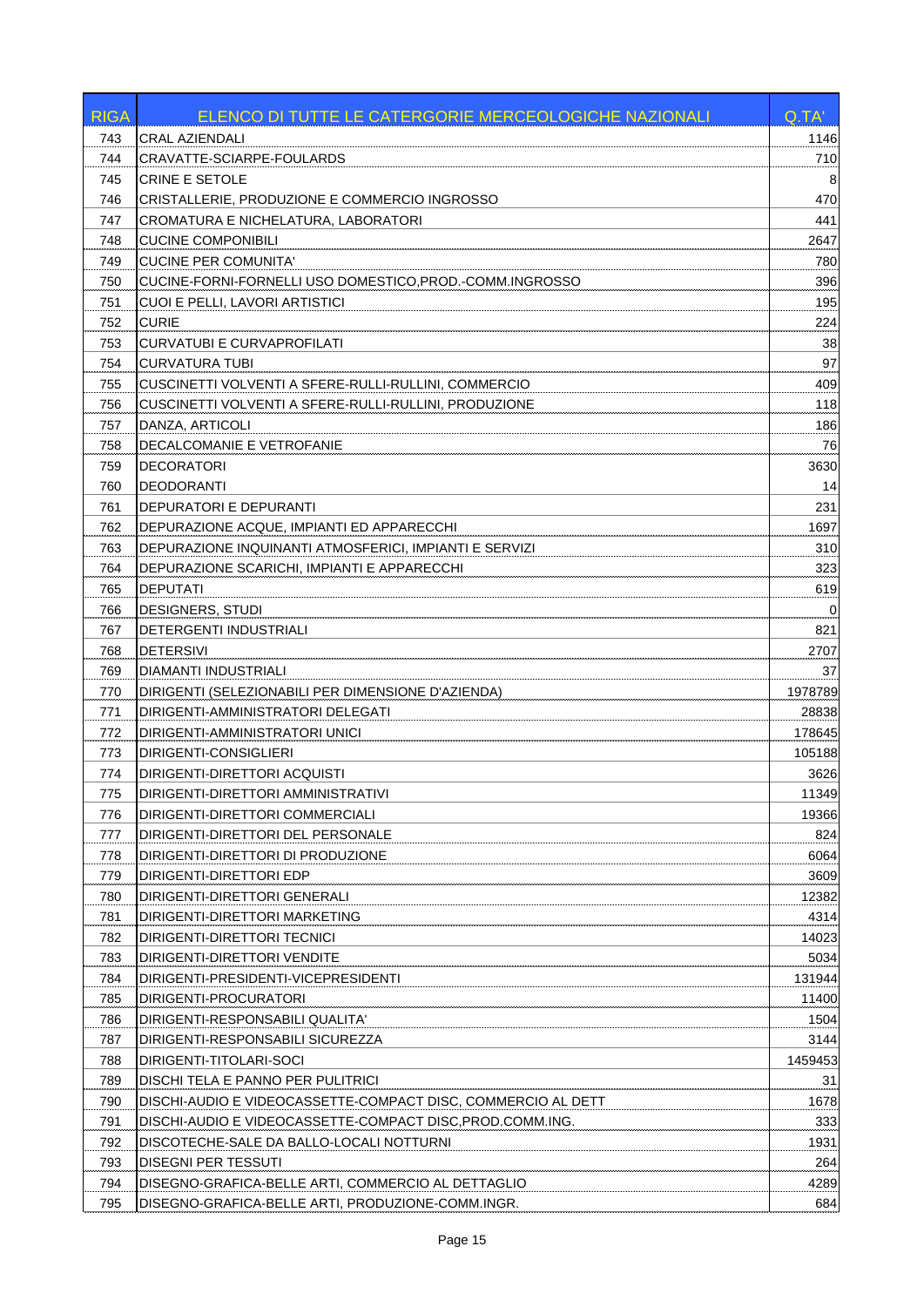| DISINCROSTAZIONI CHIMICHE E DISINCROSTANTI<br>31<br>796<br>95<br>797<br><b>DISINFETTANTI</b><br>DISINFEZIONE-DISINFESTAZIONE-DERATTIZZAZIONE<br>1564<br>798<br>DISPOSITIVI DI SICUREZZA E ALLARME<br>1402<br>799<br><b>DISTILLERIE</b><br>252<br>800<br>12<br>801<br>DISTILLERIE, IMPIANTI E ATTREZZATURE<br>1694<br>802<br>DISTRIBUTORI AUTOMATICI, GESTIONE E COMMERCIO<br>154<br>803<br>DISTRIBUTORI AUTOMATICI, PRODUZIONE<br>DISTRIBUTORI DI BENZINA (VEDI STAZIONI DI SERVIZIO)<br>804<br>0<br>DISTRIBUTORI GAS AUTO, SERVIZIO<br>354<br>805<br>386<br>806<br>DISTRIBUZIONE CARBURANTI, COSTRUZIONE E INSTALLAZIONE<br>280<br>807<br>DIVISE ED UNIFORMI<br>808<br>DOGANE (VEDI UFFICI FINANZIARI)<br>0<br>DOLCIUMI, COMMERCIO AL DETTAGLIO<br>1036<br>809<br>DOLCIUMI, COMMERCIO INGROSSO<br>879<br>810<br>989<br>811<br>DOLCIUMI, PRODUZIONE<br>DROGHE E SPEZIE<br>143<br>812<br><b>DROGHERIE</b><br>829<br>813<br>107<br>DUPLICATORI E STAMPATRICI<br>814<br>ECOLOGIA, STUDI DI CONSULENZA<br>2663<br>815<br>816<br>EDICOLE, PRINCIPALI<br>7527<br>EDILIZIA ATTREZZATURE<br>2321<br>817<br>818<br>EDILIZIA, MATERIALI (VEDI MATERIALE PER EDILIZIA)<br>0<br>EDITING, AGENZIE E STUDI<br>819<br>354<br>EDITORI (VEDI CASE EDITRICI)<br>$\Omega$<br>820<br>590<br>821<br>EDITORIA ELETTRONICA<br>10090<br>822<br>ELABORATORI ELETTRONICI<br>823<br>ELABORATORI ELETTRONICI, PERIFERICHE<br>292<br>824<br>ELABORAZIONE DATI, SERVIZIO CONTO TERZI<br>12773<br><b>ELETTRAUTO</b><br>6934<br>825<br>826<br>ELETTRAUTO, FORNITURE E MATERIALI<br>776<br><b>ELETTRICISTI</b><br>827<br>6913<br>828<br>59<br>ELETTRODI PER SALDATURA<br>829<br>ELETTRODOMESTICI DA INCASSO<br>235<br>ELETTRODOMESTICI, ACCESSORI E PARTI, PROD.-COMM.INGROSSO<br>468<br>830<br>831<br>ELETTRODOMESTICI, COMMERCIO AL DETTAGLIO<br>10487<br>1425<br>832<br>ELETTRODOMESTICI, PRODUZIONE E COMMERCIO INGROSSO<br>833<br>ELETTRODOMESTICI, RIPARAZIONE<br>11934<br><b>ELETTROMAGNETI</b><br>95<br>834<br>312<br>835<br>ELETTROMECCANICA, GRANDI INDUSTRIE (TOP ITALIAN COMPANIES)<br>ELETTROMECCANICA, MEDIE INDUSTRIE (TOP ITALIAN COMPANIES)<br>2168<br>836<br>837<br>ELETTROMECCANICA, PICCOLE INDUSTRIE (TOP ITALIAN COMPANIES)<br>24921<br>838<br>ELETTROMECCANICA, INDUSTRIE (TOP ITALIAN COMPANIES)<br>27401<br>839<br>ELETTRONICA INDUSTRIALE<br>3612<br>840<br>ELETTRONICA, MEDIE INDUSTRIE (TOP ITALIAN COMPANIES)<br>1603<br>ELETTRONICA, PICCOLE INDUSTRIE (TOP ITALIAN COMPANIES)<br>14144<br>841<br>842<br>ELETTRONICA, INDUSTRIE (TOP ITALIAN COMPANIES)<br>15922<br>843<br>ELETTRONICA, INDUSTRIE (TOP ITALIAN COMPANIES)<br>175<br><b>ELETTROTECNICA</b><br>1119<br>844<br>ELETTROVALVOLE<br>845<br>122<br>ELICOTTERI ED AEREI, LAVORI E SERVIZI<br>55<br>846<br>847<br>ENERGIA ELETTRICA, SOCIETA' DI PRODUZIONE E SERVIZI<br>1040<br>848<br>ENERGIA SOLARE E ALTERNATIVA, IMPIANTI E COMPONENTI<br>1149 | <b>RIGA</b> | ELENCO DI TUTTE LE CATERGORIE MERCEOLOGICHE NAZIONALI | Q.TA' |
|---------------------------------------------------------------------------------------------------------------------------------------------------------------------------------------------------------------------------------------------------------------------------------------------------------------------------------------------------------------------------------------------------------------------------------------------------------------------------------------------------------------------------------------------------------------------------------------------------------------------------------------------------------------------------------------------------------------------------------------------------------------------------------------------------------------------------------------------------------------------------------------------------------------------------------------------------------------------------------------------------------------------------------------------------------------------------------------------------------------------------------------------------------------------------------------------------------------------------------------------------------------------------------------------------------------------------------------------------------------------------------------------------------------------------------------------------------------------------------------------------------------------------------------------------------------------------------------------------------------------------------------------------------------------------------------------------------------------------------------------------------------------------------------------------------------------------------------------------------------------------------------------------------------------------------------------------------------------------------------------------------------------------------------------------------------------------------------------------------------------------------------------------------------------------------------------------------------------------------------------------------------------------------------------------------------------------------------------------------------------------------------------------------------------------------------------------------------------------------------------------------------------------------------------------------------------------------------------------------------------------------------------------------------------------------------------------------------------------------------------------------------------------------------------------------------------------------------------------------------------------------------------------------|-------------|-------------------------------------------------------|-------|
|                                                                                                                                                                                                                                                                                                                                                                                                                                                                                                                                                                                                                                                                                                                                                                                                                                                                                                                                                                                                                                                                                                                                                                                                                                                                                                                                                                                                                                                                                                                                                                                                                                                                                                                                                                                                                                                                                                                                                                                                                                                                                                                                                                                                                                                                                                                                                                                                                                                                                                                                                                                                                                                                                                                                                                                                                                                                                                         |             |                                                       |       |
|                                                                                                                                                                                                                                                                                                                                                                                                                                                                                                                                                                                                                                                                                                                                                                                                                                                                                                                                                                                                                                                                                                                                                                                                                                                                                                                                                                                                                                                                                                                                                                                                                                                                                                                                                                                                                                                                                                                                                                                                                                                                                                                                                                                                                                                                                                                                                                                                                                                                                                                                                                                                                                                                                                                                                                                                                                                                                                         |             |                                                       |       |
|                                                                                                                                                                                                                                                                                                                                                                                                                                                                                                                                                                                                                                                                                                                                                                                                                                                                                                                                                                                                                                                                                                                                                                                                                                                                                                                                                                                                                                                                                                                                                                                                                                                                                                                                                                                                                                                                                                                                                                                                                                                                                                                                                                                                                                                                                                                                                                                                                                                                                                                                                                                                                                                                                                                                                                                                                                                                                                         |             |                                                       |       |
|                                                                                                                                                                                                                                                                                                                                                                                                                                                                                                                                                                                                                                                                                                                                                                                                                                                                                                                                                                                                                                                                                                                                                                                                                                                                                                                                                                                                                                                                                                                                                                                                                                                                                                                                                                                                                                                                                                                                                                                                                                                                                                                                                                                                                                                                                                                                                                                                                                                                                                                                                                                                                                                                                                                                                                                                                                                                                                         |             |                                                       |       |
|                                                                                                                                                                                                                                                                                                                                                                                                                                                                                                                                                                                                                                                                                                                                                                                                                                                                                                                                                                                                                                                                                                                                                                                                                                                                                                                                                                                                                                                                                                                                                                                                                                                                                                                                                                                                                                                                                                                                                                                                                                                                                                                                                                                                                                                                                                                                                                                                                                                                                                                                                                                                                                                                                                                                                                                                                                                                                                         |             |                                                       |       |
|                                                                                                                                                                                                                                                                                                                                                                                                                                                                                                                                                                                                                                                                                                                                                                                                                                                                                                                                                                                                                                                                                                                                                                                                                                                                                                                                                                                                                                                                                                                                                                                                                                                                                                                                                                                                                                                                                                                                                                                                                                                                                                                                                                                                                                                                                                                                                                                                                                                                                                                                                                                                                                                                                                                                                                                                                                                                                                         |             |                                                       |       |
|                                                                                                                                                                                                                                                                                                                                                                                                                                                                                                                                                                                                                                                                                                                                                                                                                                                                                                                                                                                                                                                                                                                                                                                                                                                                                                                                                                                                                                                                                                                                                                                                                                                                                                                                                                                                                                                                                                                                                                                                                                                                                                                                                                                                                                                                                                                                                                                                                                                                                                                                                                                                                                                                                                                                                                                                                                                                                                         |             |                                                       |       |
|                                                                                                                                                                                                                                                                                                                                                                                                                                                                                                                                                                                                                                                                                                                                                                                                                                                                                                                                                                                                                                                                                                                                                                                                                                                                                                                                                                                                                                                                                                                                                                                                                                                                                                                                                                                                                                                                                                                                                                                                                                                                                                                                                                                                                                                                                                                                                                                                                                                                                                                                                                                                                                                                                                                                                                                                                                                                                                         |             |                                                       |       |
|                                                                                                                                                                                                                                                                                                                                                                                                                                                                                                                                                                                                                                                                                                                                                                                                                                                                                                                                                                                                                                                                                                                                                                                                                                                                                                                                                                                                                                                                                                                                                                                                                                                                                                                                                                                                                                                                                                                                                                                                                                                                                                                                                                                                                                                                                                                                                                                                                                                                                                                                                                                                                                                                                                                                                                                                                                                                                                         |             |                                                       |       |
|                                                                                                                                                                                                                                                                                                                                                                                                                                                                                                                                                                                                                                                                                                                                                                                                                                                                                                                                                                                                                                                                                                                                                                                                                                                                                                                                                                                                                                                                                                                                                                                                                                                                                                                                                                                                                                                                                                                                                                                                                                                                                                                                                                                                                                                                                                                                                                                                                                                                                                                                                                                                                                                                                                                                                                                                                                                                                                         |             |                                                       |       |
|                                                                                                                                                                                                                                                                                                                                                                                                                                                                                                                                                                                                                                                                                                                                                                                                                                                                                                                                                                                                                                                                                                                                                                                                                                                                                                                                                                                                                                                                                                                                                                                                                                                                                                                                                                                                                                                                                                                                                                                                                                                                                                                                                                                                                                                                                                                                                                                                                                                                                                                                                                                                                                                                                                                                                                                                                                                                                                         |             |                                                       |       |
|                                                                                                                                                                                                                                                                                                                                                                                                                                                                                                                                                                                                                                                                                                                                                                                                                                                                                                                                                                                                                                                                                                                                                                                                                                                                                                                                                                                                                                                                                                                                                                                                                                                                                                                                                                                                                                                                                                                                                                                                                                                                                                                                                                                                                                                                                                                                                                                                                                                                                                                                                                                                                                                                                                                                                                                                                                                                                                         |             |                                                       |       |
|                                                                                                                                                                                                                                                                                                                                                                                                                                                                                                                                                                                                                                                                                                                                                                                                                                                                                                                                                                                                                                                                                                                                                                                                                                                                                                                                                                                                                                                                                                                                                                                                                                                                                                                                                                                                                                                                                                                                                                                                                                                                                                                                                                                                                                                                                                                                                                                                                                                                                                                                                                                                                                                                                                                                                                                                                                                                                                         |             |                                                       |       |
|                                                                                                                                                                                                                                                                                                                                                                                                                                                                                                                                                                                                                                                                                                                                                                                                                                                                                                                                                                                                                                                                                                                                                                                                                                                                                                                                                                                                                                                                                                                                                                                                                                                                                                                                                                                                                                                                                                                                                                                                                                                                                                                                                                                                                                                                                                                                                                                                                                                                                                                                                                                                                                                                                                                                                                                                                                                                                                         |             |                                                       |       |
|                                                                                                                                                                                                                                                                                                                                                                                                                                                                                                                                                                                                                                                                                                                                                                                                                                                                                                                                                                                                                                                                                                                                                                                                                                                                                                                                                                                                                                                                                                                                                                                                                                                                                                                                                                                                                                                                                                                                                                                                                                                                                                                                                                                                                                                                                                                                                                                                                                                                                                                                                                                                                                                                                                                                                                                                                                                                                                         |             |                                                       |       |
|                                                                                                                                                                                                                                                                                                                                                                                                                                                                                                                                                                                                                                                                                                                                                                                                                                                                                                                                                                                                                                                                                                                                                                                                                                                                                                                                                                                                                                                                                                                                                                                                                                                                                                                                                                                                                                                                                                                                                                                                                                                                                                                                                                                                                                                                                                                                                                                                                                                                                                                                                                                                                                                                                                                                                                                                                                                                                                         |             |                                                       |       |
|                                                                                                                                                                                                                                                                                                                                                                                                                                                                                                                                                                                                                                                                                                                                                                                                                                                                                                                                                                                                                                                                                                                                                                                                                                                                                                                                                                                                                                                                                                                                                                                                                                                                                                                                                                                                                                                                                                                                                                                                                                                                                                                                                                                                                                                                                                                                                                                                                                                                                                                                                                                                                                                                                                                                                                                                                                                                                                         |             |                                                       |       |
|                                                                                                                                                                                                                                                                                                                                                                                                                                                                                                                                                                                                                                                                                                                                                                                                                                                                                                                                                                                                                                                                                                                                                                                                                                                                                                                                                                                                                                                                                                                                                                                                                                                                                                                                                                                                                                                                                                                                                                                                                                                                                                                                                                                                                                                                                                                                                                                                                                                                                                                                                                                                                                                                                                                                                                                                                                                                                                         |             |                                                       |       |
|                                                                                                                                                                                                                                                                                                                                                                                                                                                                                                                                                                                                                                                                                                                                                                                                                                                                                                                                                                                                                                                                                                                                                                                                                                                                                                                                                                                                                                                                                                                                                                                                                                                                                                                                                                                                                                                                                                                                                                                                                                                                                                                                                                                                                                                                                                                                                                                                                                                                                                                                                                                                                                                                                                                                                                                                                                                                                                         |             |                                                       |       |
|                                                                                                                                                                                                                                                                                                                                                                                                                                                                                                                                                                                                                                                                                                                                                                                                                                                                                                                                                                                                                                                                                                                                                                                                                                                                                                                                                                                                                                                                                                                                                                                                                                                                                                                                                                                                                                                                                                                                                                                                                                                                                                                                                                                                                                                                                                                                                                                                                                                                                                                                                                                                                                                                                                                                                                                                                                                                                                         |             |                                                       |       |
|                                                                                                                                                                                                                                                                                                                                                                                                                                                                                                                                                                                                                                                                                                                                                                                                                                                                                                                                                                                                                                                                                                                                                                                                                                                                                                                                                                                                                                                                                                                                                                                                                                                                                                                                                                                                                                                                                                                                                                                                                                                                                                                                                                                                                                                                                                                                                                                                                                                                                                                                                                                                                                                                                                                                                                                                                                                                                                         |             |                                                       |       |
|                                                                                                                                                                                                                                                                                                                                                                                                                                                                                                                                                                                                                                                                                                                                                                                                                                                                                                                                                                                                                                                                                                                                                                                                                                                                                                                                                                                                                                                                                                                                                                                                                                                                                                                                                                                                                                                                                                                                                                                                                                                                                                                                                                                                                                                                                                                                                                                                                                                                                                                                                                                                                                                                                                                                                                                                                                                                                                         |             |                                                       |       |
|                                                                                                                                                                                                                                                                                                                                                                                                                                                                                                                                                                                                                                                                                                                                                                                                                                                                                                                                                                                                                                                                                                                                                                                                                                                                                                                                                                                                                                                                                                                                                                                                                                                                                                                                                                                                                                                                                                                                                                                                                                                                                                                                                                                                                                                                                                                                                                                                                                                                                                                                                                                                                                                                                                                                                                                                                                                                                                         |             |                                                       |       |
|                                                                                                                                                                                                                                                                                                                                                                                                                                                                                                                                                                                                                                                                                                                                                                                                                                                                                                                                                                                                                                                                                                                                                                                                                                                                                                                                                                                                                                                                                                                                                                                                                                                                                                                                                                                                                                                                                                                                                                                                                                                                                                                                                                                                                                                                                                                                                                                                                                                                                                                                                                                                                                                                                                                                                                                                                                                                                                         |             |                                                       |       |
|                                                                                                                                                                                                                                                                                                                                                                                                                                                                                                                                                                                                                                                                                                                                                                                                                                                                                                                                                                                                                                                                                                                                                                                                                                                                                                                                                                                                                                                                                                                                                                                                                                                                                                                                                                                                                                                                                                                                                                                                                                                                                                                                                                                                                                                                                                                                                                                                                                                                                                                                                                                                                                                                                                                                                                                                                                                                                                         |             |                                                       |       |
|                                                                                                                                                                                                                                                                                                                                                                                                                                                                                                                                                                                                                                                                                                                                                                                                                                                                                                                                                                                                                                                                                                                                                                                                                                                                                                                                                                                                                                                                                                                                                                                                                                                                                                                                                                                                                                                                                                                                                                                                                                                                                                                                                                                                                                                                                                                                                                                                                                                                                                                                                                                                                                                                                                                                                                                                                                                                                                         |             |                                                       |       |
|                                                                                                                                                                                                                                                                                                                                                                                                                                                                                                                                                                                                                                                                                                                                                                                                                                                                                                                                                                                                                                                                                                                                                                                                                                                                                                                                                                                                                                                                                                                                                                                                                                                                                                                                                                                                                                                                                                                                                                                                                                                                                                                                                                                                                                                                                                                                                                                                                                                                                                                                                                                                                                                                                                                                                                                                                                                                                                         |             |                                                       |       |
|                                                                                                                                                                                                                                                                                                                                                                                                                                                                                                                                                                                                                                                                                                                                                                                                                                                                                                                                                                                                                                                                                                                                                                                                                                                                                                                                                                                                                                                                                                                                                                                                                                                                                                                                                                                                                                                                                                                                                                                                                                                                                                                                                                                                                                                                                                                                                                                                                                                                                                                                                                                                                                                                                                                                                                                                                                                                                                         |             |                                                       |       |
|                                                                                                                                                                                                                                                                                                                                                                                                                                                                                                                                                                                                                                                                                                                                                                                                                                                                                                                                                                                                                                                                                                                                                                                                                                                                                                                                                                                                                                                                                                                                                                                                                                                                                                                                                                                                                                                                                                                                                                                                                                                                                                                                                                                                                                                                                                                                                                                                                                                                                                                                                                                                                                                                                                                                                                                                                                                                                                         |             |                                                       |       |
|                                                                                                                                                                                                                                                                                                                                                                                                                                                                                                                                                                                                                                                                                                                                                                                                                                                                                                                                                                                                                                                                                                                                                                                                                                                                                                                                                                                                                                                                                                                                                                                                                                                                                                                                                                                                                                                                                                                                                                                                                                                                                                                                                                                                                                                                                                                                                                                                                                                                                                                                                                                                                                                                                                                                                                                                                                                                                                         |             |                                                       |       |
|                                                                                                                                                                                                                                                                                                                                                                                                                                                                                                                                                                                                                                                                                                                                                                                                                                                                                                                                                                                                                                                                                                                                                                                                                                                                                                                                                                                                                                                                                                                                                                                                                                                                                                                                                                                                                                                                                                                                                                                                                                                                                                                                                                                                                                                                                                                                                                                                                                                                                                                                                                                                                                                                                                                                                                                                                                                                                                         |             |                                                       |       |
|                                                                                                                                                                                                                                                                                                                                                                                                                                                                                                                                                                                                                                                                                                                                                                                                                                                                                                                                                                                                                                                                                                                                                                                                                                                                                                                                                                                                                                                                                                                                                                                                                                                                                                                                                                                                                                                                                                                                                                                                                                                                                                                                                                                                                                                                                                                                                                                                                                                                                                                                                                                                                                                                                                                                                                                                                                                                                                         |             |                                                       |       |
|                                                                                                                                                                                                                                                                                                                                                                                                                                                                                                                                                                                                                                                                                                                                                                                                                                                                                                                                                                                                                                                                                                                                                                                                                                                                                                                                                                                                                                                                                                                                                                                                                                                                                                                                                                                                                                                                                                                                                                                                                                                                                                                                                                                                                                                                                                                                                                                                                                                                                                                                                                                                                                                                                                                                                                                                                                                                                                         |             |                                                       |       |
|                                                                                                                                                                                                                                                                                                                                                                                                                                                                                                                                                                                                                                                                                                                                                                                                                                                                                                                                                                                                                                                                                                                                                                                                                                                                                                                                                                                                                                                                                                                                                                                                                                                                                                                                                                                                                                                                                                                                                                                                                                                                                                                                                                                                                                                                                                                                                                                                                                                                                                                                                                                                                                                                                                                                                                                                                                                                                                         |             |                                                       |       |
|                                                                                                                                                                                                                                                                                                                                                                                                                                                                                                                                                                                                                                                                                                                                                                                                                                                                                                                                                                                                                                                                                                                                                                                                                                                                                                                                                                                                                                                                                                                                                                                                                                                                                                                                                                                                                                                                                                                                                                                                                                                                                                                                                                                                                                                                                                                                                                                                                                                                                                                                                                                                                                                                                                                                                                                                                                                                                                         |             |                                                       |       |
|                                                                                                                                                                                                                                                                                                                                                                                                                                                                                                                                                                                                                                                                                                                                                                                                                                                                                                                                                                                                                                                                                                                                                                                                                                                                                                                                                                                                                                                                                                                                                                                                                                                                                                                                                                                                                                                                                                                                                                                                                                                                                                                                                                                                                                                                                                                                                                                                                                                                                                                                                                                                                                                                                                                                                                                                                                                                                                         |             |                                                       |       |
|                                                                                                                                                                                                                                                                                                                                                                                                                                                                                                                                                                                                                                                                                                                                                                                                                                                                                                                                                                                                                                                                                                                                                                                                                                                                                                                                                                                                                                                                                                                                                                                                                                                                                                                                                                                                                                                                                                                                                                                                                                                                                                                                                                                                                                                                                                                                                                                                                                                                                                                                                                                                                                                                                                                                                                                                                                                                                                         |             |                                                       |       |
|                                                                                                                                                                                                                                                                                                                                                                                                                                                                                                                                                                                                                                                                                                                                                                                                                                                                                                                                                                                                                                                                                                                                                                                                                                                                                                                                                                                                                                                                                                                                                                                                                                                                                                                                                                                                                                                                                                                                                                                                                                                                                                                                                                                                                                                                                                                                                                                                                                                                                                                                                                                                                                                                                                                                                                                                                                                                                                         |             |                                                       |       |
|                                                                                                                                                                                                                                                                                                                                                                                                                                                                                                                                                                                                                                                                                                                                                                                                                                                                                                                                                                                                                                                                                                                                                                                                                                                                                                                                                                                                                                                                                                                                                                                                                                                                                                                                                                                                                                                                                                                                                                                                                                                                                                                                                                                                                                                                                                                                                                                                                                                                                                                                                                                                                                                                                                                                                                                                                                                                                                         |             |                                                       |       |
|                                                                                                                                                                                                                                                                                                                                                                                                                                                                                                                                                                                                                                                                                                                                                                                                                                                                                                                                                                                                                                                                                                                                                                                                                                                                                                                                                                                                                                                                                                                                                                                                                                                                                                                                                                                                                                                                                                                                                                                                                                                                                                                                                                                                                                                                                                                                                                                                                                                                                                                                                                                                                                                                                                                                                                                                                                                                                                         |             |                                                       |       |
|                                                                                                                                                                                                                                                                                                                                                                                                                                                                                                                                                                                                                                                                                                                                                                                                                                                                                                                                                                                                                                                                                                                                                                                                                                                                                                                                                                                                                                                                                                                                                                                                                                                                                                                                                                                                                                                                                                                                                                                                                                                                                                                                                                                                                                                                                                                                                                                                                                                                                                                                                                                                                                                                                                                                                                                                                                                                                                         |             |                                                       |       |
|                                                                                                                                                                                                                                                                                                                                                                                                                                                                                                                                                                                                                                                                                                                                                                                                                                                                                                                                                                                                                                                                                                                                                                                                                                                                                                                                                                                                                                                                                                                                                                                                                                                                                                                                                                                                                                                                                                                                                                                                                                                                                                                                                                                                                                                                                                                                                                                                                                                                                                                                                                                                                                                                                                                                                                                                                                                                                                         |             |                                                       |       |
|                                                                                                                                                                                                                                                                                                                                                                                                                                                                                                                                                                                                                                                                                                                                                                                                                                                                                                                                                                                                                                                                                                                                                                                                                                                                                                                                                                                                                                                                                                                                                                                                                                                                                                                                                                                                                                                                                                                                                                                                                                                                                                                                                                                                                                                                                                                                                                                                                                                                                                                                                                                                                                                                                                                                                                                                                                                                                                         |             |                                                       |       |
|                                                                                                                                                                                                                                                                                                                                                                                                                                                                                                                                                                                                                                                                                                                                                                                                                                                                                                                                                                                                                                                                                                                                                                                                                                                                                                                                                                                                                                                                                                                                                                                                                                                                                                                                                                                                                                                                                                                                                                                                                                                                                                                                                                                                                                                                                                                                                                                                                                                                                                                                                                                                                                                                                                                                                                                                                                                                                                         |             |                                                       |       |
|                                                                                                                                                                                                                                                                                                                                                                                                                                                                                                                                                                                                                                                                                                                                                                                                                                                                                                                                                                                                                                                                                                                                                                                                                                                                                                                                                                                                                                                                                                                                                                                                                                                                                                                                                                                                                                                                                                                                                                                                                                                                                                                                                                                                                                                                                                                                                                                                                                                                                                                                                                                                                                                                                                                                                                                                                                                                                                         |             |                                                       |       |
|                                                                                                                                                                                                                                                                                                                                                                                                                                                                                                                                                                                                                                                                                                                                                                                                                                                                                                                                                                                                                                                                                                                                                                                                                                                                                                                                                                                                                                                                                                                                                                                                                                                                                                                                                                                                                                                                                                                                                                                                                                                                                                                                                                                                                                                                                                                                                                                                                                                                                                                                                                                                                                                                                                                                                                                                                                                                                                         |             |                                                       |       |
|                                                                                                                                                                                                                                                                                                                                                                                                                                                                                                                                                                                                                                                                                                                                                                                                                                                                                                                                                                                                                                                                                                                                                                                                                                                                                                                                                                                                                                                                                                                                                                                                                                                                                                                                                                                                                                                                                                                                                                                                                                                                                                                                                                                                                                                                                                                                                                                                                                                                                                                                                                                                                                                                                                                                                                                                                                                                                                         |             |                                                       |       |
|                                                                                                                                                                                                                                                                                                                                                                                                                                                                                                                                                                                                                                                                                                                                                                                                                                                                                                                                                                                                                                                                                                                                                                                                                                                                                                                                                                                                                                                                                                                                                                                                                                                                                                                                                                                                                                                                                                                                                                                                                                                                                                                                                                                                                                                                                                                                                                                                                                                                                                                                                                                                                                                                                                                                                                                                                                                                                                         |             |                                                       |       |
|                                                                                                                                                                                                                                                                                                                                                                                                                                                                                                                                                                                                                                                                                                                                                                                                                                                                                                                                                                                                                                                                                                                                                                                                                                                                                                                                                                                                                                                                                                                                                                                                                                                                                                                                                                                                                                                                                                                                                                                                                                                                                                                                                                                                                                                                                                                                                                                                                                                                                                                                                                                                                                                                                                                                                                                                                                                                                                         |             |                                                       |       |
|                                                                                                                                                                                                                                                                                                                                                                                                                                                                                                                                                                                                                                                                                                                                                                                                                                                                                                                                                                                                                                                                                                                                                                                                                                                                                                                                                                                                                                                                                                                                                                                                                                                                                                                                                                                                                                                                                                                                                                                                                                                                                                                                                                                                                                                                                                                                                                                                                                                                                                                                                                                                                                                                                                                                                                                                                                                                                                         |             |                                                       |       |
|                                                                                                                                                                                                                                                                                                                                                                                                                                                                                                                                                                                                                                                                                                                                                                                                                                                                                                                                                                                                                                                                                                                                                                                                                                                                                                                                                                                                                                                                                                                                                                                                                                                                                                                                                                                                                                                                                                                                                                                                                                                                                                                                                                                                                                                                                                                                                                                                                                                                                                                                                                                                                                                                                                                                                                                                                                                                                                         |             |                                                       |       |
|                                                                                                                                                                                                                                                                                                                                                                                                                                                                                                                                                                                                                                                                                                                                                                                                                                                                                                                                                                                                                                                                                                                                                                                                                                                                                                                                                                                                                                                                                                                                                                                                                                                                                                                                                                                                                                                                                                                                                                                                                                                                                                                                                                                                                                                                                                                                                                                                                                                                                                                                                                                                                                                                                                                                                                                                                                                                                                         |             |                                                       |       |
|                                                                                                                                                                                                                                                                                                                                                                                                                                                                                                                                                                                                                                                                                                                                                                                                                                                                                                                                                                                                                                                                                                                                                                                                                                                                                                                                                                                                                                                                                                                                                                                                                                                                                                                                                                                                                                                                                                                                                                                                                                                                                                                                                                                                                                                                                                                                                                                                                                                                                                                                                                                                                                                                                                                                                                                                                                                                                                         |             |                                                       |       |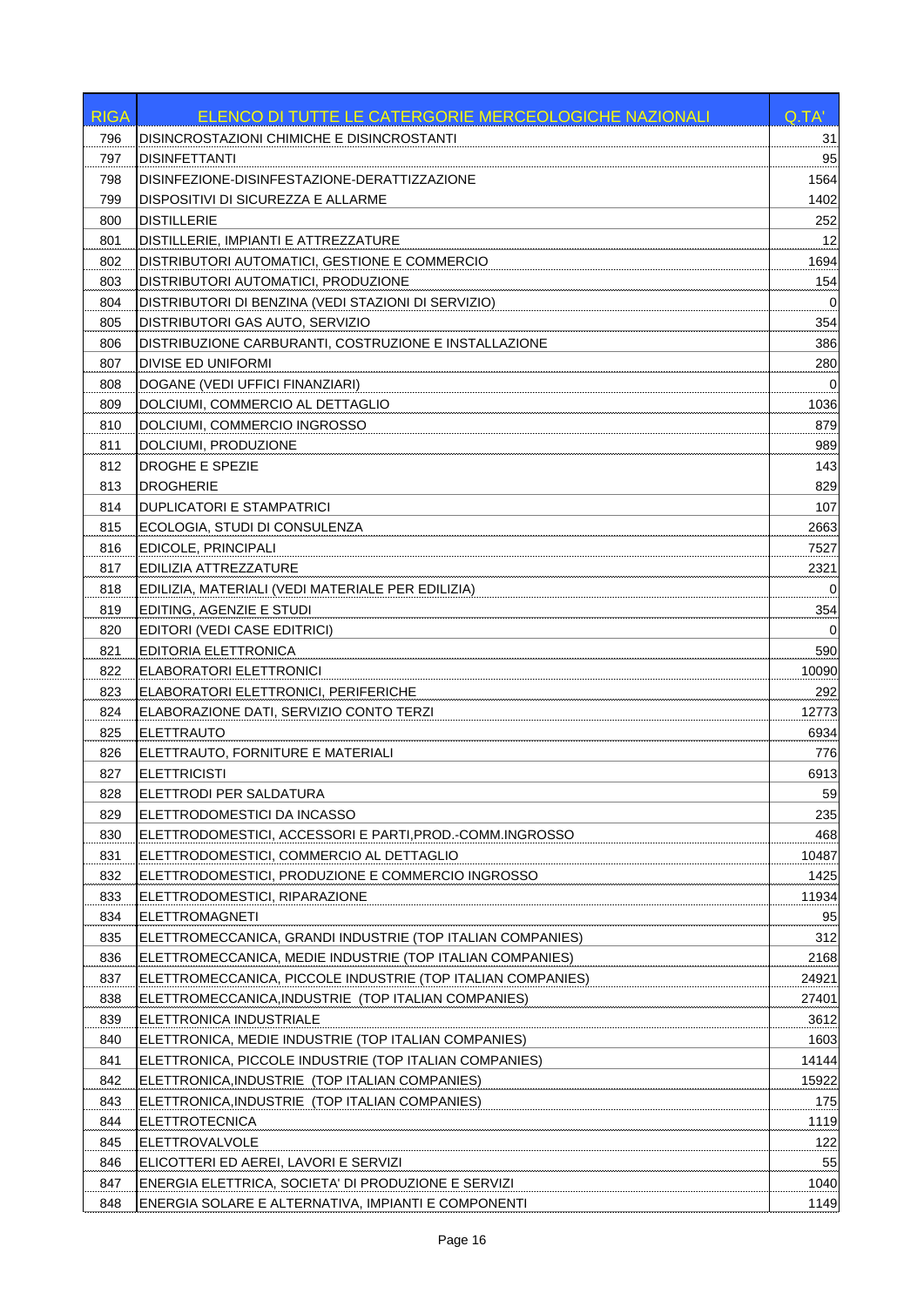| <b>RIGA</b> | ELENCO DI TUTTE LE CATERGORIE MERCEOLOGICHE NAZIONALI               | Q.TA'       |
|-------------|---------------------------------------------------------------------|-------------|
| 849         | ENGINEERING, SOCIETA'                                               | 3192        |
| 850         | ENOLOGIA MACCHINE E PRODOTTI, COMMERCIO AL DETTAGLIO                | 228         |
| 851         | <b>ENOTECHE</b>                                                     | 7206        |
| 852         | ENTI DI PROMOZIONE INDUSTRIALE                                      | 45          |
| 853         | <b>ENTI PROVINCIALI TURISMO (VEDI AZIENDE PROMOZIONE TURISTICA)</b> | $\mathbf 0$ |
| 854         | EQUILIBRATURA STATICA E DINAMICA                                    | 36          |
| 855         | EQUITAZIONE, ABBIGLIAMENTO-ARTICOLI-ATTREZZATURE                    | 280         |
| 856         | <b>ERBORISTERIE</b>                                                 | 5045        |
| 857         | <b>ESATTORIE, IMPOSTE E TRIBUTI</b>                                 | 607         |
| 858         | <b>ESCAVATORI E DRAGHE</b>                                          | 205         |
| 859         | <b>ESPLOSIVI</b>                                                    | 76          |
| 860         | ESPOSITORI DA BANCO E VETRINA                                       | 387         |
| 861         | ESSENZE-ESTRATTI-PRODOTTI AROMATICI PER ALIMENTARI                  | 155         |
| 862         | ESSENZE-ESTRATTI-PRODOTTI AROMATICI PER PROFUMERIA                  | 115         |
| 863         | <b>ESTETISTE</b>                                                    | 9324        |
| 864         | <b>ESTINTORI, COMMERCIO</b>                                         | 609         |
| 865         | <b>ESTINTORI, PRODUZIONE</b>                                        | 148         |
| 866         | ETICHETTATURA E MARCATURA, MACCHINE E SISTEMI                       | 288         |
| 867         | <b>ETICHETTE</b>                                                    | 1003        |
| 868         | ETICHETTE AUTOADESIVE                                               | 554         |
| 869         | ETICHETTE TESSUTE E STAMPATE                                        | 207         |
| 870         | FABBRI                                                              | 8079        |
| 871         | <b>FACTORING</b>                                                    | 107         |
| 872         | <b>FALEGNAMI</b>                                                    | 18026       |
| 873         | <b>FARI E FANALI</b>                                                | 30          |
| 874         | <b>FARINE ALIMENTARI</b>                                            | 186         |
| 875         | <b>FARMACEUTICI E MEDICINALI</b>                                    | 1825        |
| 876         | <b>FARMACEUTICI, PRODUZIONE</b>                                     | 156         |
| 877         | <b>FARMACEUTICI, PRODUZIONE-DIRETTORI ACQUISTI</b>                  | 50          |
| 878         | FARMACEUTICI, PRODUZIONE-DIRETTORI AMMINISTRATIVI-AMM.UN            | 76          |
| 879         | FARMACEUTICI, PRODUZIONE-DIRETTORI COMMERCIALI                      | 110         |
| 880         | FARMACEUTICI, PRODUZIONE-DIRETTORI GENERALI                         | 74          |
| 881         | <b>FARMACIE</b>                                                     | 16547       |
| 882         | <b>FASCETTE STRINGITUBI</b>                                         | 25          |
| 883         | <b>FAZZOLETTI</b>                                                   | 41          |
| 884         | <b>FELTRI E PANNI</b>                                               | 43          |
| 885         | FERRAMENTA, COMMERCIO AL DETTAGLIO                                  | 9772        |
| 886         | FERRAMENTA, COMMERCIO INGROSSO                                      | 2539        |
| 887         | FERRAMENTA, PRODUZIONE                                              | 313         |
| 888         | <b>FERRI DA STIRO</b>                                               | 24          |
| 889         | <b>FERRO</b>                                                        | 1710        |
| 890         | <b>FERRO BATTUTO</b>                                                | 1652        |
| 891         | FERROTRANVIARIA, INDUSTRIA                                          | 224         |
| 892         | <b>FERROVIE DIREZIONI GENERALI E FILIALI</b>                        | 736         |
| 893         | FESTE, ORGANIZZAZIONI E SERVIZI                                     | 396         |
| 894         | <b>FIAMMIFERI</b>                                                   | 10          |
| 895         | <b>FIBBIE</b>                                                       | 115         |
| 896         | FIBRE E LANA DI VETRO E DI ROCCIA                                   | 32          |
| 897         | <b>FIBRE OTTICHE</b>                                                | 97          |
| 898         | <b>FIBRE TESSILI</b>                                                | 564         |
| 899         | FIBROCEMENTO, MANUFATTI                                             | 54          |
| 900         | FIERE-MOSTRE-SALONI, ALLESTIMENTO E SERVIZI                         | 1048        |
| 901         | FIERE-MOSTRE-SALONI, ENTI ORGANIZZATORI                             | 580         |
|             |                                                                     |             |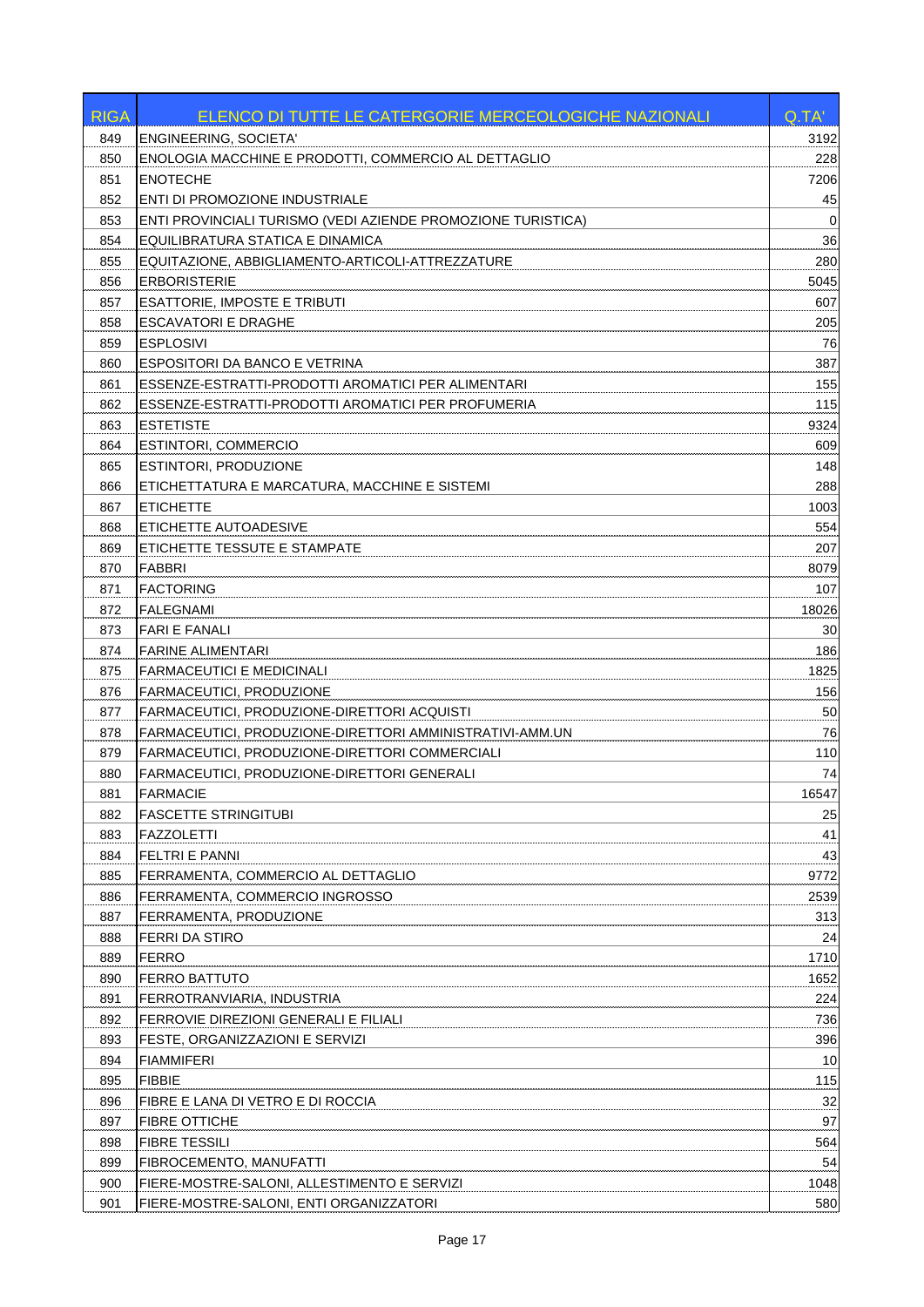| <b>FILATELIA</b><br>902                                              |       |
|----------------------------------------------------------------------|-------|
|                                                                      | 283   |
| 903<br><b>FILATI</b>                                                 | 2103  |
| 904<br><b>FILATI CUCIRINI</b>                                        | 142   |
| FILATI E TESSUTI, TRATTAMENTI<br>905                                 | 1028  |
| 906<br>FILI E FILATI ELASTICI                                        | 71    |
| 907<br>FILI E PIATTINE PER AVVOLGIMENTO                              | 18    |
| 908<br>FILI METALLICI                                                | 149   |
| 909<br><b>FILTRI</b>                                                 | 692   |
| 910<br><b>FILTRI ACQUA</b>                                           | 148   |
| <b>FILTRI ARIA</b><br>911                                            | 202   |
| FILTRI ARIA COMPRESSA<br>912                                         | 22    |
| FILTRI OLIO E CARBURANTE<br>913                                      | 57    |
| 914<br><b>FILTRI PRESSA</b>                                          | 25    |
| FINANZIAMENTI E MUTUI<br>915                                         | 6978  |
| FIORAI, ACCESSORI E FORNITURE<br>916                                 | 472   |
| FIORI E PIANTE ARTIFICIALI, COMMERCIO AL DETTAGLIO<br>917            | 330   |
| FIORI E PIANTE ARTIFICIALI, PRODUZIONE-COMM.INGROSSO<br>918          | 224   |
| FIORI E PIANTE, COMMERCIO<br>919                                     | 14133 |
| 920<br>FIORI E PIANTE, COMMERCIO INGROSSO                            | 807   |
| 921<br><b>FISARMONICHE</b>                                           | 69    |
| 922<br><b>FISIOKINESITERAPIA</b>                                     | 4059  |
| FISSAGGIO, ARTICOLI<br>923                                           | 125   |
| 924<br><b>FLANGE</b>                                                 | 110   |
| 925<br><b>FODERAMI</b>                                               | 175   |
| FODERE E TAPPETI PER AUTOVEICOLI, PRODUZIONE.-COMMERCIO INGRO<br>926 | 104   |
| <b>FOGNATURE</b><br>927                                              | 2193  |
| 928<br><b>FONDERIE</b>                                               | 1977  |
| 929<br><b>FONDERIE ACCIAIO</b>                                       | 60    |
| 930<br>FONDERIE ALLUMINIO                                            | 366   |
| 931<br><b>FONDERIE ARTISTICHE</b>                                    | 172   |
| 932<br>FONDERIE BRONZO-OTTONE-RAME                                   | 146   |
| 933<br><b>FONDERIE GHISA</b>                                         | 183   |
| 934<br>FONDERIE PRESSOFUSIONE                                        | 392   |
| FONDI D'INVESTIMENTO<br>935                                          | 241   |
| 936<br><b>FONTANE</b>                                                | 154   |
| 937<br>FORAGGI (VEDI MANGIMI)                                        | 0     |
| 938<br>FORMAGGI E LATTICINI, COMMERCIO AL DETTAGLIO                  | 2263  |
| 939<br>FORMAGGI E LATTICINI, PRODUZIONE E COMMERCIO INGROSSO         | 1083  |
| 940<br><b>FORNACI</b>                                                | 598   |
| FORNI ELETTRICI INDUSTRIALI<br>941                                   | 84    |
| 942<br>FORNI ESSICCAZIONE VERNICI                                    | 40    |
| 943<br>FORNI INDUSTRIALI                                             | 242   |
| 944<br>FORNI PER PANIFICI-PASTICCERIE-PIZZERIE                       | 367   |
| 945<br>FORNITURE ALBERGHI-BAR-RISTORANTI-COMUNITA'                   | 2201  |
| 946<br>FORNITURE DI BORDO E NAVALI                                   | 355   |
| 947<br>FORNITURE INDUSTRIALI                                         | 1539  |
| 948<br><b>FORNITURE MILITARI</b>                                     | 450   |
| 949<br>FORNITURE ODONTOIATRIA (VEDI ODONTOIATRIA)                    | 0     |
| 950<br>FORNITURE OSPEDALIERE                                         | 1151  |
| FORNITURE PER CARROZZERIE AUTO<br>951                                | 213   |
| 952<br>FORNITURE PER PARRUCCHIERI (VEDI PARRUCCHIERI)                | 0     |
| 953<br>FORNITURE UFFICI                                              | 4741  |
| 954<br>FORZE ARMATE (CASERME-COMANDI-SCUOLE MILITARI)                | 5707  |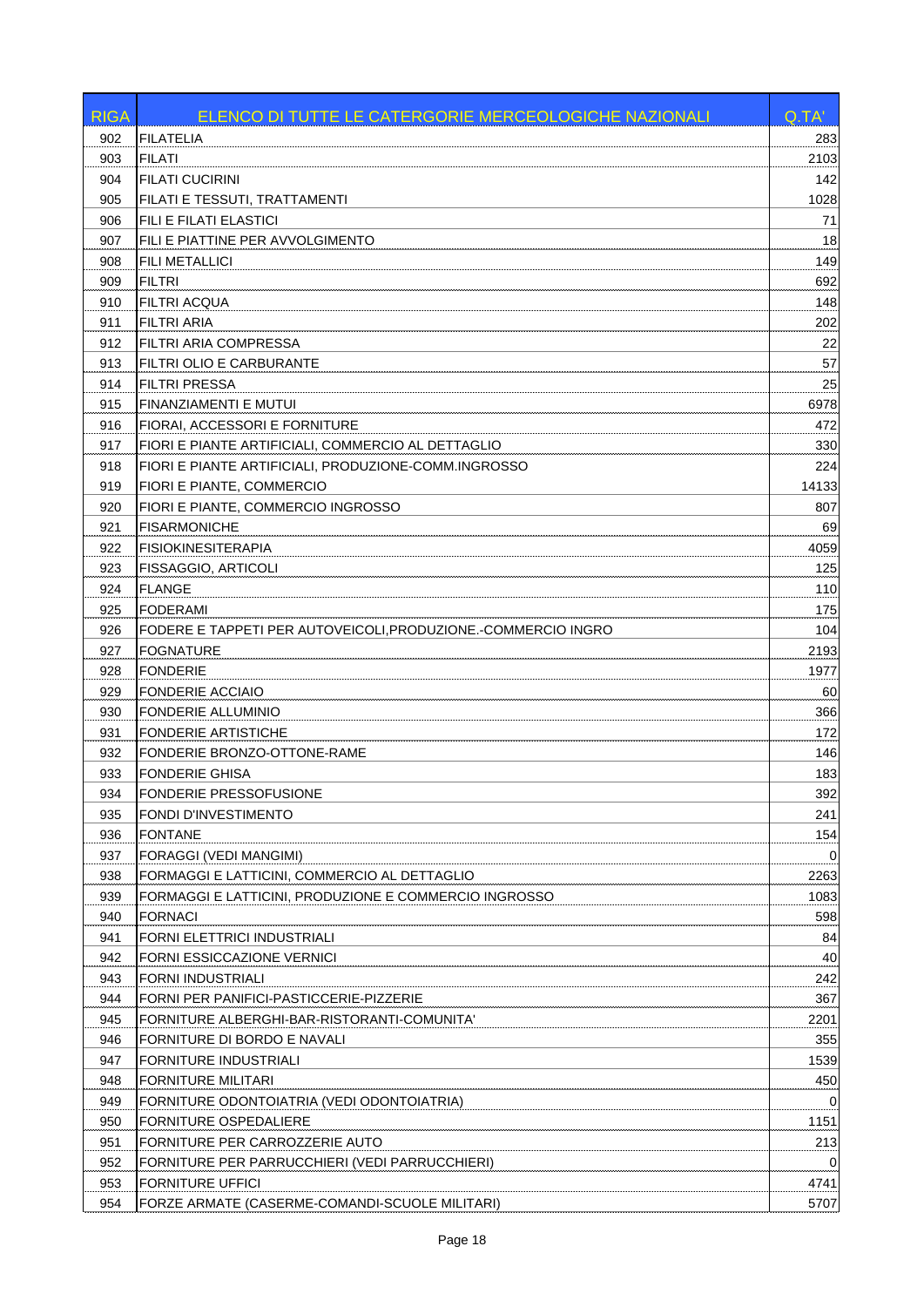| <b>RIGA</b> | ELENCO DI TUTTE LE CATERGORIE MERCEOLOGICHE NAZIONALI        | Q.TA'       |
|-------------|--------------------------------------------------------------|-------------|
| 955         | <b>FOSFATIZZAZIONE</b>                                       | 22          |
| 956         | <b>FOTOCERAMICA</b>                                          | 110         |
| 957         | <b>FOTOCOMPOSIZIONE</b>                                      | 473         |
| 958         | <b>FOTOCOPIE</b>                                             | 3202        |
| 959         | FOTOGRAFIA INDUSTRIALE                                       | 481         |
| 960         | FOTOGRAFIA PUBBLICITARIA                                     | 1299        |
| 961         | FOTOGRAFIA. STUDI-LABORATORI SVILUPPO E STAMPA               | 9082        |
| 962         | FOTOGRAFIA-APPARECCHI E MATERIALI, COMMERCIO AL DETTAGLIO    | 10917       |
| 963         | FOTOGRAFIA-APPARECCHI E MATERIALI, PRODUZIONE.-COMMERCIO ING | 2601        |
| 964         | <b>FOTOINCISIONI</b>                                         | 266         |
| 965         | <b>FOTOLITO</b>                                              | 578         |
| 966         | FOTORIPRODUTTORI E FOTOCOPIATRICI                            | 1161        |
| 967         | <b>FOULARDS (VEDI CRAVATTE)</b>                              | 0           |
| 968         | <b>FRENI E FRIZIONI</b>                                      | 327         |
| 969         | FRIGORIFERI INDUSTRIALI E COMMERCIALI, COMMERCIO             | 583         |
| 970         | FRIGORIFERI INDUSTRIALI E COMMERCIALI, PRODUZIONE            | 620         |
| 971         | FRIGORIFERI INDUSTRIALI E COMMERCIALI. RIPARAZIONE           | 1268        |
| 972         | FRIGORIFERI USO DOMESTICO, PRODUZIONE E COMM.INGROSSO        | 21          |
| 973         | FRIGORIFERI USO DOMESTICO, RIPARAZIONE                       | 164         |
| 974         | FRIGORIFERI, ACCESSORI E PARTI                               | 208         |
| 975         | FRUTTA E VERDURA, COMMERCIO AL DETTAGLIO                     | 12909       |
| 976         | FRUTTA E VERDURA, COMMERCIO INGROSSO                         | 1623        |
| 977         | FRUTTA SECCA ED ESSICCATA                                    | 394         |
| 978         | <b>FUCINATURA</b>                                            | 481         |
| 979         | <b>FUNGHI E TARTUFI</b>                                      | 510         |
| 980         | <b>FUNI METALLICHE</b>                                       | 266         |
| 981         | FUORISTRADA ED ACCESSORI                                     | 356         |
| 982         | <b>FUSTELLE E FUSTELLATRICI</b>                              | 382         |
| 983         | <b>FUSTI</b>                                                 | 79          |
| 984         | GABBIONI PER DIFESE IDROGEOLOGICHE                           | 19          |
| 985         | GABINETTI DI ANALISI (VEDI ANALISI CLINICHE-RADIOLOGICHE)    | 0           |
| 986         | GABINETTI DI RADIOLOGIA (VEDI ANALISI CLINICHE-RADIOLOGICHE) | $\mathbf 0$ |
| 987         | <b>GALLERIE D'ARTE</b>                                       | 1746        |
| 988         | GALVANOTECNICA, INDUSTRIE E LABORATORI                       | 3229        |
| 989         | GARAGES (VEDI AUTORIMESSE)                                   | 0           |
| 990         | GAS AUTO IMPIANTI, INSTALLAZIONE, PRODUZIONE E COMMERCIO     | 496         |
| 991         | GAS COMPRESSI E LIQUEFATTI, PRODUZIONE E COMM.INGROSSO       | 1547        |
| 992         | GAS-METANO E GPL IN BOMBOLE, COMMERCIO AL DETTAGLIO          | 1900        |
| 993         | GASOLIO-KEROSENE-NAFTA                                       | 344         |
| 994         | <b>GELATERIE</b>                                             | 4819        |
| 995         | <b>GELATI, PRODUZIONE E COMMERCIO</b>                        | 795         |
| 996         | <b>GELATINE</b>                                              |             |
| 997         | GENERATORI ARIA CALDA E VAPORE                               | 147         |
| 998         | <b>GENERATORI DI GAS, IMPIANTI</b>                           | 25          |
| 999         | <b>GENERATORI ELETTRICI ED ELETTRONICI</b>                   | 112         |
| 1000        | <b>GENIO CIVILE, UFFICI TECNICI PROVINCIALI</b>              | 100         |
| 1001        | GEOLOGIA-GEOTECNICA-TOPOGRAFIA, STUDI                        | 3039        |
| 1002        | <b>GEOSINTETICI E GEOTESSILI</b>                             | 24          |
| 1003        | <b>GESSO</b>                                                 | 168         |
| 1004        | GHIACCIO SECCO                                               | 27          |
| 1005        | GIARDINAGGIO, SERVIZIO                                       | 3076        |
| 1006        | GIOCATTOLI E GIOCHI, COMMERCIO AL DETTAGLIO                  | 3611        |
| 1007        | GIOCATTOLI E GIOCHI, PRODUZIONE E COMMERCIO INGROSSO         | 487         |
|             |                                                              |             |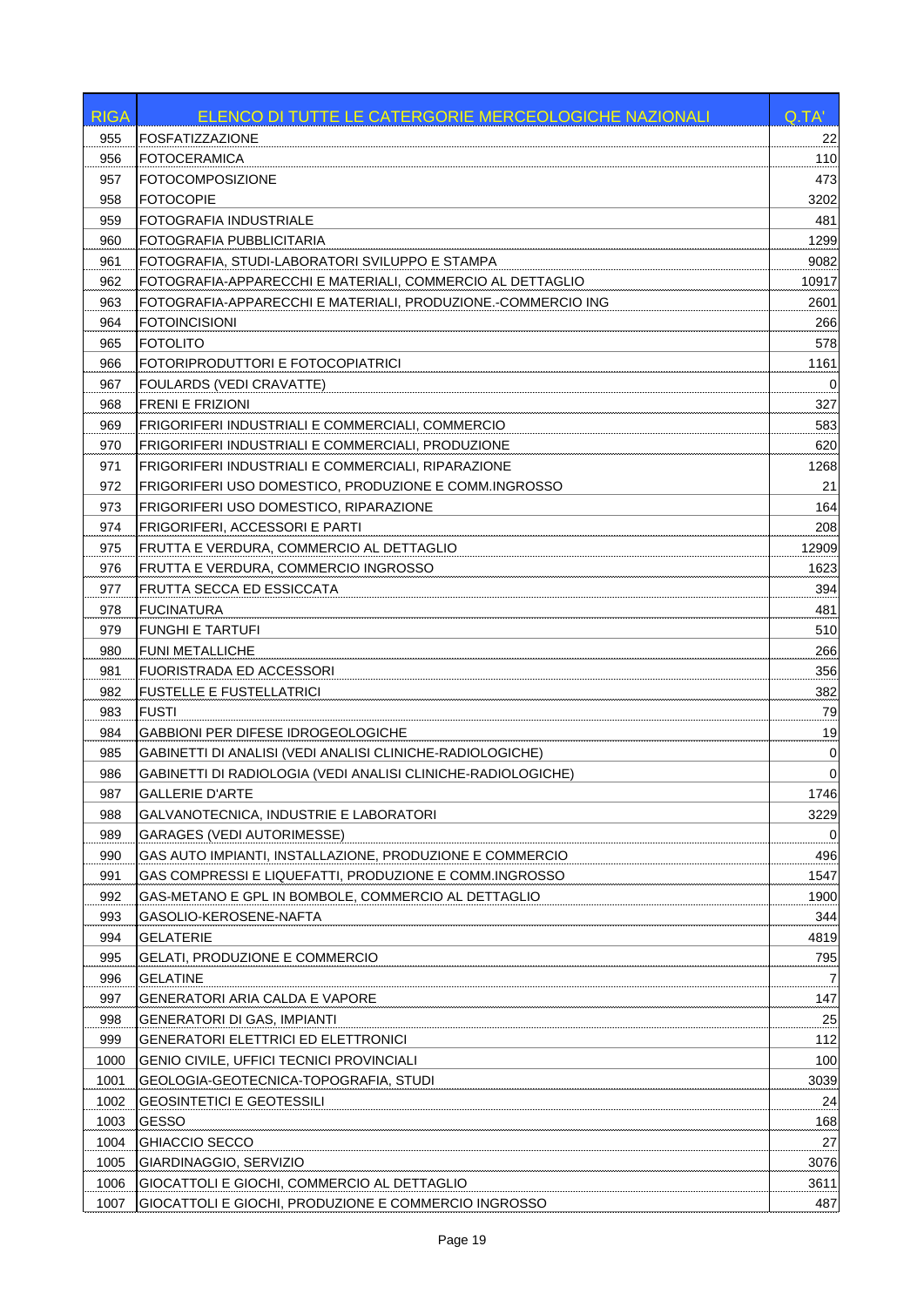| 1008<br>GIOCHI PER GIARDINI E PARCHI<br>212<br>GIOIELLERIE E OREFICERIE, COMMERCIO AL DETTAGLIO<br>1009<br>20836<br>GIOIELLERIE E OREFICERIE, LAVORAZIONE E COMMERCIO<br>1010<br>4452<br>1011<br>GIORNALAI (VEDI EDICOLE, PRINCIPALI)<br>0<br>1012<br><b>GIORNALI E RIVISTE</b><br>2434<br>1013<br>GIORNALI LIBRI E RIVISTE, DISTRIBUZIONE E DIFFUSIONE<br>606<br>37<br>1014<br><b>GIRARROSTI E GRIGLIE</b><br>112<br>1015<br><b>GIUNTI</b><br><b>GIUNTI CARDANICI ED OMOCINETICI</b><br>33<br>1016<br><b>GIUNTI ELASTICI</b><br>18<br>1017<br>20<br>1018<br><b>GO KART E ACCESSORI KARTING</b><br>1019<br>GOLF CLUB (VEDI ASSOCIAZIONI E CIRCOLI SPORTIVI)<br>0<br><b>GOMMA NATURALE E SINTETICA</b><br>58<br>1020<br>1021<br>GOMMA, GRANDI INDUSTRIE (TOP ITALIAN COMPANIES)<br>35<br>GOMMA, MEDIE INDUSTRIE (TOP ITALIAN COMPANIES)<br>253<br>1022<br>1023<br>GOMMA, PICCOLE INDUSTRIE (TOP ITALIAN COMPANIES)<br>2499<br>1024<br>GOMMA, INDUSTRIE (TOP ITALIAN COMPANIES)<br>2787<br>530<br>1025<br>GOMMA-ARTICOLI TECNICI, PRODUZIONE E COMMERCIO<br>1026<br>GOMMA-ARTICOLI VARI, COMMERCIO AL DETTAGLIO<br>63<br>810<br>1027<br>GOMMA-ARTICOLI VARI, PRODUZIONE E COMMERCIO INGROSSO<br>45<br>1028<br><b>GOMMASPUGNA</b><br><b>GOMMISTI (VEDI PNEUMATICI, RIPARAZIONE E COMMERCIO)</b><br>1029<br>0<br>1030<br><b>GRAFITE</b><br>26<br><b>GRANITI</b><br>1031<br>697<br>1032<br>72<br><b>GRASSI USO ALIMENTARE</b><br>1033<br><b>GRASSI USO INDUSTRIALE</b><br>66<br>320<br>1034<br><b>GRIGLIATI E GRIGLIE</b><br><b>GRISSINI</b><br>1035<br>89<br>1036<br><b>GRU A TORRE PER EDILIZIA</b><br>290<br>400<br>1037<br><b>GRU, COSTRUZIONE E COMMERCIO</b><br>1038<br><b>GRU, NOLEGGIO</b><br>253<br>653<br>1039<br><b>GRUPPI ELETTROGENI E DI CONTINUITA'</b><br><b>GUANTI</b><br>209<br>1040<br>167<br>1041<br><b>GUANTI DA LAVORO</b><br>69<br>1042<br><b>GUARDRAILS</b><br>1043<br><b>GUARNIZIONI INDUSTRIALI</b><br>703<br>1044<br><b>GUARNIZIONI PER AUTOVEICOLI</b><br>35<br>12394<br>1045<br><b>IDRAULICI E LATTONIERI</b><br>1046<br>2428<br><b>IDROSANITARI, COMMERCIO</b><br>332<br>1047<br><b>IDROSANITARI, PRODUZIONE</b><br>1048<br>ILLUMINAZIONE, IMPIANTI E MATERIALI<br>758<br>1049<br>ILLUMINAZIONE-APPARECCHIATURE<br>2592<br>1050<br>ILLUMINAZIONE-APPARECCHIATURE, COMMERCIO AL DETTAGLIO<br>2028<br>1051<br><b>IMBALLAGGI</b><br>3866<br>793<br>1052<br><b>IMBALLAGGI IN CARTONE</b><br>1040<br>1053<br><b>IMBALLAGGI IN LEGNO</b><br>1054<br>IMBALLAGGI IN PLASTICA<br>698<br>151<br>1055<br>IMBALLAGGI IN POLISTIROLO ESPANSO<br>1056<br><b>IMBALLAGGI METALLICI</b><br>294<br>436<br>1057<br><b>IMBALLAGGIO, MATERIALI E FORNITURE</b><br>30<br>1058<br><b>IMBALSAMATORI</b><br>1059<br><b>IMBIANCATURA</b><br>13534<br><b>IMPERMEABILI</b><br>1060<br>26 | <b>RIGA</b> | ELENCO DI TUTTE LE CATERGORIE MERCEOLOGICHE NAZIONALI | Q.TA' |
|---------------------------------------------------------------------------------------------------------------------------------------------------------------------------------------------------------------------------------------------------------------------------------------------------------------------------------------------------------------------------------------------------------------------------------------------------------------------------------------------------------------------------------------------------------------------------------------------------------------------------------------------------------------------------------------------------------------------------------------------------------------------------------------------------------------------------------------------------------------------------------------------------------------------------------------------------------------------------------------------------------------------------------------------------------------------------------------------------------------------------------------------------------------------------------------------------------------------------------------------------------------------------------------------------------------------------------------------------------------------------------------------------------------------------------------------------------------------------------------------------------------------------------------------------------------------------------------------------------------------------------------------------------------------------------------------------------------------------------------------------------------------------------------------------------------------------------------------------------------------------------------------------------------------------------------------------------------------------------------------------------------------------------------------------------------------------------------------------------------------------------------------------------------------------------------------------------------------------------------------------------------------------------------------------------------------------------------------------------------------------------------------------------------------------------------------------------------------------------------------------------------------------------------------------------------------------------------------------------------------------------------------------------------------------------------------------------------------------------------------------------------------------------------|-------------|-------------------------------------------------------|-------|
|                                                                                                                                                                                                                                                                                                                                                                                                                                                                                                                                                                                                                                                                                                                                                                                                                                                                                                                                                                                                                                                                                                                                                                                                                                                                                                                                                                                                                                                                                                                                                                                                                                                                                                                                                                                                                                                                                                                                                                                                                                                                                                                                                                                                                                                                                                                                                                                                                                                                                                                                                                                                                                                                                                                                                                                       |             |                                                       |       |
|                                                                                                                                                                                                                                                                                                                                                                                                                                                                                                                                                                                                                                                                                                                                                                                                                                                                                                                                                                                                                                                                                                                                                                                                                                                                                                                                                                                                                                                                                                                                                                                                                                                                                                                                                                                                                                                                                                                                                                                                                                                                                                                                                                                                                                                                                                                                                                                                                                                                                                                                                                                                                                                                                                                                                                                       |             |                                                       |       |
|                                                                                                                                                                                                                                                                                                                                                                                                                                                                                                                                                                                                                                                                                                                                                                                                                                                                                                                                                                                                                                                                                                                                                                                                                                                                                                                                                                                                                                                                                                                                                                                                                                                                                                                                                                                                                                                                                                                                                                                                                                                                                                                                                                                                                                                                                                                                                                                                                                                                                                                                                                                                                                                                                                                                                                                       |             |                                                       |       |
|                                                                                                                                                                                                                                                                                                                                                                                                                                                                                                                                                                                                                                                                                                                                                                                                                                                                                                                                                                                                                                                                                                                                                                                                                                                                                                                                                                                                                                                                                                                                                                                                                                                                                                                                                                                                                                                                                                                                                                                                                                                                                                                                                                                                                                                                                                                                                                                                                                                                                                                                                                                                                                                                                                                                                                                       |             |                                                       |       |
|                                                                                                                                                                                                                                                                                                                                                                                                                                                                                                                                                                                                                                                                                                                                                                                                                                                                                                                                                                                                                                                                                                                                                                                                                                                                                                                                                                                                                                                                                                                                                                                                                                                                                                                                                                                                                                                                                                                                                                                                                                                                                                                                                                                                                                                                                                                                                                                                                                                                                                                                                                                                                                                                                                                                                                                       |             |                                                       |       |
|                                                                                                                                                                                                                                                                                                                                                                                                                                                                                                                                                                                                                                                                                                                                                                                                                                                                                                                                                                                                                                                                                                                                                                                                                                                                                                                                                                                                                                                                                                                                                                                                                                                                                                                                                                                                                                                                                                                                                                                                                                                                                                                                                                                                                                                                                                                                                                                                                                                                                                                                                                                                                                                                                                                                                                                       |             |                                                       |       |
|                                                                                                                                                                                                                                                                                                                                                                                                                                                                                                                                                                                                                                                                                                                                                                                                                                                                                                                                                                                                                                                                                                                                                                                                                                                                                                                                                                                                                                                                                                                                                                                                                                                                                                                                                                                                                                                                                                                                                                                                                                                                                                                                                                                                                                                                                                                                                                                                                                                                                                                                                                                                                                                                                                                                                                                       |             |                                                       |       |
|                                                                                                                                                                                                                                                                                                                                                                                                                                                                                                                                                                                                                                                                                                                                                                                                                                                                                                                                                                                                                                                                                                                                                                                                                                                                                                                                                                                                                                                                                                                                                                                                                                                                                                                                                                                                                                                                                                                                                                                                                                                                                                                                                                                                                                                                                                                                                                                                                                                                                                                                                                                                                                                                                                                                                                                       |             |                                                       |       |
|                                                                                                                                                                                                                                                                                                                                                                                                                                                                                                                                                                                                                                                                                                                                                                                                                                                                                                                                                                                                                                                                                                                                                                                                                                                                                                                                                                                                                                                                                                                                                                                                                                                                                                                                                                                                                                                                                                                                                                                                                                                                                                                                                                                                                                                                                                                                                                                                                                                                                                                                                                                                                                                                                                                                                                                       |             |                                                       |       |
|                                                                                                                                                                                                                                                                                                                                                                                                                                                                                                                                                                                                                                                                                                                                                                                                                                                                                                                                                                                                                                                                                                                                                                                                                                                                                                                                                                                                                                                                                                                                                                                                                                                                                                                                                                                                                                                                                                                                                                                                                                                                                                                                                                                                                                                                                                                                                                                                                                                                                                                                                                                                                                                                                                                                                                                       |             |                                                       |       |
|                                                                                                                                                                                                                                                                                                                                                                                                                                                                                                                                                                                                                                                                                                                                                                                                                                                                                                                                                                                                                                                                                                                                                                                                                                                                                                                                                                                                                                                                                                                                                                                                                                                                                                                                                                                                                                                                                                                                                                                                                                                                                                                                                                                                                                                                                                                                                                                                                                                                                                                                                                                                                                                                                                                                                                                       |             |                                                       |       |
|                                                                                                                                                                                                                                                                                                                                                                                                                                                                                                                                                                                                                                                                                                                                                                                                                                                                                                                                                                                                                                                                                                                                                                                                                                                                                                                                                                                                                                                                                                                                                                                                                                                                                                                                                                                                                                                                                                                                                                                                                                                                                                                                                                                                                                                                                                                                                                                                                                                                                                                                                                                                                                                                                                                                                                                       |             |                                                       |       |
|                                                                                                                                                                                                                                                                                                                                                                                                                                                                                                                                                                                                                                                                                                                                                                                                                                                                                                                                                                                                                                                                                                                                                                                                                                                                                                                                                                                                                                                                                                                                                                                                                                                                                                                                                                                                                                                                                                                                                                                                                                                                                                                                                                                                                                                                                                                                                                                                                                                                                                                                                                                                                                                                                                                                                                                       |             |                                                       |       |
|                                                                                                                                                                                                                                                                                                                                                                                                                                                                                                                                                                                                                                                                                                                                                                                                                                                                                                                                                                                                                                                                                                                                                                                                                                                                                                                                                                                                                                                                                                                                                                                                                                                                                                                                                                                                                                                                                                                                                                                                                                                                                                                                                                                                                                                                                                                                                                                                                                                                                                                                                                                                                                                                                                                                                                                       |             |                                                       |       |
|                                                                                                                                                                                                                                                                                                                                                                                                                                                                                                                                                                                                                                                                                                                                                                                                                                                                                                                                                                                                                                                                                                                                                                                                                                                                                                                                                                                                                                                                                                                                                                                                                                                                                                                                                                                                                                                                                                                                                                                                                                                                                                                                                                                                                                                                                                                                                                                                                                                                                                                                                                                                                                                                                                                                                                                       |             |                                                       |       |
|                                                                                                                                                                                                                                                                                                                                                                                                                                                                                                                                                                                                                                                                                                                                                                                                                                                                                                                                                                                                                                                                                                                                                                                                                                                                                                                                                                                                                                                                                                                                                                                                                                                                                                                                                                                                                                                                                                                                                                                                                                                                                                                                                                                                                                                                                                                                                                                                                                                                                                                                                                                                                                                                                                                                                                                       |             |                                                       |       |
|                                                                                                                                                                                                                                                                                                                                                                                                                                                                                                                                                                                                                                                                                                                                                                                                                                                                                                                                                                                                                                                                                                                                                                                                                                                                                                                                                                                                                                                                                                                                                                                                                                                                                                                                                                                                                                                                                                                                                                                                                                                                                                                                                                                                                                                                                                                                                                                                                                                                                                                                                                                                                                                                                                                                                                                       |             |                                                       |       |
|                                                                                                                                                                                                                                                                                                                                                                                                                                                                                                                                                                                                                                                                                                                                                                                                                                                                                                                                                                                                                                                                                                                                                                                                                                                                                                                                                                                                                                                                                                                                                                                                                                                                                                                                                                                                                                                                                                                                                                                                                                                                                                                                                                                                                                                                                                                                                                                                                                                                                                                                                                                                                                                                                                                                                                                       |             |                                                       |       |
|                                                                                                                                                                                                                                                                                                                                                                                                                                                                                                                                                                                                                                                                                                                                                                                                                                                                                                                                                                                                                                                                                                                                                                                                                                                                                                                                                                                                                                                                                                                                                                                                                                                                                                                                                                                                                                                                                                                                                                                                                                                                                                                                                                                                                                                                                                                                                                                                                                                                                                                                                                                                                                                                                                                                                                                       |             |                                                       |       |
|                                                                                                                                                                                                                                                                                                                                                                                                                                                                                                                                                                                                                                                                                                                                                                                                                                                                                                                                                                                                                                                                                                                                                                                                                                                                                                                                                                                                                                                                                                                                                                                                                                                                                                                                                                                                                                                                                                                                                                                                                                                                                                                                                                                                                                                                                                                                                                                                                                                                                                                                                                                                                                                                                                                                                                                       |             |                                                       |       |
|                                                                                                                                                                                                                                                                                                                                                                                                                                                                                                                                                                                                                                                                                                                                                                                                                                                                                                                                                                                                                                                                                                                                                                                                                                                                                                                                                                                                                                                                                                                                                                                                                                                                                                                                                                                                                                                                                                                                                                                                                                                                                                                                                                                                                                                                                                                                                                                                                                                                                                                                                                                                                                                                                                                                                                                       |             |                                                       |       |
|                                                                                                                                                                                                                                                                                                                                                                                                                                                                                                                                                                                                                                                                                                                                                                                                                                                                                                                                                                                                                                                                                                                                                                                                                                                                                                                                                                                                                                                                                                                                                                                                                                                                                                                                                                                                                                                                                                                                                                                                                                                                                                                                                                                                                                                                                                                                                                                                                                                                                                                                                                                                                                                                                                                                                                                       |             |                                                       |       |
|                                                                                                                                                                                                                                                                                                                                                                                                                                                                                                                                                                                                                                                                                                                                                                                                                                                                                                                                                                                                                                                                                                                                                                                                                                                                                                                                                                                                                                                                                                                                                                                                                                                                                                                                                                                                                                                                                                                                                                                                                                                                                                                                                                                                                                                                                                                                                                                                                                                                                                                                                                                                                                                                                                                                                                                       |             |                                                       |       |
|                                                                                                                                                                                                                                                                                                                                                                                                                                                                                                                                                                                                                                                                                                                                                                                                                                                                                                                                                                                                                                                                                                                                                                                                                                                                                                                                                                                                                                                                                                                                                                                                                                                                                                                                                                                                                                                                                                                                                                                                                                                                                                                                                                                                                                                                                                                                                                                                                                                                                                                                                                                                                                                                                                                                                                                       |             |                                                       |       |
|                                                                                                                                                                                                                                                                                                                                                                                                                                                                                                                                                                                                                                                                                                                                                                                                                                                                                                                                                                                                                                                                                                                                                                                                                                                                                                                                                                                                                                                                                                                                                                                                                                                                                                                                                                                                                                                                                                                                                                                                                                                                                                                                                                                                                                                                                                                                                                                                                                                                                                                                                                                                                                                                                                                                                                                       |             |                                                       |       |
|                                                                                                                                                                                                                                                                                                                                                                                                                                                                                                                                                                                                                                                                                                                                                                                                                                                                                                                                                                                                                                                                                                                                                                                                                                                                                                                                                                                                                                                                                                                                                                                                                                                                                                                                                                                                                                                                                                                                                                                                                                                                                                                                                                                                                                                                                                                                                                                                                                                                                                                                                                                                                                                                                                                                                                                       |             |                                                       |       |
|                                                                                                                                                                                                                                                                                                                                                                                                                                                                                                                                                                                                                                                                                                                                                                                                                                                                                                                                                                                                                                                                                                                                                                                                                                                                                                                                                                                                                                                                                                                                                                                                                                                                                                                                                                                                                                                                                                                                                                                                                                                                                                                                                                                                                                                                                                                                                                                                                                                                                                                                                                                                                                                                                                                                                                                       |             |                                                       |       |
|                                                                                                                                                                                                                                                                                                                                                                                                                                                                                                                                                                                                                                                                                                                                                                                                                                                                                                                                                                                                                                                                                                                                                                                                                                                                                                                                                                                                                                                                                                                                                                                                                                                                                                                                                                                                                                                                                                                                                                                                                                                                                                                                                                                                                                                                                                                                                                                                                                                                                                                                                                                                                                                                                                                                                                                       |             |                                                       |       |
|                                                                                                                                                                                                                                                                                                                                                                                                                                                                                                                                                                                                                                                                                                                                                                                                                                                                                                                                                                                                                                                                                                                                                                                                                                                                                                                                                                                                                                                                                                                                                                                                                                                                                                                                                                                                                                                                                                                                                                                                                                                                                                                                                                                                                                                                                                                                                                                                                                                                                                                                                                                                                                                                                                                                                                                       |             |                                                       |       |
|                                                                                                                                                                                                                                                                                                                                                                                                                                                                                                                                                                                                                                                                                                                                                                                                                                                                                                                                                                                                                                                                                                                                                                                                                                                                                                                                                                                                                                                                                                                                                                                                                                                                                                                                                                                                                                                                                                                                                                                                                                                                                                                                                                                                                                                                                                                                                                                                                                                                                                                                                                                                                                                                                                                                                                                       |             |                                                       |       |
|                                                                                                                                                                                                                                                                                                                                                                                                                                                                                                                                                                                                                                                                                                                                                                                                                                                                                                                                                                                                                                                                                                                                                                                                                                                                                                                                                                                                                                                                                                                                                                                                                                                                                                                                                                                                                                                                                                                                                                                                                                                                                                                                                                                                                                                                                                                                                                                                                                                                                                                                                                                                                                                                                                                                                                                       |             |                                                       |       |
|                                                                                                                                                                                                                                                                                                                                                                                                                                                                                                                                                                                                                                                                                                                                                                                                                                                                                                                                                                                                                                                                                                                                                                                                                                                                                                                                                                                                                                                                                                                                                                                                                                                                                                                                                                                                                                                                                                                                                                                                                                                                                                                                                                                                                                                                                                                                                                                                                                                                                                                                                                                                                                                                                                                                                                                       |             |                                                       |       |
|                                                                                                                                                                                                                                                                                                                                                                                                                                                                                                                                                                                                                                                                                                                                                                                                                                                                                                                                                                                                                                                                                                                                                                                                                                                                                                                                                                                                                                                                                                                                                                                                                                                                                                                                                                                                                                                                                                                                                                                                                                                                                                                                                                                                                                                                                                                                                                                                                                                                                                                                                                                                                                                                                                                                                                                       |             |                                                       |       |
|                                                                                                                                                                                                                                                                                                                                                                                                                                                                                                                                                                                                                                                                                                                                                                                                                                                                                                                                                                                                                                                                                                                                                                                                                                                                                                                                                                                                                                                                                                                                                                                                                                                                                                                                                                                                                                                                                                                                                                                                                                                                                                                                                                                                                                                                                                                                                                                                                                                                                                                                                                                                                                                                                                                                                                                       |             |                                                       |       |
|                                                                                                                                                                                                                                                                                                                                                                                                                                                                                                                                                                                                                                                                                                                                                                                                                                                                                                                                                                                                                                                                                                                                                                                                                                                                                                                                                                                                                                                                                                                                                                                                                                                                                                                                                                                                                                                                                                                                                                                                                                                                                                                                                                                                                                                                                                                                                                                                                                                                                                                                                                                                                                                                                                                                                                                       |             |                                                       |       |
|                                                                                                                                                                                                                                                                                                                                                                                                                                                                                                                                                                                                                                                                                                                                                                                                                                                                                                                                                                                                                                                                                                                                                                                                                                                                                                                                                                                                                                                                                                                                                                                                                                                                                                                                                                                                                                                                                                                                                                                                                                                                                                                                                                                                                                                                                                                                                                                                                                                                                                                                                                                                                                                                                                                                                                                       |             |                                                       |       |
|                                                                                                                                                                                                                                                                                                                                                                                                                                                                                                                                                                                                                                                                                                                                                                                                                                                                                                                                                                                                                                                                                                                                                                                                                                                                                                                                                                                                                                                                                                                                                                                                                                                                                                                                                                                                                                                                                                                                                                                                                                                                                                                                                                                                                                                                                                                                                                                                                                                                                                                                                                                                                                                                                                                                                                                       |             |                                                       |       |
|                                                                                                                                                                                                                                                                                                                                                                                                                                                                                                                                                                                                                                                                                                                                                                                                                                                                                                                                                                                                                                                                                                                                                                                                                                                                                                                                                                                                                                                                                                                                                                                                                                                                                                                                                                                                                                                                                                                                                                                                                                                                                                                                                                                                                                                                                                                                                                                                                                                                                                                                                                                                                                                                                                                                                                                       |             |                                                       |       |
|                                                                                                                                                                                                                                                                                                                                                                                                                                                                                                                                                                                                                                                                                                                                                                                                                                                                                                                                                                                                                                                                                                                                                                                                                                                                                                                                                                                                                                                                                                                                                                                                                                                                                                                                                                                                                                                                                                                                                                                                                                                                                                                                                                                                                                                                                                                                                                                                                                                                                                                                                                                                                                                                                                                                                                                       |             |                                                       |       |
|                                                                                                                                                                                                                                                                                                                                                                                                                                                                                                                                                                                                                                                                                                                                                                                                                                                                                                                                                                                                                                                                                                                                                                                                                                                                                                                                                                                                                                                                                                                                                                                                                                                                                                                                                                                                                                                                                                                                                                                                                                                                                                                                                                                                                                                                                                                                                                                                                                                                                                                                                                                                                                                                                                                                                                                       |             |                                                       |       |
|                                                                                                                                                                                                                                                                                                                                                                                                                                                                                                                                                                                                                                                                                                                                                                                                                                                                                                                                                                                                                                                                                                                                                                                                                                                                                                                                                                                                                                                                                                                                                                                                                                                                                                                                                                                                                                                                                                                                                                                                                                                                                                                                                                                                                                                                                                                                                                                                                                                                                                                                                                                                                                                                                                                                                                                       |             |                                                       |       |
|                                                                                                                                                                                                                                                                                                                                                                                                                                                                                                                                                                                                                                                                                                                                                                                                                                                                                                                                                                                                                                                                                                                                                                                                                                                                                                                                                                                                                                                                                                                                                                                                                                                                                                                                                                                                                                                                                                                                                                                                                                                                                                                                                                                                                                                                                                                                                                                                                                                                                                                                                                                                                                                                                                                                                                                       |             |                                                       |       |
|                                                                                                                                                                                                                                                                                                                                                                                                                                                                                                                                                                                                                                                                                                                                                                                                                                                                                                                                                                                                                                                                                                                                                                                                                                                                                                                                                                                                                                                                                                                                                                                                                                                                                                                                                                                                                                                                                                                                                                                                                                                                                                                                                                                                                                                                                                                                                                                                                                                                                                                                                                                                                                                                                                                                                                                       |             |                                                       |       |
|                                                                                                                                                                                                                                                                                                                                                                                                                                                                                                                                                                                                                                                                                                                                                                                                                                                                                                                                                                                                                                                                                                                                                                                                                                                                                                                                                                                                                                                                                                                                                                                                                                                                                                                                                                                                                                                                                                                                                                                                                                                                                                                                                                                                                                                                                                                                                                                                                                                                                                                                                                                                                                                                                                                                                                                       |             |                                                       |       |
|                                                                                                                                                                                                                                                                                                                                                                                                                                                                                                                                                                                                                                                                                                                                                                                                                                                                                                                                                                                                                                                                                                                                                                                                                                                                                                                                                                                                                                                                                                                                                                                                                                                                                                                                                                                                                                                                                                                                                                                                                                                                                                                                                                                                                                                                                                                                                                                                                                                                                                                                                                                                                                                                                                                                                                                       |             |                                                       |       |
|                                                                                                                                                                                                                                                                                                                                                                                                                                                                                                                                                                                                                                                                                                                                                                                                                                                                                                                                                                                                                                                                                                                                                                                                                                                                                                                                                                                                                                                                                                                                                                                                                                                                                                                                                                                                                                                                                                                                                                                                                                                                                                                                                                                                                                                                                                                                                                                                                                                                                                                                                                                                                                                                                                                                                                                       |             |                                                       |       |
|                                                                                                                                                                                                                                                                                                                                                                                                                                                                                                                                                                                                                                                                                                                                                                                                                                                                                                                                                                                                                                                                                                                                                                                                                                                                                                                                                                                                                                                                                                                                                                                                                                                                                                                                                                                                                                                                                                                                                                                                                                                                                                                                                                                                                                                                                                                                                                                                                                                                                                                                                                                                                                                                                                                                                                                       |             |                                                       |       |
|                                                                                                                                                                                                                                                                                                                                                                                                                                                                                                                                                                                                                                                                                                                                                                                                                                                                                                                                                                                                                                                                                                                                                                                                                                                                                                                                                                                                                                                                                                                                                                                                                                                                                                                                                                                                                                                                                                                                                                                                                                                                                                                                                                                                                                                                                                                                                                                                                                                                                                                                                                                                                                                                                                                                                                                       |             |                                                       |       |
|                                                                                                                                                                                                                                                                                                                                                                                                                                                                                                                                                                                                                                                                                                                                                                                                                                                                                                                                                                                                                                                                                                                                                                                                                                                                                                                                                                                                                                                                                                                                                                                                                                                                                                                                                                                                                                                                                                                                                                                                                                                                                                                                                                                                                                                                                                                                                                                                                                                                                                                                                                                                                                                                                                                                                                                       |             |                                                       |       |
|                                                                                                                                                                                                                                                                                                                                                                                                                                                                                                                                                                                                                                                                                                                                                                                                                                                                                                                                                                                                                                                                                                                                                                                                                                                                                                                                                                                                                                                                                                                                                                                                                                                                                                                                                                                                                                                                                                                                                                                                                                                                                                                                                                                                                                                                                                                                                                                                                                                                                                                                                                                                                                                                                                                                                                                       |             |                                                       |       |
|                                                                                                                                                                                                                                                                                                                                                                                                                                                                                                                                                                                                                                                                                                                                                                                                                                                                                                                                                                                                                                                                                                                                                                                                                                                                                                                                                                                                                                                                                                                                                                                                                                                                                                                                                                                                                                                                                                                                                                                                                                                                                                                                                                                                                                                                                                                                                                                                                                                                                                                                                                                                                                                                                                                                                                                       |             |                                                       |       |
|                                                                                                                                                                                                                                                                                                                                                                                                                                                                                                                                                                                                                                                                                                                                                                                                                                                                                                                                                                                                                                                                                                                                                                                                                                                                                                                                                                                                                                                                                                                                                                                                                                                                                                                                                                                                                                                                                                                                                                                                                                                                                                                                                                                                                                                                                                                                                                                                                                                                                                                                                                                                                                                                                                                                                                                       |             |                                                       |       |
|                                                                                                                                                                                                                                                                                                                                                                                                                                                                                                                                                                                                                                                                                                                                                                                                                                                                                                                                                                                                                                                                                                                                                                                                                                                                                                                                                                                                                                                                                                                                                                                                                                                                                                                                                                                                                                                                                                                                                                                                                                                                                                                                                                                                                                                                                                                                                                                                                                                                                                                                                                                                                                                                                                                                                                                       |             |                                                       |       |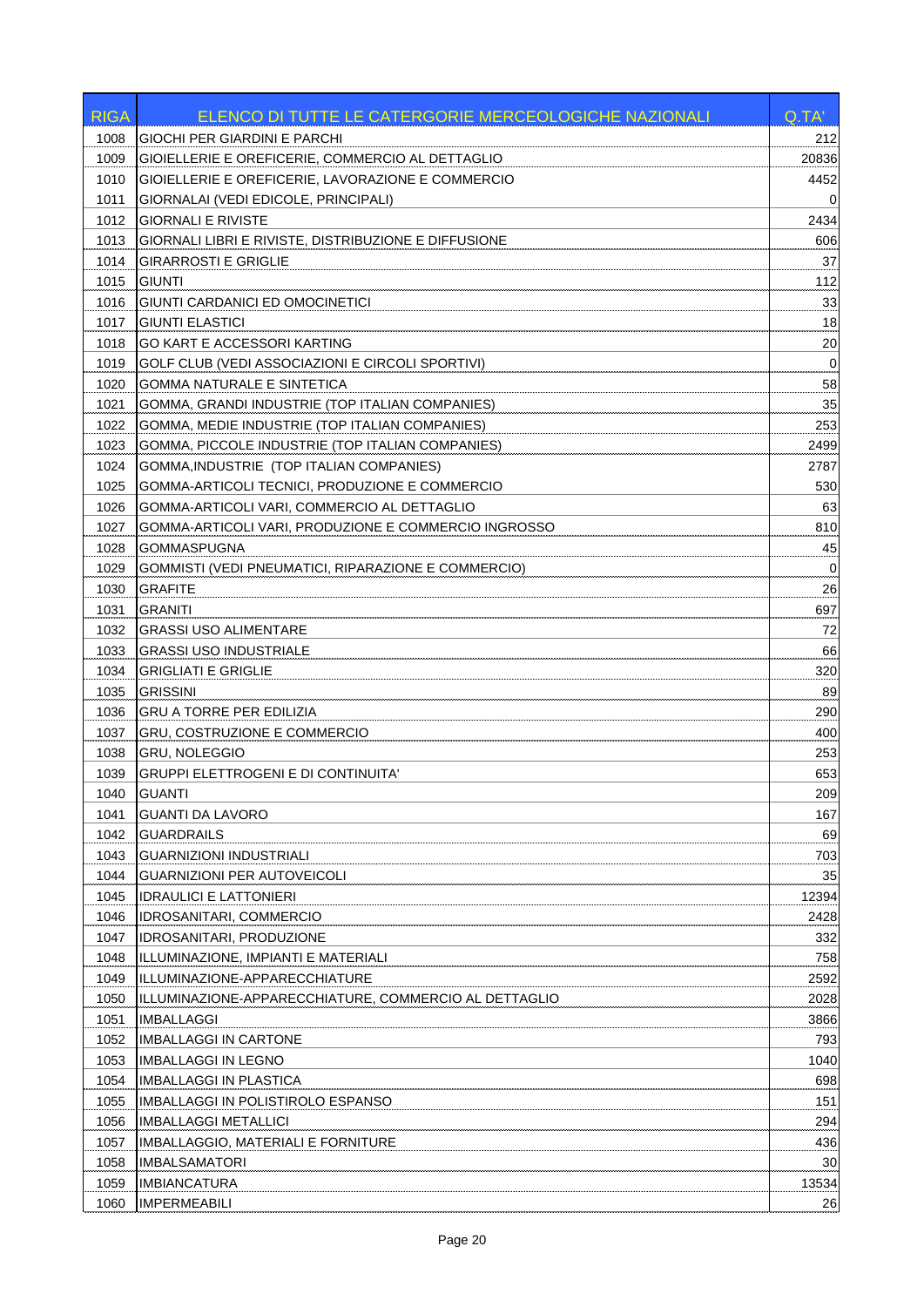| <b>RIGA</b> | ELENCO DI TUTTE LE CATERGORIE MERCEOLOGICHE NAZIONALI        | Q.TA'    |
|-------------|--------------------------------------------------------------|----------|
| 1061        | <b>IMPERMEABILIZZANTI</b>                                    | 202      |
| 1062        | IMPERMEABILIZZANTI PER EDILIZIA E STRADE                     | 1333     |
| 1063        | <b>IMPERMEABILIZZAZIONI EDILI</b>                            | 1435     |
| 1064        | <b>IMPIALLACCIATURE</b>                                      | 165      |
| 1065        | IMPIANTI CHIMICI INDUSTRIALI, PROGETTAZIONE E COSTRUZIONE    | 604      |
| 1066        | IMPIANTI ELETTRICI INDUSTRIALI E CIVILI, INSTALLAZIONE E MAN | 19068    |
| 1067        | IMPIANTI ELETTRICI INDUSTRIALI E CIVILI, PRODUZIONE          | 1362     |
| 1068        | <b>IMPIANTI GAS INDUSTRIALI E CIVILI</b>                     | 463      |
| 1069        | <b>IMPIANTI IDRAULICI E TERMOIDRAULICI</b>                   | 24759    |
| 1070        | IMPIANTI RISALITA, COSTRUZIONE                               | 61       |
| 1071        | IMPIANTI RISALITA, SOCIETA' DI ESERCIZIO                     | 486      |
| 1072        | IMPIANTI SPORTIVI E RICREATIVI, ATTREZZATURE E COSTRUZIONE   | 1464     |
| 1073        | <b>IMPORTATORI ED ESPORTATORI</b>                            | 3974     |
| 1074        | IMPOSTE E TRIBUTI, UFFICI                                    | 1054     |
| 1075        | IMPRESE DI RISCALDAMENTO (VEDI RISCALDAMENTO)                | $\Omega$ |
| 1076        | IMPRESE EDILI (TOP ITALIAN COMPANIES)                        | 154088   |
| 1077        | <b>IMPRESE EDILI (SPA)</b>                                   | 2204     |
| 1078        | <b>IMPRESE EDILI (SRL)</b>                                   | 17423    |
| 1079        | <b>IMPRESE EDILI, ELENCO COMPLETO</b>                        | 72227    |
| 1080        | IMPRESE EDILI, GRANDI (TOP ITALIAN COMPANIES)                | 158      |
| 1081        | IMPRESE EDILI, MEDIE (TOP ITALIAN COMPANIES)                 | 2778     |
| 1082        | IMPRESE EDILI, PICCOLE (TOP ITALIAN COMPANIES)               | 151152   |
| 1083        | <b>IMPRESE PULIZIA</b>                                       | 8030     |
| 1084        | <b>IMPRESE STRADALI</b>                                      | 2089     |
| 1085        | <b>INCHIOSTRI</b>                                            | 100      |
| 1086        | INCISIONE METALLI E PLASTICA                                 | 579      |
| 1087        | <b>INDIRIZZI COMMERCIALI</b>                                 | 95       |
| 1088        | INDUMENTI PROTETTIVI (VEDI ABITI DA LAVORO)                  | 0        |
| 1089        | <b>INFISSI (VEDI SERRAMENTI)</b>                             | 0        |
| 1090        | INFORMATICA-CONSULENZA E SOFTWARE                            | 17031    |
| 1091        | INFORMAZIONI COMMERCIALI, AGENZIE                            | 425      |
| 1092        | <b>INGRANAGGI</b>                                            | 342      |
| 1093        | <b>INGRASSATORI E OLIATORI</b>                               | 19       |
| 1094        | INNESTI A FRIZIONE                                           | 12       |
| 1095        | <b>INSEGNE LUMINOSE</b>                                      | 1047     |
| 1096        | INSETTICIDI-ANTICRITTOGAMICI-ANTIPARASSITARI                 | 346      |
| 1097        | INSONORIZZAZIONE INDUSTRIALE                                 | 365      |
| 1098        | INTAGLIATORI LEGNO ED EBANISTI                               | 751      |
| 1099        | INTEGRATORI ALIMENTARI DIETETICI E PER LO SPORT              | 178      |
| 1100        | INTERNET HOSTING E WEB DESIGN                                | 1908     |
| 1101        | <b>INTERNET PROVIDERS</b>                                    | 324      |
| 1102        | INTERRUTTORI E COMMUTATORI ELETTRICI                         | 121      |
| 1103        | <b>INTONACI</b>                                              | 590      |
| 1104        | <b>INVESTIMENTI - PROMOTORI FINANZIARI</b>                   | 2261     |
| 1105        | INVESTIMENTI - SIM SOCIETA' D'INTERMEDIAZIONE MOBILIARE      | 552      |
| 1106        | IPPICA, CLUB IPPICI (VEDI ASSOCIAZIONI E CIRCOLI SPORTIVI)   | 0        |
| 1107        | IRRIGAZIONE, IMPIANTI                                        | 1064     |
| 1108        | <b>ISOLANTI ELETTRICI</b>                                    | 113      |
| 1109        | ISOLANTI TERMICI ED ACUSTICI, COMMERCIO AL DETTAGLIO         | 604      |
| 1110        | ISOLANTI TERMICI ED ACUSTICI, COMMERCIO INGROSSO             | 598      |
| 1111        | ISOLANTI TERMICI ED ACUSTICI, INSTALLAZIONE                  | 1232     |
| 1112        | ISOLANTI TERMICI ED ACUSTICI, PRODUZIONE                     | 374      |
| 1113        | ISOLATORI ELETTRICI                                          | 27       |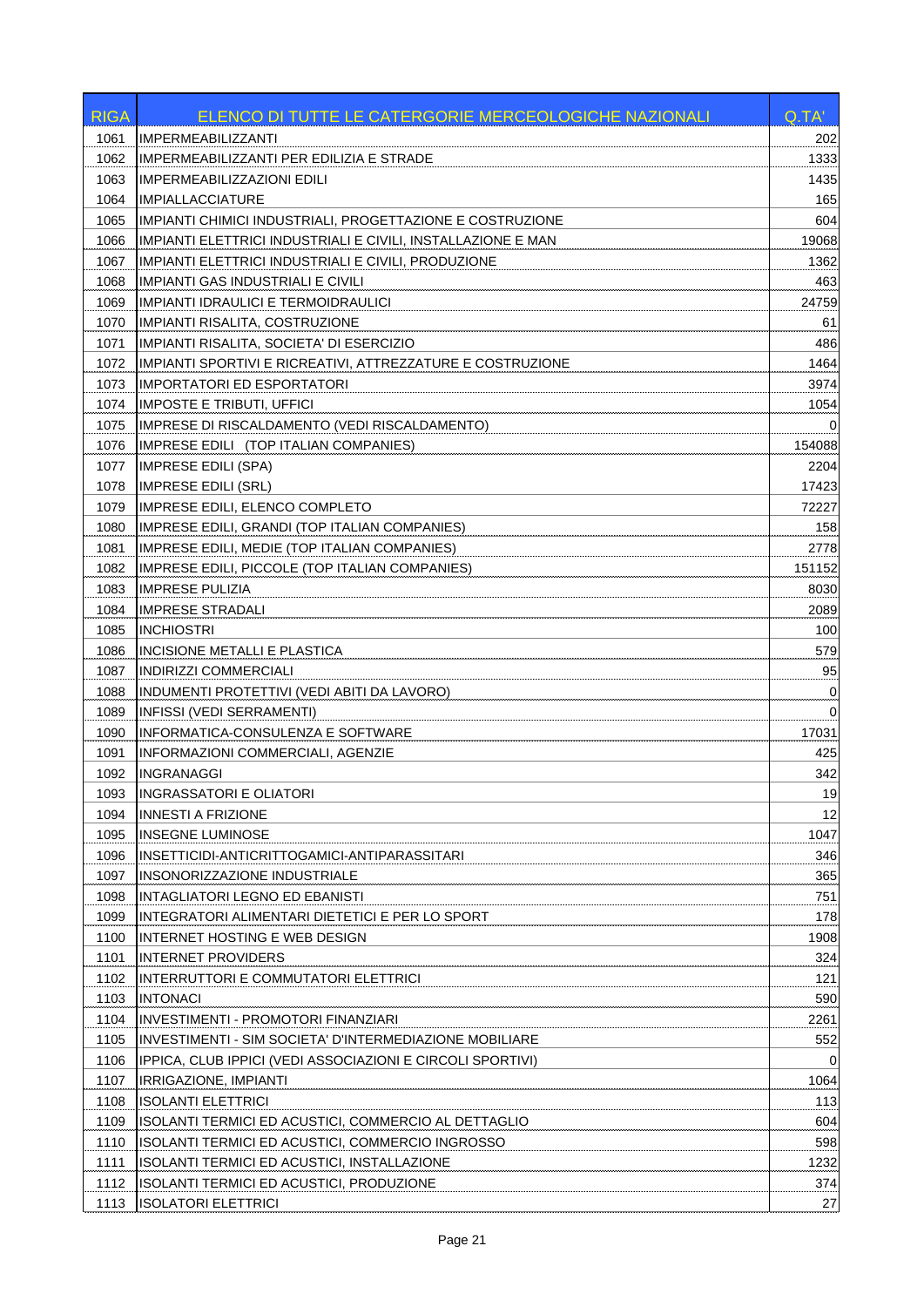| 1114<br><b>ISTITUTI COMPRENSIVI</b><br>3608<br><b>ISTITUTI DI BELLEZZA</b><br>1115<br>20904<br>ISTITUTI DI BELLEZZA, APPARECCHI E FORNITURE<br>1116<br>631<br>ISTITUTI E SCUOLE PER PORTATORI DI HANDICAP<br>633<br>1117<br><b>ISTITUTI FINANZIARI</b><br>688<br>1118<br>2103<br>1119<br>ISTITUTI SCIENTIFICI E DI RICERCA<br>1120<br>JEANS E CASUAL, PRODUZIONE E COMMERCIO INGROSSO<br>157<br><b>JUKE BOXES</b><br>47<br>1121<br>LABORATORI SCIENTIFICI E DI RICERCA<br>625<br>1122<br>119<br>1123<br><b>LAME INDUSTRIALI</b><br>169<br>1124<br>LAMIERE FERRO ED ACCIAIO<br>1125<br>LAMIERE FORATE E STIRATE<br>68<br>78<br>1126<br>LAMIERE ZINCATE E STAGNATE<br>1127<br>LAMIERE, COMMERCIO<br>240<br>1128<br>LAMIERE, LAVORAZIONE<br>1971<br>1129<br>LAMIERE, PRODUZIONE<br>95<br>1130<br>LAMIERINI E LAMIERE MAGNETICHE<br>43<br>98<br>1131<br>LAMINATI PLASTICI, COMMERCIO<br>LAMINATI PLASTICI, PRODUZIONE<br>57<br>1132<br>1133<br>LAMPADARI, COMMERCIO AL DETTAGLIO<br>1152<br>LAMPADARI, PRODUZIONE E COMMERCIO INGROSSO<br>1134<br>1160<br>115<br>1135<br>LAMPADE A SNODO-A STELO-DA TAVOLO<br>95<br>1136<br>LAMPADE ELETTRICHE E FLUORESCENTI<br>LAMPADE USO INDUSTRIALE E MEDICALE<br>1137<br>46<br>10<br>1138<br>LANA E PAGLIA D'ACCIAIO<br>59<br>1139<br>LANA GREZZA<br>27<br>1140<br>LANA PER MATERASSI<br>323<br>1141<br>LANA, TESSUTI<br>LANA-FILATI, COMMERCIO AL DETTAGLIO<br>524<br>1142<br>LANA-FILATI, PRODUZIONE E COMMERCIO INGROSSO<br>295<br>1143<br>1144<br>LASER, APPARECCHI E STRUMENTI<br>125<br>501<br>1145<br>LATERIZI<br>60<br>LATERIZI, IMPIANTI E MACCHINE<br>1146<br>13<br>1147<br>LATTA<br><b>LATTE E DERIVATI</b><br>726<br>1148<br>1299<br>1149<br>LATTERIE<br>1150<br>LATTONERIE EDILI, PRODOTTI<br>630<br>1151<br>LATTONIERI (VEDI IDRAULICI)<br>0<br>1152<br>LAVAGGIO AUTOVEICOLI<br>1242<br>LAVAGNE E LAVAGNE LUMINOSE<br>60<br>1153<br>8819<br>1154<br>LAVANDERIE<br>1155<br>LAVANDERIE A SECCO<br>4026<br>829<br>1156<br>LAVANDERIE INDUSTRIALI E NOLEGGIO BIANCHERIA<br>138<br>1157<br>LAVANDERIE SELF-SERVICE<br>90<br>1158<br>LAVASECCO IMPIANTI E MACCHINE<br>LAVASTOVIGLIE E LAVATRICI PER COMUNITA'<br>161<br>1159<br>1160<br>LAVASTOVIGLIE E LAVATRICI, RIPARAZIONE<br>95<br><b>LAVELLI</b><br>47<br>1161<br>LAVORI AGRICOLI E FORESTALI<br>5366<br>1162<br>194<br>1163<br>LAVORI SUBACQUEI E MARITTIMI<br>1164<br>LAVORO INTERINALE E TEMPORANEO<br>2032<br>1165<br><b>LEASING</b><br>1261<br>LEGATORIE<br>1367<br>1166 | <b>RIGA</b> | ELENCO DI TUTTE LE CATERGORIE MERCEOLOGICHE NAZIONALI | Q.TA' |
|-------------------------------------------------------------------------------------------------------------------------------------------------------------------------------------------------------------------------------------------------------------------------------------------------------------------------------------------------------------------------------------------------------------------------------------------------------------------------------------------------------------------------------------------------------------------------------------------------------------------------------------------------------------------------------------------------------------------------------------------------------------------------------------------------------------------------------------------------------------------------------------------------------------------------------------------------------------------------------------------------------------------------------------------------------------------------------------------------------------------------------------------------------------------------------------------------------------------------------------------------------------------------------------------------------------------------------------------------------------------------------------------------------------------------------------------------------------------------------------------------------------------------------------------------------------------------------------------------------------------------------------------------------------------------------------------------------------------------------------------------------------------------------------------------------------------------------------------------------------------------------------------------------------------------------------------------------------------------------------------------------------------------------------------------------------------------------------------------------------------------------------------------------------------------------------------------------------------------------------------------------------------------------------------------------------------------------------------------------------------------------------------------------------------------------------------------------------------------------|-------------|-------------------------------------------------------|-------|
|                                                                                                                                                                                                                                                                                                                                                                                                                                                                                                                                                                                                                                                                                                                                                                                                                                                                                                                                                                                                                                                                                                                                                                                                                                                                                                                                                                                                                                                                                                                                                                                                                                                                                                                                                                                                                                                                                                                                                                                                                                                                                                                                                                                                                                                                                                                                                                                                                                                                               |             |                                                       |       |
|                                                                                                                                                                                                                                                                                                                                                                                                                                                                                                                                                                                                                                                                                                                                                                                                                                                                                                                                                                                                                                                                                                                                                                                                                                                                                                                                                                                                                                                                                                                                                                                                                                                                                                                                                                                                                                                                                                                                                                                                                                                                                                                                                                                                                                                                                                                                                                                                                                                                               |             |                                                       |       |
|                                                                                                                                                                                                                                                                                                                                                                                                                                                                                                                                                                                                                                                                                                                                                                                                                                                                                                                                                                                                                                                                                                                                                                                                                                                                                                                                                                                                                                                                                                                                                                                                                                                                                                                                                                                                                                                                                                                                                                                                                                                                                                                                                                                                                                                                                                                                                                                                                                                                               |             |                                                       |       |
|                                                                                                                                                                                                                                                                                                                                                                                                                                                                                                                                                                                                                                                                                                                                                                                                                                                                                                                                                                                                                                                                                                                                                                                                                                                                                                                                                                                                                                                                                                                                                                                                                                                                                                                                                                                                                                                                                                                                                                                                                                                                                                                                                                                                                                                                                                                                                                                                                                                                               |             |                                                       |       |
|                                                                                                                                                                                                                                                                                                                                                                                                                                                                                                                                                                                                                                                                                                                                                                                                                                                                                                                                                                                                                                                                                                                                                                                                                                                                                                                                                                                                                                                                                                                                                                                                                                                                                                                                                                                                                                                                                                                                                                                                                                                                                                                                                                                                                                                                                                                                                                                                                                                                               |             |                                                       |       |
|                                                                                                                                                                                                                                                                                                                                                                                                                                                                                                                                                                                                                                                                                                                                                                                                                                                                                                                                                                                                                                                                                                                                                                                                                                                                                                                                                                                                                                                                                                                                                                                                                                                                                                                                                                                                                                                                                                                                                                                                                                                                                                                                                                                                                                                                                                                                                                                                                                                                               |             |                                                       |       |
|                                                                                                                                                                                                                                                                                                                                                                                                                                                                                                                                                                                                                                                                                                                                                                                                                                                                                                                                                                                                                                                                                                                                                                                                                                                                                                                                                                                                                                                                                                                                                                                                                                                                                                                                                                                                                                                                                                                                                                                                                                                                                                                                                                                                                                                                                                                                                                                                                                                                               |             |                                                       |       |
|                                                                                                                                                                                                                                                                                                                                                                                                                                                                                                                                                                                                                                                                                                                                                                                                                                                                                                                                                                                                                                                                                                                                                                                                                                                                                                                                                                                                                                                                                                                                                                                                                                                                                                                                                                                                                                                                                                                                                                                                                                                                                                                                                                                                                                                                                                                                                                                                                                                                               |             |                                                       |       |
|                                                                                                                                                                                                                                                                                                                                                                                                                                                                                                                                                                                                                                                                                                                                                                                                                                                                                                                                                                                                                                                                                                                                                                                                                                                                                                                                                                                                                                                                                                                                                                                                                                                                                                                                                                                                                                                                                                                                                                                                                                                                                                                                                                                                                                                                                                                                                                                                                                                                               |             |                                                       |       |
|                                                                                                                                                                                                                                                                                                                                                                                                                                                                                                                                                                                                                                                                                                                                                                                                                                                                                                                                                                                                                                                                                                                                                                                                                                                                                                                                                                                                                                                                                                                                                                                                                                                                                                                                                                                                                                                                                                                                                                                                                                                                                                                                                                                                                                                                                                                                                                                                                                                                               |             |                                                       |       |
|                                                                                                                                                                                                                                                                                                                                                                                                                                                                                                                                                                                                                                                                                                                                                                                                                                                                                                                                                                                                                                                                                                                                                                                                                                                                                                                                                                                                                                                                                                                                                                                                                                                                                                                                                                                                                                                                                                                                                                                                                                                                                                                                                                                                                                                                                                                                                                                                                                                                               |             |                                                       |       |
|                                                                                                                                                                                                                                                                                                                                                                                                                                                                                                                                                                                                                                                                                                                                                                                                                                                                                                                                                                                                                                                                                                                                                                                                                                                                                                                                                                                                                                                                                                                                                                                                                                                                                                                                                                                                                                                                                                                                                                                                                                                                                                                                                                                                                                                                                                                                                                                                                                                                               |             |                                                       |       |
|                                                                                                                                                                                                                                                                                                                                                                                                                                                                                                                                                                                                                                                                                                                                                                                                                                                                                                                                                                                                                                                                                                                                                                                                                                                                                                                                                                                                                                                                                                                                                                                                                                                                                                                                                                                                                                                                                                                                                                                                                                                                                                                                                                                                                                                                                                                                                                                                                                                                               |             |                                                       |       |
|                                                                                                                                                                                                                                                                                                                                                                                                                                                                                                                                                                                                                                                                                                                                                                                                                                                                                                                                                                                                                                                                                                                                                                                                                                                                                                                                                                                                                                                                                                                                                                                                                                                                                                                                                                                                                                                                                                                                                                                                                                                                                                                                                                                                                                                                                                                                                                                                                                                                               |             |                                                       |       |
|                                                                                                                                                                                                                                                                                                                                                                                                                                                                                                                                                                                                                                                                                                                                                                                                                                                                                                                                                                                                                                                                                                                                                                                                                                                                                                                                                                                                                                                                                                                                                                                                                                                                                                                                                                                                                                                                                                                                                                                                                                                                                                                                                                                                                                                                                                                                                                                                                                                                               |             |                                                       |       |
|                                                                                                                                                                                                                                                                                                                                                                                                                                                                                                                                                                                                                                                                                                                                                                                                                                                                                                                                                                                                                                                                                                                                                                                                                                                                                                                                                                                                                                                                                                                                                                                                                                                                                                                                                                                                                                                                                                                                                                                                                                                                                                                                                                                                                                                                                                                                                                                                                                                                               |             |                                                       |       |
|                                                                                                                                                                                                                                                                                                                                                                                                                                                                                                                                                                                                                                                                                                                                                                                                                                                                                                                                                                                                                                                                                                                                                                                                                                                                                                                                                                                                                                                                                                                                                                                                                                                                                                                                                                                                                                                                                                                                                                                                                                                                                                                                                                                                                                                                                                                                                                                                                                                                               |             |                                                       |       |
|                                                                                                                                                                                                                                                                                                                                                                                                                                                                                                                                                                                                                                                                                                                                                                                                                                                                                                                                                                                                                                                                                                                                                                                                                                                                                                                                                                                                                                                                                                                                                                                                                                                                                                                                                                                                                                                                                                                                                                                                                                                                                                                                                                                                                                                                                                                                                                                                                                                                               |             |                                                       |       |
|                                                                                                                                                                                                                                                                                                                                                                                                                                                                                                                                                                                                                                                                                                                                                                                                                                                                                                                                                                                                                                                                                                                                                                                                                                                                                                                                                                                                                                                                                                                                                                                                                                                                                                                                                                                                                                                                                                                                                                                                                                                                                                                                                                                                                                                                                                                                                                                                                                                                               |             |                                                       |       |
|                                                                                                                                                                                                                                                                                                                                                                                                                                                                                                                                                                                                                                                                                                                                                                                                                                                                                                                                                                                                                                                                                                                                                                                                                                                                                                                                                                                                                                                                                                                                                                                                                                                                                                                                                                                                                                                                                                                                                                                                                                                                                                                                                                                                                                                                                                                                                                                                                                                                               |             |                                                       |       |
|                                                                                                                                                                                                                                                                                                                                                                                                                                                                                                                                                                                                                                                                                                                                                                                                                                                                                                                                                                                                                                                                                                                                                                                                                                                                                                                                                                                                                                                                                                                                                                                                                                                                                                                                                                                                                                                                                                                                                                                                                                                                                                                                                                                                                                                                                                                                                                                                                                                                               |             |                                                       |       |
|                                                                                                                                                                                                                                                                                                                                                                                                                                                                                                                                                                                                                                                                                                                                                                                                                                                                                                                                                                                                                                                                                                                                                                                                                                                                                                                                                                                                                                                                                                                                                                                                                                                                                                                                                                                                                                                                                                                                                                                                                                                                                                                                                                                                                                                                                                                                                                                                                                                                               |             |                                                       |       |
|                                                                                                                                                                                                                                                                                                                                                                                                                                                                                                                                                                                                                                                                                                                                                                                                                                                                                                                                                                                                                                                                                                                                                                                                                                                                                                                                                                                                                                                                                                                                                                                                                                                                                                                                                                                                                                                                                                                                                                                                                                                                                                                                                                                                                                                                                                                                                                                                                                                                               |             |                                                       |       |
|                                                                                                                                                                                                                                                                                                                                                                                                                                                                                                                                                                                                                                                                                                                                                                                                                                                                                                                                                                                                                                                                                                                                                                                                                                                                                                                                                                                                                                                                                                                                                                                                                                                                                                                                                                                                                                                                                                                                                                                                                                                                                                                                                                                                                                                                                                                                                                                                                                                                               |             |                                                       |       |
|                                                                                                                                                                                                                                                                                                                                                                                                                                                                                                                                                                                                                                                                                                                                                                                                                                                                                                                                                                                                                                                                                                                                                                                                                                                                                                                                                                                                                                                                                                                                                                                                                                                                                                                                                                                                                                                                                                                                                                                                                                                                                                                                                                                                                                                                                                                                                                                                                                                                               |             |                                                       |       |
|                                                                                                                                                                                                                                                                                                                                                                                                                                                                                                                                                                                                                                                                                                                                                                                                                                                                                                                                                                                                                                                                                                                                                                                                                                                                                                                                                                                                                                                                                                                                                                                                                                                                                                                                                                                                                                                                                                                                                                                                                                                                                                                                                                                                                                                                                                                                                                                                                                                                               |             |                                                       |       |
|                                                                                                                                                                                                                                                                                                                                                                                                                                                                                                                                                                                                                                                                                                                                                                                                                                                                                                                                                                                                                                                                                                                                                                                                                                                                                                                                                                                                                                                                                                                                                                                                                                                                                                                                                                                                                                                                                                                                                                                                                                                                                                                                                                                                                                                                                                                                                                                                                                                                               |             |                                                       |       |
|                                                                                                                                                                                                                                                                                                                                                                                                                                                                                                                                                                                                                                                                                                                                                                                                                                                                                                                                                                                                                                                                                                                                                                                                                                                                                                                                                                                                                                                                                                                                                                                                                                                                                                                                                                                                                                                                                                                                                                                                                                                                                                                                                                                                                                                                                                                                                                                                                                                                               |             |                                                       |       |
|                                                                                                                                                                                                                                                                                                                                                                                                                                                                                                                                                                                                                                                                                                                                                                                                                                                                                                                                                                                                                                                                                                                                                                                                                                                                                                                                                                                                                                                                                                                                                                                                                                                                                                                                                                                                                                                                                                                                                                                                                                                                                                                                                                                                                                                                                                                                                                                                                                                                               |             |                                                       |       |
|                                                                                                                                                                                                                                                                                                                                                                                                                                                                                                                                                                                                                                                                                                                                                                                                                                                                                                                                                                                                                                                                                                                                                                                                                                                                                                                                                                                                                                                                                                                                                                                                                                                                                                                                                                                                                                                                                                                                                                                                                                                                                                                                                                                                                                                                                                                                                                                                                                                                               |             |                                                       |       |
|                                                                                                                                                                                                                                                                                                                                                                                                                                                                                                                                                                                                                                                                                                                                                                                                                                                                                                                                                                                                                                                                                                                                                                                                                                                                                                                                                                                                                                                                                                                                                                                                                                                                                                                                                                                                                                                                                                                                                                                                                                                                                                                                                                                                                                                                                                                                                                                                                                                                               |             |                                                       |       |
|                                                                                                                                                                                                                                                                                                                                                                                                                                                                                                                                                                                                                                                                                                                                                                                                                                                                                                                                                                                                                                                                                                                                                                                                                                                                                                                                                                                                                                                                                                                                                                                                                                                                                                                                                                                                                                                                                                                                                                                                                                                                                                                                                                                                                                                                                                                                                                                                                                                                               |             |                                                       |       |
|                                                                                                                                                                                                                                                                                                                                                                                                                                                                                                                                                                                                                                                                                                                                                                                                                                                                                                                                                                                                                                                                                                                                                                                                                                                                                                                                                                                                                                                                                                                                                                                                                                                                                                                                                                                                                                                                                                                                                                                                                                                                                                                                                                                                                                                                                                                                                                                                                                                                               |             |                                                       |       |
|                                                                                                                                                                                                                                                                                                                                                                                                                                                                                                                                                                                                                                                                                                                                                                                                                                                                                                                                                                                                                                                                                                                                                                                                                                                                                                                                                                                                                                                                                                                                                                                                                                                                                                                                                                                                                                                                                                                                                                                                                                                                                                                                                                                                                                                                                                                                                                                                                                                                               |             |                                                       |       |
|                                                                                                                                                                                                                                                                                                                                                                                                                                                                                                                                                                                                                                                                                                                                                                                                                                                                                                                                                                                                                                                                                                                                                                                                                                                                                                                                                                                                                                                                                                                                                                                                                                                                                                                                                                                                                                                                                                                                                                                                                                                                                                                                                                                                                                                                                                                                                                                                                                                                               |             |                                                       |       |
|                                                                                                                                                                                                                                                                                                                                                                                                                                                                                                                                                                                                                                                                                                                                                                                                                                                                                                                                                                                                                                                                                                                                                                                                                                                                                                                                                                                                                                                                                                                                                                                                                                                                                                                                                                                                                                                                                                                                                                                                                                                                                                                                                                                                                                                                                                                                                                                                                                                                               |             |                                                       |       |
|                                                                                                                                                                                                                                                                                                                                                                                                                                                                                                                                                                                                                                                                                                                                                                                                                                                                                                                                                                                                                                                                                                                                                                                                                                                                                                                                                                                                                                                                                                                                                                                                                                                                                                                                                                                                                                                                                                                                                                                                                                                                                                                                                                                                                                                                                                                                                                                                                                                                               |             |                                                       |       |
|                                                                                                                                                                                                                                                                                                                                                                                                                                                                                                                                                                                                                                                                                                                                                                                                                                                                                                                                                                                                                                                                                                                                                                                                                                                                                                                                                                                                                                                                                                                                                                                                                                                                                                                                                                                                                                                                                                                                                                                                                                                                                                                                                                                                                                                                                                                                                                                                                                                                               |             |                                                       |       |
|                                                                                                                                                                                                                                                                                                                                                                                                                                                                                                                                                                                                                                                                                                                                                                                                                                                                                                                                                                                                                                                                                                                                                                                                                                                                                                                                                                                                                                                                                                                                                                                                                                                                                                                                                                                                                                                                                                                                                                                                                                                                                                                                                                                                                                                                                                                                                                                                                                                                               |             |                                                       |       |
|                                                                                                                                                                                                                                                                                                                                                                                                                                                                                                                                                                                                                                                                                                                                                                                                                                                                                                                                                                                                                                                                                                                                                                                                                                                                                                                                                                                                                                                                                                                                                                                                                                                                                                                                                                                                                                                                                                                                                                                                                                                                                                                                                                                                                                                                                                                                                                                                                                                                               |             |                                                       |       |
|                                                                                                                                                                                                                                                                                                                                                                                                                                                                                                                                                                                                                                                                                                                                                                                                                                                                                                                                                                                                                                                                                                                                                                                                                                                                                                                                                                                                                                                                                                                                                                                                                                                                                                                                                                                                                                                                                                                                                                                                                                                                                                                                                                                                                                                                                                                                                                                                                                                                               |             |                                                       |       |
|                                                                                                                                                                                                                                                                                                                                                                                                                                                                                                                                                                                                                                                                                                                                                                                                                                                                                                                                                                                                                                                                                                                                                                                                                                                                                                                                                                                                                                                                                                                                                                                                                                                                                                                                                                                                                                                                                                                                                                                                                                                                                                                                                                                                                                                                                                                                                                                                                                                                               |             |                                                       |       |
|                                                                                                                                                                                                                                                                                                                                                                                                                                                                                                                                                                                                                                                                                                                                                                                                                                                                                                                                                                                                                                                                                                                                                                                                                                                                                                                                                                                                                                                                                                                                                                                                                                                                                                                                                                                                                                                                                                                                                                                                                                                                                                                                                                                                                                                                                                                                                                                                                                                                               |             |                                                       |       |
|                                                                                                                                                                                                                                                                                                                                                                                                                                                                                                                                                                                                                                                                                                                                                                                                                                                                                                                                                                                                                                                                                                                                                                                                                                                                                                                                                                                                                                                                                                                                                                                                                                                                                                                                                                                                                                                                                                                                                                                                                                                                                                                                                                                                                                                                                                                                                                                                                                                                               |             |                                                       |       |
|                                                                                                                                                                                                                                                                                                                                                                                                                                                                                                                                                                                                                                                                                                                                                                                                                                                                                                                                                                                                                                                                                                                                                                                                                                                                                                                                                                                                                                                                                                                                                                                                                                                                                                                                                                                                                                                                                                                                                                                                                                                                                                                                                                                                                                                                                                                                                                                                                                                                               |             |                                                       |       |
|                                                                                                                                                                                                                                                                                                                                                                                                                                                                                                                                                                                                                                                                                                                                                                                                                                                                                                                                                                                                                                                                                                                                                                                                                                                                                                                                                                                                                                                                                                                                                                                                                                                                                                                                                                                                                                                                                                                                                                                                                                                                                                                                                                                                                                                                                                                                                                                                                                                                               |             |                                                       |       |
|                                                                                                                                                                                                                                                                                                                                                                                                                                                                                                                                                                                                                                                                                                                                                                                                                                                                                                                                                                                                                                                                                                                                                                                                                                                                                                                                                                                                                                                                                                                                                                                                                                                                                                                                                                                                                                                                                                                                                                                                                                                                                                                                                                                                                                                                                                                                                                                                                                                                               |             |                                                       |       |
|                                                                                                                                                                                                                                                                                                                                                                                                                                                                                                                                                                                                                                                                                                                                                                                                                                                                                                                                                                                                                                                                                                                                                                                                                                                                                                                                                                                                                                                                                                                                                                                                                                                                                                                                                                                                                                                                                                                                                                                                                                                                                                                                                                                                                                                                                                                                                                                                                                                                               |             |                                                       |       |
|                                                                                                                                                                                                                                                                                                                                                                                                                                                                                                                                                                                                                                                                                                                                                                                                                                                                                                                                                                                                                                                                                                                                                                                                                                                                                                                                                                                                                                                                                                                                                                                                                                                                                                                                                                                                                                                                                                                                                                                                                                                                                                                                                                                                                                                                                                                                                                                                                                                                               |             |                                                       |       |
|                                                                                                                                                                                                                                                                                                                                                                                                                                                                                                                                                                                                                                                                                                                                                                                                                                                                                                                                                                                                                                                                                                                                                                                                                                                                                                                                                                                                                                                                                                                                                                                                                                                                                                                                                                                                                                                                                                                                                                                                                                                                                                                                                                                                                                                                                                                                                                                                                                                                               |             |                                                       |       |
|                                                                                                                                                                                                                                                                                                                                                                                                                                                                                                                                                                                                                                                                                                                                                                                                                                                                                                                                                                                                                                                                                                                                                                                                                                                                                                                                                                                                                                                                                                                                                                                                                                                                                                                                                                                                                                                                                                                                                                                                                                                                                                                                                                                                                                                                                                                                                                                                                                                                               |             |                                                       |       |
|                                                                                                                                                                                                                                                                                                                                                                                                                                                                                                                                                                                                                                                                                                                                                                                                                                                                                                                                                                                                                                                                                                                                                                                                                                                                                                                                                                                                                                                                                                                                                                                                                                                                                                                                                                                                                                                                                                                                                                                                                                                                                                                                                                                                                                                                                                                                                                                                                                                                               |             |                                                       |       |
|                                                                                                                                                                                                                                                                                                                                                                                                                                                                                                                                                                                                                                                                                                                                                                                                                                                                                                                                                                                                                                                                                                                                                                                                                                                                                                                                                                                                                                                                                                                                                                                                                                                                                                                                                                                                                                                                                                                                                                                                                                                                                                                                                                                                                                                                                                                                                                                                                                                                               |             |                                                       |       |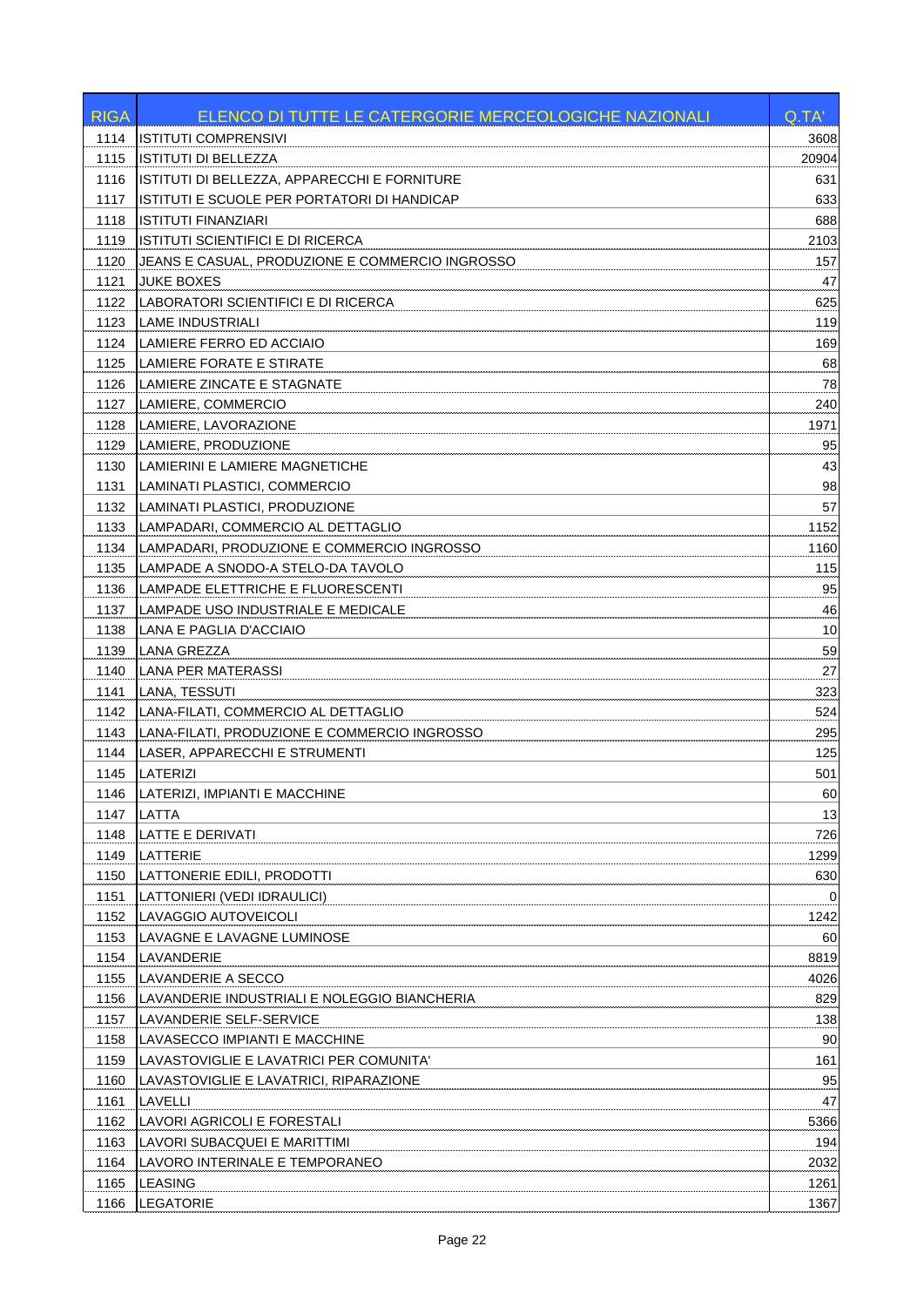| <b>LEGNA DA ARDERE</b><br>1167<br>1056<br>LEGNAME DA COSTRUZIONE<br>808<br>1168<br>LEGNAME DA LAVORO<br>1760<br>1169<br>LEGNO COMPENSATO ED AFFINI, COMMERCIO AL DETTAGLIO<br>417<br>1170<br>LEGNO COMPENSATO ED AFFINI, PRODUZIONE E COMM.INGROSSO<br>824<br>1171<br>LEGNO PREGIATO ESOTICO<br>123<br>1172<br>27<br>LEGNO, GRANDI INDUSTRIE (TOP ITALIAN COMPANIES)<br>1173<br>LEGNO, MEDIE INDUSTRIE (TOP ITALIAN COMPANIES)<br>423<br>1174<br>LEGNO, PICCOLE INDUSTRIE (TOP ITALIAN COMPANIES)<br>15978<br>1175<br>LEGNO, INDUSTRIE (TOP ITALIAN COMPANIES)<br>1176<br>16428<br>LENTI A CONTATTO E PER OCCHIALI, PROD.-COMM.INGROSSO<br>250<br>1177<br>91<br>1178<br>LETTI PER BAMBINI<br>616<br>1179<br>LETTI, PRODUZIONE E COMMERCIO INGROSSO<br>1180<br>LEVIGATRICI E LAPPATRICI<br>48<br><b>LIBRERIE</b><br>1181<br>4957<br>1182<br>LIBRERIE ANTIQUARIE<br>271<br>112<br>1183<br>LIBRI RIVISTE E FUMETTI USATI<br>LIBRI, AGENZIE DEPOSITO<br>414<br>1184<br><b>LIEVITI E MALTI</b><br>101<br>1185<br><b>LINEE AEREE</b><br>366<br>1186<br>90<br>1187<br>LINEE ELETTRICHE BLINDATE<br>32<br>LINEE ELETTRICHE, ATTREZZATURE E MATERIALI<br>1188<br>68<br>1189<br>LINO, FILATI E TESSUTI, PRODUZIONE E COMMERCIO INGROSSO<br><b>LINOLEUM</b><br>87<br>1190<br>LIQUORI, COMMERCIO AL DETTAGLIO<br>401<br>1191<br>LIQUORI, PRODUZIONE E COMMERCIO INGROSSO<br>826<br>1192<br><b>LITOGRAFIE</b><br>1784<br>1193<br>1194<br>LOCALI NOTTURNI (VEDI DISCOTECHE)<br>$\Omega$<br>1195<br>LOTTO, RICEVITORIE<br>2859<br><b>LUBRIFICANTI</b><br>889<br>1196<br>LUBRIFICAZIONE, IMPIANTI<br>76<br>1197<br>1198<br><b>LUCERNARI</b><br>273<br>$\mathbf 0$<br>1199<br>LUCIDATRICI (VEDI ASPIRAPOLVERI)<br>1483<br>1200<br>LUCIDATURA-LACCATURA-VERNICITURA MOBILI<br>109<br>1201<br>LUNA PARK E SPETTACOLI VIAGGIANTI, ATTREZZATURE<br>1202<br>733<br>MACCHINE AGRICOLE, ACCESSORI E PARTI<br>926<br>1203<br>MACCHINE AGRICOLE, PRODUZIONE<br>1204<br>MACCHINE AGRICOLE, RIPARAZIONE E COMMERCIO<br>4753<br>685<br>1205<br>MACCHINE CAFFE' ESPRESSO, COMMERCIO E RIPARAZIONE<br>108<br>1206<br>MACCHINE CAFFE' ESPRESSO, PRODUZIONE<br>60<br>1207<br><b>MACCHINE CALCOLATRICI</b><br>369<br>1208<br>MACCHINE CONFEZIONATRICI-INCARTATRICI-INSCATOLATRICI<br>1209<br>MACCHINE DISTRUGGI DOCUMENTI<br>16<br>1210<br><b>MACCHINE DOSATRICI E RIEMPITRICI</b><br>70 |
|--------------------------------------------------------------------------------------------------------------------------------------------------------------------------------------------------------------------------------------------------------------------------------------------------------------------------------------------------------------------------------------------------------------------------------------------------------------------------------------------------------------------------------------------------------------------------------------------------------------------------------------------------------------------------------------------------------------------------------------------------------------------------------------------------------------------------------------------------------------------------------------------------------------------------------------------------------------------------------------------------------------------------------------------------------------------------------------------------------------------------------------------------------------------------------------------------------------------------------------------------------------------------------------------------------------------------------------------------------------------------------------------------------------------------------------------------------------------------------------------------------------------------------------------------------------------------------------------------------------------------------------------------------------------------------------------------------------------------------------------------------------------------------------------------------------------------------------------------------------------------------------------------------------------------------------------------------------------------------------------------------------------------------------------------------------------------------------------------------------------------------------------------------------------------------------------------------------------------------------------------------------------------------------------------------------------------------------------------------|
|                                                                                                                                                                                                                                                                                                                                                                                                                                                                                                                                                                                                                                                                                                                                                                                                                                                                                                                                                                                                                                                                                                                                                                                                                                                                                                                                                                                                                                                                                                                                                                                                                                                                                                                                                                                                                                                                                                                                                                                                                                                                                                                                                                                                                                                                                                                                                        |
|                                                                                                                                                                                                                                                                                                                                                                                                                                                                                                                                                                                                                                                                                                                                                                                                                                                                                                                                                                                                                                                                                                                                                                                                                                                                                                                                                                                                                                                                                                                                                                                                                                                                                                                                                                                                                                                                                                                                                                                                                                                                                                                                                                                                                                                                                                                                                        |
|                                                                                                                                                                                                                                                                                                                                                                                                                                                                                                                                                                                                                                                                                                                                                                                                                                                                                                                                                                                                                                                                                                                                                                                                                                                                                                                                                                                                                                                                                                                                                                                                                                                                                                                                                                                                                                                                                                                                                                                                                                                                                                                                                                                                                                                                                                                                                        |
|                                                                                                                                                                                                                                                                                                                                                                                                                                                                                                                                                                                                                                                                                                                                                                                                                                                                                                                                                                                                                                                                                                                                                                                                                                                                                                                                                                                                                                                                                                                                                                                                                                                                                                                                                                                                                                                                                                                                                                                                                                                                                                                                                                                                                                                                                                                                                        |
|                                                                                                                                                                                                                                                                                                                                                                                                                                                                                                                                                                                                                                                                                                                                                                                                                                                                                                                                                                                                                                                                                                                                                                                                                                                                                                                                                                                                                                                                                                                                                                                                                                                                                                                                                                                                                                                                                                                                                                                                                                                                                                                                                                                                                                                                                                                                                        |
|                                                                                                                                                                                                                                                                                                                                                                                                                                                                                                                                                                                                                                                                                                                                                                                                                                                                                                                                                                                                                                                                                                                                                                                                                                                                                                                                                                                                                                                                                                                                                                                                                                                                                                                                                                                                                                                                                                                                                                                                                                                                                                                                                                                                                                                                                                                                                        |
|                                                                                                                                                                                                                                                                                                                                                                                                                                                                                                                                                                                                                                                                                                                                                                                                                                                                                                                                                                                                                                                                                                                                                                                                                                                                                                                                                                                                                                                                                                                                                                                                                                                                                                                                                                                                                                                                                                                                                                                                                                                                                                                                                                                                                                                                                                                                                        |
|                                                                                                                                                                                                                                                                                                                                                                                                                                                                                                                                                                                                                                                                                                                                                                                                                                                                                                                                                                                                                                                                                                                                                                                                                                                                                                                                                                                                                                                                                                                                                                                                                                                                                                                                                                                                                                                                                                                                                                                                                                                                                                                                                                                                                                                                                                                                                        |
|                                                                                                                                                                                                                                                                                                                                                                                                                                                                                                                                                                                                                                                                                                                                                                                                                                                                                                                                                                                                                                                                                                                                                                                                                                                                                                                                                                                                                                                                                                                                                                                                                                                                                                                                                                                                                                                                                                                                                                                                                                                                                                                                                                                                                                                                                                                                                        |
|                                                                                                                                                                                                                                                                                                                                                                                                                                                                                                                                                                                                                                                                                                                                                                                                                                                                                                                                                                                                                                                                                                                                                                                                                                                                                                                                                                                                                                                                                                                                                                                                                                                                                                                                                                                                                                                                                                                                                                                                                                                                                                                                                                                                                                                                                                                                                        |
|                                                                                                                                                                                                                                                                                                                                                                                                                                                                                                                                                                                                                                                                                                                                                                                                                                                                                                                                                                                                                                                                                                                                                                                                                                                                                                                                                                                                                                                                                                                                                                                                                                                                                                                                                                                                                                                                                                                                                                                                                                                                                                                                                                                                                                                                                                                                                        |
|                                                                                                                                                                                                                                                                                                                                                                                                                                                                                                                                                                                                                                                                                                                                                                                                                                                                                                                                                                                                                                                                                                                                                                                                                                                                                                                                                                                                                                                                                                                                                                                                                                                                                                                                                                                                                                                                                                                                                                                                                                                                                                                                                                                                                                                                                                                                                        |
|                                                                                                                                                                                                                                                                                                                                                                                                                                                                                                                                                                                                                                                                                                                                                                                                                                                                                                                                                                                                                                                                                                                                                                                                                                                                                                                                                                                                                                                                                                                                                                                                                                                                                                                                                                                                                                                                                                                                                                                                                                                                                                                                                                                                                                                                                                                                                        |
|                                                                                                                                                                                                                                                                                                                                                                                                                                                                                                                                                                                                                                                                                                                                                                                                                                                                                                                                                                                                                                                                                                                                                                                                                                                                                                                                                                                                                                                                                                                                                                                                                                                                                                                                                                                                                                                                                                                                                                                                                                                                                                                                                                                                                                                                                                                                                        |
|                                                                                                                                                                                                                                                                                                                                                                                                                                                                                                                                                                                                                                                                                                                                                                                                                                                                                                                                                                                                                                                                                                                                                                                                                                                                                                                                                                                                                                                                                                                                                                                                                                                                                                                                                                                                                                                                                                                                                                                                                                                                                                                                                                                                                                                                                                                                                        |
|                                                                                                                                                                                                                                                                                                                                                                                                                                                                                                                                                                                                                                                                                                                                                                                                                                                                                                                                                                                                                                                                                                                                                                                                                                                                                                                                                                                                                                                                                                                                                                                                                                                                                                                                                                                                                                                                                                                                                                                                                                                                                                                                                                                                                                                                                                                                                        |
|                                                                                                                                                                                                                                                                                                                                                                                                                                                                                                                                                                                                                                                                                                                                                                                                                                                                                                                                                                                                                                                                                                                                                                                                                                                                                                                                                                                                                                                                                                                                                                                                                                                                                                                                                                                                                                                                                                                                                                                                                                                                                                                                                                                                                                                                                                                                                        |
|                                                                                                                                                                                                                                                                                                                                                                                                                                                                                                                                                                                                                                                                                                                                                                                                                                                                                                                                                                                                                                                                                                                                                                                                                                                                                                                                                                                                                                                                                                                                                                                                                                                                                                                                                                                                                                                                                                                                                                                                                                                                                                                                                                                                                                                                                                                                                        |
|                                                                                                                                                                                                                                                                                                                                                                                                                                                                                                                                                                                                                                                                                                                                                                                                                                                                                                                                                                                                                                                                                                                                                                                                                                                                                                                                                                                                                                                                                                                                                                                                                                                                                                                                                                                                                                                                                                                                                                                                                                                                                                                                                                                                                                                                                                                                                        |
|                                                                                                                                                                                                                                                                                                                                                                                                                                                                                                                                                                                                                                                                                                                                                                                                                                                                                                                                                                                                                                                                                                                                                                                                                                                                                                                                                                                                                                                                                                                                                                                                                                                                                                                                                                                                                                                                                                                                                                                                                                                                                                                                                                                                                                                                                                                                                        |
|                                                                                                                                                                                                                                                                                                                                                                                                                                                                                                                                                                                                                                                                                                                                                                                                                                                                                                                                                                                                                                                                                                                                                                                                                                                                                                                                                                                                                                                                                                                                                                                                                                                                                                                                                                                                                                                                                                                                                                                                                                                                                                                                                                                                                                                                                                                                                        |
|                                                                                                                                                                                                                                                                                                                                                                                                                                                                                                                                                                                                                                                                                                                                                                                                                                                                                                                                                                                                                                                                                                                                                                                                                                                                                                                                                                                                                                                                                                                                                                                                                                                                                                                                                                                                                                                                                                                                                                                                                                                                                                                                                                                                                                                                                                                                                        |
|                                                                                                                                                                                                                                                                                                                                                                                                                                                                                                                                                                                                                                                                                                                                                                                                                                                                                                                                                                                                                                                                                                                                                                                                                                                                                                                                                                                                                                                                                                                                                                                                                                                                                                                                                                                                                                                                                                                                                                                                                                                                                                                                                                                                                                                                                                                                                        |
|                                                                                                                                                                                                                                                                                                                                                                                                                                                                                                                                                                                                                                                                                                                                                                                                                                                                                                                                                                                                                                                                                                                                                                                                                                                                                                                                                                                                                                                                                                                                                                                                                                                                                                                                                                                                                                                                                                                                                                                                                                                                                                                                                                                                                                                                                                                                                        |
|                                                                                                                                                                                                                                                                                                                                                                                                                                                                                                                                                                                                                                                                                                                                                                                                                                                                                                                                                                                                                                                                                                                                                                                                                                                                                                                                                                                                                                                                                                                                                                                                                                                                                                                                                                                                                                                                                                                                                                                                                                                                                                                                                                                                                                                                                                                                                        |
|                                                                                                                                                                                                                                                                                                                                                                                                                                                                                                                                                                                                                                                                                                                                                                                                                                                                                                                                                                                                                                                                                                                                                                                                                                                                                                                                                                                                                                                                                                                                                                                                                                                                                                                                                                                                                                                                                                                                                                                                                                                                                                                                                                                                                                                                                                                                                        |
|                                                                                                                                                                                                                                                                                                                                                                                                                                                                                                                                                                                                                                                                                                                                                                                                                                                                                                                                                                                                                                                                                                                                                                                                                                                                                                                                                                                                                                                                                                                                                                                                                                                                                                                                                                                                                                                                                                                                                                                                                                                                                                                                                                                                                                                                                                                                                        |
|                                                                                                                                                                                                                                                                                                                                                                                                                                                                                                                                                                                                                                                                                                                                                                                                                                                                                                                                                                                                                                                                                                                                                                                                                                                                                                                                                                                                                                                                                                                                                                                                                                                                                                                                                                                                                                                                                                                                                                                                                                                                                                                                                                                                                                                                                                                                                        |
|                                                                                                                                                                                                                                                                                                                                                                                                                                                                                                                                                                                                                                                                                                                                                                                                                                                                                                                                                                                                                                                                                                                                                                                                                                                                                                                                                                                                                                                                                                                                                                                                                                                                                                                                                                                                                                                                                                                                                                                                                                                                                                                                                                                                                                                                                                                                                        |
|                                                                                                                                                                                                                                                                                                                                                                                                                                                                                                                                                                                                                                                                                                                                                                                                                                                                                                                                                                                                                                                                                                                                                                                                                                                                                                                                                                                                                                                                                                                                                                                                                                                                                                                                                                                                                                                                                                                                                                                                                                                                                                                                                                                                                                                                                                                                                        |
|                                                                                                                                                                                                                                                                                                                                                                                                                                                                                                                                                                                                                                                                                                                                                                                                                                                                                                                                                                                                                                                                                                                                                                                                                                                                                                                                                                                                                                                                                                                                                                                                                                                                                                                                                                                                                                                                                                                                                                                                                                                                                                                                                                                                                                                                                                                                                        |
|                                                                                                                                                                                                                                                                                                                                                                                                                                                                                                                                                                                                                                                                                                                                                                                                                                                                                                                                                                                                                                                                                                                                                                                                                                                                                                                                                                                                                                                                                                                                                                                                                                                                                                                                                                                                                                                                                                                                                                                                                                                                                                                                                                                                                                                                                                                                                        |
|                                                                                                                                                                                                                                                                                                                                                                                                                                                                                                                                                                                                                                                                                                                                                                                                                                                                                                                                                                                                                                                                                                                                                                                                                                                                                                                                                                                                                                                                                                                                                                                                                                                                                                                                                                                                                                                                                                                                                                                                                                                                                                                                                                                                                                                                                                                                                        |
|                                                                                                                                                                                                                                                                                                                                                                                                                                                                                                                                                                                                                                                                                                                                                                                                                                                                                                                                                                                                                                                                                                                                                                                                                                                                                                                                                                                                                                                                                                                                                                                                                                                                                                                                                                                                                                                                                                                                                                                                                                                                                                                                                                                                                                                                                                                                                        |
|                                                                                                                                                                                                                                                                                                                                                                                                                                                                                                                                                                                                                                                                                                                                                                                                                                                                                                                                                                                                                                                                                                                                                                                                                                                                                                                                                                                                                                                                                                                                                                                                                                                                                                                                                                                                                                                                                                                                                                                                                                                                                                                                                                                                                                                                                                                                                        |
|                                                                                                                                                                                                                                                                                                                                                                                                                                                                                                                                                                                                                                                                                                                                                                                                                                                                                                                                                                                                                                                                                                                                                                                                                                                                                                                                                                                                                                                                                                                                                                                                                                                                                                                                                                                                                                                                                                                                                                                                                                                                                                                                                                                                                                                                                                                                                        |
|                                                                                                                                                                                                                                                                                                                                                                                                                                                                                                                                                                                                                                                                                                                                                                                                                                                                                                                                                                                                                                                                                                                                                                                                                                                                                                                                                                                                                                                                                                                                                                                                                                                                                                                                                                                                                                                                                                                                                                                                                                                                                                                                                                                                                                                                                                                                                        |
|                                                                                                                                                                                                                                                                                                                                                                                                                                                                                                                                                                                                                                                                                                                                                                                                                                                                                                                                                                                                                                                                                                                                                                                                                                                                                                                                                                                                                                                                                                                                                                                                                                                                                                                                                                                                                                                                                                                                                                                                                                                                                                                                                                                                                                                                                                                                                        |
|                                                                                                                                                                                                                                                                                                                                                                                                                                                                                                                                                                                                                                                                                                                                                                                                                                                                                                                                                                                                                                                                                                                                                                                                                                                                                                                                                                                                                                                                                                                                                                                                                                                                                                                                                                                                                                                                                                                                                                                                                                                                                                                                                                                                                                                                                                                                                        |
|                                                                                                                                                                                                                                                                                                                                                                                                                                                                                                                                                                                                                                                                                                                                                                                                                                                                                                                                                                                                                                                                                                                                                                                                                                                                                                                                                                                                                                                                                                                                                                                                                                                                                                                                                                                                                                                                                                                                                                                                                                                                                                                                                                                                                                                                                                                                                        |
|                                                                                                                                                                                                                                                                                                                                                                                                                                                                                                                                                                                                                                                                                                                                                                                                                                                                                                                                                                                                                                                                                                                                                                                                                                                                                                                                                                                                                                                                                                                                                                                                                                                                                                                                                                                                                                                                                                                                                                                                                                                                                                                                                                                                                                                                                                                                                        |
|                                                                                                                                                                                                                                                                                                                                                                                                                                                                                                                                                                                                                                                                                                                                                                                                                                                                                                                                                                                                                                                                                                                                                                                                                                                                                                                                                                                                                                                                                                                                                                                                                                                                                                                                                                                                                                                                                                                                                                                                                                                                                                                                                                                                                                                                                                                                                        |
|                                                                                                                                                                                                                                                                                                                                                                                                                                                                                                                                                                                                                                                                                                                                                                                                                                                                                                                                                                                                                                                                                                                                                                                                                                                                                                                                                                                                                                                                                                                                                                                                                                                                                                                                                                                                                                                                                                                                                                                                                                                                                                                                                                                                                                                                                                                                                        |
|                                                                                                                                                                                                                                                                                                                                                                                                                                                                                                                                                                                                                                                                                                                                                                                                                                                                                                                                                                                                                                                                                                                                                                                                                                                                                                                                                                                                                                                                                                                                                                                                                                                                                                                                                                                                                                                                                                                                                                                                                                                                                                                                                                                                                                                                                                                                                        |
| 90<br>1211<br>MACCHINE E ATTREZZ. PER CAVI E CONDUTTORI ELETTRICI                                                                                                                                                                                                                                                                                                                                                                                                                                                                                                                                                                                                                                                                                                                                                                                                                                                                                                                                                                                                                                                                                                                                                                                                                                                                                                                                                                                                                                                                                                                                                                                                                                                                                                                                                                                                                                                                                                                                                                                                                                                                                                                                                                                                                                                                                      |
| 1403<br>1212<br>MACCHINE E ATTREZZATURE PER GIARDINAGGIO, COMMERCIO AL DETTA                                                                                                                                                                                                                                                                                                                                                                                                                                                                                                                                                                                                                                                                                                                                                                                                                                                                                                                                                                                                                                                                                                                                                                                                                                                                                                                                                                                                                                                                                                                                                                                                                                                                                                                                                                                                                                                                                                                                                                                                                                                                                                                                                                                                                                                                           |
| 1213<br>MACCHINE E ATTREZZATURE PER L'INDUSTRIA DELL'ABBIGLIAMENTO<br>683                                                                                                                                                                                                                                                                                                                                                                                                                                                                                                                                                                                                                                                                                                                                                                                                                                                                                                                                                                                                                                                                                                                                                                                                                                                                                                                                                                                                                                                                                                                                                                                                                                                                                                                                                                                                                                                                                                                                                                                                                                                                                                                                                                                                                                                                              |
| 1214<br>MACCHINE E ATTREZZATURE PER MOLINI<br>67                                                                                                                                                                                                                                                                                                                                                                                                                                                                                                                                                                                                                                                                                                                                                                                                                                                                                                                                                                                                                                                                                                                                                                                                                                                                                                                                                                                                                                                                                                                                                                                                                                                                                                                                                                                                                                                                                                                                                                                                                                                                                                                                                                                                                                                                                                       |
| 12<br>1215<br>MACCHINE E ATTREZZATURE PER TABACCO                                                                                                                                                                                                                                                                                                                                                                                                                                                                                                                                                                                                                                                                                                                                                                                                                                                                                                                                                                                                                                                                                                                                                                                                                                                                                                                                                                                                                                                                                                                                                                                                                                                                                                                                                                                                                                                                                                                                                                                                                                                                                                                                                                                                                                                                                                      |
| 500<br>1216<br>MACCHINE E ATTREZZATURE PER ZOOTECNIA                                                                                                                                                                                                                                                                                                                                                                                                                                                                                                                                                                                                                                                                                                                                                                                                                                                                                                                                                                                                                                                                                                                                                                                                                                                                                                                                                                                                                                                                                                                                                                                                                                                                                                                                                                                                                                                                                                                                                                                                                                                                                                                                                                                                                                                                                                   |
| 1217<br>215<br>MACCHINE E FORNITURE PER ARGENTIERI E GIOIELLIERI                                                                                                                                                                                                                                                                                                                                                                                                                                                                                                                                                                                                                                                                                                                                                                                                                                                                                                                                                                                                                                                                                                                                                                                                                                                                                                                                                                                                                                                                                                                                                                                                                                                                                                                                                                                                                                                                                                                                                                                                                                                                                                                                                                                                                                                                                       |
| 1218<br>MACCHINE E FORNITURE PER BOTTONIFICI<br>20                                                                                                                                                                                                                                                                                                                                                                                                                                                                                                                                                                                                                                                                                                                                                                                                                                                                                                                                                                                                                                                                                                                                                                                                                                                                                                                                                                                                                                                                                                                                                                                                                                                                                                                                                                                                                                                                                                                                                                                                                                                                                                                                                                                                                                                                                                     |
| 290<br>1219<br>MACCHINE E FORNITURE PER CALZATURIFICI                                                                                                                                                                                                                                                                                                                                                                                                                                                                                                                                                                                                                                                                                                                                                                                                                                                                                                                                                                                                                                                                                                                                                                                                                                                                                                                                                                                                                                                                                                                                                                                                                                                                                                                                                                                                                                                                                                                                                                                                                                                                                                                                                                                                                                                                                                  |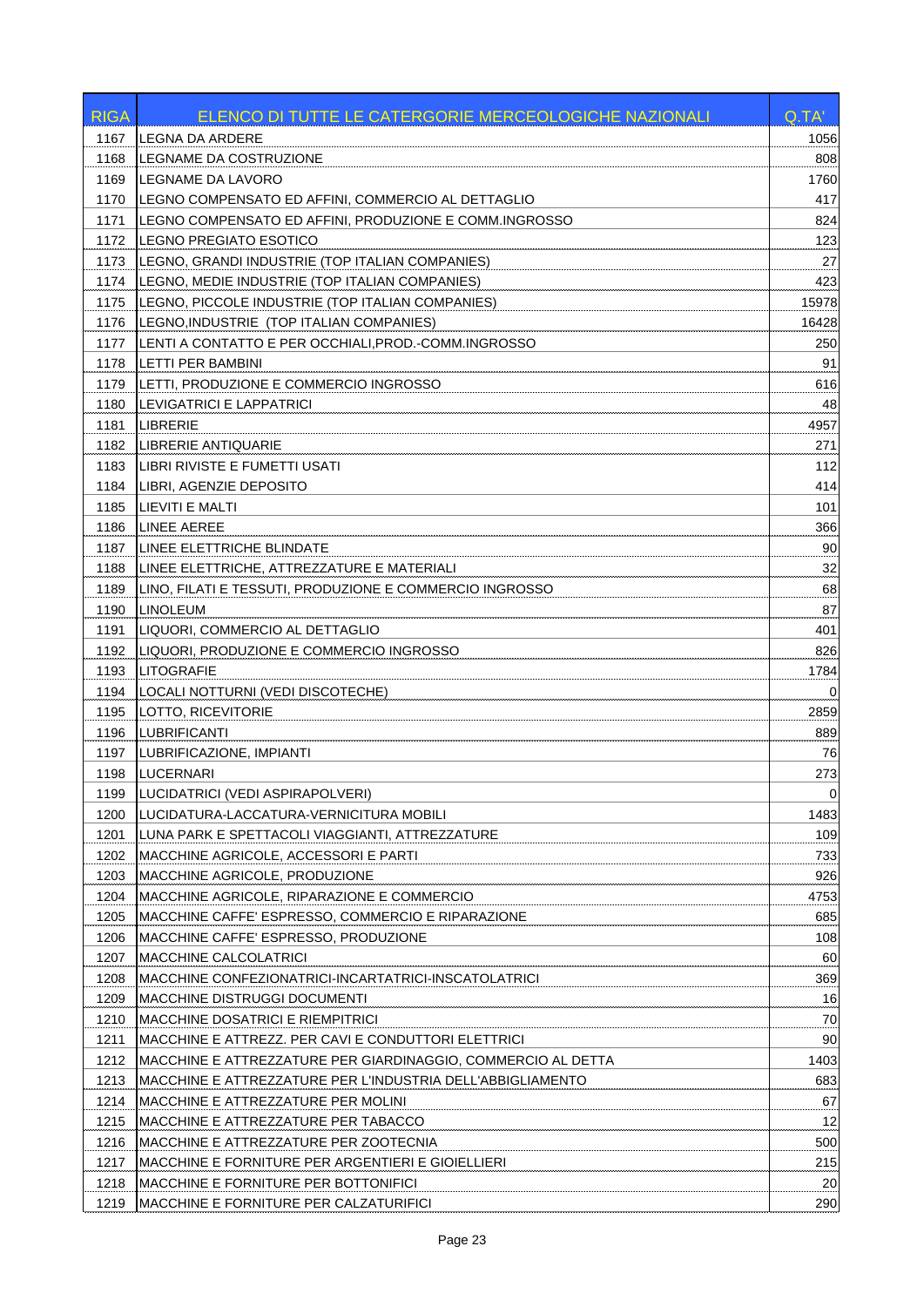| <b>RIGA</b>  | ELENCO DI TUTTE LE CATERGORIE MERCEOLOGICHE NAZIONALI                                                | Q.TA'      |
|--------------|------------------------------------------------------------------------------------------------------|------------|
| 1220         | <b>MACCHINE E FORNITURE PER CALZIFICI</b>                                                            | 63         |
| 1221         | <b>MACCHINE E FORNITURE PER CARTIERE</b>                                                             | 77         |
| 1222         | MACCHINE E FORNITURE PER CARTOTECNICA                                                                | 136        |
| 1223         | <b>MACCHINE E FORNITURE PER COLORIFICI</b>                                                           | 41         |
| 1224         | <b>MACCHINE E FORNITURE PER CONCERIE</b>                                                             | 164        |
| 1225         | MACCHINE E FORNITURE PER ELABORAZIONE DATI                                                           | 330        |
| 1226         | MACCHINE E FORNITURE PER GALVANOTECNICA                                                              | 156        |
| 1227         | MACCHINE E FORNITURE PER GELATERIE E PASTICCERIE                                                     | 430        |
| 1228         | <b>MACCHINE E FORNITURE PER LEGATORIE</b>                                                            | 77         |
| 1229         | MACCHINE E FORNITURE PER SERIGRAFIE                                                                  | 144        |
| 1230         | <b>MACCHINE E IMPIANTI PER ARTI GRAFICHE</b>                                                         | 1128       |
| 1231         | <b>MACCHINE E IMPIANTI PER CAVE E MINIERE</b>                                                        | 469        |
| 1232         | MACCHINE E IMPIANTI PER CERAMICHE E REFRATTARI                                                       | 300        |
| 1233         | MACCHINE E IMPIANTI PER ESSICCAZIONE                                                                 | 165        |
| 1234         | <b>MACCHINE E IMPIANTI PER FONDERIE</b>                                                              | 1285       |
| 1235         | MACCHINE E IMPIANTI PER LAVANDERIA-STIRERIE-TINTORIE                                                 | 388        |
| 1236         | MACCHINE E IMPIANTI PER TERMOTECNICA                                                                 | 469        |
| 1237         | <b>MACCHINE E IMPIANTI PER TINTORIE</b>                                                              | 19         |
| 1238         | MACCHINE EDILI E STRADALI, NOLEGGIO E COMMERCIO                                                      | 1082       |
| 1239         | MACCHINE EDILI E STRADALI, PRODUZIONE                                                                | 250        |
| 1240         | <b>MACCHINE MOVIMENTO TERRA</b>                                                                      | 1748       |
| 1241         | <b>MACCHINE PER CUCIRE INDUSTRIALI</b>                                                               | 240        |
| 1242         | MACCHINE PER CUCIRE, COMMERCIO E RIPARAZIONE                                                         | 1161       |
| 1243         | MACCHINE PER CUCIRE, PRODUZIONE                                                                      | 47         |
| 1244         | MACCHINE PER ENOLOGIA, PRODUZIONE E COMMERCIO INGROSSO                                               | 583        |
| 1245         | <b>MACCHINE PER GHIACCIO</b>                                                                         | 74         |
| 1246         | <b>MACCHINE PER IMBALLAGGIO</b>                                                                      | 822        |
| 1247         | MACCHINE PER IMBOTTIGLIAMENTO                                                                        | 153        |
| 1248         | MACCHINE PER LA FRANTUMAZIONE E LA MACINAZIONE                                                       | 163        |
| 1249         | MACCHINE PER LA LAVORAZIONE DEL FILO METALLICO                                                       | 54         |
| 1250         | MACCHINE PER LA LAVORAZIONE DEL LEGNO, COMMERCIO                                                     | 524        |
| 1251         | MACCHINE PER LA LAVORAZIONE DEL LEGNO, PRODUZIONE                                                    | 773        |
| 1252         | MACCHINE PER LA LAVORAZIONE DEL MARMO E DEL GRANITO                                                  | 380        |
| 1253         | IMACCHINE PER LA LAVORAZIONE DELLA GOMMA                                                             | 1769       |
| 1254         | MACCHINE PER LA LAVORAZIONE DELL'ALLUMINIO                                                           | 115        |
| 1255         | MACCHINE PER LA LAVORAZIONE DELLE MATERIE PLASTICHE                                                  | 597        |
| 1256         | MACCHINE PER LA LAVORAZIONE LAMIERE                                                                  | 266        |
| 1257         | <b>MACCHINE PER LATERIZI</b>                                                                         | 54         |
| 1258         | MACCHINE PER LAVAGGIO A SECCO                                                                        | 107        |
| 1259         | MACCHINE PER L'INDUSTRIA ALIMENTARE E CONSERVIERA                                                    | 1126       |
| 1260         | MACCHINE PER L'INDUSTRIA CHIMICA-COSMETICA-FARMACEUTICA                                              | 292        |
| 1261         | MACCHINE PER L'INDUSTRIA DOLCIARIA                                                                   | 1286       |
| 1262         | MACCHINE PER L'INDUSTRIA LATTIERO-CASEARIA                                                           | 197        |
|              |                                                                                                      |            |
| 1263<br>1264 | MACCHINE PER MAGLIERIE, COMMERCIO AL DETTAGLIO<br>MACCHINE PER MAGLIERIE, PRODUZIONE E COMM.INGROSSO | 148<br>165 |
| 1265         | MACCHINE PER OLEIFICI                                                                                | 107        |
|              |                                                                                                      | 470        |
| 1266         | <b>MACCHINE PER PANIFICI E PASTICCERIE</b>                                                           |            |
| 1267         | <b>MACCHINE PER PASTIFICI</b>                                                                        | 135        |
| 1268         | <b>MACCHINE PER PELLETTERIE</b>                                                                      | 330        |
| 1269         | MACCHINE PER RIPRODUZIONE DISEGNI                                                                    | 50         |
| 1270         | <b>MACCHINE PER SALUMIFICI</b>                                                                       | 113        |
| 1271         | MACCHINE PER SCRIVERE E SISTEMI DI SCRITTURA                                                         | 156        |
| 1272         | MACCHINE PER STIRERIE                                                                                | 138        |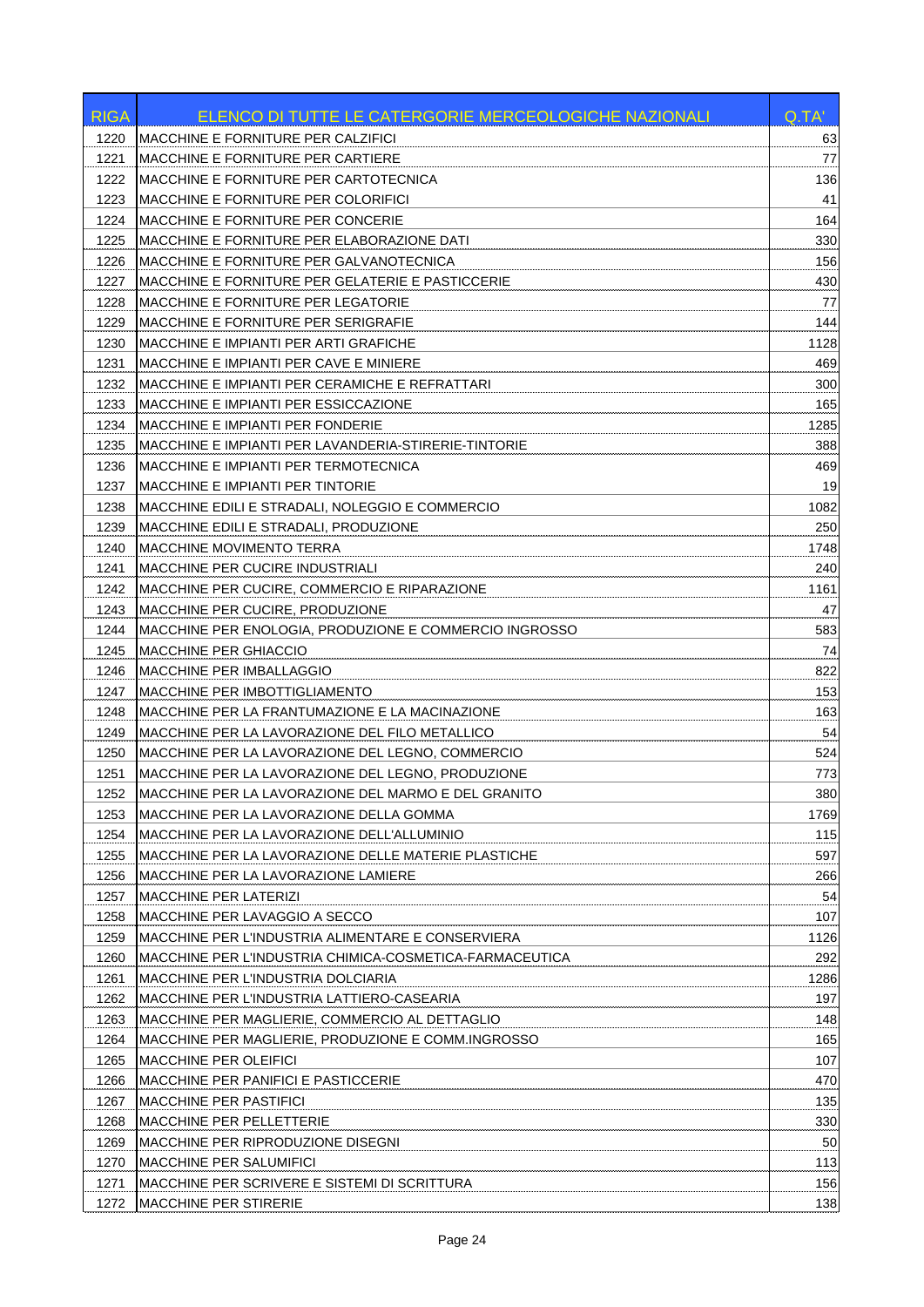| <b>RIGA</b> | ELENCO DI TUTTE LE CATERGORIE MERCEOLOGICHE NAZIONALI       | Q.TA' |
|-------------|-------------------------------------------------------------|-------|
| 1273        | MACCHINE PER TRATTAMENTO DENARO                             | 47    |
| 1274        | <b>MACCHINE PER TRIVELLAZIONI</b>                           | 126   |
| 1275        | <b>MACCHINE PER VERNICIATURA</b>                            | 409   |
| 1276        | <b>IMACCHINE PER VETRERIE</b>                               | 180   |
| 1277        | <b>MACCHINE PER VITERIE</b>                                 | 33    |
| 1278        | <b>MACCHINE PULIZIA INDUSTRIALE</b>                         | 838   |
| 1279        | <b>MACCHINE SPAZZANEVE</b>                                  | 69    |
| 1280        | <b>MACCHINE STAMPIGLIATRICI</b>                             | 23    |
| 1281        | <b>MACCHINE TESSILI</b>                                     | 570   |
| 1282        | MACCHINE TESSILI, ACCESSORI E FORNITURE                     | 354   |
| 1283        | <b>MACCHINE UFFICIO, PRODUZIONE</b>                         | 85    |
| 1284        | MACCHINE UFFICIO, RIPARAZIONE-COMMERCIO-NOLEGGIO            | 3277  |
| 1285        | <b>MACCHINE UTENSILI USATE</b>                              | 190   |
| 1286        | MACCHINE UTENSILI. ATTREZZATURE E ACCESSORI                 | 552   |
| 1287        | MACCHINE UTENSILI, COMMERCIO                                | 1180  |
| 1288        | MACCHINE UTENSILI, PRODUZIONE                               | 720   |
| 1289        | MACELLAZIONE RIFIUTI, RACCOLTA E TRATTAMENTO                | 67    |
| 1290        | <b>MACELLERIE</b>                                           | 22532 |
| 1291        | <b>MACELLERIE EQUINE</b>                                    | 636   |
| 1292        | MAGAZZINAGGIO E LOGISTICA INDUSTRIALE, SERVIZIO CONTO TERZI | 1764  |
| 1293        | MAGAZZINAGGIO, IMPIANTI ED ATTREZZATURE                     | 611   |
| 1294        | MAGAZZINI CUSTODIA MOBILI                                   | 267   |
| 1295        | <b>MAGAZZINI FRIGORIFERI</b>                                | 179   |
|             |                                                             |       |
| 1296        | <b>MAGAZZINI GENERALI</b>                                   | 135   |
| 1297        | MAGLIERIE, COMMERCIO AL DETTAGLIO                           | 1607  |
| 1298        | MAGLIERIE, PRODUZIONE E COMMERCIO INGROSSO                  | 6007  |
| 1299        | <b>MANDRINI</b>                                             | 32    |
| 1300        | MANEGGI-SCUDERIE CAVALLI                                    | 830   |
| 1301        | MANGIMI-FORAGGI-INTEGRATORI ZOOTECNICI                      | 1908  |
| 1302        | <b>MANICHINI</b>                                            | 112   |
| 1303        | MANICURE (VEDI PEDICURE)                                    | 0     |
| 1304        | <b>MANIGLIE</b>                                             | 245   |
| 1305        | MANISCALCHI                                                 | 39    |
| 1306        | <b>MANOMETRI</b>                                            | 77    |
| 1307        | MANUFATTI, GRANDI INDUSTRIE (TOP ITALIAN COMPANIES)         | 59    |
| 1308        | MANUFATTI, INDUSTRIE (TOP ITALIAN COMPANIES)                | 6428  |
| 1309        | MANUFATTI, MEDIE INDUSTRIE (TOP ITALIAN COMPANIES)          | 381   |
| 1310        | MANUFATTI, MEDIE INDUSTRIE (TOP ITALIAN COMPANIES)          | 5988  |
| 1311        | MANUTENZIONE STABILI                                        | 2560  |
| 1312        | MANUTENZIONI TECNOLOGICHE INDUSTRIALI                       | 616   |
| 1313        | MANUTENZIONI-RIPARAZIONI-DEMOLIZIONI NAVALI                 | 319   |
| 1314        | MARKETING E RICERCHE DI MERCATO                             | 2254  |
| 1315        | <b>MARMELLATE E CONFETTURE</b>                              | 67    |
| 1316        | <b>MARMITTE PER MOTORI</b>                                  | 286   |
| 1317        | <b>MARMO ED AFFINI, COMMERCIO</b>                           | 1737  |
| 1318        | MARMO ED AFFINI, LAVORAZIONE                                | 6233  |
| 1319        | <b>MARTELLI ELETTRICI E PNEUMATICI</b>                      | 150   |
| 1320        | <b>MASCHI E FILIERE</b>                                     | 26    |
| 1321        | <b>MASSAGGI</b>                                             | 1049  |
| 1322        | <b>MATERASSAI</b>                                           | 428   |
| 1323        | MATERASSI A MOLLE, PRODUZIONE E COMMERCIO INGROSSO          | 319   |
| 1324        | MATERASSI, COMMERCIO AL DETTAGLIO                           | 1513  |
| 1325        | MATERASSI, PRODUZIONE E COMMERCIO INGROSSO                  | 859   |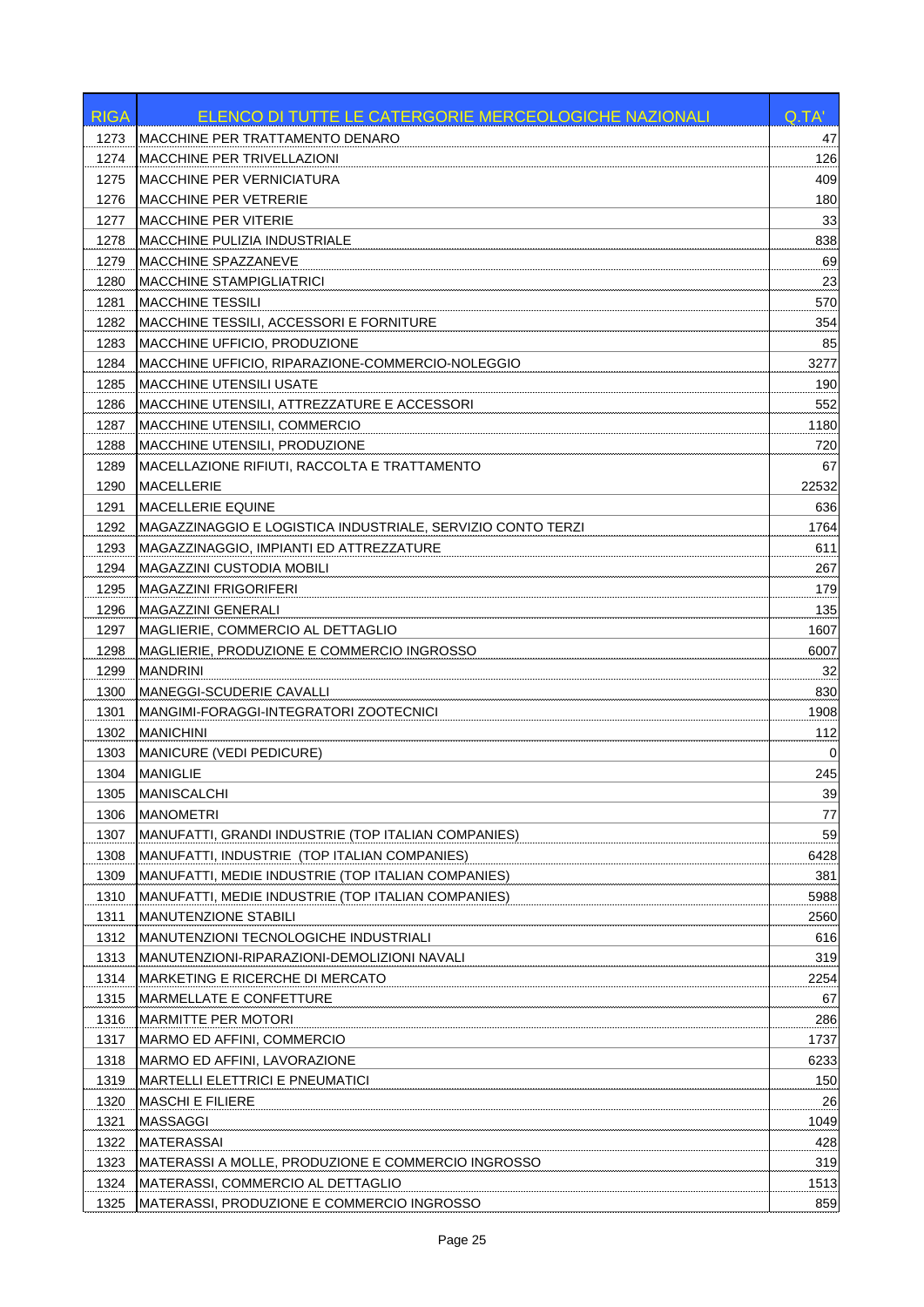| <b>RIGA</b> | ELENCO DI TUTTE LE CATERGORIE MERCEOLOGICHE NAZIONALI             | Q.TA'    |
|-------------|-------------------------------------------------------------------|----------|
| 1326        | MATERIALE ELETTRICO, COMMERCIO AL DETTAGLIO                       | 2077     |
| 1327        | MATERIALE ELETTRICO, COMMERCIO INGROSSO                           | 2414     |
| 1328        | MATERIALE ELETTRICO, PRODUZIONE                                   | 511      |
| 1329        | MATERIALE PER EDILIZIA, GRANDI INDUSTRIE (TOP ITALIAN COMPANIES)  | 81       |
| 1330        | MATERIALE PER EDILIZIA, MEDIE INDUSTRIE (TOP ITALIAN COMPANIES)   | 1444     |
| 1331        | MATERIALE PER EDILIZIA, PICCOLE INDUSTRIE (TOP ITALIAN COMPANIES) | 33974    |
| 1332        | MATERIALE PER EDILIZIA. PRODUZIONE E COMMERCIO INGROSSO           | 18553    |
| 1333        | MATERIALE PER EDILIZIA, INDUSTRIE (TOP ITALIAN COMPANIES)         | 35499    |
| 1334        | MATERIALI RADIOATTIVI, TRATTAMENTO E SMALTIMENTO                  | 16       |
| 1335        | MATERIE PLASTICHE ACRILICHE-TRASPARENTI-RIGIDE                    | 123      |
| 1336        | <b>MATERIE PLASTICHE CUCITE E SALDATE</b>                         | 156      |
| 1337        | <b>MATERIE PLASTICHE ESPANSE</b>                                  | 94       |
| 1338        | MATERIE PLASTICHE IN GRANULI-POLVERI-PASTA                        | 178      |
| 1339        | MATERIE PLASTICHE RINFORZATE E MATERIALI COMPOSITI                | 386      |
| 1340        | MATERIE PLASTICHE, ARTICOLI TECNICI                               | 315      |
| 1341        | <b>MATERIE PLASTICHE, COMMERCIO</b>                               | 874      |
| 1342        | MATERIE PLASTICHE, GRANDI INDUSTRIE (TOP ITALIAN COMPANIES)       | 116      |
| 1343        | MATERIE PLASTICHE, MEDIE INDUSTRIE (TOP ITALIAN COMPANIES)        | 1276     |
| 1344        | MATERIE PLASTICHE, PICCOLE INDUSTRIE (TOP ITALIAN COMPANIES)      | 12335    |
| 1345        | MATERIE PLASTICHE, PRODUZIONE E LAVORAZIONE                       | 4315     |
| 1346        | <b>MATERIE PLASTICHE, STAMPAGGIO</b>                              | 2423     |
| 1347        | MATERIE PLASTICHE, INDUSTRIE (TOP ITALIAN COMPANIES)              | 13727    |
| 1348        | MATERIE PLASTICHE-ARTICOLI VARI, COMMERCIO AL DETTAGLIO           | 93       |
| 1349        | MATERIE PLASTICHE-ARTICOLI VARI, PROD.-COMM.INGROSSO              | 302      |
| 1350        | <b>MATTATOI, IMPIANTI E FORNITURE</b>                             | 70       |
| 1351        | MECCANICA, GRANDI INDUSTRIE (TOP ITALIAN COMPANIES)               | 336      |
| 1352        | MECCANICA, MEDIE INDUSTRIE (TOP ITALIAN COMPANIES)                | 4237     |
| 1353        | MECCANICA, OFFICINE (VEDI OFFICINE MECCANICHE)                    | $\Omega$ |
| 1354        | MECCANICA, PICCOLE INDUSTRIE (TOP ITALIAN COMPANIES)              | 66010    |
| 1355        | MECCANICA, INDUSTRIE (TOP ITALIAN COMPANIES)                      | 70583    |
| 1356        | MEDAGLIE E DISTINTIVI, PRODUZIONE E COMMERCIO INGROSSO            | 109      |
| 1357        | MEDIAZIONE FAMILIARE - CENTRI E SERVIZI                           | 30       |
| 1358        | MEDICALI ED ELETTROMEDICALI-ARTICOLI ED APPARECCHI, COMM.         | 5271     |
| 1359        | MEDICALI ED ELETTROMEDICALI-ARTICOLI ED APPARECCHI, PROD.         | 2064     |
| 1360        | MEDICALI-ARTICOLI, COMMERCIO                                      | 562      |
| 1361        | MEDICALI-ARTICOLI, PRODUZIONE                                     | 252      |
| 1362        | <b>MEDICI DA ALBO (GENERICI)</b>                                  | 90132    |
| 1363        | MEDICI DA ALBO (SPECIALISTI)                                      | 146161   |
| 1364        | MEDICI DA ALBO, ALLERGOLOGIA IMMUNOLOGIA                          | 1466     |
| 1365        | MEDICI DA ALBO, ANALISI CHIMICHE E CLINICHE                       | 859      |
| 1366        | MEDICI DA ALBO, ANATOMIA E ISTOLOGIA                              | 999      |
| 1367        | MEDICI DA ALBO, ANDROLOGIA, GERIATRIA                             | 3220     |
| 1368        | MEDICI DA ALBO, ANESTESIA E RIANIMAZIONE                          | 6823     |
| 1369        | MEDICI DA ALBO, ANGIOLOGIA                                        | 602      |
| 1370        | MEDICI DA ALBO, AUDIOLOGIA E FONIATRIA                            | 586      |
| 1371        | MEDICI DA ALBO, BIOLOGIA E MICROBIOLOGIA                          | 868      |
| 1372        | MEDICI DA ALBO, CARDIOCHIRURGIA                                   | 403      |
| 1373        | MEDICI DA ALBO, CARDIOLOGIA                                       | 10772    |
| 1374        | MEDICI DA ALBO, CHINESITERAPIA,FISIOTERAPIA,RIABILITAZIONE        | 3083     |
| 1375        | MEDICI DA ALBO, CHIRURGIA APPARATO DIGERENTE                      | 1366     |
| 1376        | MEDICI DA ALBO, CHIRURGIA D'URGENZA                               | 1534     |
| 1377        | MEDICI DA ALBO, CHIRURGIA GENERALE                                | 7811     |
| 1378        | MEDICI DA ALBO, CHIRURGIA GENERALE                                | 339      |
|             |                                                                   |          |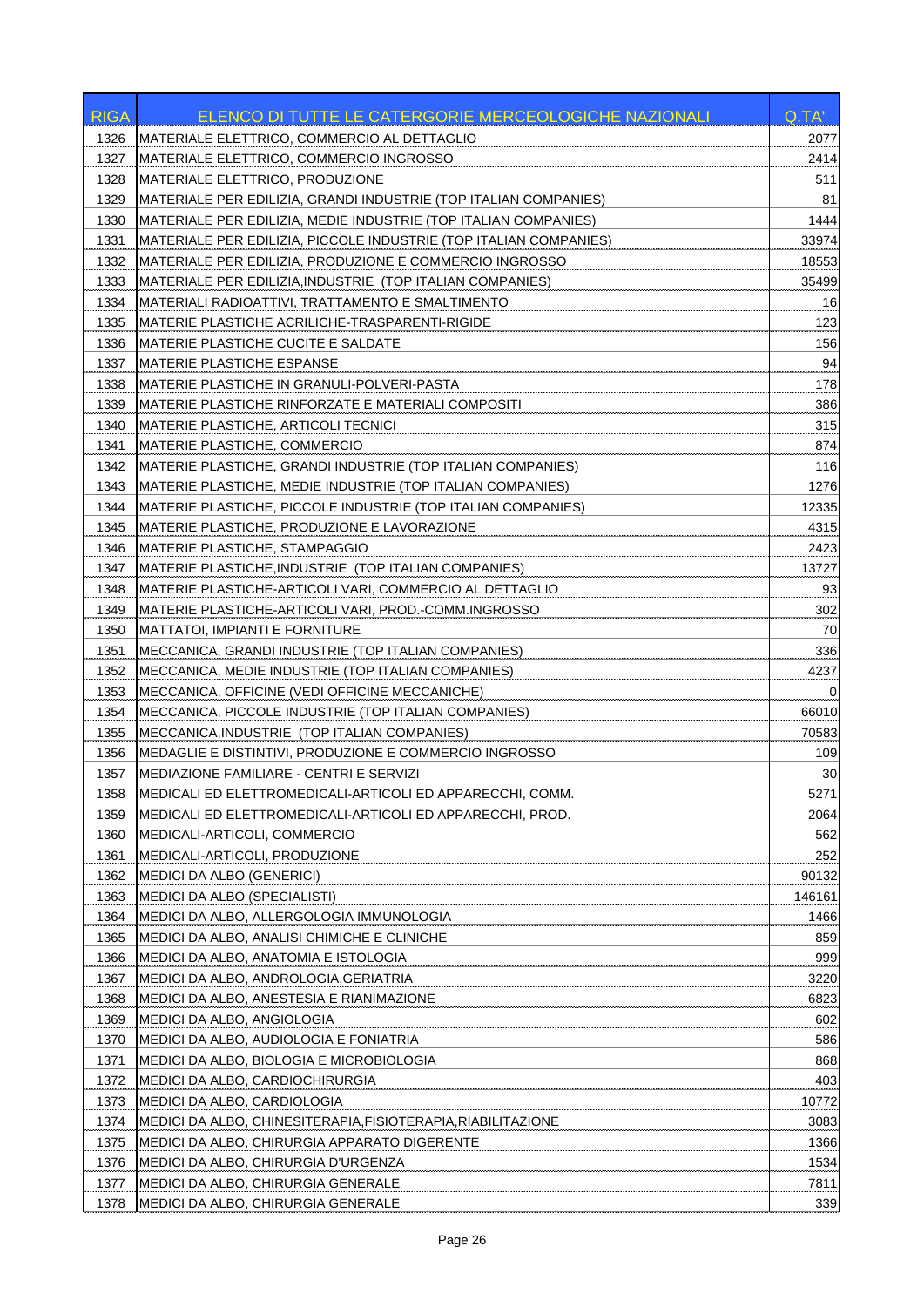| <b>RIGA</b>  | ELENCO DI TUTTE LE CATERGORIE MERCEOLOGICHE NAZIONALI                         | Q.TA'       |
|--------------|-------------------------------------------------------------------------------|-------------|
| 1379         | MEDICI DA ALBO, CHIRURGIA PEDIATRICA                                          | 569         |
| 1380         | MEDICI DA ALBO, CHIRURGIA PLASTICA E MICROCHIRURGIA                           | 1130        |
| 1381         | MEDICI DA ALBO, CHIRURGIA TORACICA                                            | 903         |
| 1382         | MEDICI DA ALBO, CHIRURGIA VASCOLARE                                           | 1361        |
| 1383         | MEDICI DA ALBO, DERMATOLOGIA                                                  | 2682        |
| 1384         | MEDICI DA ALBO, DIABETOLOGIA                                                  | 779         |
| 1385         | MEDICI DA ALBO, DIETOLOGIA                                                    | 1215        |
| 1386         | MEDICI DA ALBO, EMATOLOGIA                                                    | 2779        |
| 1387         | MEDICI DA ALBO, ENDOCRINOCHIRURGIA                                            | 143         |
| 1388         | MEDICI DA ALBO, ENDOCRINOLOGIA                                                | 3570        |
| 1389         | MEDICI DA ALBO, FARMACOLOGIA                                                  | 456         |
| 1390         | MEDICI DA ALBO, FISIOLOGIA E FISIOPATOLOGIA                                   | 816         |
| 1391         | MEDICI DA ALBO, GASTROENTEROLOGIA                                             | 4843        |
| 1392         | MEDICI DA ALBO, GENETICA                                                      | 129         |
| 1393         | MEDICI DA ALBO, GINECOLOGIA ED OSTETRICIA                                     | 9418        |
| 1394         | MEDICI DA ALBO, IDROLOGIA                                                     | 611         |
| 1395         | MEDICI DA ALBO, IGIENE E MEDICINA PREVENTIVA                                  | 7417        |
| 1396         | MEDICI DA ALBO, MALATTIE INFETTIVE E TROPICALI                                | 2347        |
| 1397         | MEDICI DA ALBO, MEDICINA AERONAUTICA                                          | 230         |
| 1398         | MEDICI DA ALBO, MEDICINA CLINICA                                              | 3761        |
| 1399         | MEDICI DA ALBO, MEDICINA DEL LAVORO                                           | 4306        |
| 1400         | MEDICI DA ALBO, MEDICINA DELLO SPORT                                          | 3130        |
| 1401         | MEDICI DA ALBO, MEDICINA INTERNA                                              | 5284        |
| 1402         | MEDICI DA ALBO, MEDICINA LEGALE                                               | 3112        |
| 1403         | MEDICI DA ALBO, MEDICINA NUCLEARE                                             | 724         |
| 1404         | MEDICI DA ALBO, NEFROLOGIA                                                    | 2117        |
| 1405         | MEDICI DA ALBO, NEONATOLOGIA                                                  | 212         |
| 1406         | MEDICI DA ALBO, NEUROCHIRURGIA                                                | 545         |
| 1407         | MEDICI DA ALBO, NEUROLOGIA E PSICHIATRIA                                      | 9992        |
| 1408         | MEDICI DA ALBO, ODONTOIATRIA,ODONTOSTOMATOLOGIA,ORTOGNATODONZIA               | 18227       |
| 1409         | MEDICI DA ALBO, OFTALMOLOGIA                                                  | 4484        |
| 1410         | MEDICI DA ALBO, ONCOLOGIA                                                     | 2995        |
| 1411         | MEDICI DA ALBO, ORTOPEDIA                                                     | 5467        |
| 1412         | MEDICI DA ALBO, OTORINOLARINGOIATRIA                                          | 3780        |
| 1413         | MEDICI DA ALBO, PATOLOGIA CLINICA E GENERALE                                  | 1929        |
| 1414         | MEDICI DA ALBO, PEDIATRIA                                                     | 12998       |
| 1415         | MEDICI DA ALBO, PNEUMOLOGIA, TISIOLOGIA                                       | 5024        |
|              |                                                                               |             |
| 1416         | MEDICI DA ALBO, PSICOLOGIA                                                    | 475         |
| 1417<br>1418 | MEDICI DA ALBO, PUERICULTURA<br>MEDICI DA ALBO, RADIOLOGIA E RADIODIAGNOSTICA | 997<br>5761 |
| 1419         | MEDICI DA ALBO, REUMATOLOGIA                                                  | 1328        |
| 1420         | MEDICI DA ALBO, SEMIOTICA                                                     | 451         |
|              |                                                                               |             |
| 1421         | MEDICI DA ALBO, STORIA, STATISTICA, DIRITTO DELLA MEDICINA                    | 231         |
| 1422         | MEDICI DA ALBO, TERAPIA D'URGENZA E PRONTO SOCCORSO                           | 109         |
| 1423         | MEDICI DA ALBO, TOSSICOLOGIA                                                  | 316         |
| 1424         | MEDICI DA ALBO, UROLOGIA E SESSUOLOGIA MEDICA                                 | 3205        |
| 1425         | MEDICI PRIMARI, ANATOMIA PATOLOGIA                                            | 120         |
| 1426         | MEDICI PRIMARI, CENTRO TRASFUSIONALE                                          | 88          |
| 1427         | MEDICI PRIMARI, DERMATOLOGIA                                                  | 55          |
| 1428         | MEDICI PRIMARI, FARMACIA                                                      | 59          |
| 1429         | MEDICI PRIMARI, GASTROENTEROLOGIA                                             | 46          |
| 1430         | MEDICI PRIMARI, GERIATRIA                                                     | 54          |
| 1431         | MEDICI PRIMARI, ODONTOIATRIA                                                  | 30          |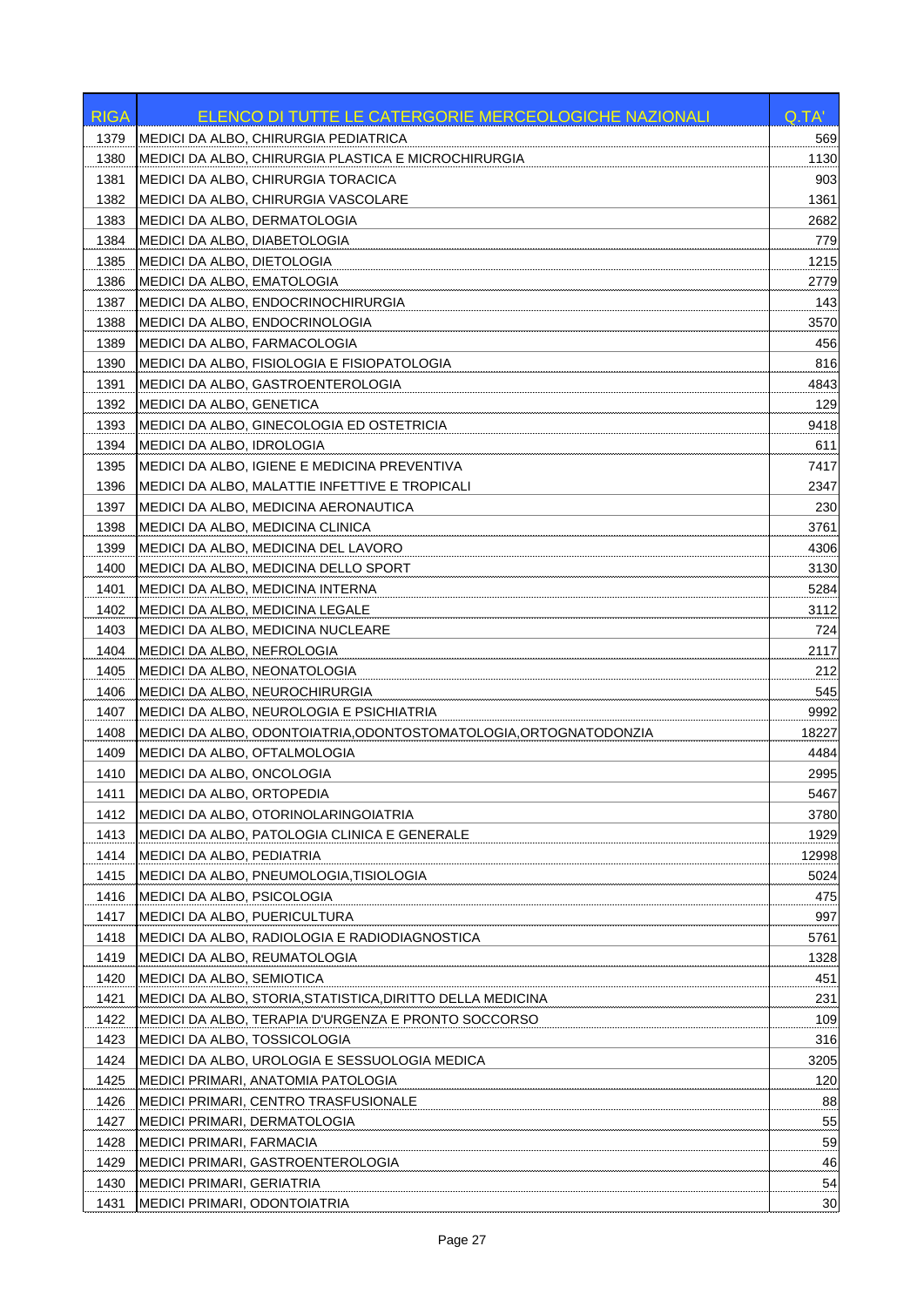| MEDICI PRIMARI, ONCOLOGIA<br>60<br>1432<br>76<br>1433<br><b>MEDICI PRIMARI, PNEUMOLOGIA</b><br>126<br>1434<br>MEDICI PRIMARI, PRONTO SOCCORSO<br>137<br>1435<br><b>MEDICI PRIMARI, PSICHIATRI</b><br>1436<br><b>MEDICI PRIMARI, UROLOGI</b><br>132<br>344<br>MEDICI PRIMARI-ANALISTI<br>1437<br>1438<br>397<br>MEDICI PRIMARI-ANESTESISTI<br>1439<br>258<br>MEDICI PRIMARI-CARDIOLOGIA<br>1440<br><b>MEDICI PRIMARI-CHIRURGIA</b><br>530<br>1441<br><b>MEDICI PRIMARI-GINECOLOGIA</b><br>330<br>1442<br><b>MEDICI PRIMARI-MEDICINA GENERALE</b><br>601<br>137<br>1443<br>MEDICI PRIMARI-NEFROLOGIA<br>190<br>1444<br><b>MEDICI PRIMARI-NEUROLOGIA</b><br>134<br>1445<br><b>MEDICI PRIMARI-OCULISTI</b><br>1446<br><b>MEDICI PRIMARI-ORTOPEDIA</b><br>289<br>148<br>1447<br>MEDICI PRIMARI-OTORINOLORINGOIATRIA<br>295<br>1448<br><b>MEDICI PRIMARI-PEDIATRIA</b><br>445<br>1449<br>MEDICI PRIMARI-RADIOLOGIA<br>476<br>1450<br>MEDICI PRIMARI-SPECIALIZZAZIONI VARIE<br>9<br>1451<br>MEDICI SPECIALISTI STUDI, EMATOLOGIA<br>36<br>MEDICI SPECIALISTI STUDI, CHIRURGIA MAXILLO FACCIALE<br>1452<br>36<br>1453<br>MEDICI SPECIALISTI STUDI, ORTOGNATODONZIA<br>1454<br>MEDICI, STUDI PRIVATI-ALLERGOLOGIA<br>223<br>MEDICI, STUDI PRIVATI-ANALISI CLINICHE<br>189<br>1455<br>MEDICI, STUDI PRIVATI-ANDROLOGIA<br>121<br>1456<br>25<br>MEDICI, STUDI PRIVATI-ANESTESIA E RIANIMAZIONE<br>1457<br>89<br>1458<br>MEDICI, STUDI PRIVATI-ANGIOLOGIA<br>1459<br>MEDICI, STUDI PRIVATI-CARDIOLOGIA<br>1716<br>945<br>1460<br>MEDICI, STUDI PRIVATI-CHIRURGIA GENERALE<br>532<br>1461<br><b>MEDICI, STUDI PRIVATI-CHIRURGIA PLASTICA</b><br>MEDICI, STUDI PRIVATI-DERMATOLOGIA E MALATTIE VENEREE<br>1462<br>1652<br>MEDICI, STUDI PRIVATI-DIABETOLOGIA-MALATTIE DEL RICAMBIO<br>261<br>1463<br>274<br>1464<br>IMEDICI, STUDI PRIVATI-DIETOLOGIA<br>MEDICI, STUDI PRIVATI-ENDOCRINOLOGIA<br>1465<br>259<br>617<br>1466<br>MEDICI, STUDI PRIVATI-FISIOKINESITERAPIA<br>1467<br><b>MEDICI, STUDI PRIVATI-GENERICI</b><br>27613<br>1468<br>MEDICI, STUDI PRIVATI-GERONTOLOGIA E GERIATRIA<br>248<br>1469<br>MEDICI, STUDI PRIVATI-MALATTIE APPARATO DIGERENTE<br>104<br>MEDICI, STUDI PRIVATI-MALATTIE DEL FEGATO<br>9<br>1470<br>21<br>1471<br>MEDICI, STUDI PRIVATI-MALATTIE INFETTIVE<br>605<br>1472<br>MEDICI, STUDI PRIVATI-MEDICINA DEL LAVORO<br>890<br>1473<br><b>MEDICI, STUDI PRIVATI-MEDICINA INTERNA</b><br>1474<br>MEDICI, STUDI PRIVATI-MEDICINA LEGALE-ASSICURAZIONI<br>636<br>MEDICI, STUDI PRIVATI-MEDICINA SPORTIVA<br>367<br>1475<br>1476<br>MEDICI, STUDI PRIVATI-MEDICINA TROPICALE<br>5<br>58<br>1477<br>MEDICI, STUDI PRIVATI-NEFROLOGIA<br>1478<br>MEDICI, STUDI PRIVATI-NEUROLOGIA E PSICHIATRIA<br>1770<br>1479<br>MEDICI, STUDI PRIVATI-OCULISTICA<br>3134<br>MEDICI, STUDI PRIVATI-ONCOLOGIA<br>1480<br>82<br>1481<br>MEDICI, STUDI PRIVATI-ORTOPEDIA E TRAUMATOLOGIA<br>1107<br>1482<br>MEDICI, STUDI PRIVATI-OSTETRICIA E GINECOLOGIA<br>3309<br>1483<br>MEDICI, STUDI PRIVATI-OTORINOLARINGOIATRIA<br>1199<br>1484<br>MEDICI, STUDI PRIVATI-PEDIATRIA<br>5535 | <b>RIGA</b> | ELENCO DI TUTTE LE CATERGORIE MERCEOLOGICHE NAZIONALI | Q.TA' |
|----------------------------------------------------------------------------------------------------------------------------------------------------------------------------------------------------------------------------------------------------------------------------------------------------------------------------------------------------------------------------------------------------------------------------------------------------------------------------------------------------------------------------------------------------------------------------------------------------------------------------------------------------------------------------------------------------------------------------------------------------------------------------------------------------------------------------------------------------------------------------------------------------------------------------------------------------------------------------------------------------------------------------------------------------------------------------------------------------------------------------------------------------------------------------------------------------------------------------------------------------------------------------------------------------------------------------------------------------------------------------------------------------------------------------------------------------------------------------------------------------------------------------------------------------------------------------------------------------------------------------------------------------------------------------------------------------------------------------------------------------------------------------------------------------------------------------------------------------------------------------------------------------------------------------------------------------------------------------------------------------------------------------------------------------------------------------------------------------------------------------------------------------------------------------------------------------------------------------------------------------------------------------------------------------------------------------------------------------------------------------------------------------------------------------------------------------------------------------------------------------------------------------------------------------------------------------------------------------------------------------------------------------------------------------------------------------------------------------------------------------------------------------------------------------------------------------------------------------------------------------------------------------------------------------------------------------------------------------------------------------------------------------------------------------------------------------------|-------------|-------------------------------------------------------|-------|
|                                                                                                                                                                                                                                                                                                                                                                                                                                                                                                                                                                                                                                                                                                                                                                                                                                                                                                                                                                                                                                                                                                                                                                                                                                                                                                                                                                                                                                                                                                                                                                                                                                                                                                                                                                                                                                                                                                                                                                                                                                                                                                                                                                                                                                                                                                                                                                                                                                                                                                                                                                                                                                                                                                                                                                                                                                                                                                                                                                                                                                                                                  |             |                                                       |       |
|                                                                                                                                                                                                                                                                                                                                                                                                                                                                                                                                                                                                                                                                                                                                                                                                                                                                                                                                                                                                                                                                                                                                                                                                                                                                                                                                                                                                                                                                                                                                                                                                                                                                                                                                                                                                                                                                                                                                                                                                                                                                                                                                                                                                                                                                                                                                                                                                                                                                                                                                                                                                                                                                                                                                                                                                                                                                                                                                                                                                                                                                                  |             |                                                       |       |
|                                                                                                                                                                                                                                                                                                                                                                                                                                                                                                                                                                                                                                                                                                                                                                                                                                                                                                                                                                                                                                                                                                                                                                                                                                                                                                                                                                                                                                                                                                                                                                                                                                                                                                                                                                                                                                                                                                                                                                                                                                                                                                                                                                                                                                                                                                                                                                                                                                                                                                                                                                                                                                                                                                                                                                                                                                                                                                                                                                                                                                                                                  |             |                                                       |       |
|                                                                                                                                                                                                                                                                                                                                                                                                                                                                                                                                                                                                                                                                                                                                                                                                                                                                                                                                                                                                                                                                                                                                                                                                                                                                                                                                                                                                                                                                                                                                                                                                                                                                                                                                                                                                                                                                                                                                                                                                                                                                                                                                                                                                                                                                                                                                                                                                                                                                                                                                                                                                                                                                                                                                                                                                                                                                                                                                                                                                                                                                                  |             |                                                       |       |
|                                                                                                                                                                                                                                                                                                                                                                                                                                                                                                                                                                                                                                                                                                                                                                                                                                                                                                                                                                                                                                                                                                                                                                                                                                                                                                                                                                                                                                                                                                                                                                                                                                                                                                                                                                                                                                                                                                                                                                                                                                                                                                                                                                                                                                                                                                                                                                                                                                                                                                                                                                                                                                                                                                                                                                                                                                                                                                                                                                                                                                                                                  |             |                                                       |       |
|                                                                                                                                                                                                                                                                                                                                                                                                                                                                                                                                                                                                                                                                                                                                                                                                                                                                                                                                                                                                                                                                                                                                                                                                                                                                                                                                                                                                                                                                                                                                                                                                                                                                                                                                                                                                                                                                                                                                                                                                                                                                                                                                                                                                                                                                                                                                                                                                                                                                                                                                                                                                                                                                                                                                                                                                                                                                                                                                                                                                                                                                                  |             |                                                       |       |
|                                                                                                                                                                                                                                                                                                                                                                                                                                                                                                                                                                                                                                                                                                                                                                                                                                                                                                                                                                                                                                                                                                                                                                                                                                                                                                                                                                                                                                                                                                                                                                                                                                                                                                                                                                                                                                                                                                                                                                                                                                                                                                                                                                                                                                                                                                                                                                                                                                                                                                                                                                                                                                                                                                                                                                                                                                                                                                                                                                                                                                                                                  |             |                                                       |       |
|                                                                                                                                                                                                                                                                                                                                                                                                                                                                                                                                                                                                                                                                                                                                                                                                                                                                                                                                                                                                                                                                                                                                                                                                                                                                                                                                                                                                                                                                                                                                                                                                                                                                                                                                                                                                                                                                                                                                                                                                                                                                                                                                                                                                                                                                                                                                                                                                                                                                                                                                                                                                                                                                                                                                                                                                                                                                                                                                                                                                                                                                                  |             |                                                       |       |
|                                                                                                                                                                                                                                                                                                                                                                                                                                                                                                                                                                                                                                                                                                                                                                                                                                                                                                                                                                                                                                                                                                                                                                                                                                                                                                                                                                                                                                                                                                                                                                                                                                                                                                                                                                                                                                                                                                                                                                                                                                                                                                                                                                                                                                                                                                                                                                                                                                                                                                                                                                                                                                                                                                                                                                                                                                                                                                                                                                                                                                                                                  |             |                                                       |       |
|                                                                                                                                                                                                                                                                                                                                                                                                                                                                                                                                                                                                                                                                                                                                                                                                                                                                                                                                                                                                                                                                                                                                                                                                                                                                                                                                                                                                                                                                                                                                                                                                                                                                                                                                                                                                                                                                                                                                                                                                                                                                                                                                                                                                                                                                                                                                                                                                                                                                                                                                                                                                                                                                                                                                                                                                                                                                                                                                                                                                                                                                                  |             |                                                       |       |
|                                                                                                                                                                                                                                                                                                                                                                                                                                                                                                                                                                                                                                                                                                                                                                                                                                                                                                                                                                                                                                                                                                                                                                                                                                                                                                                                                                                                                                                                                                                                                                                                                                                                                                                                                                                                                                                                                                                                                                                                                                                                                                                                                                                                                                                                                                                                                                                                                                                                                                                                                                                                                                                                                                                                                                                                                                                                                                                                                                                                                                                                                  |             |                                                       |       |
|                                                                                                                                                                                                                                                                                                                                                                                                                                                                                                                                                                                                                                                                                                                                                                                                                                                                                                                                                                                                                                                                                                                                                                                                                                                                                                                                                                                                                                                                                                                                                                                                                                                                                                                                                                                                                                                                                                                                                                                                                                                                                                                                                                                                                                                                                                                                                                                                                                                                                                                                                                                                                                                                                                                                                                                                                                                                                                                                                                                                                                                                                  |             |                                                       |       |
|                                                                                                                                                                                                                                                                                                                                                                                                                                                                                                                                                                                                                                                                                                                                                                                                                                                                                                                                                                                                                                                                                                                                                                                                                                                                                                                                                                                                                                                                                                                                                                                                                                                                                                                                                                                                                                                                                                                                                                                                                                                                                                                                                                                                                                                                                                                                                                                                                                                                                                                                                                                                                                                                                                                                                                                                                                                                                                                                                                                                                                                                                  |             |                                                       |       |
|                                                                                                                                                                                                                                                                                                                                                                                                                                                                                                                                                                                                                                                                                                                                                                                                                                                                                                                                                                                                                                                                                                                                                                                                                                                                                                                                                                                                                                                                                                                                                                                                                                                                                                                                                                                                                                                                                                                                                                                                                                                                                                                                                                                                                                                                                                                                                                                                                                                                                                                                                                                                                                                                                                                                                                                                                                                                                                                                                                                                                                                                                  |             |                                                       |       |
|                                                                                                                                                                                                                                                                                                                                                                                                                                                                                                                                                                                                                                                                                                                                                                                                                                                                                                                                                                                                                                                                                                                                                                                                                                                                                                                                                                                                                                                                                                                                                                                                                                                                                                                                                                                                                                                                                                                                                                                                                                                                                                                                                                                                                                                                                                                                                                                                                                                                                                                                                                                                                                                                                                                                                                                                                                                                                                                                                                                                                                                                                  |             |                                                       |       |
|                                                                                                                                                                                                                                                                                                                                                                                                                                                                                                                                                                                                                                                                                                                                                                                                                                                                                                                                                                                                                                                                                                                                                                                                                                                                                                                                                                                                                                                                                                                                                                                                                                                                                                                                                                                                                                                                                                                                                                                                                                                                                                                                                                                                                                                                                                                                                                                                                                                                                                                                                                                                                                                                                                                                                                                                                                                                                                                                                                                                                                                                                  |             |                                                       |       |
|                                                                                                                                                                                                                                                                                                                                                                                                                                                                                                                                                                                                                                                                                                                                                                                                                                                                                                                                                                                                                                                                                                                                                                                                                                                                                                                                                                                                                                                                                                                                                                                                                                                                                                                                                                                                                                                                                                                                                                                                                                                                                                                                                                                                                                                                                                                                                                                                                                                                                                                                                                                                                                                                                                                                                                                                                                                                                                                                                                                                                                                                                  |             |                                                       |       |
|                                                                                                                                                                                                                                                                                                                                                                                                                                                                                                                                                                                                                                                                                                                                                                                                                                                                                                                                                                                                                                                                                                                                                                                                                                                                                                                                                                                                                                                                                                                                                                                                                                                                                                                                                                                                                                                                                                                                                                                                                                                                                                                                                                                                                                                                                                                                                                                                                                                                                                                                                                                                                                                                                                                                                                                                                                                                                                                                                                                                                                                                                  |             |                                                       |       |
|                                                                                                                                                                                                                                                                                                                                                                                                                                                                                                                                                                                                                                                                                                                                                                                                                                                                                                                                                                                                                                                                                                                                                                                                                                                                                                                                                                                                                                                                                                                                                                                                                                                                                                                                                                                                                                                                                                                                                                                                                                                                                                                                                                                                                                                                                                                                                                                                                                                                                                                                                                                                                                                                                                                                                                                                                                                                                                                                                                                                                                                                                  |             |                                                       |       |
|                                                                                                                                                                                                                                                                                                                                                                                                                                                                                                                                                                                                                                                                                                                                                                                                                                                                                                                                                                                                                                                                                                                                                                                                                                                                                                                                                                                                                                                                                                                                                                                                                                                                                                                                                                                                                                                                                                                                                                                                                                                                                                                                                                                                                                                                                                                                                                                                                                                                                                                                                                                                                                                                                                                                                                                                                                                                                                                                                                                                                                                                                  |             |                                                       |       |
|                                                                                                                                                                                                                                                                                                                                                                                                                                                                                                                                                                                                                                                                                                                                                                                                                                                                                                                                                                                                                                                                                                                                                                                                                                                                                                                                                                                                                                                                                                                                                                                                                                                                                                                                                                                                                                                                                                                                                                                                                                                                                                                                                                                                                                                                                                                                                                                                                                                                                                                                                                                                                                                                                                                                                                                                                                                                                                                                                                                                                                                                                  |             |                                                       |       |
|                                                                                                                                                                                                                                                                                                                                                                                                                                                                                                                                                                                                                                                                                                                                                                                                                                                                                                                                                                                                                                                                                                                                                                                                                                                                                                                                                                                                                                                                                                                                                                                                                                                                                                                                                                                                                                                                                                                                                                                                                                                                                                                                                                                                                                                                                                                                                                                                                                                                                                                                                                                                                                                                                                                                                                                                                                                                                                                                                                                                                                                                                  |             |                                                       |       |
|                                                                                                                                                                                                                                                                                                                                                                                                                                                                                                                                                                                                                                                                                                                                                                                                                                                                                                                                                                                                                                                                                                                                                                                                                                                                                                                                                                                                                                                                                                                                                                                                                                                                                                                                                                                                                                                                                                                                                                                                                                                                                                                                                                                                                                                                                                                                                                                                                                                                                                                                                                                                                                                                                                                                                                                                                                                                                                                                                                                                                                                                                  |             |                                                       |       |
|                                                                                                                                                                                                                                                                                                                                                                                                                                                                                                                                                                                                                                                                                                                                                                                                                                                                                                                                                                                                                                                                                                                                                                                                                                                                                                                                                                                                                                                                                                                                                                                                                                                                                                                                                                                                                                                                                                                                                                                                                                                                                                                                                                                                                                                                                                                                                                                                                                                                                                                                                                                                                                                                                                                                                                                                                                                                                                                                                                                                                                                                                  |             |                                                       |       |
|                                                                                                                                                                                                                                                                                                                                                                                                                                                                                                                                                                                                                                                                                                                                                                                                                                                                                                                                                                                                                                                                                                                                                                                                                                                                                                                                                                                                                                                                                                                                                                                                                                                                                                                                                                                                                                                                                                                                                                                                                                                                                                                                                                                                                                                                                                                                                                                                                                                                                                                                                                                                                                                                                                                                                                                                                                                                                                                                                                                                                                                                                  |             |                                                       |       |
|                                                                                                                                                                                                                                                                                                                                                                                                                                                                                                                                                                                                                                                                                                                                                                                                                                                                                                                                                                                                                                                                                                                                                                                                                                                                                                                                                                                                                                                                                                                                                                                                                                                                                                                                                                                                                                                                                                                                                                                                                                                                                                                                                                                                                                                                                                                                                                                                                                                                                                                                                                                                                                                                                                                                                                                                                                                                                                                                                                                                                                                                                  |             |                                                       |       |
|                                                                                                                                                                                                                                                                                                                                                                                                                                                                                                                                                                                                                                                                                                                                                                                                                                                                                                                                                                                                                                                                                                                                                                                                                                                                                                                                                                                                                                                                                                                                                                                                                                                                                                                                                                                                                                                                                                                                                                                                                                                                                                                                                                                                                                                                                                                                                                                                                                                                                                                                                                                                                                                                                                                                                                                                                                                                                                                                                                                                                                                                                  |             |                                                       |       |
|                                                                                                                                                                                                                                                                                                                                                                                                                                                                                                                                                                                                                                                                                                                                                                                                                                                                                                                                                                                                                                                                                                                                                                                                                                                                                                                                                                                                                                                                                                                                                                                                                                                                                                                                                                                                                                                                                                                                                                                                                                                                                                                                                                                                                                                                                                                                                                                                                                                                                                                                                                                                                                                                                                                                                                                                                                                                                                                                                                                                                                                                                  |             |                                                       |       |
|                                                                                                                                                                                                                                                                                                                                                                                                                                                                                                                                                                                                                                                                                                                                                                                                                                                                                                                                                                                                                                                                                                                                                                                                                                                                                                                                                                                                                                                                                                                                                                                                                                                                                                                                                                                                                                                                                                                                                                                                                                                                                                                                                                                                                                                                                                                                                                                                                                                                                                                                                                                                                                                                                                                                                                                                                                                                                                                                                                                                                                                                                  |             |                                                       |       |
|                                                                                                                                                                                                                                                                                                                                                                                                                                                                                                                                                                                                                                                                                                                                                                                                                                                                                                                                                                                                                                                                                                                                                                                                                                                                                                                                                                                                                                                                                                                                                                                                                                                                                                                                                                                                                                                                                                                                                                                                                                                                                                                                                                                                                                                                                                                                                                                                                                                                                                                                                                                                                                                                                                                                                                                                                                                                                                                                                                                                                                                                                  |             |                                                       |       |
|                                                                                                                                                                                                                                                                                                                                                                                                                                                                                                                                                                                                                                                                                                                                                                                                                                                                                                                                                                                                                                                                                                                                                                                                                                                                                                                                                                                                                                                                                                                                                                                                                                                                                                                                                                                                                                                                                                                                                                                                                                                                                                                                                                                                                                                                                                                                                                                                                                                                                                                                                                                                                                                                                                                                                                                                                                                                                                                                                                                                                                                                                  |             |                                                       |       |
|                                                                                                                                                                                                                                                                                                                                                                                                                                                                                                                                                                                                                                                                                                                                                                                                                                                                                                                                                                                                                                                                                                                                                                                                                                                                                                                                                                                                                                                                                                                                                                                                                                                                                                                                                                                                                                                                                                                                                                                                                                                                                                                                                                                                                                                                                                                                                                                                                                                                                                                                                                                                                                                                                                                                                                                                                                                                                                                                                                                                                                                                                  |             |                                                       |       |
|                                                                                                                                                                                                                                                                                                                                                                                                                                                                                                                                                                                                                                                                                                                                                                                                                                                                                                                                                                                                                                                                                                                                                                                                                                                                                                                                                                                                                                                                                                                                                                                                                                                                                                                                                                                                                                                                                                                                                                                                                                                                                                                                                                                                                                                                                                                                                                                                                                                                                                                                                                                                                                                                                                                                                                                                                                                                                                                                                                                                                                                                                  |             |                                                       |       |
|                                                                                                                                                                                                                                                                                                                                                                                                                                                                                                                                                                                                                                                                                                                                                                                                                                                                                                                                                                                                                                                                                                                                                                                                                                                                                                                                                                                                                                                                                                                                                                                                                                                                                                                                                                                                                                                                                                                                                                                                                                                                                                                                                                                                                                                                                                                                                                                                                                                                                                                                                                                                                                                                                                                                                                                                                                                                                                                                                                                                                                                                                  |             |                                                       |       |
|                                                                                                                                                                                                                                                                                                                                                                                                                                                                                                                                                                                                                                                                                                                                                                                                                                                                                                                                                                                                                                                                                                                                                                                                                                                                                                                                                                                                                                                                                                                                                                                                                                                                                                                                                                                                                                                                                                                                                                                                                                                                                                                                                                                                                                                                                                                                                                                                                                                                                                                                                                                                                                                                                                                                                                                                                                                                                                                                                                                                                                                                                  |             |                                                       |       |
|                                                                                                                                                                                                                                                                                                                                                                                                                                                                                                                                                                                                                                                                                                                                                                                                                                                                                                                                                                                                                                                                                                                                                                                                                                                                                                                                                                                                                                                                                                                                                                                                                                                                                                                                                                                                                                                                                                                                                                                                                                                                                                                                                                                                                                                                                                                                                                                                                                                                                                                                                                                                                                                                                                                                                                                                                                                                                                                                                                                                                                                                                  |             |                                                       |       |
|                                                                                                                                                                                                                                                                                                                                                                                                                                                                                                                                                                                                                                                                                                                                                                                                                                                                                                                                                                                                                                                                                                                                                                                                                                                                                                                                                                                                                                                                                                                                                                                                                                                                                                                                                                                                                                                                                                                                                                                                                                                                                                                                                                                                                                                                                                                                                                                                                                                                                                                                                                                                                                                                                                                                                                                                                                                                                                                                                                                                                                                                                  |             |                                                       |       |
|                                                                                                                                                                                                                                                                                                                                                                                                                                                                                                                                                                                                                                                                                                                                                                                                                                                                                                                                                                                                                                                                                                                                                                                                                                                                                                                                                                                                                                                                                                                                                                                                                                                                                                                                                                                                                                                                                                                                                                                                                                                                                                                                                                                                                                                                                                                                                                                                                                                                                                                                                                                                                                                                                                                                                                                                                                                                                                                                                                                                                                                                                  |             |                                                       |       |
|                                                                                                                                                                                                                                                                                                                                                                                                                                                                                                                                                                                                                                                                                                                                                                                                                                                                                                                                                                                                                                                                                                                                                                                                                                                                                                                                                                                                                                                                                                                                                                                                                                                                                                                                                                                                                                                                                                                                                                                                                                                                                                                                                                                                                                                                                                                                                                                                                                                                                                                                                                                                                                                                                                                                                                                                                                                                                                                                                                                                                                                                                  |             |                                                       |       |
|                                                                                                                                                                                                                                                                                                                                                                                                                                                                                                                                                                                                                                                                                                                                                                                                                                                                                                                                                                                                                                                                                                                                                                                                                                                                                                                                                                                                                                                                                                                                                                                                                                                                                                                                                                                                                                                                                                                                                                                                                                                                                                                                                                                                                                                                                                                                                                                                                                                                                                                                                                                                                                                                                                                                                                                                                                                                                                                                                                                                                                                                                  |             |                                                       |       |
|                                                                                                                                                                                                                                                                                                                                                                                                                                                                                                                                                                                                                                                                                                                                                                                                                                                                                                                                                                                                                                                                                                                                                                                                                                                                                                                                                                                                                                                                                                                                                                                                                                                                                                                                                                                                                                                                                                                                                                                                                                                                                                                                                                                                                                                                                                                                                                                                                                                                                                                                                                                                                                                                                                                                                                                                                                                                                                                                                                                                                                                                                  |             |                                                       |       |
|                                                                                                                                                                                                                                                                                                                                                                                                                                                                                                                                                                                                                                                                                                                                                                                                                                                                                                                                                                                                                                                                                                                                                                                                                                                                                                                                                                                                                                                                                                                                                                                                                                                                                                                                                                                                                                                                                                                                                                                                                                                                                                                                                                                                                                                                                                                                                                                                                                                                                                                                                                                                                                                                                                                                                                                                                                                                                                                                                                                                                                                                                  |             |                                                       |       |
|                                                                                                                                                                                                                                                                                                                                                                                                                                                                                                                                                                                                                                                                                                                                                                                                                                                                                                                                                                                                                                                                                                                                                                                                                                                                                                                                                                                                                                                                                                                                                                                                                                                                                                                                                                                                                                                                                                                                                                                                                                                                                                                                                                                                                                                                                                                                                                                                                                                                                                                                                                                                                                                                                                                                                                                                                                                                                                                                                                                                                                                                                  |             |                                                       |       |
|                                                                                                                                                                                                                                                                                                                                                                                                                                                                                                                                                                                                                                                                                                                                                                                                                                                                                                                                                                                                                                                                                                                                                                                                                                                                                                                                                                                                                                                                                                                                                                                                                                                                                                                                                                                                                                                                                                                                                                                                                                                                                                                                                                                                                                                                                                                                                                                                                                                                                                                                                                                                                                                                                                                                                                                                                                                                                                                                                                                                                                                                                  |             |                                                       |       |
|                                                                                                                                                                                                                                                                                                                                                                                                                                                                                                                                                                                                                                                                                                                                                                                                                                                                                                                                                                                                                                                                                                                                                                                                                                                                                                                                                                                                                                                                                                                                                                                                                                                                                                                                                                                                                                                                                                                                                                                                                                                                                                                                                                                                                                                                                                                                                                                                                                                                                                                                                                                                                                                                                                                                                                                                                                                                                                                                                                                                                                                                                  |             |                                                       |       |
|                                                                                                                                                                                                                                                                                                                                                                                                                                                                                                                                                                                                                                                                                                                                                                                                                                                                                                                                                                                                                                                                                                                                                                                                                                                                                                                                                                                                                                                                                                                                                                                                                                                                                                                                                                                                                                                                                                                                                                                                                                                                                                                                                                                                                                                                                                                                                                                                                                                                                                                                                                                                                                                                                                                                                                                                                                                                                                                                                                                                                                                                                  |             |                                                       |       |
|                                                                                                                                                                                                                                                                                                                                                                                                                                                                                                                                                                                                                                                                                                                                                                                                                                                                                                                                                                                                                                                                                                                                                                                                                                                                                                                                                                                                                                                                                                                                                                                                                                                                                                                                                                                                                                                                                                                                                                                                                                                                                                                                                                                                                                                                                                                                                                                                                                                                                                                                                                                                                                                                                                                                                                                                                                                                                                                                                                                                                                                                                  |             |                                                       |       |
|                                                                                                                                                                                                                                                                                                                                                                                                                                                                                                                                                                                                                                                                                                                                                                                                                                                                                                                                                                                                                                                                                                                                                                                                                                                                                                                                                                                                                                                                                                                                                                                                                                                                                                                                                                                                                                                                                                                                                                                                                                                                                                                                                                                                                                                                                                                                                                                                                                                                                                                                                                                                                                                                                                                                                                                                                                                                                                                                                                                                                                                                                  |             |                                                       |       |
|                                                                                                                                                                                                                                                                                                                                                                                                                                                                                                                                                                                                                                                                                                                                                                                                                                                                                                                                                                                                                                                                                                                                                                                                                                                                                                                                                                                                                                                                                                                                                                                                                                                                                                                                                                                                                                                                                                                                                                                                                                                                                                                                                                                                                                                                                                                                                                                                                                                                                                                                                                                                                                                                                                                                                                                                                                                                                                                                                                                                                                                                                  |             |                                                       |       |
|                                                                                                                                                                                                                                                                                                                                                                                                                                                                                                                                                                                                                                                                                                                                                                                                                                                                                                                                                                                                                                                                                                                                                                                                                                                                                                                                                                                                                                                                                                                                                                                                                                                                                                                                                                                                                                                                                                                                                                                                                                                                                                                                                                                                                                                                                                                                                                                                                                                                                                                                                                                                                                                                                                                                                                                                                                                                                                                                                                                                                                                                                  |             |                                                       |       |
|                                                                                                                                                                                                                                                                                                                                                                                                                                                                                                                                                                                                                                                                                                                                                                                                                                                                                                                                                                                                                                                                                                                                                                                                                                                                                                                                                                                                                                                                                                                                                                                                                                                                                                                                                                                                                                                                                                                                                                                                                                                                                                                                                                                                                                                                                                                                                                                                                                                                                                                                                                                                                                                                                                                                                                                                                                                                                                                                                                                                                                                                                  |             |                                                       |       |
|                                                                                                                                                                                                                                                                                                                                                                                                                                                                                                                                                                                                                                                                                                                                                                                                                                                                                                                                                                                                                                                                                                                                                                                                                                                                                                                                                                                                                                                                                                                                                                                                                                                                                                                                                                                                                                                                                                                                                                                                                                                                                                                                                                                                                                                                                                                                                                                                                                                                                                                                                                                                                                                                                                                                                                                                                                                                                                                                                                                                                                                                                  |             |                                                       |       |
|                                                                                                                                                                                                                                                                                                                                                                                                                                                                                                                                                                                                                                                                                                                                                                                                                                                                                                                                                                                                                                                                                                                                                                                                                                                                                                                                                                                                                                                                                                                                                                                                                                                                                                                                                                                                                                                                                                                                                                                                                                                                                                                                                                                                                                                                                                                                                                                                                                                                                                                                                                                                                                                                                                                                                                                                                                                                                                                                                                                                                                                                                  |             |                                                       |       |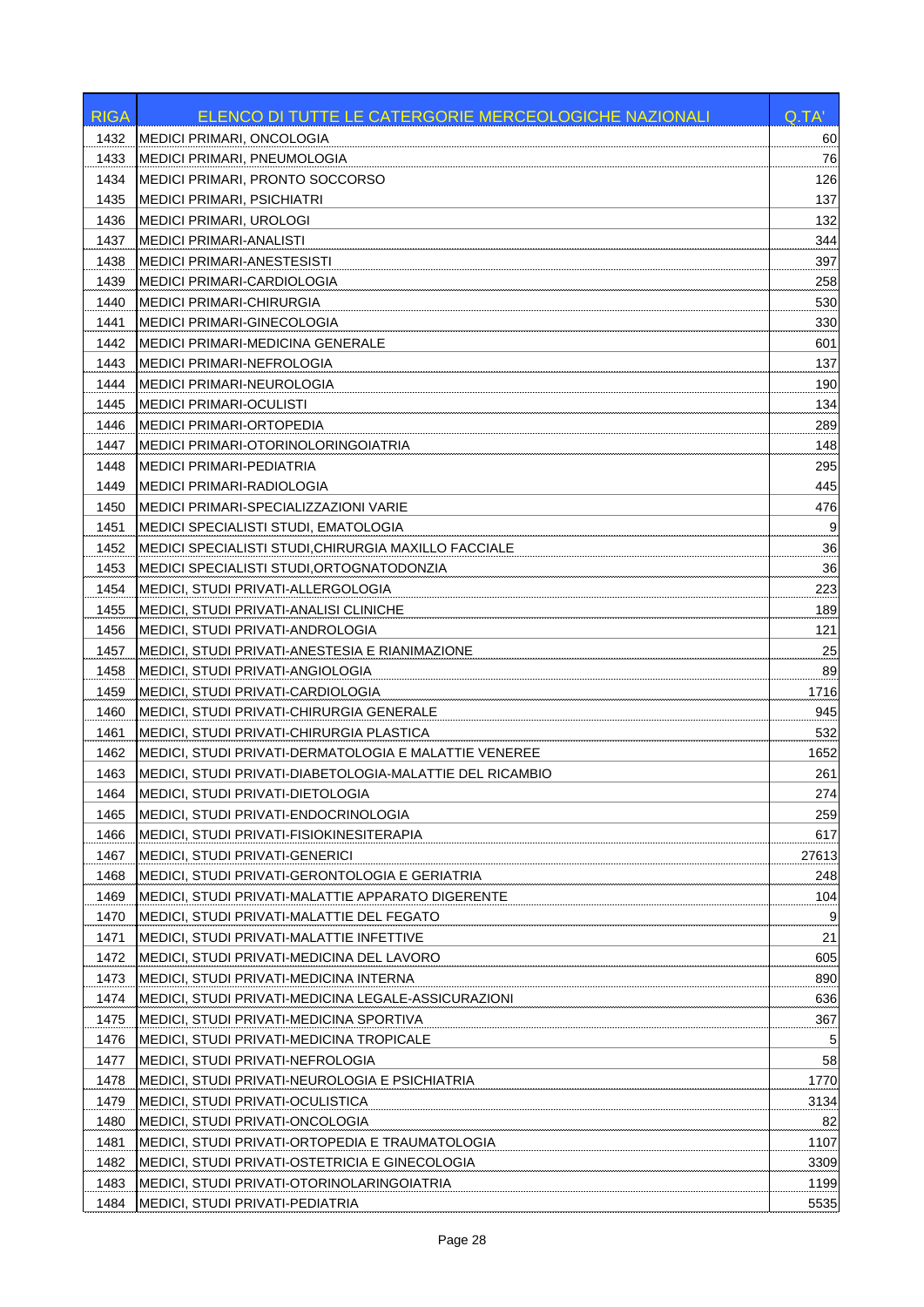| <b>RIGA</b> | <b>ELENCO DI TUTTE LE CATERGORIE MERCEOLOGICHE NAZIONALI</b>       | Q.TA' |
|-------------|--------------------------------------------------------------------|-------|
| 1485        | MEDICI, STUDI PRIVATI-RADIOLOGIA E RADIOTERAPIA                    | 522   |
| 1486        | MEDICI, STUDI PRIVATI-REUMATOLOGIA                                 | 143   |
| 1487        | MEDICI, STUDI PRIVATI-SPECIALIZZAZIONI VARIE                       | 1825  |
| 1488        | MEDICI, STUDI PRIVATI-TISIOLOGIA E PNEUMOLOGIA                     | 503   |
| 1489        | <b>MEDICI, STUDI PRIVATI-UROLOGIA</b>                              | 428   |
| 1490        | MENSE (VEDI RISTORAZIONE COLLETTIVA)                               | 0     |
| 1491        | <b>MENSE AZIENDALI</b>                                             | 6441  |
| 1492        | MERCATI GENERALI E CONCESSIONARIE DI MERCATO                       | 460   |
| 1493        | <b>MERCERIE</b>                                                    | 6238  |
| 1494        | MESCOLATORI-MISCELATORI-IMPASTATRICI                               | 57    |
| 1495        | <b>METALLI DURI</b>                                                | 131   |
| 1496        | <b>METALLI E LEGHE</b>                                             | 2658  |
| 1497        | <b>METALLI IN FOGLI E POLVERE</b>                                  | 18    |
| 1498        | <b>METALLI NON FERROSI E LEGHE</b>                                 | 498   |
| 1499        | <b>METALLI PREZIOSI E NOBILI</b>                                   | 1522  |
| 1500        | METALLI, LAVORAZIONE ARTISTICA                                     | 471   |
| 1501        | <b>METALLIZZAZIONE</b>                                             | 116   |
| 1502        | METALLURGIA, GRANDI INDUSTRIE (TOP ITALIAN COMPANIES)              | 239   |
| 1503        | METALLURGIA, MEDIE INDUSTRIE (TOP ITALIAN COMPANIES)               | 2141  |
| 1504        | METALLURGIA, PICCOLE INDUSTRIE (TOP ITALIAN COMPANIES)             | 15576 |
| 1505        | METALLURGIA, INDUSTRIE (TOP ITALIAN COMPANIES)                     | 17956 |
| 1506        | METANO E GAS, SOCIETA' DI PRODUZIONE E SERVIZI                     | 1641  |
| 1507        | METEOROLOGIA, STAZIONI E OSSERVATORI                               | 16    |
| 1508        | <b>MICROFILMS E MICRORIPRODUZIONI</b>                              | 67    |
| 1509        | <b>MICROINTERRUTTORI</b>                                           | 8     |
| 1510        | <b>MICROMOTORI</b>                                                 | 7     |
| 1511        | <b>MIELE E PRODOTTI APISTICI</b>                                   | 332   |
| 1512        | MINERALI-CONCHIGLIE-FOSSILI DA COLLEZIONE                          | 91    |
| 1513        | <b>IMINIERE E CAVE</b>                                             | 2790  |
| 1514        | MINIERE-IND. ESTRATTIVE, GRANDI INDUSTRIE (TOP ITALIAN COMPANIES)  | 43    |
| 1515        | MINIERE-IND. ESTRATTIVE, MEDIE INDUSTRIE (TOP ITALIAN COMPANIES)   | 540   |
| 1516        | MINIERE-IND. ESTRATTIVE, PICCOLE INDUSTRIE (TOP ITALIAN COMPANIES) | 5619  |
| 1517        | MINIERE-INDUSTRIE ESTRATTIVE (TOP ITALIAN COMPANIES)               | 6202  |
| 1518        | MINISTERI, DIREZIONI CENTRALI                                      | 26    |
| 1519        | MINISTERI, DIREZIONI CENTRALI-MINISTRI                             | 36    |
| 1520        | MINISTERI, DIREZIONI CENTRALI-SOTTOSEGRETARI                       | 62    |
| 1521        | MINISTERO DELLE FINANZE, DIREZIONI E COMMISSIONI TRIBUTARIE        | 0     |
| 1522        | <b>MINUTERIE DI PRECISIONE</b>                                     | 581   |
| 1523        | MINUTERIE, PRODUZIONE E COMMERCIO INGROSSO                         | 1348  |
| 1524        | <b>MOBILI ARTISTICI, COMMERCIO AL DETTAGLIO</b>                    | 881   |
| 1525        | MOBILI ARTISTICI, PRODUZIONE E COMMERCIO INGROSSO                  | 683   |
| 1526        | MOBILI COMPONIBILI, COMMERCIO AL DETTAGLIO                         | 683   |
| 1527        | MOBILI COMPONIBILI, PRODUZIONE E COMMERCIO INGROSSO                | 584   |
| 1528        | MOBILI GIARDINO E TERRAZZI, PRODUZIONE E COMMERCIO INGROSSO        | 1255  |
| 1529        | <b>MOBILI LETTO</b>                                                | 85    |
| 1530        | <b>MOBILI METALLICI</b>                                            | 397   |
| 1531        | <b>MOBILI METALLICI UFFICIO</b>                                    | 198   |
| 1532        | <b>MOBILI PER BAMBINI</b>                                          | 118   |
| 1533        | <b>MOBILI PER CUCINA</b>                                           | 406   |
| 1534        | <b>MOBILI PER LABORATORI SCIENTIFICI</b>                           | 36    |
| 1535        | MOBILI PER OSPEDALI                                                | 60    |
| 1536        | <b>MOBILI PER UFFICIO</b>                                          | 1767  |
| 1537        | MOBILI RUSTICI, COMMERCIO AL DETTAGLIO                             | 205   |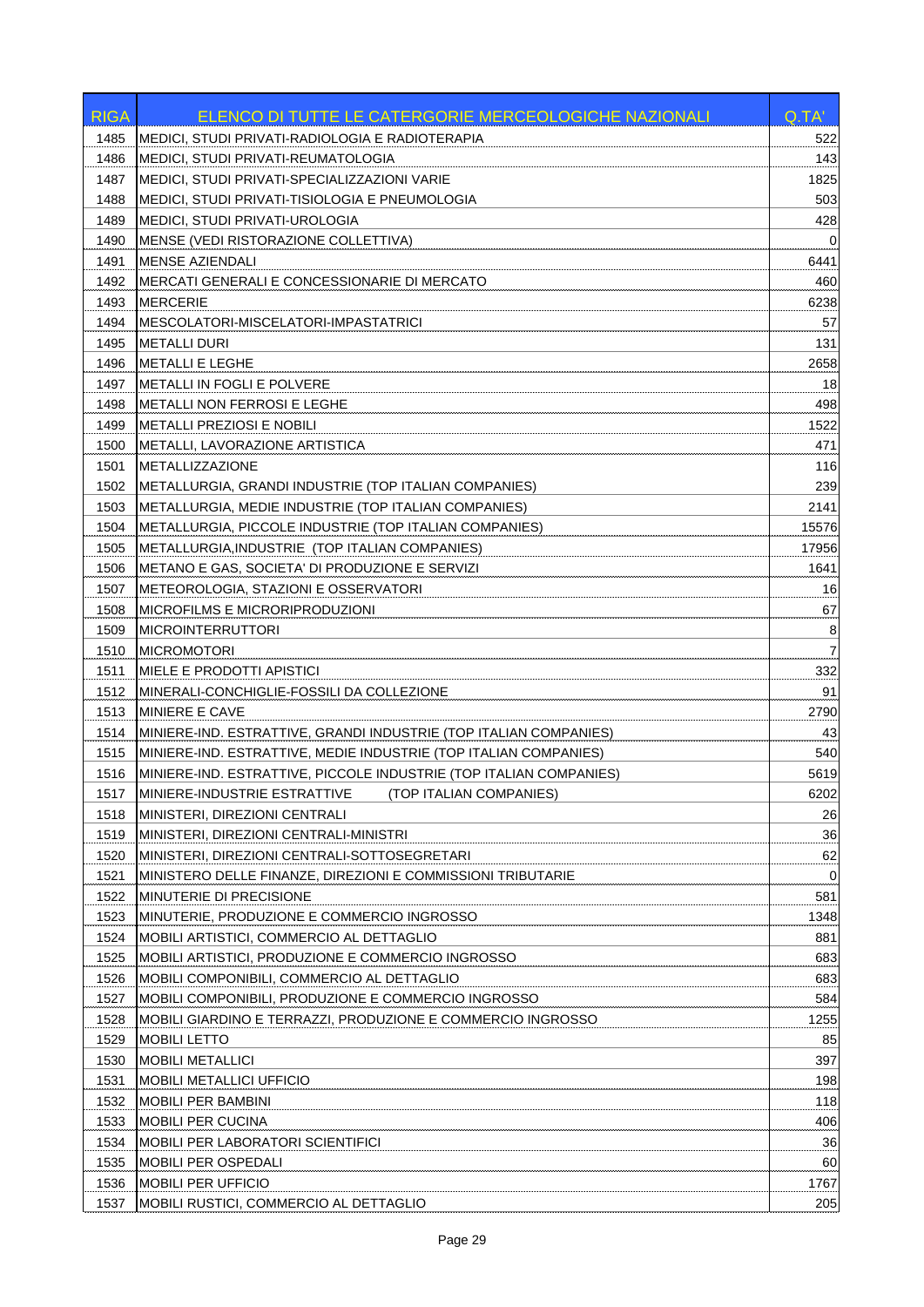| <b>RIGA</b> | ELENCO DI TUTTE LE CATERGORIE MERCEOLOGICHE NAZIONALI        | Q.TA'       |
|-------------|--------------------------------------------------------------|-------------|
| 1538        | MOBILI RUSTICI, PRODUZIONE E COMMERCIO INGROSSO              | 141         |
| 1539        | MOBILI VIMINI E GIUNCO, COMMERCIO AL DETTAGLIO               | 267         |
| 1540        | MOBILI VIMINI E GIUNCO, PRODUZIONE E COMM.INGROSSO           | 144         |
| 1541        | MOBILI, COMMERCIO AL DETTAGLIO                               | 13864       |
| 1542        | MOBILI, GRANDI INDUSTRIE (TOP ITALIAN COMPANIES)             | 61          |
| 1543        | MOBILI, INDUSTRIE (TOP ITALIAN COMPANIES)                    | 32355       |
| 1544        | MOBILI, MEDIE INDUSTRIE (TOP ITALIAN COMPANIES)              | 949         |
| 1545        | MOBILI, PICCOLE INDUSTRIE (TOP ITALIAN COMPANIES)            | 31345       |
| 1546        | MOBILI, PRODUZIONE E COMMERCIO INGROSSO                      | 6634        |
| 1547        | <b>MOBILIERI E FALEGNAMI, FORNITURE</b>                      | 840         |
| 1548        | MODA, AGENZIE E SERVIZI                                      | 216         |
| 1549        | <b>MODELLI E PLASTICI</b>                                    | 243         |
| 1550        | <b>MODELLI PER FONDERIE</b>                                  | 524         |
| 1551        | MODELLI PER SARTORIA E ABBIGLIAMENTO                         | 480         |
| 1552        | <b>MODELLISMO</b>                                            | 722         |
| 1553        | <b>MODERNARIATO</b>                                          | 65          |
| 1554        | <b>MODULI CONTINUI</b>                                       | 336         |
| 1555        | MOLE-DISCHI-LAME ABRASIVE E DIAMANTATE                       | 178         |
| 1556        | <b>MOLINI</b>                                                | 1315        |
| 1557        | <b>MOLLE</b>                                                 | 253         |
| 1558        | <b>MOLLE A BALESTRA</b>                                      | 55          |
| 1559        | MOLLE A SPIRALE E A BOVOLO                                   | 56          |
| 1560        | MOLLE A TAZZA, PRODUZIONE                                    | 21          |
| 1561        | MONASTERI (VEDI COMUNITA' RELIGIOSE)                         | 0           |
| 1562        | <b>MONOFILI SINTETICI</b>                                    | 31          |
| 1563        | <b>MONTACARICHI ED ELEVATORI</b>                             | 452         |
| 1564        | <b>MONTAGGI INDUSTRIALI</b>                                  | 1514        |
| 1565        | <b>MONUMENTI FUNEBRI</b>                                     | 263         |
| 1566        | <b>MOQUETTES</b>                                             | 632         |
| 1567        | <b>MORSETTERIE ELETTRICHE</b>                                | 39          |
| 1568        | <b>MOSAICI ARTISTICI</b>                                     | 227         |
| 1569        | MOSAICI-MARMI PER PAVIMENTI-RIVESTIMENTI                     | 823         |
| 1570        | <b>MOTELS</b>                                                | 325         |
| 1571        | MOTOCICLI E MOTOCARRI, PRODUZIONE                            | 98          |
| 1572        | MOTOCICLI E MOTOCARRI, RIPARAZIONE E COMMERCIO               | 6242        |
| 1573        | MOTOCICLI E MOTOCARRI-ACCESSORI E PARTI, COMMERCIO AL DETTAG | 2023        |
| 1574        | MOTOCICLI E MOTOCARRI-ACCESSORI E PARTI.PROD.COMM.INGR.      | 498         |
| 1575        | <b>MOTORI A SCOPPIO</b>                                      | 47          |
| 1576        | <b>MOTORI DIESEL E COMPONENTI</b>                            | 226         |
| 1577        | <b>MOTORI E COMPONENTI</b>                                   | 187         |
| 1578        | <b>MOTORI ELETTRICI E COMPONENTI</b>                         | 930         |
| 1579        | <b>MOTORI FUORIBORDO</b>                                     | 159         |
| 1580        | <b>MOTORI MARINI</b>                                         | 483         |
| 1581        | <b>MOTORIDUTTORI</b>                                         | 117         |
| 1582        | MOTOSCAFI,PRODUZIONE E COMMERCIO INGROSSO                    | 58          |
| 1583        | <b>MOTOSEGHE</b>                                             | 149         |
| 1584        | <b>MUSEI E PINACOTECHE</b>                                   | 772         |
| 1585        | <b>NASTRI ADESIVI</b>                                        | 328         |
| 1586        | NASTRI CARTA-TESSUTO-PLASTICA                                | 548         |
| 1587        | NASTRI FERRO E ACCIAIO                                       | 95          |
| 1588        | NASTRI PER TRASPORTATORI ED ELEVATORI                        | 297         |
| 1589        | NATUROPATIA                                                  | 139         |
| 1590        | NAUTICA, ARREDAMENTO (VEDI ARREDAMENTO NAVALE)               | $\mathbf 0$ |
|             |                                                              |             |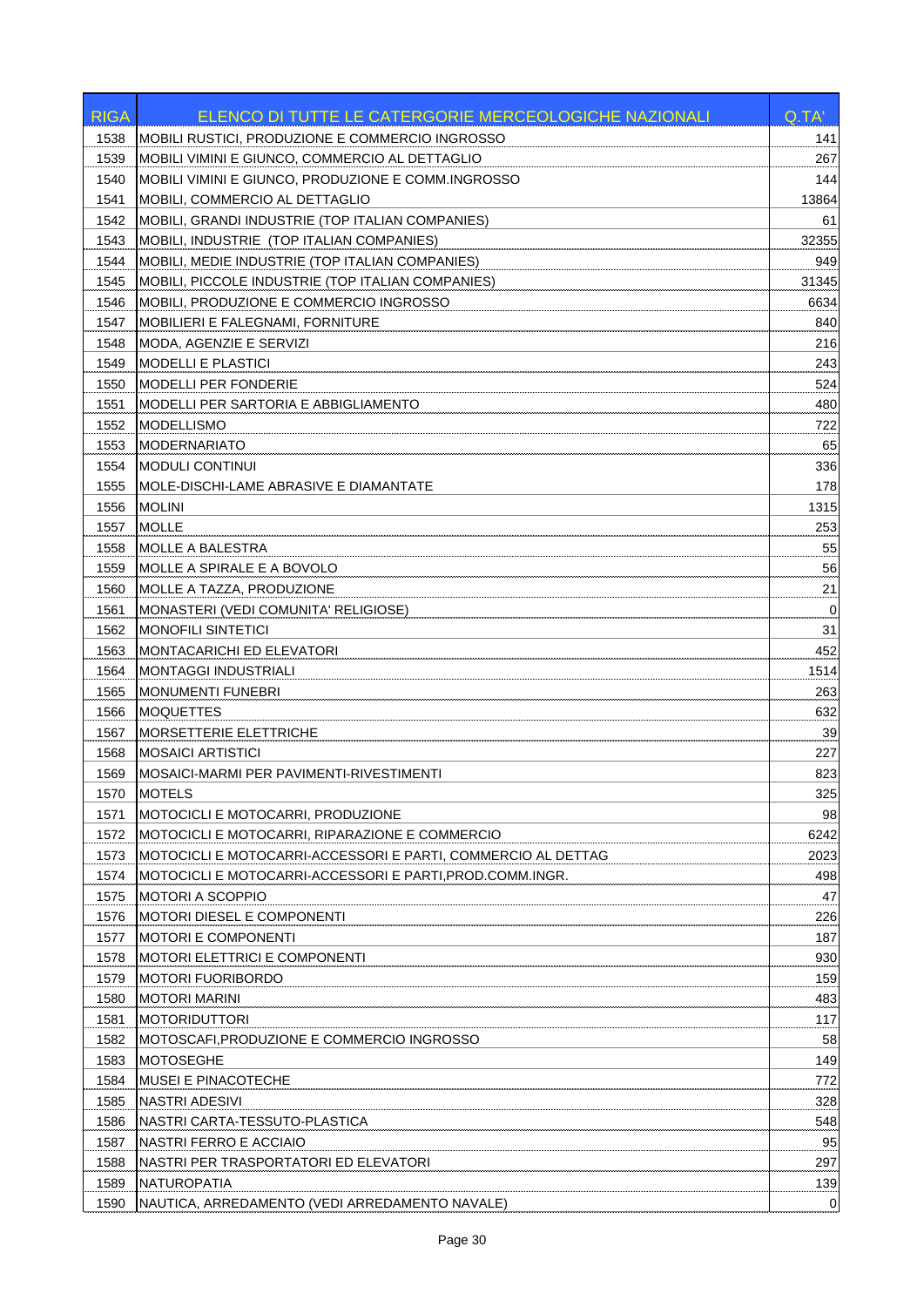| <b>RIGA</b> | ELENCO DI TUTTE LE CATERGORIE MERCEOLOGICHE NAZIONALI  | Q.TA'       |
|-------------|--------------------------------------------------------|-------------|
| 1591        | NAUTICA, CIRCOLI E ASSOCIAZIONI (VEDI CIRCOLI NAUTICI) | 0           |
| 1592        | NAUTICA, NOLEGGIO                                      | 504         |
| 1593        | NAUTICA-EQUIPAGGIAMENTI E FORNITURE, PROD.-COMM.       | 2239        |
| 1594        | NEGOZI, ATTREZZATURE E FORNITURE                       | 1667        |
| 1595        | NEON, ILLUMINAZIONE                                    | 237         |
| 1596        | NETTEZZA URBANA, SERVIZIO                              | 796         |
| 1597        | NIDI D'INFANZIA                                        | 2993        |
| 1598        | NOLEGGI MARITTIMI, MEDIATORI                           | 114         |
| 1599        | NOLEGGIO ATTREZZATURE E MACCHINARI VARI                | 222         |
| 1600        | NOLEGGIO AUTO (VEDI AUTONOLEGGIO)                      | 0           |
| 1601        | NOLEGGIO PULLMAN (VEDI PULLMAN)                        | $\mathbf 0$ |
| 1602        | NUMISMATICA                                            | 179         |
| 1603        | OCCHIALI, PRODUZIONE E COMMERCIO INGROSSO              | 704         |
| 1604        | ODONTOIATRIA, APPARECCHI E FORNITURE                   | 1185        |
| 1605        | OFFICINE ELETTROMECCANICHE                             | 2331        |
| 1606        | OFFICINE MECCANICHE                                    | 23953       |
| 1607        | OFFICINE MECCANICHE DI PRECISIONE                      | 3602        |
| 1608        | OFFICINE MECCANICHE NAVALI                             | 264         |
| 1609        | <b>OGGETTI RICORDO</b>                                 | 764         |
| 1610        | OLI ALIMENTARI E FRANTOI                               | 2954        |
| 1611        | OLI INDUSTRIALI                                        | 84          |
| 1612        | OLI MINERALI                                           | 105         |
| 1613        | OLI VEGETALI                                           | 96          |
| 1614        | <b>OLOGRAFIA</b>                                       | 6           |
| 1615        | OMBRELLI ED OMBRELLONI                                 | 232         |
| 1616        | <b>OMEOPATIA</b>                                       | 386         |
| 1617        | ONORANZE FUNEBRI (VEDI POMPE E ONORANZE FUNEBRI)       |             |
| 1618        | <b>OPERATORI ECONOMICI</b>                             | 2875490     |
| 1619        | <b>OPERATORI ECONOMICI - GRANDI</b>                    | 118291      |
| 1620        | OPERATORI ECONOMICI - MEDI                             | 889707      |
| 1621        | <b>OPERATORI ECONOMICI - PICCOLI</b>                   | 1867492     |
| 1622        | <b>OPERATORI ECONOMICI (SAS)</b>                       | 151253      |
| 1623        | OPERATORI ECONOMICI (SCRL)                             | 32896       |
| 1624        | <b>OPERATORI ECONOMICI (SDF)</b>                       | 5075        |
| 1625        | <b>OPERATORI ECONOMICI (SNC)</b>                       | 276249      |
| 1626        | OPERATORI ECONOMICI (SPA)                              | 106214      |
| 1627        | OPERATORI ECONOMICI (SRL)                              | 404080      |
| 1628        | OPERATORI ECONOMICI, COMMERCIO AL DETTAGLIO            | 577862      |
| 1629        | OPERATORI ECONOMICI, COMMERCIO AL DETTAGLIO - GRANDI   | 16343       |
| 1630        | OPERATORI ECONOMICI, COMMERCIO AL DETTAGLIO - MEDI     | 206460      |
| 1631        | OPERATORI ECONOMICI, COMMERCIO AL DETTAGLIO - PICCOLI  | 355059      |
| 1632        | OPERATORI ECONOMICI, COMMERCIO INGROSSO                | 37455       |
| 1633        | OPERATORI ECONOMICI, COMMERCIO INGROSSO - GRANDI       | 2571        |
| 1634        | OPERATORI ECONOMICI, COMMERCIO INGROSSO - MEDI         | 24351       |
| 1635        | OPERATORI ECONOMICI, COMMERCIO INGROSSO - PICCOLI      | 10533       |
| 1636        | OPERATORI ECONOMICI, PRODUZIONE                        | 327535      |
| 1637        | OPERATORI ECONOMICI, PRODUZIONE-COMMERCIO              | 489934      |
| 1638        | OPERATORI ECONOMICI, PRODUZIONE-COMMERCIO-GRANDI       | 31951       |
| 1639        | OPERATORI ECONOMICI, PRODUZIONE-COMMERCIO-MEDI         | 270040      |
| 1640        | OPERATORI ECONOMICI, PRODUZIONE-COMMERCIO-PICCOLI      | 187943      |
| 1641        | OPERATORI ECONOMICI, PRODUZIONE-GRANDI                 | 12468       |
| 1642        | OPERATORI ECONOMICI, PRODUZIONE-MEDI                   | 138190      |
| 1643        | OPERATORI ECONOMICI, PRODUZIONE-PICCOLI                | 176877      |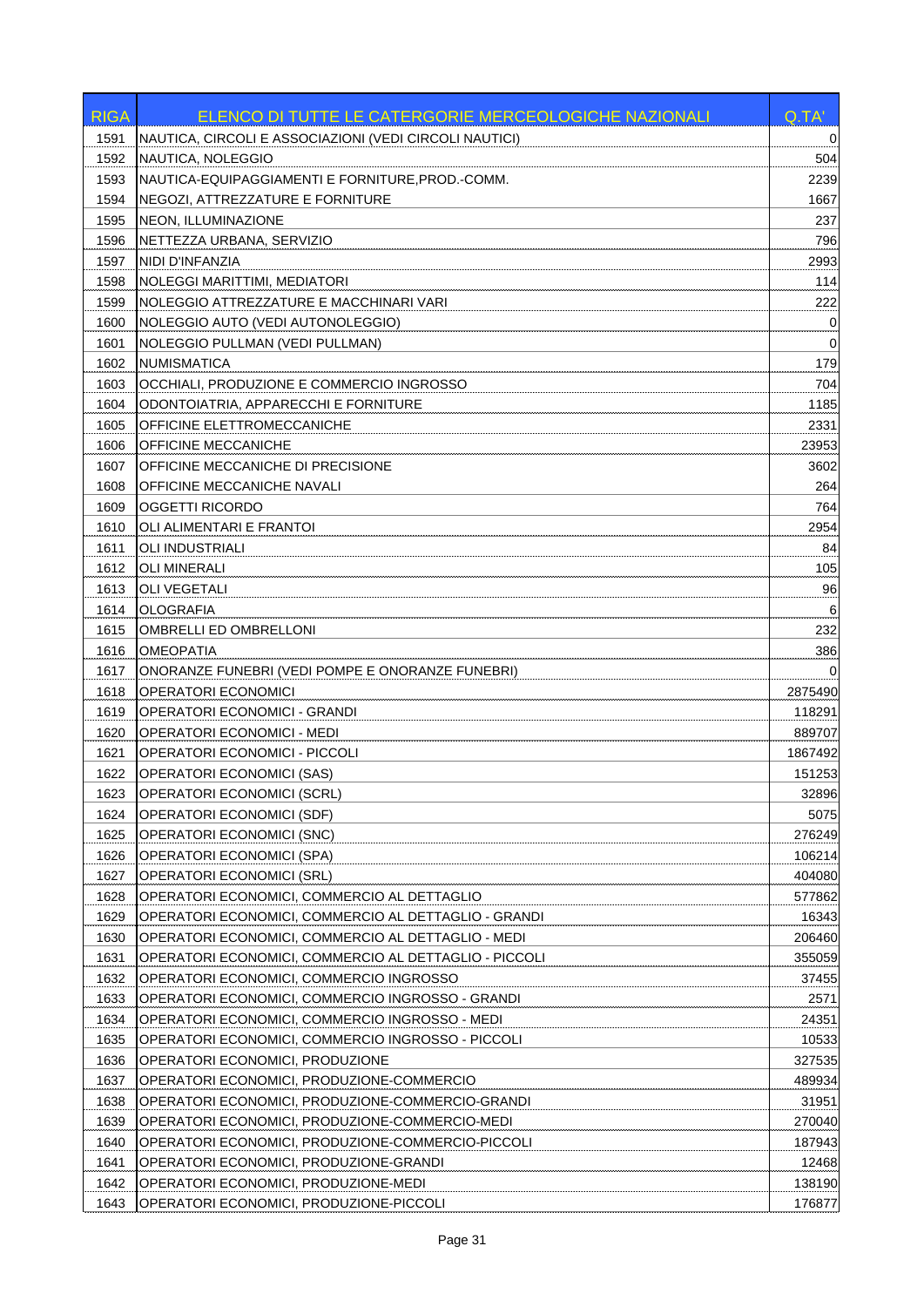| <b>RIGA</b>  | ELENCO DI TUTTE LE CATERGORIE MERCEOLOGICHE NAZIONALI        | Q.TA'       |
|--------------|--------------------------------------------------------------|-------------|
| 1644         | <b>OPERATORI ECONOMICI, SERVIZI</b>                          | 1643310     |
| 1645         | OPERATORI ECONOMICI, SERVIZI - GRANDI                        | 62988       |
| 1646         | OPERATORI ECONOMICI. SERVIZI - MEDI                          | 360198      |
| 1647         | OPERATORI ECONOMICI, SERVIZI - PICCOLI                       | 1220124     |
| 1648         | ORDINI RELIGIOSI FEMMINILI                                   | 650         |
| 1649         | ORDINI RELIGIOSI MASCHILI                                    | 174         |
| 1650         | <b>OREFICERIE (VEDI GIOIELLERIE)</b>                         | 0           |
| 1651         | <b>ORFANOTROFI</b>                                           | 429         |
| 1652         | <b>ORGANI MUSICALI</b>                                       | 93          |
| 1653         | ORGANIZZAZIONI ED ENTI INTERNAZIONALI                        | 693         |
| 1654         | OROLOGERIE, COMMERCIO AL DETTAGLIO                           | 2953        |
| 1655         | OROLOGERIE, PRODUZIONE E COMMERCIO                           | 595         |
| 1656         | OROLOGI DA TORRE                                             | 36          |
| 1657         | OROLOGI DI CONTROLLO E SISTEMI DI RILEVAZIONE PRESENZE       | 261         |
| 1658         | OROLOGIAI, FORNITURE                                         | 346         |
| 1659         | ORTOFRUTTICOLTURA                                            | 2864        |
| 1660         | ORTOPEDIA E ARTICOLI MEDICO-SANITARI. COMMERCIO AL DETTAGLIO | 2997        |
| 1661         | ORTOPEDIA E ARTICOLI MEDICO-SANITARI,PROD.COMM.INGROSSO      | 3208        |
| 1662         | OSPEDALI - AZIENDE OSPEDALIERE, DIRETTORI SANITARI           | 724         |
| 1663         | OSPEDALI-AZIENDE OSPEDALIERE                                 | 845         |
| 1664         | OSPEDALI-AZIENDE OSPEDALIERE-PRIMARI                         | 5573        |
| 1665         | OSSERVATORI ASTRONOMICI                                      | 55          |
| 1666         | OSSIDAZIONE ANODICA, LABORATORI                              | 166         |
| 1667         | OSSIGENO USO INDUSTRIALE E TERAPEUTICO                       | 238         |
| 1668         | OTTICA PRODUZIONE                                            | 116         |
| 1669         | OTTICA PRODUZIONE, AMMINISTRATORI UNICI/DELEGATI             | 59          |
| 1670         | OTTICA PRODUZIONE, DIRETTORI COMMERCIALI                     | 14          |
| 1671         | OTTICA PRODUZIONE, PRESIDENTI/VICEPRESIDENTI                 | 57          |
| 1672         | OTTICA-APPARECCHI E STRUMENTI, COMMERCIO AL DETTAGLIO        | 9606        |
| 1673         | OTTICA-APPARECCHI E STRUMENTI, PRODUZIONE-COMM. INGROSSO     | 1197        |
| 1674         | <b>OTTONE</b>                                                | 197         |
| 1675         | <b>OVATTE GREZZE E LAVORATE</b>                              | 60          |
| 1676         | <b>OZONIZZATORI</b>                                          | 11          |
| 1677         | PAGHE-STIPENDI-CONTRIBUTI                                    | 645         |
| 1678         | PAGLIA-RAFIA-MATERIE DA INTRECCIO, ARTICOLI                  | 541         |
| 1679         | PALESTRE                                                     | 5740        |
| 1680         | PALI                                                         | 230         |
| 1681         | PALI CEMENTO PER FONDAZIONI                                  | 86          |
| 1682         | PALIFICAZIONI-FONDAZIONI-CONSOLIDAMENTI                      | 543         |
| 1683         | <b>PALLETS</b>                                               | 532         |
| 1684         | <b>PANETTERIE</b>                                            | 20520       |
| 1685         | PANETTONI-PANDORO-COLOMBE                                    | 80          |
|              |                                                              |             |
| 1686<br>1687 | PANIFICI INDUSTRIALI E ARTIGIANALI<br><b>PANNELLI</b>        | 3296<br>280 |
|              |                                                              |             |
| 1688<br>1689 | <b>PANNELLI FONOASSORBENTI</b><br>PANNELLI PREFABBRICATI     | 117<br>156  |
| 1690         | PANTOGRAFI                                                   | 41          |
|              | PARAFULMINI                                                  |             |
| 1691         |                                                              | 41          |
| 1692         | PARALUMI, PRODUZIONE E COMMERCIO INGROSSO<br><b>PARANCHI</b> | 238         |
| 1693         |                                                              | 65          |
| 1694         | PARCHEGGI (VEDI AUTORIMESSE E PARCHEGGI)                     | 0           |
| 1695         | PARCHEGGIO, IMPIANTI ED ATTREZZATURE                         | 186         |
| 1696         | <b>PARCHI</b>                                                | 712         |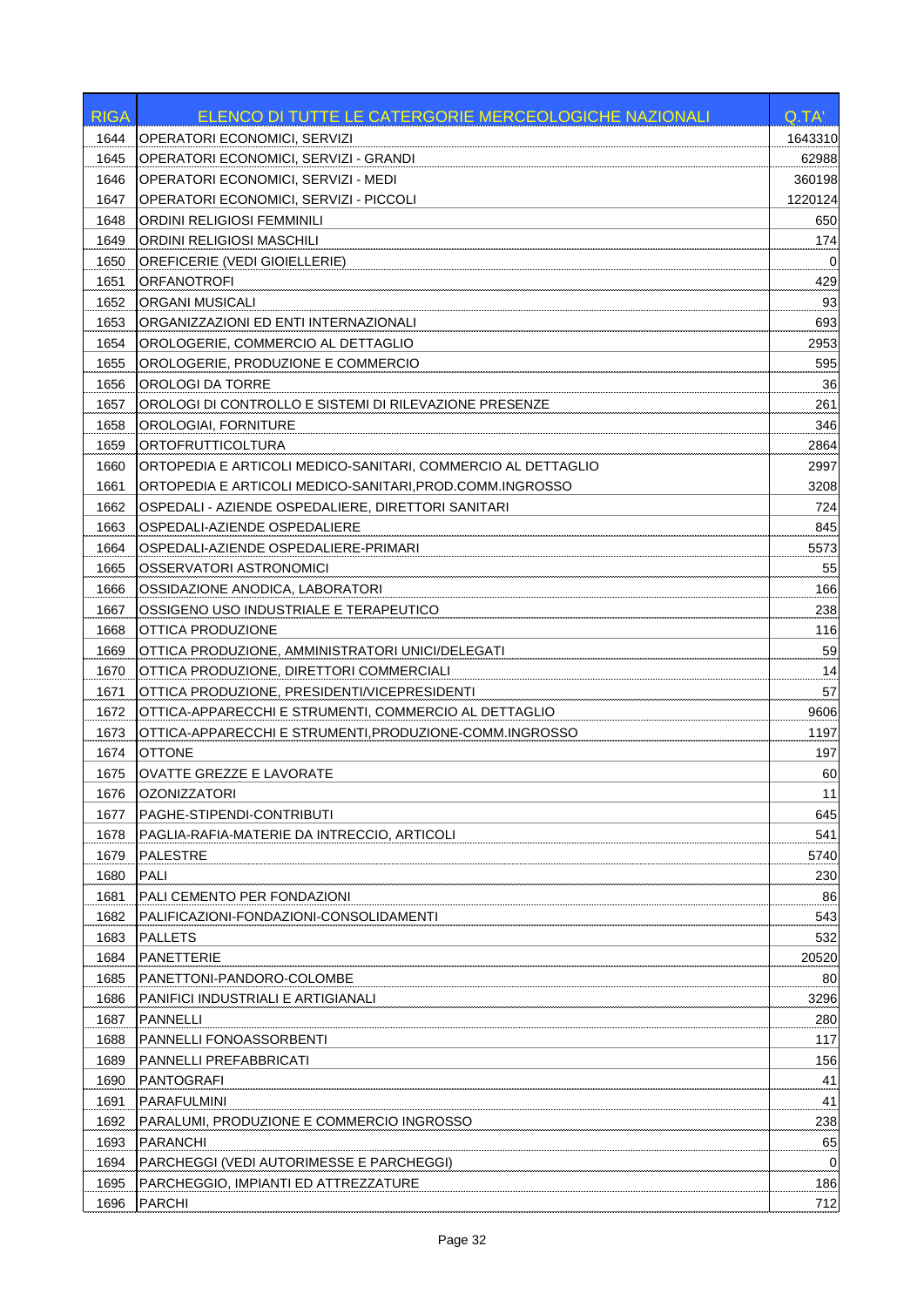| <b>RIGA</b> | ELENCO DI TUTTE LE CATERGORIE MERCEOLOGICHE NAZIONALI | Q.TA'                     |
|-------------|-------------------------------------------------------|---------------------------|
| 1697        | PARCHI DIVERTIMENTO E ACQUATICI                       | 196                       |
| 1698        | <b>PARCHI NAZIONALI</b>                               | 18                        |
| 1699        | PARCHI NAZIONALI-DIRETTORI                            | 15                        |
| 1700        | PARCHI NAZIONALI-PRESIDENTI                           | 17                        |
| 1701        | PARCHI ZOOLOGICI-ACQUARI-RETTILARI                    | 54                        |
| 1702        | PARCHI, RISERVE E AREE PROTETTE REGIONALI             | 43                        |
| 1703        | PARCHI,RISERVE E AREE PROTETTE REGIONALI, DIRETTORI   | 27                        |
| 1704        | PARCHI, RISERVE E AREE PROTETTE REGIONALI, PRESIDENTI | 32                        |
| 1705        | PARETI MOBILI E DIVISORIE                             | 922                       |
| 1706        | PARROCCHIE                                            | 24294                     |
| 1707        | PARRUCCHE E TOUPETS, PRODUZIONE E COMMERCIO INGROSSO  | 343                       |
| 1708        | <b>PARRUCCHIERI PER SIGNORA</b>                       | 55347                     |
| 1709        | PARRUCCHIERI PER UOMO                                 | 10619                     |
| 1710        | PARRUCCHIERI, FORNITURE                               | 1841                      |
| 1711        | PARTITI POLITICI                                      | 3022                      |
| 1712        | PARTITI POLITICI, SEDI CENTRALI                       | 23                        |
| 1713        | PARTITI POLITICI, SEDI CENTRALI - PRESIDENTI          | 16                        |
| 1714        | PARTITI POLITICI, SEDI CENTRALI - SEGRETARI           | 14                        |
| 1715        | PARTITI POLITICI, SEDI CENTRALI - VICE SEGRETARI      | $\ensuremath{\mathsf{3}}$ |
| 1716        | PASSAMANERIE                                          | 191                       |
| 1717        | PASTE ALIMENTARI, COMMERCIO AL DETTAGLIO              | 2374                      |
| 1718        | PASTE ALIMENTARI, PRODUZIONE E COMMERCIO INGROSSO     | 1722                      |
| 1719        | PASTICCERIE E CONFETTERIE, COMMERCIO AL DETTAGLIO     | 10749                     |
| 1720        | PASTICCERIE E CONFETTERIE, PRODUZIONE E COMM.INGROSSO | 2426                      |
| 1721        | PATATINE FRITTE E PRODOTTI DA SNACK                   | 77                        |
| 1722        | <b>PAVIMENTI</b>                                      | 8814                      |
| 1723        | <b>PAVIMENTI INDUSTRIALI</b>                          | 792                       |
| 1724        | PAVIMENTI LEGNO                                       | 2797                      |
| 1725        | PAVIMENTI, GOMMA-LINOLEUM-PLASTICA                    | 445                       |
| 1726        | PAVIMENTI, LAMATURA-LEVIGATURA-VERNICIATURA           | 927                       |
| 1727        | PEDAGOGIA, CENTRI E STUDI                             | 75                        |
| 1728        | <b>PEDICURE E MANICURE</b>                            | 652                       |
| 1729        | PELLAMI, GRANDI INDUSTRIE (TOP ITALIAN COMPANIES)     | 56                        |
| 1730        | PELLAMI, MEDIE INDUSTRIE (TOP ITALIAN COMPANIES)      | 847                       |
| 1731        | PELLAMI, PICCOLE INDUSTRIE (TOP ITALIAN COMPANIES)    | 12521                     |
| 1732        | PELLAMI, INDUSTRIE (TOP ITALIAN COMPANIES)            | 13424                     |
| 1733        | PELLETTERIE, COMMERCIO AL DETTAGLIO                   | 4709                      |
| 1734        | PELLETTERIE, MACCHINE E FORNITURE                     | 165                       |
| 1735        | PELLETTERIE, PRODUZIONE E COMMERCIO INGROSSO          | 2957                      |
| 1736        | PELLI E PELLAMI, PRODUZIONE E COMMERCIO INGROSSO      | 2286                      |
| 1737        | PELLI E PELLICCE SINTETICHE                           | 76                        |
| 1738        | PELLI PER ABBIGLIAMENTO                               | 206                       |
| 1739        | PELLI PER PELLICCERIE                                 | 133                       |
| 1740        | PELLICCE, CUSTODIA E PULITURA                         | 253                       |
| 1741        | PELLICCERIE                                           | 2313                      |
| 1742        | PELLICOLE ANTISOLARI PER VETRI                        | 122                       |
| 1743        | PELTRO-ARTICOLI, PRODUZIONE E COMMERCIO               | 52                        |
| 1744        | PENNE A SFERA E A FELTRO                              | 64                        |
| 1745        | PENNE STILOGRAFICHE, PRODUZIONE E COMMERCIO           | 145                       |
| 1746        | PENNELLI                                              | 130                       |
| 1747        | <b>PENSIONI</b>                                       | 4053                      |
| 1748        | PENSIONI (VEDI ALBERGHI)                              | 0                         |
| 1749        | PERLE                                                 | 110                       |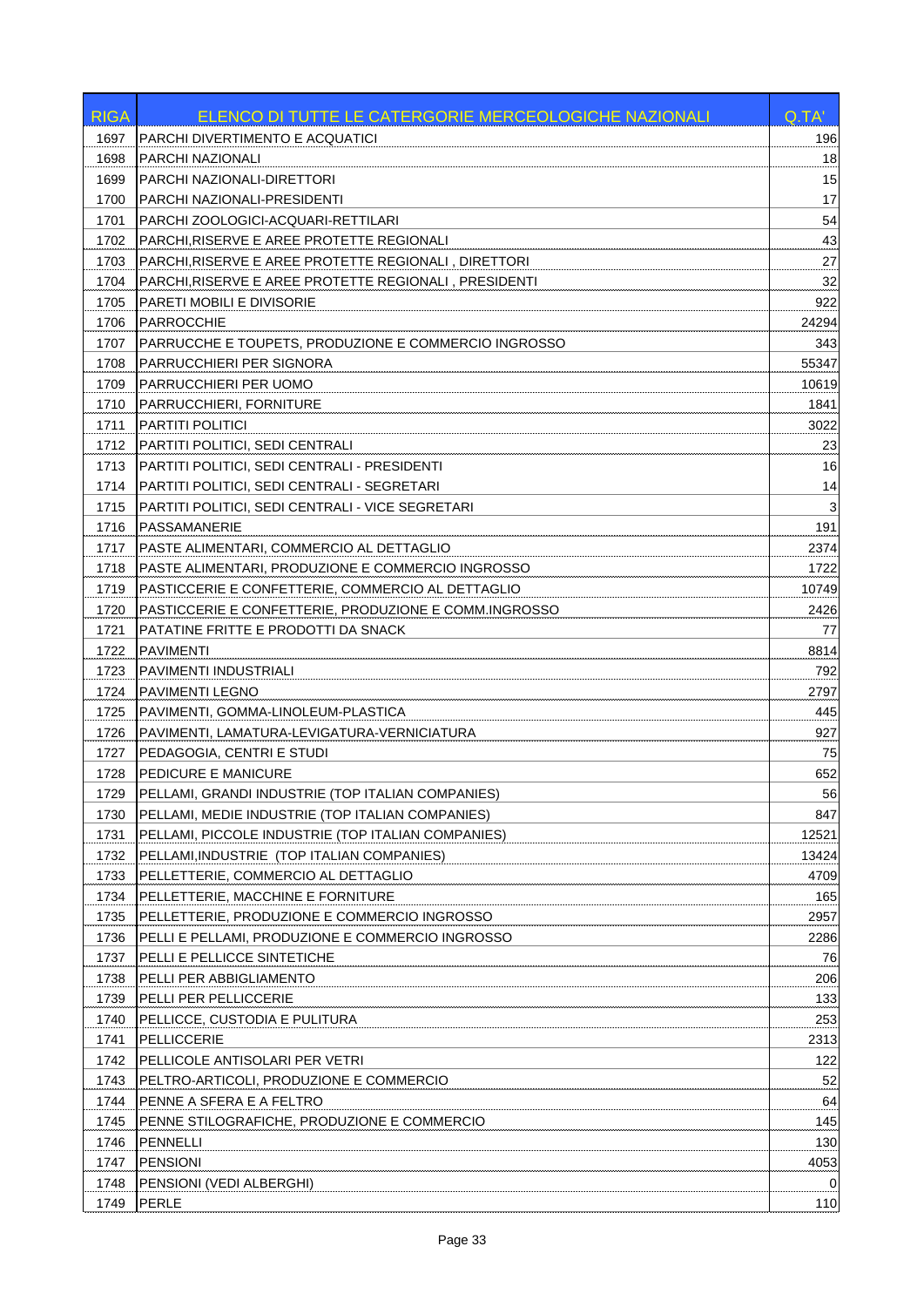| 1750<br>PERSIANE ED AVVOLGIBILI<br>2139<br>PERSONAL COMPUTERS E ACCESSORI, PROD. E COMM.<br>1751<br>7906<br>PESCA MARITTIMA ED OCEANICA, EQUIPAGGIAMENTI E MATERIALI<br>72<br>1752<br>1753<br><b>PESCHERIE</b><br>4863<br><b>PESCI CONSERVATI</b><br>267<br>1754<br>1755<br>PESCI FRESCHI E SURGELATI, LAVORAZIONE E COMMERCIO<br>1303<br>1756<br>PESE A PONTE, COSTRUZIONE E INSTALLAZIONE<br>92<br>PESI E MISURE<br>118<br>1757<br>PETROLCHIMICA, IMPIANTI ED ATTREZZATURE<br>133<br>1758<br>PETROLI<br>1050<br>1759<br>385<br>1760<br>PEZZAME PER INDUSTRIA<br>309<br>1761<br><b>PIANOFORTI</b><br>2418<br>1762<br>PIASTRELLE PER PAVIMENTI E RIVESTIMENTI, PRODUZIONE E COMM.<br>PIEGHETTATURA TESSUTI<br>38<br>1763<br>PIETRE DURE SEMIPREZIOSE, LAVORAZIONE E COMMERCIO<br>336<br>1764<br>PIETRE PREZIOSE, LAVORAZIONE E COMMERCIO<br>536<br>1765<br>1766<br>PIOMBO E LEGHE<br>25<br>262<br>1767<br>PIROTECNICA E FUOCHI D'ARTIFICIO<br>991<br>PISCINE ED ACCESSORI, COSTRUZIONE E MANUTENZIONE<br>1768<br>36<br>PISTOLE A SPRUZZO<br>1769<br>PIUME E PIUMINO D'OCA<br>100<br>1770<br><b>PIZZERIE</b><br>25319<br>1771<br>1772<br>PIZZI E MERLETTI<br>152<br>PLASTIFICAZIONE<br>215<br>1773<br>62<br><b>PLEXIGLAS</b><br>1774<br>249<br>1775<br>PNEUMATICI, PRODUZIONE E RICOSTRUZIONE<br>6354<br>1776<br>PNEUMATICI, RIPARAZIONE E COMMERCIO<br>1777<br>PODOLOGIA; CENTRI E STUDI<br>318<br><b>POLIETILENE</b><br>121<br>1778<br>235<br>1779<br>POLISTIROLO E POLISTIROLO ESPANSO<br>119<br>1780<br><b>POLIURETANO</b><br>1781<br>POLIZIA E COMMISSARIATI<br>1209<br>1599<br>1782<br>POLLAME-CONIGLI-SELVAGGINA, COMMERCIO AL DETTAGLIO<br>1783<br>POLLAME-CONIGLI-SELVAGGINA, COMMERCIO INGROSSO<br>155<br>1367<br>1784<br>POLTRONE E DIVANI, COMMERCIO AL DETTAGLIO<br>1785<br>POLTRONE E DIVANI, PRODUZIONE E COMMERCIO INGROSSO<br>778<br>1786<br>POMPE CENTRIFUGHE<br>81<br>497<br>1787<br>POMPE D'INIEZIONE PER MOTORI<br>1788<br>81<br>POMPE DOSATRICI<br>120<br>1789<br>POMPE E CENTRALI PER CALCESTRUZZO<br>1790<br>POMPE E ONORANZE FUNEBRI<br>6625<br>1791<br>247<br>POMPE ELETTRICHE<br>1792<br>POMPE ELETTRICHE SOMMERSE<br>202<br>101<br>1793<br>POMPE IDRAULICHE<br>121<br>1794<br>POMPE OLEODINAMICHE<br>71<br>1795<br>POMPE PER ACIDI ED ABRASIVI<br>1796<br>POMPE PER VUOTO<br>98<br>352<br>1797<br>POMPE, COMMERCIO<br>1798<br>POMPE, PRODUZIONE<br>344<br>219<br>1799<br>PONTEGGI METALLICI<br>1800<br>PONTEGGI PER EDILIZIA<br>637<br>1801<br>PORCELLANE, COMMERCIO AL DETTAGLIO<br>387<br>1802<br>PORCELLANE, PRODUZIONE E COMMERCIO INGROSSO | <b>RIGA</b> | ELENCO DI TUTTE LE CATERGORIE MERCEOLOGICHE NAZIONALI | Q.TA' |
|----------------------------------------------------------------------------------------------------------------------------------------------------------------------------------------------------------------------------------------------------------------------------------------------------------------------------------------------------------------------------------------------------------------------------------------------------------------------------------------------------------------------------------------------------------------------------------------------------------------------------------------------------------------------------------------------------------------------------------------------------------------------------------------------------------------------------------------------------------------------------------------------------------------------------------------------------------------------------------------------------------------------------------------------------------------------------------------------------------------------------------------------------------------------------------------------------------------------------------------------------------------------------------------------------------------------------------------------------------------------------------------------------------------------------------------------------------------------------------------------------------------------------------------------------------------------------------------------------------------------------------------------------------------------------------------------------------------------------------------------------------------------------------------------------------------------------------------------------------------------------------------------------------------------------------------------------------------------------------------------------------------------------------------------------------------------------------------------------------------------------------------------------------------------------------------------------------------------------------------------------------------------------------------------------------------------------------------------------------------------------------------------------------------------------------------------------------------------------------------------------------------------------------------------------------------------------|-------------|-------------------------------------------------------|-------|
|                                                                                                                                                                                                                                                                                                                                                                                                                                                                                                                                                                                                                                                                                                                                                                                                                                                                                                                                                                                                                                                                                                                                                                                                                                                                                                                                                                                                                                                                                                                                                                                                                                                                                                                                                                                                                                                                                                                                                                                                                                                                                                                                                                                                                                                                                                                                                                                                                                                                                                                                                                            |             |                                                       |       |
|                                                                                                                                                                                                                                                                                                                                                                                                                                                                                                                                                                                                                                                                                                                                                                                                                                                                                                                                                                                                                                                                                                                                                                                                                                                                                                                                                                                                                                                                                                                                                                                                                                                                                                                                                                                                                                                                                                                                                                                                                                                                                                                                                                                                                                                                                                                                                                                                                                                                                                                                                                            |             |                                                       |       |
|                                                                                                                                                                                                                                                                                                                                                                                                                                                                                                                                                                                                                                                                                                                                                                                                                                                                                                                                                                                                                                                                                                                                                                                                                                                                                                                                                                                                                                                                                                                                                                                                                                                                                                                                                                                                                                                                                                                                                                                                                                                                                                                                                                                                                                                                                                                                                                                                                                                                                                                                                                            |             |                                                       |       |
|                                                                                                                                                                                                                                                                                                                                                                                                                                                                                                                                                                                                                                                                                                                                                                                                                                                                                                                                                                                                                                                                                                                                                                                                                                                                                                                                                                                                                                                                                                                                                                                                                                                                                                                                                                                                                                                                                                                                                                                                                                                                                                                                                                                                                                                                                                                                                                                                                                                                                                                                                                            |             |                                                       |       |
|                                                                                                                                                                                                                                                                                                                                                                                                                                                                                                                                                                                                                                                                                                                                                                                                                                                                                                                                                                                                                                                                                                                                                                                                                                                                                                                                                                                                                                                                                                                                                                                                                                                                                                                                                                                                                                                                                                                                                                                                                                                                                                                                                                                                                                                                                                                                                                                                                                                                                                                                                                            |             |                                                       |       |
|                                                                                                                                                                                                                                                                                                                                                                                                                                                                                                                                                                                                                                                                                                                                                                                                                                                                                                                                                                                                                                                                                                                                                                                                                                                                                                                                                                                                                                                                                                                                                                                                                                                                                                                                                                                                                                                                                                                                                                                                                                                                                                                                                                                                                                                                                                                                                                                                                                                                                                                                                                            |             |                                                       |       |
|                                                                                                                                                                                                                                                                                                                                                                                                                                                                                                                                                                                                                                                                                                                                                                                                                                                                                                                                                                                                                                                                                                                                                                                                                                                                                                                                                                                                                                                                                                                                                                                                                                                                                                                                                                                                                                                                                                                                                                                                                                                                                                                                                                                                                                                                                                                                                                                                                                                                                                                                                                            |             |                                                       |       |
|                                                                                                                                                                                                                                                                                                                                                                                                                                                                                                                                                                                                                                                                                                                                                                                                                                                                                                                                                                                                                                                                                                                                                                                                                                                                                                                                                                                                                                                                                                                                                                                                                                                                                                                                                                                                                                                                                                                                                                                                                                                                                                                                                                                                                                                                                                                                                                                                                                                                                                                                                                            |             |                                                       |       |
|                                                                                                                                                                                                                                                                                                                                                                                                                                                                                                                                                                                                                                                                                                                                                                                                                                                                                                                                                                                                                                                                                                                                                                                                                                                                                                                                                                                                                                                                                                                                                                                                                                                                                                                                                                                                                                                                                                                                                                                                                                                                                                                                                                                                                                                                                                                                                                                                                                                                                                                                                                            |             |                                                       |       |
|                                                                                                                                                                                                                                                                                                                                                                                                                                                                                                                                                                                                                                                                                                                                                                                                                                                                                                                                                                                                                                                                                                                                                                                                                                                                                                                                                                                                                                                                                                                                                                                                                                                                                                                                                                                                                                                                                                                                                                                                                                                                                                                                                                                                                                                                                                                                                                                                                                                                                                                                                                            |             |                                                       |       |
|                                                                                                                                                                                                                                                                                                                                                                                                                                                                                                                                                                                                                                                                                                                                                                                                                                                                                                                                                                                                                                                                                                                                                                                                                                                                                                                                                                                                                                                                                                                                                                                                                                                                                                                                                                                                                                                                                                                                                                                                                                                                                                                                                                                                                                                                                                                                                                                                                                                                                                                                                                            |             |                                                       |       |
|                                                                                                                                                                                                                                                                                                                                                                                                                                                                                                                                                                                                                                                                                                                                                                                                                                                                                                                                                                                                                                                                                                                                                                                                                                                                                                                                                                                                                                                                                                                                                                                                                                                                                                                                                                                                                                                                                                                                                                                                                                                                                                                                                                                                                                                                                                                                                                                                                                                                                                                                                                            |             |                                                       |       |
|                                                                                                                                                                                                                                                                                                                                                                                                                                                                                                                                                                                                                                                                                                                                                                                                                                                                                                                                                                                                                                                                                                                                                                                                                                                                                                                                                                                                                                                                                                                                                                                                                                                                                                                                                                                                                                                                                                                                                                                                                                                                                                                                                                                                                                                                                                                                                                                                                                                                                                                                                                            |             |                                                       |       |
|                                                                                                                                                                                                                                                                                                                                                                                                                                                                                                                                                                                                                                                                                                                                                                                                                                                                                                                                                                                                                                                                                                                                                                                                                                                                                                                                                                                                                                                                                                                                                                                                                                                                                                                                                                                                                                                                                                                                                                                                                                                                                                                                                                                                                                                                                                                                                                                                                                                                                                                                                                            |             |                                                       |       |
|                                                                                                                                                                                                                                                                                                                                                                                                                                                                                                                                                                                                                                                                                                                                                                                                                                                                                                                                                                                                                                                                                                                                                                                                                                                                                                                                                                                                                                                                                                                                                                                                                                                                                                                                                                                                                                                                                                                                                                                                                                                                                                                                                                                                                                                                                                                                                                                                                                                                                                                                                                            |             |                                                       |       |
|                                                                                                                                                                                                                                                                                                                                                                                                                                                                                                                                                                                                                                                                                                                                                                                                                                                                                                                                                                                                                                                                                                                                                                                                                                                                                                                                                                                                                                                                                                                                                                                                                                                                                                                                                                                                                                                                                                                                                                                                                                                                                                                                                                                                                                                                                                                                                                                                                                                                                                                                                                            |             |                                                       |       |
|                                                                                                                                                                                                                                                                                                                                                                                                                                                                                                                                                                                                                                                                                                                                                                                                                                                                                                                                                                                                                                                                                                                                                                                                                                                                                                                                                                                                                                                                                                                                                                                                                                                                                                                                                                                                                                                                                                                                                                                                                                                                                                                                                                                                                                                                                                                                                                                                                                                                                                                                                                            |             |                                                       |       |
|                                                                                                                                                                                                                                                                                                                                                                                                                                                                                                                                                                                                                                                                                                                                                                                                                                                                                                                                                                                                                                                                                                                                                                                                                                                                                                                                                                                                                                                                                                                                                                                                                                                                                                                                                                                                                                                                                                                                                                                                                                                                                                                                                                                                                                                                                                                                                                                                                                                                                                                                                                            |             |                                                       |       |
|                                                                                                                                                                                                                                                                                                                                                                                                                                                                                                                                                                                                                                                                                                                                                                                                                                                                                                                                                                                                                                                                                                                                                                                                                                                                                                                                                                                                                                                                                                                                                                                                                                                                                                                                                                                                                                                                                                                                                                                                                                                                                                                                                                                                                                                                                                                                                                                                                                                                                                                                                                            |             |                                                       |       |
|                                                                                                                                                                                                                                                                                                                                                                                                                                                                                                                                                                                                                                                                                                                                                                                                                                                                                                                                                                                                                                                                                                                                                                                                                                                                                                                                                                                                                                                                                                                                                                                                                                                                                                                                                                                                                                                                                                                                                                                                                                                                                                                                                                                                                                                                                                                                                                                                                                                                                                                                                                            |             |                                                       |       |
|                                                                                                                                                                                                                                                                                                                                                                                                                                                                                                                                                                                                                                                                                                                                                                                                                                                                                                                                                                                                                                                                                                                                                                                                                                                                                                                                                                                                                                                                                                                                                                                                                                                                                                                                                                                                                                                                                                                                                                                                                                                                                                                                                                                                                                                                                                                                                                                                                                                                                                                                                                            |             |                                                       |       |
|                                                                                                                                                                                                                                                                                                                                                                                                                                                                                                                                                                                                                                                                                                                                                                                                                                                                                                                                                                                                                                                                                                                                                                                                                                                                                                                                                                                                                                                                                                                                                                                                                                                                                                                                                                                                                                                                                                                                                                                                                                                                                                                                                                                                                                                                                                                                                                                                                                                                                                                                                                            |             |                                                       |       |
|                                                                                                                                                                                                                                                                                                                                                                                                                                                                                                                                                                                                                                                                                                                                                                                                                                                                                                                                                                                                                                                                                                                                                                                                                                                                                                                                                                                                                                                                                                                                                                                                                                                                                                                                                                                                                                                                                                                                                                                                                                                                                                                                                                                                                                                                                                                                                                                                                                                                                                                                                                            |             |                                                       |       |
|                                                                                                                                                                                                                                                                                                                                                                                                                                                                                                                                                                                                                                                                                                                                                                                                                                                                                                                                                                                                                                                                                                                                                                                                                                                                                                                                                                                                                                                                                                                                                                                                                                                                                                                                                                                                                                                                                                                                                                                                                                                                                                                                                                                                                                                                                                                                                                                                                                                                                                                                                                            |             |                                                       |       |
|                                                                                                                                                                                                                                                                                                                                                                                                                                                                                                                                                                                                                                                                                                                                                                                                                                                                                                                                                                                                                                                                                                                                                                                                                                                                                                                                                                                                                                                                                                                                                                                                                                                                                                                                                                                                                                                                                                                                                                                                                                                                                                                                                                                                                                                                                                                                                                                                                                                                                                                                                                            |             |                                                       |       |
|                                                                                                                                                                                                                                                                                                                                                                                                                                                                                                                                                                                                                                                                                                                                                                                                                                                                                                                                                                                                                                                                                                                                                                                                                                                                                                                                                                                                                                                                                                                                                                                                                                                                                                                                                                                                                                                                                                                                                                                                                                                                                                                                                                                                                                                                                                                                                                                                                                                                                                                                                                            |             |                                                       |       |
|                                                                                                                                                                                                                                                                                                                                                                                                                                                                                                                                                                                                                                                                                                                                                                                                                                                                                                                                                                                                                                                                                                                                                                                                                                                                                                                                                                                                                                                                                                                                                                                                                                                                                                                                                                                                                                                                                                                                                                                                                                                                                                                                                                                                                                                                                                                                                                                                                                                                                                                                                                            |             |                                                       |       |
|                                                                                                                                                                                                                                                                                                                                                                                                                                                                                                                                                                                                                                                                                                                                                                                                                                                                                                                                                                                                                                                                                                                                                                                                                                                                                                                                                                                                                                                                                                                                                                                                                                                                                                                                                                                                                                                                                                                                                                                                                                                                                                                                                                                                                                                                                                                                                                                                                                                                                                                                                                            |             |                                                       |       |
|                                                                                                                                                                                                                                                                                                                                                                                                                                                                                                                                                                                                                                                                                                                                                                                                                                                                                                                                                                                                                                                                                                                                                                                                                                                                                                                                                                                                                                                                                                                                                                                                                                                                                                                                                                                                                                                                                                                                                                                                                                                                                                                                                                                                                                                                                                                                                                                                                                                                                                                                                                            |             |                                                       |       |
|                                                                                                                                                                                                                                                                                                                                                                                                                                                                                                                                                                                                                                                                                                                                                                                                                                                                                                                                                                                                                                                                                                                                                                                                                                                                                                                                                                                                                                                                                                                                                                                                                                                                                                                                                                                                                                                                                                                                                                                                                                                                                                                                                                                                                                                                                                                                                                                                                                                                                                                                                                            |             |                                                       |       |
|                                                                                                                                                                                                                                                                                                                                                                                                                                                                                                                                                                                                                                                                                                                                                                                                                                                                                                                                                                                                                                                                                                                                                                                                                                                                                                                                                                                                                                                                                                                                                                                                                                                                                                                                                                                                                                                                                                                                                                                                                                                                                                                                                                                                                                                                                                                                                                                                                                                                                                                                                                            |             |                                                       |       |
|                                                                                                                                                                                                                                                                                                                                                                                                                                                                                                                                                                                                                                                                                                                                                                                                                                                                                                                                                                                                                                                                                                                                                                                                                                                                                                                                                                                                                                                                                                                                                                                                                                                                                                                                                                                                                                                                                                                                                                                                                                                                                                                                                                                                                                                                                                                                                                                                                                                                                                                                                                            |             |                                                       |       |
|                                                                                                                                                                                                                                                                                                                                                                                                                                                                                                                                                                                                                                                                                                                                                                                                                                                                                                                                                                                                                                                                                                                                                                                                                                                                                                                                                                                                                                                                                                                                                                                                                                                                                                                                                                                                                                                                                                                                                                                                                                                                                                                                                                                                                                                                                                                                                                                                                                                                                                                                                                            |             |                                                       |       |
|                                                                                                                                                                                                                                                                                                                                                                                                                                                                                                                                                                                                                                                                                                                                                                                                                                                                                                                                                                                                                                                                                                                                                                                                                                                                                                                                                                                                                                                                                                                                                                                                                                                                                                                                                                                                                                                                                                                                                                                                                                                                                                                                                                                                                                                                                                                                                                                                                                                                                                                                                                            |             |                                                       |       |
|                                                                                                                                                                                                                                                                                                                                                                                                                                                                                                                                                                                                                                                                                                                                                                                                                                                                                                                                                                                                                                                                                                                                                                                                                                                                                                                                                                                                                                                                                                                                                                                                                                                                                                                                                                                                                                                                                                                                                                                                                                                                                                                                                                                                                                                                                                                                                                                                                                                                                                                                                                            |             |                                                       |       |
|                                                                                                                                                                                                                                                                                                                                                                                                                                                                                                                                                                                                                                                                                                                                                                                                                                                                                                                                                                                                                                                                                                                                                                                                                                                                                                                                                                                                                                                                                                                                                                                                                                                                                                                                                                                                                                                                                                                                                                                                                                                                                                                                                                                                                                                                                                                                                                                                                                                                                                                                                                            |             |                                                       |       |
|                                                                                                                                                                                                                                                                                                                                                                                                                                                                                                                                                                                                                                                                                                                                                                                                                                                                                                                                                                                                                                                                                                                                                                                                                                                                                                                                                                                                                                                                                                                                                                                                                                                                                                                                                                                                                                                                                                                                                                                                                                                                                                                                                                                                                                                                                                                                                                                                                                                                                                                                                                            |             |                                                       |       |
|                                                                                                                                                                                                                                                                                                                                                                                                                                                                                                                                                                                                                                                                                                                                                                                                                                                                                                                                                                                                                                                                                                                                                                                                                                                                                                                                                                                                                                                                                                                                                                                                                                                                                                                                                                                                                                                                                                                                                                                                                                                                                                                                                                                                                                                                                                                                                                                                                                                                                                                                                                            |             |                                                       |       |
|                                                                                                                                                                                                                                                                                                                                                                                                                                                                                                                                                                                                                                                                                                                                                                                                                                                                                                                                                                                                                                                                                                                                                                                                                                                                                                                                                                                                                                                                                                                                                                                                                                                                                                                                                                                                                                                                                                                                                                                                                                                                                                                                                                                                                                                                                                                                                                                                                                                                                                                                                                            |             |                                                       |       |
|                                                                                                                                                                                                                                                                                                                                                                                                                                                                                                                                                                                                                                                                                                                                                                                                                                                                                                                                                                                                                                                                                                                                                                                                                                                                                                                                                                                                                                                                                                                                                                                                                                                                                                                                                                                                                                                                                                                                                                                                                                                                                                                                                                                                                                                                                                                                                                                                                                                                                                                                                                            |             |                                                       |       |
|                                                                                                                                                                                                                                                                                                                                                                                                                                                                                                                                                                                                                                                                                                                                                                                                                                                                                                                                                                                                                                                                                                                                                                                                                                                                                                                                                                                                                                                                                                                                                                                                                                                                                                                                                                                                                                                                                                                                                                                                                                                                                                                                                                                                                                                                                                                                                                                                                                                                                                                                                                            |             |                                                       |       |
|                                                                                                                                                                                                                                                                                                                                                                                                                                                                                                                                                                                                                                                                                                                                                                                                                                                                                                                                                                                                                                                                                                                                                                                                                                                                                                                                                                                                                                                                                                                                                                                                                                                                                                                                                                                                                                                                                                                                                                                                                                                                                                                                                                                                                                                                                                                                                                                                                                                                                                                                                                            |             |                                                       |       |
|                                                                                                                                                                                                                                                                                                                                                                                                                                                                                                                                                                                                                                                                                                                                                                                                                                                                                                                                                                                                                                                                                                                                                                                                                                                                                                                                                                                                                                                                                                                                                                                                                                                                                                                                                                                                                                                                                                                                                                                                                                                                                                                                                                                                                                                                                                                                                                                                                                                                                                                                                                            |             |                                                       |       |
|                                                                                                                                                                                                                                                                                                                                                                                                                                                                                                                                                                                                                                                                                                                                                                                                                                                                                                                                                                                                                                                                                                                                                                                                                                                                                                                                                                                                                                                                                                                                                                                                                                                                                                                                                                                                                                                                                                                                                                                                                                                                                                                                                                                                                                                                                                                                                                                                                                                                                                                                                                            |             |                                                       |       |
|                                                                                                                                                                                                                                                                                                                                                                                                                                                                                                                                                                                                                                                                                                                                                                                                                                                                                                                                                                                                                                                                                                                                                                                                                                                                                                                                                                                                                                                                                                                                                                                                                                                                                                                                                                                                                                                                                                                                                                                                                                                                                                                                                                                                                                                                                                                                                                                                                                                                                                                                                                            |             |                                                       |       |
|                                                                                                                                                                                                                                                                                                                                                                                                                                                                                                                                                                                                                                                                                                                                                                                                                                                                                                                                                                                                                                                                                                                                                                                                                                                                                                                                                                                                                                                                                                                                                                                                                                                                                                                                                                                                                                                                                                                                                                                                                                                                                                                                                                                                                                                                                                                                                                                                                                                                                                                                                                            |             |                                                       |       |
|                                                                                                                                                                                                                                                                                                                                                                                                                                                                                                                                                                                                                                                                                                                                                                                                                                                                                                                                                                                                                                                                                                                                                                                                                                                                                                                                                                                                                                                                                                                                                                                                                                                                                                                                                                                                                                                                                                                                                                                                                                                                                                                                                                                                                                                                                                                                                                                                                                                                                                                                                                            |             |                                                       |       |
|                                                                                                                                                                                                                                                                                                                                                                                                                                                                                                                                                                                                                                                                                                                                                                                                                                                                                                                                                                                                                                                                                                                                                                                                                                                                                                                                                                                                                                                                                                                                                                                                                                                                                                                                                                                                                                                                                                                                                                                                                                                                                                                                                                                                                                                                                                                                                                                                                                                                                                                                                                            |             |                                                       |       |
|                                                                                                                                                                                                                                                                                                                                                                                                                                                                                                                                                                                                                                                                                                                                                                                                                                                                                                                                                                                                                                                                                                                                                                                                                                                                                                                                                                                                                                                                                                                                                                                                                                                                                                                                                                                                                                                                                                                                                                                                                                                                                                                                                                                                                                                                                                                                                                                                                                                                                                                                                                            |             |                                                       |       |
|                                                                                                                                                                                                                                                                                                                                                                                                                                                                                                                                                                                                                                                                                                                                                                                                                                                                                                                                                                                                                                                                                                                                                                                                                                                                                                                                                                                                                                                                                                                                                                                                                                                                                                                                                                                                                                                                                                                                                                                                                                                                                                                                                                                                                                                                                                                                                                                                                                                                                                                                                                            |             |                                                       |       |
|                                                                                                                                                                                                                                                                                                                                                                                                                                                                                                                                                                                                                                                                                                                                                                                                                                                                                                                                                                                                                                                                                                                                                                                                                                                                                                                                                                                                                                                                                                                                                                                                                                                                                                                                                                                                                                                                                                                                                                                                                                                                                                                                                                                                                                                                                                                                                                                                                                                                                                                                                                            |             |                                                       |       |
|                                                                                                                                                                                                                                                                                                                                                                                                                                                                                                                                                                                                                                                                                                                                                                                                                                                                                                                                                                                                                                                                                                                                                                                                                                                                                                                                                                                                                                                                                                                                                                                                                                                                                                                                                                                                                                                                                                                                                                                                                                                                                                                                                                                                                                                                                                                                                                                                                                                                                                                                                                            |             |                                                       |       |
|                                                                                                                                                                                                                                                                                                                                                                                                                                                                                                                                                                                                                                                                                                                                                                                                                                                                                                                                                                                                                                                                                                                                                                                                                                                                                                                                                                                                                                                                                                                                                                                                                                                                                                                                                                                                                                                                                                                                                                                                                                                                                                                                                                                                                                                                                                                                                                                                                                                                                                                                                                            |             |                                                       | 222   |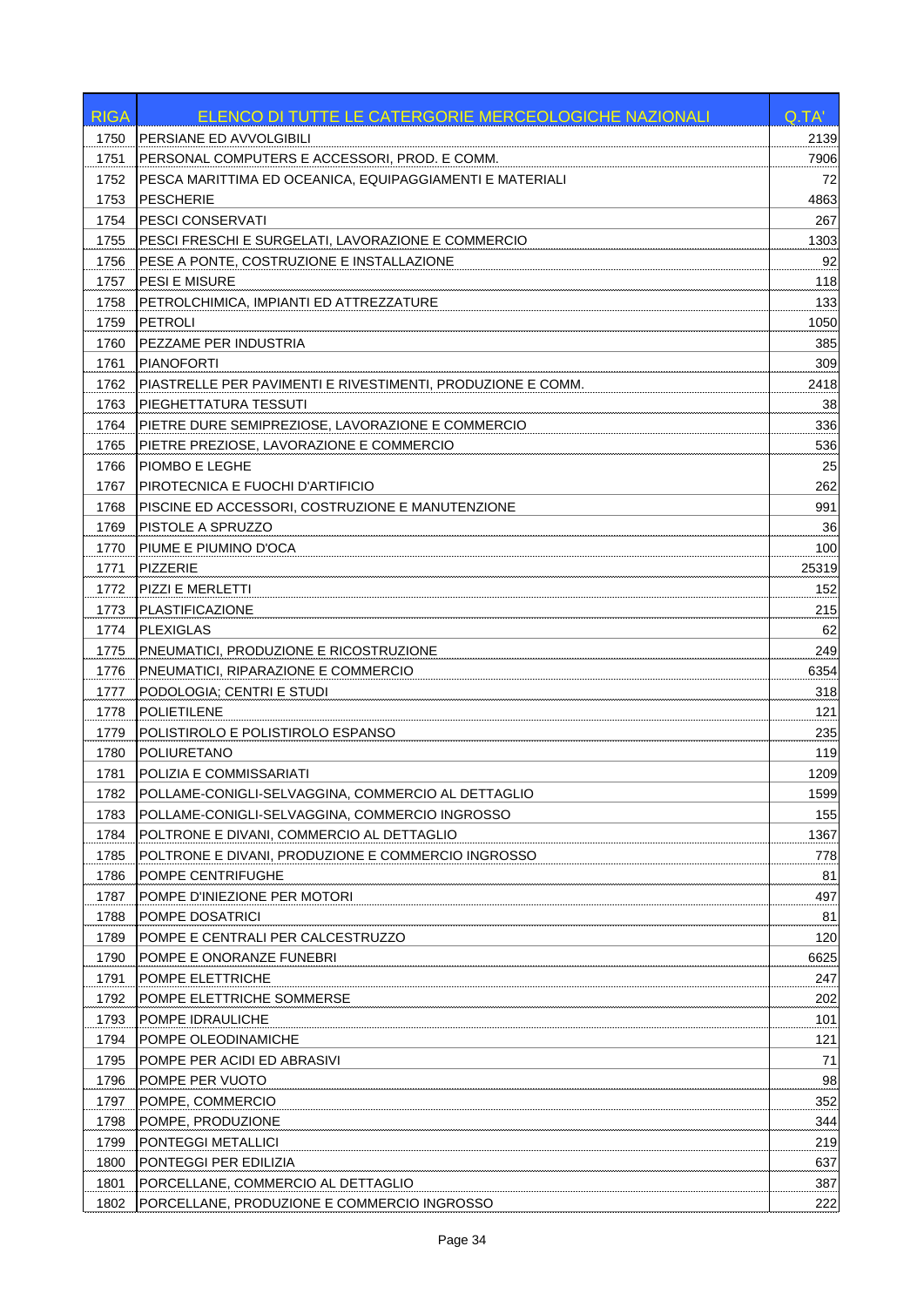| PORFIDI E PIETRE PER PAVIMENTI E RIVESTIMENTI, LAVORAZIONE<br>1803<br>1103<br>PORFIDI-PIETRE PER PAVIMENTI-RIVESTIMENTI, COMM.DETT.<br>1804<br>0<br>PORTABAGAGLI-SCARICATORI-FACCHINI<br>1228<br>1805<br><b>PORTE</b><br>1806<br>4020<br>PORTE BASCULANTI E RIBALTABILI<br>569<br>1807<br>154<br>1808<br>PORTE INDUSTRIALI FLESSIBILI<br>1809<br>PORTE PIEGHEVOLI E SCORREVOLI<br>492<br>1810<br>PORTI-DARSENE-SERVIZI PORTUALI<br>797<br>POSATERIE, PRODUZIONE E COMMERCIO<br>1811<br>120<br>12<br>1812<br>POSTA PNEUMATICA, IMPIANTI ED ATTREZZATURE<br>POSTE, UFFICI POSTALI<br>13609<br>1813<br><b>POSTERS</b><br>1814<br>96<br>POZZI ARTESIANI, TRIVELLAZIONE E MANUTENZIONE<br>515<br>1815<br>POZZI NERI<br>1816<br>578<br>PRANOTERAPIA, STUDI<br>127<br>1817<br>1009<br>1818<br>PREFABBRICATI CEMENTO<br>1819<br>PREFABBRICATI EDILIZIA<br>1179<br>101<br>1820<br><b>PREFETTI</b><br><b>PREFETTURE</b><br>1821<br>103<br>71<br>1822<br><b>PRESSE AD INIEZIONE PER MATERIE PLASTICHE</b><br>48<br>1823<br>PRESSE ECCENTRICHE<br>32<br>PRESSE IDRAULICHE<br>1824<br>124<br>1825<br>PRESSE OLEODINAMICHE<br>PRESSE, PRODUZIONE E COMMERCIO INGROSSO<br>261<br>1826<br>52<br>1827<br>PRESTITI SU PEGNO<br>585<br>1828<br><b>PRETURE</b><br>204<br>1829<br>PROCURE DELLA REPUBBLICA<br>PRODOTTI CHIMICI<br>1830<br>1506<br>PRODOTTI CHIMICI INDUSTRIALI, COMMERCIO<br>949<br>1831<br>1832<br>PRODOTTI CHIMICI INDUSTRIALI, PRODUZIONE<br>634<br>1833<br>PRODOTTI FARMACEUTICI (VEDI MEDICINALI)<br>1834<br>PROFESSIONISTI, STUDI<br>360704<br>1835<br>PROFESSIONISTI, STUDI-AGENTI D'AFFARI IN MEDIAZIONE<br>2996<br>PROFESSIONISTI, STUDI-AGENTI DI CAMBIO E INTERMEDIAZIONE<br>2616<br>1836<br>29<br>1837<br>PROFESSIONISTI, STUDI-AGENTI E COMMISSIONARI IN BORSA<br>21908<br>1838<br>PROFESSIONISTI, STUDI-ARCHITETTI<br>1839<br>PROFESSIONISTI, STUDI-ARREDATORI<br>4913<br>1840<br>PROFESSIONISTI, STUDI-AVVOCATI E PROCURATORI LEGALI<br>49682<br>PROFESSIONISTI, STUDI-BROKERS ASSICURATIVI<br>1841<br>999<br>1842<br>PROFESSIONISTI, STUDI-COMMERCIALISTI (DOTTORI)<br>43956<br>1843<br>PROFESSIONISTI, STUDI-CONSULENTI AGRARI<br>2138<br>1844<br>18039<br>PROFESSIONISTI, STUDI-CONSULENTI AMMINISTRATIVI-FISCALI-<br>1845<br>PROFESSIONISTI, STUDI-CONSULENTI ASSICURATIVI<br>16690<br>1846<br>PROFESSIONISTI, STUDI-CONSULENTI COMMERCIALI E FINANZIAR<br>9012<br>1847<br>9234<br>PROFESSIONISTI, STUDI-CONSULENTI DEL LAVORO<br>1848<br>PROFESSIONISTI, STUDI-CONSULENTI DI DIREZIONE E ORGANIZZ<br>7213<br>1849<br>PROFESSIONISTI, STUDI-CONSULENTI INDUSTRIALI<br>4992<br>1850<br>PROFESSIONISTI, STUDI-CONSULENTI SPECIALI<br>3190<br>1851<br>PROFESSIONISTI, STUDI-CONSULENTI STIME E PERIZIE<br>1112<br>1852<br>235<br>PROFESSIONISTI, STUDI-CONSULENTI TECNICO LEGALI, MARCHI<br>1853<br>35557<br>PROFESSIONISTI, STUDI-DENTISTI<br>1854<br>PROFESSIONISTI, STUDI-FRANCHISING<br>138<br>1855<br>PROFESSIONISTI, STUDI-GEOMETRI<br>21528 | <b>RIGA</b> | ELENCO DI TUTTE LE CATERGORIE MERCEOLOGICHE NAZIONALI | Q.TA' |
|---------------------------------------------------------------------------------------------------------------------------------------------------------------------------------------------------------------------------------------------------------------------------------------------------------------------------------------------------------------------------------------------------------------------------------------------------------------------------------------------------------------------------------------------------------------------------------------------------------------------------------------------------------------------------------------------------------------------------------------------------------------------------------------------------------------------------------------------------------------------------------------------------------------------------------------------------------------------------------------------------------------------------------------------------------------------------------------------------------------------------------------------------------------------------------------------------------------------------------------------------------------------------------------------------------------------------------------------------------------------------------------------------------------------------------------------------------------------------------------------------------------------------------------------------------------------------------------------------------------------------------------------------------------------------------------------------------------------------------------------------------------------------------------------------------------------------------------------------------------------------------------------------------------------------------------------------------------------------------------------------------------------------------------------------------------------------------------------------------------------------------------------------------------------------------------------------------------------------------------------------------------------------------------------------------------------------------------------------------------------------------------------------------------------------------------------------------------------------------------------------------------------------------------------------------------------------------------------------------------------------------------------------------------------------------------------------------------------------------------------------------------------------------------------------------------------------------------------------------------------------------------------------------------------------------------------------------------|-------------|-------------------------------------------------------|-------|
|                                                                                                                                                                                                                                                                                                                                                                                                                                                                                                                                                                                                                                                                                                                                                                                                                                                                                                                                                                                                                                                                                                                                                                                                                                                                                                                                                                                                                                                                                                                                                                                                                                                                                                                                                                                                                                                                                                                                                                                                                                                                                                                                                                                                                                                                                                                                                                                                                                                                                                                                                                                                                                                                                                                                                                                                                                                                                                                                                               |             |                                                       |       |
|                                                                                                                                                                                                                                                                                                                                                                                                                                                                                                                                                                                                                                                                                                                                                                                                                                                                                                                                                                                                                                                                                                                                                                                                                                                                                                                                                                                                                                                                                                                                                                                                                                                                                                                                                                                                                                                                                                                                                                                                                                                                                                                                                                                                                                                                                                                                                                                                                                                                                                                                                                                                                                                                                                                                                                                                                                                                                                                                                               |             |                                                       |       |
|                                                                                                                                                                                                                                                                                                                                                                                                                                                                                                                                                                                                                                                                                                                                                                                                                                                                                                                                                                                                                                                                                                                                                                                                                                                                                                                                                                                                                                                                                                                                                                                                                                                                                                                                                                                                                                                                                                                                                                                                                                                                                                                                                                                                                                                                                                                                                                                                                                                                                                                                                                                                                                                                                                                                                                                                                                                                                                                                                               |             |                                                       |       |
|                                                                                                                                                                                                                                                                                                                                                                                                                                                                                                                                                                                                                                                                                                                                                                                                                                                                                                                                                                                                                                                                                                                                                                                                                                                                                                                                                                                                                                                                                                                                                                                                                                                                                                                                                                                                                                                                                                                                                                                                                                                                                                                                                                                                                                                                                                                                                                                                                                                                                                                                                                                                                                                                                                                                                                                                                                                                                                                                                               |             |                                                       |       |
|                                                                                                                                                                                                                                                                                                                                                                                                                                                                                                                                                                                                                                                                                                                                                                                                                                                                                                                                                                                                                                                                                                                                                                                                                                                                                                                                                                                                                                                                                                                                                                                                                                                                                                                                                                                                                                                                                                                                                                                                                                                                                                                                                                                                                                                                                                                                                                                                                                                                                                                                                                                                                                                                                                                                                                                                                                                                                                                                                               |             |                                                       |       |
|                                                                                                                                                                                                                                                                                                                                                                                                                                                                                                                                                                                                                                                                                                                                                                                                                                                                                                                                                                                                                                                                                                                                                                                                                                                                                                                                                                                                                                                                                                                                                                                                                                                                                                                                                                                                                                                                                                                                                                                                                                                                                                                                                                                                                                                                                                                                                                                                                                                                                                                                                                                                                                                                                                                                                                                                                                                                                                                                                               |             |                                                       |       |
|                                                                                                                                                                                                                                                                                                                                                                                                                                                                                                                                                                                                                                                                                                                                                                                                                                                                                                                                                                                                                                                                                                                                                                                                                                                                                                                                                                                                                                                                                                                                                                                                                                                                                                                                                                                                                                                                                                                                                                                                                                                                                                                                                                                                                                                                                                                                                                                                                                                                                                                                                                                                                                                                                                                                                                                                                                                                                                                                                               |             |                                                       |       |
|                                                                                                                                                                                                                                                                                                                                                                                                                                                                                                                                                                                                                                                                                                                                                                                                                                                                                                                                                                                                                                                                                                                                                                                                                                                                                                                                                                                                                                                                                                                                                                                                                                                                                                                                                                                                                                                                                                                                                                                                                                                                                                                                                                                                                                                                                                                                                                                                                                                                                                                                                                                                                                                                                                                                                                                                                                                                                                                                                               |             |                                                       |       |
|                                                                                                                                                                                                                                                                                                                                                                                                                                                                                                                                                                                                                                                                                                                                                                                                                                                                                                                                                                                                                                                                                                                                                                                                                                                                                                                                                                                                                                                                                                                                                                                                                                                                                                                                                                                                                                                                                                                                                                                                                                                                                                                                                                                                                                                                                                                                                                                                                                                                                                                                                                                                                                                                                                                                                                                                                                                                                                                                                               |             |                                                       |       |
|                                                                                                                                                                                                                                                                                                                                                                                                                                                                                                                                                                                                                                                                                                                                                                                                                                                                                                                                                                                                                                                                                                                                                                                                                                                                                                                                                                                                                                                                                                                                                                                                                                                                                                                                                                                                                                                                                                                                                                                                                                                                                                                                                                                                                                                                                                                                                                                                                                                                                                                                                                                                                                                                                                                                                                                                                                                                                                                                                               |             |                                                       |       |
|                                                                                                                                                                                                                                                                                                                                                                                                                                                                                                                                                                                                                                                                                                                                                                                                                                                                                                                                                                                                                                                                                                                                                                                                                                                                                                                                                                                                                                                                                                                                                                                                                                                                                                                                                                                                                                                                                                                                                                                                                                                                                                                                                                                                                                                                                                                                                                                                                                                                                                                                                                                                                                                                                                                                                                                                                                                                                                                                                               |             |                                                       |       |
|                                                                                                                                                                                                                                                                                                                                                                                                                                                                                                                                                                                                                                                                                                                                                                                                                                                                                                                                                                                                                                                                                                                                                                                                                                                                                                                                                                                                                                                                                                                                                                                                                                                                                                                                                                                                                                                                                                                                                                                                                                                                                                                                                                                                                                                                                                                                                                                                                                                                                                                                                                                                                                                                                                                                                                                                                                                                                                                                                               |             |                                                       |       |
|                                                                                                                                                                                                                                                                                                                                                                                                                                                                                                                                                                                                                                                                                                                                                                                                                                                                                                                                                                                                                                                                                                                                                                                                                                                                                                                                                                                                                                                                                                                                                                                                                                                                                                                                                                                                                                                                                                                                                                                                                                                                                                                                                                                                                                                                                                                                                                                                                                                                                                                                                                                                                                                                                                                                                                                                                                                                                                                                                               |             |                                                       |       |
|                                                                                                                                                                                                                                                                                                                                                                                                                                                                                                                                                                                                                                                                                                                                                                                                                                                                                                                                                                                                                                                                                                                                                                                                                                                                                                                                                                                                                                                                                                                                                                                                                                                                                                                                                                                                                                                                                                                                                                                                                                                                                                                                                                                                                                                                                                                                                                                                                                                                                                                                                                                                                                                                                                                                                                                                                                                                                                                                                               |             |                                                       |       |
|                                                                                                                                                                                                                                                                                                                                                                                                                                                                                                                                                                                                                                                                                                                                                                                                                                                                                                                                                                                                                                                                                                                                                                                                                                                                                                                                                                                                                                                                                                                                                                                                                                                                                                                                                                                                                                                                                                                                                                                                                                                                                                                                                                                                                                                                                                                                                                                                                                                                                                                                                                                                                                                                                                                                                                                                                                                                                                                                                               |             |                                                       |       |
|                                                                                                                                                                                                                                                                                                                                                                                                                                                                                                                                                                                                                                                                                                                                                                                                                                                                                                                                                                                                                                                                                                                                                                                                                                                                                                                                                                                                                                                                                                                                                                                                                                                                                                                                                                                                                                                                                                                                                                                                                                                                                                                                                                                                                                                                                                                                                                                                                                                                                                                                                                                                                                                                                                                                                                                                                                                                                                                                                               |             |                                                       |       |
|                                                                                                                                                                                                                                                                                                                                                                                                                                                                                                                                                                                                                                                                                                                                                                                                                                                                                                                                                                                                                                                                                                                                                                                                                                                                                                                                                                                                                                                                                                                                                                                                                                                                                                                                                                                                                                                                                                                                                                                                                                                                                                                                                                                                                                                                                                                                                                                                                                                                                                                                                                                                                                                                                                                                                                                                                                                                                                                                                               |             |                                                       |       |
|                                                                                                                                                                                                                                                                                                                                                                                                                                                                                                                                                                                                                                                                                                                                                                                                                                                                                                                                                                                                                                                                                                                                                                                                                                                                                                                                                                                                                                                                                                                                                                                                                                                                                                                                                                                                                                                                                                                                                                                                                                                                                                                                                                                                                                                                                                                                                                                                                                                                                                                                                                                                                                                                                                                                                                                                                                                                                                                                                               |             |                                                       |       |
|                                                                                                                                                                                                                                                                                                                                                                                                                                                                                                                                                                                                                                                                                                                                                                                                                                                                                                                                                                                                                                                                                                                                                                                                                                                                                                                                                                                                                                                                                                                                                                                                                                                                                                                                                                                                                                                                                                                                                                                                                                                                                                                                                                                                                                                                                                                                                                                                                                                                                                                                                                                                                                                                                                                                                                                                                                                                                                                                                               |             |                                                       |       |
|                                                                                                                                                                                                                                                                                                                                                                                                                                                                                                                                                                                                                                                                                                                                                                                                                                                                                                                                                                                                                                                                                                                                                                                                                                                                                                                                                                                                                                                                                                                                                                                                                                                                                                                                                                                                                                                                                                                                                                                                                                                                                                                                                                                                                                                                                                                                                                                                                                                                                                                                                                                                                                                                                                                                                                                                                                                                                                                                                               |             |                                                       |       |
|                                                                                                                                                                                                                                                                                                                                                                                                                                                                                                                                                                                                                                                                                                                                                                                                                                                                                                                                                                                                                                                                                                                                                                                                                                                                                                                                                                                                                                                                                                                                                                                                                                                                                                                                                                                                                                                                                                                                                                                                                                                                                                                                                                                                                                                                                                                                                                                                                                                                                                                                                                                                                                                                                                                                                                                                                                                                                                                                                               |             |                                                       |       |
|                                                                                                                                                                                                                                                                                                                                                                                                                                                                                                                                                                                                                                                                                                                                                                                                                                                                                                                                                                                                                                                                                                                                                                                                                                                                                                                                                                                                                                                                                                                                                                                                                                                                                                                                                                                                                                                                                                                                                                                                                                                                                                                                                                                                                                                                                                                                                                                                                                                                                                                                                                                                                                                                                                                                                                                                                                                                                                                                                               |             |                                                       |       |
|                                                                                                                                                                                                                                                                                                                                                                                                                                                                                                                                                                                                                                                                                                                                                                                                                                                                                                                                                                                                                                                                                                                                                                                                                                                                                                                                                                                                                                                                                                                                                                                                                                                                                                                                                                                                                                                                                                                                                                                                                                                                                                                                                                                                                                                                                                                                                                                                                                                                                                                                                                                                                                                                                                                                                                                                                                                                                                                                                               |             |                                                       |       |
|                                                                                                                                                                                                                                                                                                                                                                                                                                                                                                                                                                                                                                                                                                                                                                                                                                                                                                                                                                                                                                                                                                                                                                                                                                                                                                                                                                                                                                                                                                                                                                                                                                                                                                                                                                                                                                                                                                                                                                                                                                                                                                                                                                                                                                                                                                                                                                                                                                                                                                                                                                                                                                                                                                                                                                                                                                                                                                                                                               |             |                                                       |       |
|                                                                                                                                                                                                                                                                                                                                                                                                                                                                                                                                                                                                                                                                                                                                                                                                                                                                                                                                                                                                                                                                                                                                                                                                                                                                                                                                                                                                                                                                                                                                                                                                                                                                                                                                                                                                                                                                                                                                                                                                                                                                                                                                                                                                                                                                                                                                                                                                                                                                                                                                                                                                                                                                                                                                                                                                                                                                                                                                                               |             |                                                       |       |
|                                                                                                                                                                                                                                                                                                                                                                                                                                                                                                                                                                                                                                                                                                                                                                                                                                                                                                                                                                                                                                                                                                                                                                                                                                                                                                                                                                                                                                                                                                                                                                                                                                                                                                                                                                                                                                                                                                                                                                                                                                                                                                                                                                                                                                                                                                                                                                                                                                                                                                                                                                                                                                                                                                                                                                                                                                                                                                                                                               |             |                                                       |       |
|                                                                                                                                                                                                                                                                                                                                                                                                                                                                                                                                                                                                                                                                                                                                                                                                                                                                                                                                                                                                                                                                                                                                                                                                                                                                                                                                                                                                                                                                                                                                                                                                                                                                                                                                                                                                                                                                                                                                                                                                                                                                                                                                                                                                                                                                                                                                                                                                                                                                                                                                                                                                                                                                                                                                                                                                                                                                                                                                                               |             |                                                       |       |
|                                                                                                                                                                                                                                                                                                                                                                                                                                                                                                                                                                                                                                                                                                                                                                                                                                                                                                                                                                                                                                                                                                                                                                                                                                                                                                                                                                                                                                                                                                                                                                                                                                                                                                                                                                                                                                                                                                                                                                                                                                                                                                                                                                                                                                                                                                                                                                                                                                                                                                                                                                                                                                                                                                                                                                                                                                                                                                                                                               |             |                                                       |       |
|                                                                                                                                                                                                                                                                                                                                                                                                                                                                                                                                                                                                                                                                                                                                                                                                                                                                                                                                                                                                                                                                                                                                                                                                                                                                                                                                                                                                                                                                                                                                                                                                                                                                                                                                                                                                                                                                                                                                                                                                                                                                                                                                                                                                                                                                                                                                                                                                                                                                                                                                                                                                                                                                                                                                                                                                                                                                                                                                                               |             |                                                       |       |
|                                                                                                                                                                                                                                                                                                                                                                                                                                                                                                                                                                                                                                                                                                                                                                                                                                                                                                                                                                                                                                                                                                                                                                                                                                                                                                                                                                                                                                                                                                                                                                                                                                                                                                                                                                                                                                                                                                                                                                                                                                                                                                                                                                                                                                                                                                                                                                                                                                                                                                                                                                                                                                                                                                                                                                                                                                                                                                                                                               |             |                                                       |       |
|                                                                                                                                                                                                                                                                                                                                                                                                                                                                                                                                                                                                                                                                                                                                                                                                                                                                                                                                                                                                                                                                                                                                                                                                                                                                                                                                                                                                                                                                                                                                                                                                                                                                                                                                                                                                                                                                                                                                                                                                                                                                                                                                                                                                                                                                                                                                                                                                                                                                                                                                                                                                                                                                                                                                                                                                                                                                                                                                                               |             |                                                       |       |
|                                                                                                                                                                                                                                                                                                                                                                                                                                                                                                                                                                                                                                                                                                                                                                                                                                                                                                                                                                                                                                                                                                                                                                                                                                                                                                                                                                                                                                                                                                                                                                                                                                                                                                                                                                                                                                                                                                                                                                                                                                                                                                                                                                                                                                                                                                                                                                                                                                                                                                                                                                                                                                                                                                                                                                                                                                                                                                                                                               |             |                                                       |       |
|                                                                                                                                                                                                                                                                                                                                                                                                                                                                                                                                                                                                                                                                                                                                                                                                                                                                                                                                                                                                                                                                                                                                                                                                                                                                                                                                                                                                                                                                                                                                                                                                                                                                                                                                                                                                                                                                                                                                                                                                                                                                                                                                                                                                                                                                                                                                                                                                                                                                                                                                                                                                                                                                                                                                                                                                                                                                                                                                                               |             |                                                       |       |
|                                                                                                                                                                                                                                                                                                                                                                                                                                                                                                                                                                                                                                                                                                                                                                                                                                                                                                                                                                                                                                                                                                                                                                                                                                                                                                                                                                                                                                                                                                                                                                                                                                                                                                                                                                                                                                                                                                                                                                                                                                                                                                                                                                                                                                                                                                                                                                                                                                                                                                                                                                                                                                                                                                                                                                                                                                                                                                                                                               |             |                                                       |       |
|                                                                                                                                                                                                                                                                                                                                                                                                                                                                                                                                                                                                                                                                                                                                                                                                                                                                                                                                                                                                                                                                                                                                                                                                                                                                                                                                                                                                                                                                                                                                                                                                                                                                                                                                                                                                                                                                                                                                                                                                                                                                                                                                                                                                                                                                                                                                                                                                                                                                                                                                                                                                                                                                                                                                                                                                                                                                                                                                                               |             |                                                       |       |
|                                                                                                                                                                                                                                                                                                                                                                                                                                                                                                                                                                                                                                                                                                                                                                                                                                                                                                                                                                                                                                                                                                                                                                                                                                                                                                                                                                                                                                                                                                                                                                                                                                                                                                                                                                                                                                                                                                                                                                                                                                                                                                                                                                                                                                                                                                                                                                                                                                                                                                                                                                                                                                                                                                                                                                                                                                                                                                                                                               |             |                                                       |       |
|                                                                                                                                                                                                                                                                                                                                                                                                                                                                                                                                                                                                                                                                                                                                                                                                                                                                                                                                                                                                                                                                                                                                                                                                                                                                                                                                                                                                                                                                                                                                                                                                                                                                                                                                                                                                                                                                                                                                                                                                                                                                                                                                                                                                                                                                                                                                                                                                                                                                                                                                                                                                                                                                                                                                                                                                                                                                                                                                                               |             |                                                       |       |
|                                                                                                                                                                                                                                                                                                                                                                                                                                                                                                                                                                                                                                                                                                                                                                                                                                                                                                                                                                                                                                                                                                                                                                                                                                                                                                                                                                                                                                                                                                                                                                                                                                                                                                                                                                                                                                                                                                                                                                                                                                                                                                                                                                                                                                                                                                                                                                                                                                                                                                                                                                                                                                                                                                                                                                                                                                                                                                                                                               |             |                                                       |       |
|                                                                                                                                                                                                                                                                                                                                                                                                                                                                                                                                                                                                                                                                                                                                                                                                                                                                                                                                                                                                                                                                                                                                                                                                                                                                                                                                                                                                                                                                                                                                                                                                                                                                                                                                                                                                                                                                                                                                                                                                                                                                                                                                                                                                                                                                                                                                                                                                                                                                                                                                                                                                                                                                                                                                                                                                                                                                                                                                                               |             |                                                       |       |
|                                                                                                                                                                                                                                                                                                                                                                                                                                                                                                                                                                                                                                                                                                                                                                                                                                                                                                                                                                                                                                                                                                                                                                                                                                                                                                                                                                                                                                                                                                                                                                                                                                                                                                                                                                                                                                                                                                                                                                                                                                                                                                                                                                                                                                                                                                                                                                                                                                                                                                                                                                                                                                                                                                                                                                                                                                                                                                                                                               |             |                                                       |       |
|                                                                                                                                                                                                                                                                                                                                                                                                                                                                                                                                                                                                                                                                                                                                                                                                                                                                                                                                                                                                                                                                                                                                                                                                                                                                                                                                                                                                                                                                                                                                                                                                                                                                                                                                                                                                                                                                                                                                                                                                                                                                                                                                                                                                                                                                                                                                                                                                                                                                                                                                                                                                                                                                                                                                                                                                                                                                                                                                                               |             |                                                       |       |
|                                                                                                                                                                                                                                                                                                                                                                                                                                                                                                                                                                                                                                                                                                                                                                                                                                                                                                                                                                                                                                                                                                                                                                                                                                                                                                                                                                                                                                                                                                                                                                                                                                                                                                                                                                                                                                                                                                                                                                                                                                                                                                                                                                                                                                                                                                                                                                                                                                                                                                                                                                                                                                                                                                                                                                                                                                                                                                                                                               |             |                                                       |       |
|                                                                                                                                                                                                                                                                                                                                                                                                                                                                                                                                                                                                                                                                                                                                                                                                                                                                                                                                                                                                                                                                                                                                                                                                                                                                                                                                                                                                                                                                                                                                                                                                                                                                                                                                                                                                                                                                                                                                                                                                                                                                                                                                                                                                                                                                                                                                                                                                                                                                                                                                                                                                                                                                                                                                                                                                                                                                                                                                                               |             |                                                       |       |
|                                                                                                                                                                                                                                                                                                                                                                                                                                                                                                                                                                                                                                                                                                                                                                                                                                                                                                                                                                                                                                                                                                                                                                                                                                                                                                                                                                                                                                                                                                                                                                                                                                                                                                                                                                                                                                                                                                                                                                                                                                                                                                                                                                                                                                                                                                                                                                                                                                                                                                                                                                                                                                                                                                                                                                                                                                                                                                                                                               |             |                                                       |       |
|                                                                                                                                                                                                                                                                                                                                                                                                                                                                                                                                                                                                                                                                                                                                                                                                                                                                                                                                                                                                                                                                                                                                                                                                                                                                                                                                                                                                                                                                                                                                                                                                                                                                                                                                                                                                                                                                                                                                                                                                                                                                                                                                                                                                                                                                                                                                                                                                                                                                                                                                                                                                                                                                                                                                                                                                                                                                                                                                                               |             |                                                       |       |
|                                                                                                                                                                                                                                                                                                                                                                                                                                                                                                                                                                                                                                                                                                                                                                                                                                                                                                                                                                                                                                                                                                                                                                                                                                                                                                                                                                                                                                                                                                                                                                                                                                                                                                                                                                                                                                                                                                                                                                                                                                                                                                                                                                                                                                                                                                                                                                                                                                                                                                                                                                                                                                                                                                                                                                                                                                                                                                                                                               |             |                                                       |       |
|                                                                                                                                                                                                                                                                                                                                                                                                                                                                                                                                                                                                                                                                                                                                                                                                                                                                                                                                                                                                                                                                                                                                                                                                                                                                                                                                                                                                                                                                                                                                                                                                                                                                                                                                                                                                                                                                                                                                                                                                                                                                                                                                                                                                                                                                                                                                                                                                                                                                                                                                                                                                                                                                                                                                                                                                                                                                                                                                                               |             |                                                       |       |
|                                                                                                                                                                                                                                                                                                                                                                                                                                                                                                                                                                                                                                                                                                                                                                                                                                                                                                                                                                                                                                                                                                                                                                                                                                                                                                                                                                                                                                                                                                                                                                                                                                                                                                                                                                                                                                                                                                                                                                                                                                                                                                                                                                                                                                                                                                                                                                                                                                                                                                                                                                                                                                                                                                                                                                                                                                                                                                                                                               |             |                                                       |       |
|                                                                                                                                                                                                                                                                                                                                                                                                                                                                                                                                                                                                                                                                                                                                                                                                                                                                                                                                                                                                                                                                                                                                                                                                                                                                                                                                                                                                                                                                                                                                                                                                                                                                                                                                                                                                                                                                                                                                                                                                                                                                                                                                                                                                                                                                                                                                                                                                                                                                                                                                                                                                                                                                                                                                                                                                                                                                                                                                                               |             |                                                       |       |
|                                                                                                                                                                                                                                                                                                                                                                                                                                                                                                                                                                                                                                                                                                                                                                                                                                                                                                                                                                                                                                                                                                                                                                                                                                                                                                                                                                                                                                                                                                                                                                                                                                                                                                                                                                                                                                                                                                                                                                                                                                                                                                                                                                                                                                                                                                                                                                                                                                                                                                                                                                                                                                                                                                                                                                                                                                                                                                                                                               |             |                                                       |       |
|                                                                                                                                                                                                                                                                                                                                                                                                                                                                                                                                                                                                                                                                                                                                                                                                                                                                                                                                                                                                                                                                                                                                                                                                                                                                                                                                                                                                                                                                                                                                                                                                                                                                                                                                                                                                                                                                                                                                                                                                                                                                                                                                                                                                                                                                                                                                                                                                                                                                                                                                                                                                                                                                                                                                                                                                                                                                                                                                                               |             |                                                       |       |
|                                                                                                                                                                                                                                                                                                                                                                                                                                                                                                                                                                                                                                                                                                                                                                                                                                                                                                                                                                                                                                                                                                                                                                                                                                                                                                                                                                                                                                                                                                                                                                                                                                                                                                                                                                                                                                                                                                                                                                                                                                                                                                                                                                                                                                                                                                                                                                                                                                                                                                                                                                                                                                                                                                                                                                                                                                                                                                                                                               |             |                                                       |       |
|                                                                                                                                                                                                                                                                                                                                                                                                                                                                                                                                                                                                                                                                                                                                                                                                                                                                                                                                                                                                                                                                                                                                                                                                                                                                                                                                                                                                                                                                                                                                                                                                                                                                                                                                                                                                                                                                                                                                                                                                                                                                                                                                                                                                                                                                                                                                                                                                                                                                                                                                                                                                                                                                                                                                                                                                                                                                                                                                                               |             |                                                       |       |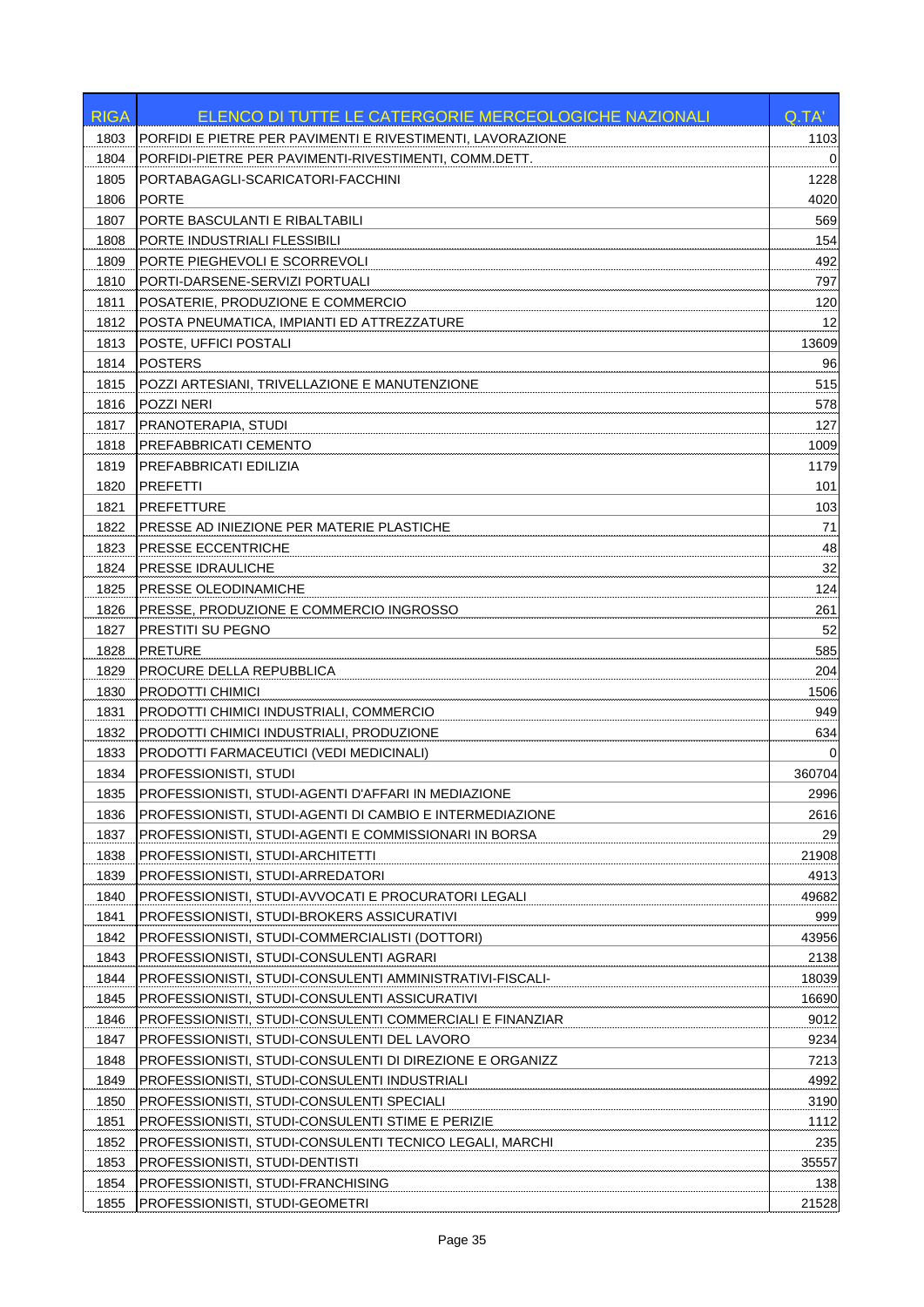| PROFESSIONISTI, STUDI-GIORNALISTI<br>1856<br>658<br>1857<br>1018<br>PROFESSIONISTI, STUDI-INFERMIERI<br>1858<br>PROFESSIONISTI, STUDI-INGEGNERI<br>18445<br>1859<br>PROFESSIONISTI, STUDI-MEDICI<br>91657<br>PROFESSIONISTI, STUDI-NOTAI<br>1860<br>5592<br>PROFESSIONISTI, STUDI-ODONTOTECNICI<br>1861<br>11188<br>140<br>1862<br>PROFESSIONISTI, STUDI-OSTETRICHE<br>1863<br>PROFESSIONISTI, STUDI-PERITI DANNI-INFORTUNISTICA STRAD.<br>2557<br>1864<br>PROFESSIONISTI, STUDI-PERITI INDUSTRIALI<br>909<br>PROFESSIONISTI, STUDI-PITTORI D'ARTE E SCENOGRAFI<br>712<br>1865<br>547<br>1866<br>PROFILATI ALLUMINIO<br>PROFILATI FERRO E ACCIAIO<br>293<br>1867<br>31<br>PROFILATI NON FERROSI<br>1868<br>1869<br><b>PROFILATRICI</b><br>18<br>PROFUMERIE, COMMERCIO<br>8674<br>1870<br><b>PROFUMI</b><br>1871<br>380<br>36<br>1872<br>PROIETTORI CINE FOTO<br>PRONTO SOCCORSO<br>2217<br>1873<br>PROTEZIONE CIVILE, SERVIZI E ATTREZZATURE<br>327<br>1874<br>PSICOANALISI, CENTRI E STUDI<br>237<br>1875<br>1876<br><b>PSICOLOGI, STUDI</b><br>2829<br>PUBBLICITA' CINEMATOGRAFICA E RADIOTELEVISIVA<br>366<br>1877<br>602<br>1878<br>PUBBLICITA' DIRETTA<br>1879<br>PUBBLICITA' ESTERNA<br>854<br>452<br>1880<br>PUBBLICITA' SU AUTOMEZZI<br>1881<br>PUBBLICITA', AGENZIE E STUDI<br>7864<br>1882<br>3422<br>PUBBLICITA', ARTICOLI ED OGGETTI<br>1883<br>PUBBLICITA', CARTELLI-INSEGNE-TARGHE<br>2878<br>1884<br>PUBBLICITA', CONSULENZA E SERVIZI<br>4432<br>PUBBLICITA', STAMPA QUOTIDIANA E PERIODICA<br>523<br>1885<br><b>PULEGGE</b><br>41<br>1886<br>1887<br>PULITURA E LUCIDATURA METALLI<br>1268<br>272<br>1888<br> PULIZIA CALDAIE E CAMINI <br>PUNTE ELICOIDALI<br>22<br>1889<br>44<br>PUNZONATRICI E PUNZONI<br>1890<br>303<br>1891<br><b>QUADRI E MINIATURE ARTISTICHE</b><br>1892<br>QUADRI ELETTRICI DI COMANDO E CONTROLLO<br>1349<br>1893<br>30<br>QUARZO<br>103<br>1894<br><b>QUESTURE</b><br>1895<br><b>QUESTURE-QUESTORI</b><br>101<br>415<br>1896<br>RACCORDERIE E VALVOLE PER INDUSTRIE VARIE<br>1897<br>RACCORDI PER TUBI<br>276<br>1898<br>RADDRIZZATORI CORRENTE<br>60<br>1899<br>RADIATORI AUTOVEICOLI<br>343<br>154<br>RADIATORI RISCALDAMENTO<br>1900<br>160<br>1901<br>RADIOGRAFIA E RADIOLOGIA, IMPIANTI-APPARECCHI-FORNITURE<br>843<br>1902<br>RADIOLOGIA, GABINETTI E STUDI<br>1903<br>RADIOLOGIA, GABINETTI E STUDI (VEDI ANALISI CLINICHE-RADIOLO<br>0<br>1904<br>RADIOTELEFONI E TELEFONI CELLULARI<br>4186<br>1946<br>1905<br>RADIO-TV PRIVATE<br>1906<br>RADIO-TV PRIVATE PRINCIPALI-DIRETTORI RESPONSABILI<br>256<br>1907<br>RAFFINERIE<br>51<br>1908<br>2683<br>RAGIONIERI E PERITI COMMERCIALI, STUDI | <b>RIGA</b> | ELENCO DI TUTTE LE CATERGORIE MERCEOLOGICHE NAZIONALI | Q.TA' |
|-------------------------------------------------------------------------------------------------------------------------------------------------------------------------------------------------------------------------------------------------------------------------------------------------------------------------------------------------------------------------------------------------------------------------------------------------------------------------------------------------------------------------------------------------------------------------------------------------------------------------------------------------------------------------------------------------------------------------------------------------------------------------------------------------------------------------------------------------------------------------------------------------------------------------------------------------------------------------------------------------------------------------------------------------------------------------------------------------------------------------------------------------------------------------------------------------------------------------------------------------------------------------------------------------------------------------------------------------------------------------------------------------------------------------------------------------------------------------------------------------------------------------------------------------------------------------------------------------------------------------------------------------------------------------------------------------------------------------------------------------------------------------------------------------------------------------------------------------------------------------------------------------------------------------------------------------------------------------------------------------------------------------------------------------------------------------------------------------------------------------------------------------------------------------------------------------------------------------------------------------------------------------------------------------------------------------------------------------------------------------------------------------------------------------------------------------------------------------------------------------------------------------------------------------------------------------------------------------------------------------------------------------|-------------|-------------------------------------------------------|-------|
|                                                                                                                                                                                                                                                                                                                                                                                                                                                                                                                                                                                                                                                                                                                                                                                                                                                                                                                                                                                                                                                                                                                                                                                                                                                                                                                                                                                                                                                                                                                                                                                                                                                                                                                                                                                                                                                                                                                                                                                                                                                                                                                                                                                                                                                                                                                                                                                                                                                                                                                                                                                                                                                 |             |                                                       |       |
|                                                                                                                                                                                                                                                                                                                                                                                                                                                                                                                                                                                                                                                                                                                                                                                                                                                                                                                                                                                                                                                                                                                                                                                                                                                                                                                                                                                                                                                                                                                                                                                                                                                                                                                                                                                                                                                                                                                                                                                                                                                                                                                                                                                                                                                                                                                                                                                                                                                                                                                                                                                                                                                 |             |                                                       |       |
|                                                                                                                                                                                                                                                                                                                                                                                                                                                                                                                                                                                                                                                                                                                                                                                                                                                                                                                                                                                                                                                                                                                                                                                                                                                                                                                                                                                                                                                                                                                                                                                                                                                                                                                                                                                                                                                                                                                                                                                                                                                                                                                                                                                                                                                                                                                                                                                                                                                                                                                                                                                                                                                 |             |                                                       |       |
|                                                                                                                                                                                                                                                                                                                                                                                                                                                                                                                                                                                                                                                                                                                                                                                                                                                                                                                                                                                                                                                                                                                                                                                                                                                                                                                                                                                                                                                                                                                                                                                                                                                                                                                                                                                                                                                                                                                                                                                                                                                                                                                                                                                                                                                                                                                                                                                                                                                                                                                                                                                                                                                 |             |                                                       |       |
|                                                                                                                                                                                                                                                                                                                                                                                                                                                                                                                                                                                                                                                                                                                                                                                                                                                                                                                                                                                                                                                                                                                                                                                                                                                                                                                                                                                                                                                                                                                                                                                                                                                                                                                                                                                                                                                                                                                                                                                                                                                                                                                                                                                                                                                                                                                                                                                                                                                                                                                                                                                                                                                 |             |                                                       |       |
|                                                                                                                                                                                                                                                                                                                                                                                                                                                                                                                                                                                                                                                                                                                                                                                                                                                                                                                                                                                                                                                                                                                                                                                                                                                                                                                                                                                                                                                                                                                                                                                                                                                                                                                                                                                                                                                                                                                                                                                                                                                                                                                                                                                                                                                                                                                                                                                                                                                                                                                                                                                                                                                 |             |                                                       |       |
|                                                                                                                                                                                                                                                                                                                                                                                                                                                                                                                                                                                                                                                                                                                                                                                                                                                                                                                                                                                                                                                                                                                                                                                                                                                                                                                                                                                                                                                                                                                                                                                                                                                                                                                                                                                                                                                                                                                                                                                                                                                                                                                                                                                                                                                                                                                                                                                                                                                                                                                                                                                                                                                 |             |                                                       |       |
|                                                                                                                                                                                                                                                                                                                                                                                                                                                                                                                                                                                                                                                                                                                                                                                                                                                                                                                                                                                                                                                                                                                                                                                                                                                                                                                                                                                                                                                                                                                                                                                                                                                                                                                                                                                                                                                                                                                                                                                                                                                                                                                                                                                                                                                                                                                                                                                                                                                                                                                                                                                                                                                 |             |                                                       |       |
|                                                                                                                                                                                                                                                                                                                                                                                                                                                                                                                                                                                                                                                                                                                                                                                                                                                                                                                                                                                                                                                                                                                                                                                                                                                                                                                                                                                                                                                                                                                                                                                                                                                                                                                                                                                                                                                                                                                                                                                                                                                                                                                                                                                                                                                                                                                                                                                                                                                                                                                                                                                                                                                 |             |                                                       |       |
|                                                                                                                                                                                                                                                                                                                                                                                                                                                                                                                                                                                                                                                                                                                                                                                                                                                                                                                                                                                                                                                                                                                                                                                                                                                                                                                                                                                                                                                                                                                                                                                                                                                                                                                                                                                                                                                                                                                                                                                                                                                                                                                                                                                                                                                                                                                                                                                                                                                                                                                                                                                                                                                 |             |                                                       |       |
|                                                                                                                                                                                                                                                                                                                                                                                                                                                                                                                                                                                                                                                                                                                                                                                                                                                                                                                                                                                                                                                                                                                                                                                                                                                                                                                                                                                                                                                                                                                                                                                                                                                                                                                                                                                                                                                                                                                                                                                                                                                                                                                                                                                                                                                                                                                                                                                                                                                                                                                                                                                                                                                 |             |                                                       |       |
|                                                                                                                                                                                                                                                                                                                                                                                                                                                                                                                                                                                                                                                                                                                                                                                                                                                                                                                                                                                                                                                                                                                                                                                                                                                                                                                                                                                                                                                                                                                                                                                                                                                                                                                                                                                                                                                                                                                                                                                                                                                                                                                                                                                                                                                                                                                                                                                                                                                                                                                                                                                                                                                 |             |                                                       |       |
|                                                                                                                                                                                                                                                                                                                                                                                                                                                                                                                                                                                                                                                                                                                                                                                                                                                                                                                                                                                                                                                                                                                                                                                                                                                                                                                                                                                                                                                                                                                                                                                                                                                                                                                                                                                                                                                                                                                                                                                                                                                                                                                                                                                                                                                                                                                                                                                                                                                                                                                                                                                                                                                 |             |                                                       |       |
|                                                                                                                                                                                                                                                                                                                                                                                                                                                                                                                                                                                                                                                                                                                                                                                                                                                                                                                                                                                                                                                                                                                                                                                                                                                                                                                                                                                                                                                                                                                                                                                                                                                                                                                                                                                                                                                                                                                                                                                                                                                                                                                                                                                                                                                                                                                                                                                                                                                                                                                                                                                                                                                 |             |                                                       |       |
|                                                                                                                                                                                                                                                                                                                                                                                                                                                                                                                                                                                                                                                                                                                                                                                                                                                                                                                                                                                                                                                                                                                                                                                                                                                                                                                                                                                                                                                                                                                                                                                                                                                                                                                                                                                                                                                                                                                                                                                                                                                                                                                                                                                                                                                                                                                                                                                                                                                                                                                                                                                                                                                 |             |                                                       |       |
|                                                                                                                                                                                                                                                                                                                                                                                                                                                                                                                                                                                                                                                                                                                                                                                                                                                                                                                                                                                                                                                                                                                                                                                                                                                                                                                                                                                                                                                                                                                                                                                                                                                                                                                                                                                                                                                                                                                                                                                                                                                                                                                                                                                                                                                                                                                                                                                                                                                                                                                                                                                                                                                 |             |                                                       |       |
|                                                                                                                                                                                                                                                                                                                                                                                                                                                                                                                                                                                                                                                                                                                                                                                                                                                                                                                                                                                                                                                                                                                                                                                                                                                                                                                                                                                                                                                                                                                                                                                                                                                                                                                                                                                                                                                                                                                                                                                                                                                                                                                                                                                                                                                                                                                                                                                                                                                                                                                                                                                                                                                 |             |                                                       |       |
|                                                                                                                                                                                                                                                                                                                                                                                                                                                                                                                                                                                                                                                                                                                                                                                                                                                                                                                                                                                                                                                                                                                                                                                                                                                                                                                                                                                                                                                                                                                                                                                                                                                                                                                                                                                                                                                                                                                                                                                                                                                                                                                                                                                                                                                                                                                                                                                                                                                                                                                                                                                                                                                 |             |                                                       |       |
|                                                                                                                                                                                                                                                                                                                                                                                                                                                                                                                                                                                                                                                                                                                                                                                                                                                                                                                                                                                                                                                                                                                                                                                                                                                                                                                                                                                                                                                                                                                                                                                                                                                                                                                                                                                                                                                                                                                                                                                                                                                                                                                                                                                                                                                                                                                                                                                                                                                                                                                                                                                                                                                 |             |                                                       |       |
|                                                                                                                                                                                                                                                                                                                                                                                                                                                                                                                                                                                                                                                                                                                                                                                                                                                                                                                                                                                                                                                                                                                                                                                                                                                                                                                                                                                                                                                                                                                                                                                                                                                                                                                                                                                                                                                                                                                                                                                                                                                                                                                                                                                                                                                                                                                                                                                                                                                                                                                                                                                                                                                 |             |                                                       |       |
|                                                                                                                                                                                                                                                                                                                                                                                                                                                                                                                                                                                                                                                                                                                                                                                                                                                                                                                                                                                                                                                                                                                                                                                                                                                                                                                                                                                                                                                                                                                                                                                                                                                                                                                                                                                                                                                                                                                                                                                                                                                                                                                                                                                                                                                                                                                                                                                                                                                                                                                                                                                                                                                 |             |                                                       |       |
|                                                                                                                                                                                                                                                                                                                                                                                                                                                                                                                                                                                                                                                                                                                                                                                                                                                                                                                                                                                                                                                                                                                                                                                                                                                                                                                                                                                                                                                                                                                                                                                                                                                                                                                                                                                                                                                                                                                                                                                                                                                                                                                                                                                                                                                                                                                                                                                                                                                                                                                                                                                                                                                 |             |                                                       |       |
|                                                                                                                                                                                                                                                                                                                                                                                                                                                                                                                                                                                                                                                                                                                                                                                                                                                                                                                                                                                                                                                                                                                                                                                                                                                                                                                                                                                                                                                                                                                                                                                                                                                                                                                                                                                                                                                                                                                                                                                                                                                                                                                                                                                                                                                                                                                                                                                                                                                                                                                                                                                                                                                 |             |                                                       |       |
|                                                                                                                                                                                                                                                                                                                                                                                                                                                                                                                                                                                                                                                                                                                                                                                                                                                                                                                                                                                                                                                                                                                                                                                                                                                                                                                                                                                                                                                                                                                                                                                                                                                                                                                                                                                                                                                                                                                                                                                                                                                                                                                                                                                                                                                                                                                                                                                                                                                                                                                                                                                                                                                 |             |                                                       |       |
|                                                                                                                                                                                                                                                                                                                                                                                                                                                                                                                                                                                                                                                                                                                                                                                                                                                                                                                                                                                                                                                                                                                                                                                                                                                                                                                                                                                                                                                                                                                                                                                                                                                                                                                                                                                                                                                                                                                                                                                                                                                                                                                                                                                                                                                                                                                                                                                                                                                                                                                                                                                                                                                 |             |                                                       |       |
|                                                                                                                                                                                                                                                                                                                                                                                                                                                                                                                                                                                                                                                                                                                                                                                                                                                                                                                                                                                                                                                                                                                                                                                                                                                                                                                                                                                                                                                                                                                                                                                                                                                                                                                                                                                                                                                                                                                                                                                                                                                                                                                                                                                                                                                                                                                                                                                                                                                                                                                                                                                                                                                 |             |                                                       |       |
|                                                                                                                                                                                                                                                                                                                                                                                                                                                                                                                                                                                                                                                                                                                                                                                                                                                                                                                                                                                                                                                                                                                                                                                                                                                                                                                                                                                                                                                                                                                                                                                                                                                                                                                                                                                                                                                                                                                                                                                                                                                                                                                                                                                                                                                                                                                                                                                                                                                                                                                                                                                                                                                 |             |                                                       |       |
|                                                                                                                                                                                                                                                                                                                                                                                                                                                                                                                                                                                                                                                                                                                                                                                                                                                                                                                                                                                                                                                                                                                                                                                                                                                                                                                                                                                                                                                                                                                                                                                                                                                                                                                                                                                                                                                                                                                                                                                                                                                                                                                                                                                                                                                                                                                                                                                                                                                                                                                                                                                                                                                 |             |                                                       |       |
|                                                                                                                                                                                                                                                                                                                                                                                                                                                                                                                                                                                                                                                                                                                                                                                                                                                                                                                                                                                                                                                                                                                                                                                                                                                                                                                                                                                                                                                                                                                                                                                                                                                                                                                                                                                                                                                                                                                                                                                                                                                                                                                                                                                                                                                                                                                                                                                                                                                                                                                                                                                                                                                 |             |                                                       |       |
|                                                                                                                                                                                                                                                                                                                                                                                                                                                                                                                                                                                                                                                                                                                                                                                                                                                                                                                                                                                                                                                                                                                                                                                                                                                                                                                                                                                                                                                                                                                                                                                                                                                                                                                                                                                                                                                                                                                                                                                                                                                                                                                                                                                                                                                                                                                                                                                                                                                                                                                                                                                                                                                 |             |                                                       |       |
|                                                                                                                                                                                                                                                                                                                                                                                                                                                                                                                                                                                                                                                                                                                                                                                                                                                                                                                                                                                                                                                                                                                                                                                                                                                                                                                                                                                                                                                                                                                                                                                                                                                                                                                                                                                                                                                                                                                                                                                                                                                                                                                                                                                                                                                                                                                                                                                                                                                                                                                                                                                                                                                 |             |                                                       |       |
|                                                                                                                                                                                                                                                                                                                                                                                                                                                                                                                                                                                                                                                                                                                                                                                                                                                                                                                                                                                                                                                                                                                                                                                                                                                                                                                                                                                                                                                                                                                                                                                                                                                                                                                                                                                                                                                                                                                                                                                                                                                                                                                                                                                                                                                                                                                                                                                                                                                                                                                                                                                                                                                 |             |                                                       |       |
|                                                                                                                                                                                                                                                                                                                                                                                                                                                                                                                                                                                                                                                                                                                                                                                                                                                                                                                                                                                                                                                                                                                                                                                                                                                                                                                                                                                                                                                                                                                                                                                                                                                                                                                                                                                                                                                                                                                                                                                                                                                                                                                                                                                                                                                                                                                                                                                                                                                                                                                                                                                                                                                 |             |                                                       |       |
|                                                                                                                                                                                                                                                                                                                                                                                                                                                                                                                                                                                                                                                                                                                                                                                                                                                                                                                                                                                                                                                                                                                                                                                                                                                                                                                                                                                                                                                                                                                                                                                                                                                                                                                                                                                                                                                                                                                                                                                                                                                                                                                                                                                                                                                                                                                                                                                                                                                                                                                                                                                                                                                 |             |                                                       |       |
|                                                                                                                                                                                                                                                                                                                                                                                                                                                                                                                                                                                                                                                                                                                                                                                                                                                                                                                                                                                                                                                                                                                                                                                                                                                                                                                                                                                                                                                                                                                                                                                                                                                                                                                                                                                                                                                                                                                                                                                                                                                                                                                                                                                                                                                                                                                                                                                                                                                                                                                                                                                                                                                 |             |                                                       |       |
|                                                                                                                                                                                                                                                                                                                                                                                                                                                                                                                                                                                                                                                                                                                                                                                                                                                                                                                                                                                                                                                                                                                                                                                                                                                                                                                                                                                                                                                                                                                                                                                                                                                                                                                                                                                                                                                                                                                                                                                                                                                                                                                                                                                                                                                                                                                                                                                                                                                                                                                                                                                                                                                 |             |                                                       |       |
|                                                                                                                                                                                                                                                                                                                                                                                                                                                                                                                                                                                                                                                                                                                                                                                                                                                                                                                                                                                                                                                                                                                                                                                                                                                                                                                                                                                                                                                                                                                                                                                                                                                                                                                                                                                                                                                                                                                                                                                                                                                                                                                                                                                                                                                                                                                                                                                                                                                                                                                                                                                                                                                 |             |                                                       |       |
|                                                                                                                                                                                                                                                                                                                                                                                                                                                                                                                                                                                                                                                                                                                                                                                                                                                                                                                                                                                                                                                                                                                                                                                                                                                                                                                                                                                                                                                                                                                                                                                                                                                                                                                                                                                                                                                                                                                                                                                                                                                                                                                                                                                                                                                                                                                                                                                                                                                                                                                                                                                                                                                 |             |                                                       |       |
|                                                                                                                                                                                                                                                                                                                                                                                                                                                                                                                                                                                                                                                                                                                                                                                                                                                                                                                                                                                                                                                                                                                                                                                                                                                                                                                                                                                                                                                                                                                                                                                                                                                                                                                                                                                                                                                                                                                                                                                                                                                                                                                                                                                                                                                                                                                                                                                                                                                                                                                                                                                                                                                 |             |                                                       |       |
|                                                                                                                                                                                                                                                                                                                                                                                                                                                                                                                                                                                                                                                                                                                                                                                                                                                                                                                                                                                                                                                                                                                                                                                                                                                                                                                                                                                                                                                                                                                                                                                                                                                                                                                                                                                                                                                                                                                                                                                                                                                                                                                                                                                                                                                                                                                                                                                                                                                                                                                                                                                                                                                 |             |                                                       |       |
|                                                                                                                                                                                                                                                                                                                                                                                                                                                                                                                                                                                                                                                                                                                                                                                                                                                                                                                                                                                                                                                                                                                                                                                                                                                                                                                                                                                                                                                                                                                                                                                                                                                                                                                                                                                                                                                                                                                                                                                                                                                                                                                                                                                                                                                                                                                                                                                                                                                                                                                                                                                                                                                 |             |                                                       |       |
|                                                                                                                                                                                                                                                                                                                                                                                                                                                                                                                                                                                                                                                                                                                                                                                                                                                                                                                                                                                                                                                                                                                                                                                                                                                                                                                                                                                                                                                                                                                                                                                                                                                                                                                                                                                                                                                                                                                                                                                                                                                                                                                                                                                                                                                                                                                                                                                                                                                                                                                                                                                                                                                 |             |                                                       |       |
|                                                                                                                                                                                                                                                                                                                                                                                                                                                                                                                                                                                                                                                                                                                                                                                                                                                                                                                                                                                                                                                                                                                                                                                                                                                                                                                                                                                                                                                                                                                                                                                                                                                                                                                                                                                                                                                                                                                                                                                                                                                                                                                                                                                                                                                                                                                                                                                                                                                                                                                                                                                                                                                 |             |                                                       |       |
|                                                                                                                                                                                                                                                                                                                                                                                                                                                                                                                                                                                                                                                                                                                                                                                                                                                                                                                                                                                                                                                                                                                                                                                                                                                                                                                                                                                                                                                                                                                                                                                                                                                                                                                                                                                                                                                                                                                                                                                                                                                                                                                                                                                                                                                                                                                                                                                                                                                                                                                                                                                                                                                 |             |                                                       |       |
|                                                                                                                                                                                                                                                                                                                                                                                                                                                                                                                                                                                                                                                                                                                                                                                                                                                                                                                                                                                                                                                                                                                                                                                                                                                                                                                                                                                                                                                                                                                                                                                                                                                                                                                                                                                                                                                                                                                                                                                                                                                                                                                                                                                                                                                                                                                                                                                                                                                                                                                                                                                                                                                 |             |                                                       |       |
|                                                                                                                                                                                                                                                                                                                                                                                                                                                                                                                                                                                                                                                                                                                                                                                                                                                                                                                                                                                                                                                                                                                                                                                                                                                                                                                                                                                                                                                                                                                                                                                                                                                                                                                                                                                                                                                                                                                                                                                                                                                                                                                                                                                                                                                                                                                                                                                                                                                                                                                                                                                                                                                 |             |                                                       |       |
|                                                                                                                                                                                                                                                                                                                                                                                                                                                                                                                                                                                                                                                                                                                                                                                                                                                                                                                                                                                                                                                                                                                                                                                                                                                                                                                                                                                                                                                                                                                                                                                                                                                                                                                                                                                                                                                                                                                                                                                                                                                                                                                                                                                                                                                                                                                                                                                                                                                                                                                                                                                                                                                 |             |                                                       |       |
|                                                                                                                                                                                                                                                                                                                                                                                                                                                                                                                                                                                                                                                                                                                                                                                                                                                                                                                                                                                                                                                                                                                                                                                                                                                                                                                                                                                                                                                                                                                                                                                                                                                                                                                                                                                                                                                                                                                                                                                                                                                                                                                                                                                                                                                                                                                                                                                                                                                                                                                                                                                                                                                 |             |                                                       |       |
|                                                                                                                                                                                                                                                                                                                                                                                                                                                                                                                                                                                                                                                                                                                                                                                                                                                                                                                                                                                                                                                                                                                                                                                                                                                                                                                                                                                                                                                                                                                                                                                                                                                                                                                                                                                                                                                                                                                                                                                                                                                                                                                                                                                                                                                                                                                                                                                                                                                                                                                                                                                                                                                 |             |                                                       |       |
|                                                                                                                                                                                                                                                                                                                                                                                                                                                                                                                                                                                                                                                                                                                                                                                                                                                                                                                                                                                                                                                                                                                                                                                                                                                                                                                                                                                                                                                                                                                                                                                                                                                                                                                                                                                                                                                                                                                                                                                                                                                                                                                                                                                                                                                                                                                                                                                                                                                                                                                                                                                                                                                 |             |                                                       |       |
|                                                                                                                                                                                                                                                                                                                                                                                                                                                                                                                                                                                                                                                                                                                                                                                                                                                                                                                                                                                                                                                                                                                                                                                                                                                                                                                                                                                                                                                                                                                                                                                                                                                                                                                                                                                                                                                                                                                                                                                                                                                                                                                                                                                                                                                                                                                                                                                                                                                                                                                                                                                                                                                 |             |                                                       |       |
|                                                                                                                                                                                                                                                                                                                                                                                                                                                                                                                                                                                                                                                                                                                                                                                                                                                                                                                                                                                                                                                                                                                                                                                                                                                                                                                                                                                                                                                                                                                                                                                                                                                                                                                                                                                                                                                                                                                                                                                                                                                                                                                                                                                                                                                                                                                                                                                                                                                                                                                                                                                                                                                 |             |                                                       |       |
|                                                                                                                                                                                                                                                                                                                                                                                                                                                                                                                                                                                                                                                                                                                                                                                                                                                                                                                                                                                                                                                                                                                                                                                                                                                                                                                                                                                                                                                                                                                                                                                                                                                                                                                                                                                                                                                                                                                                                                                                                                                                                                                                                                                                                                                                                                                                                                                                                                                                                                                                                                                                                                                 |             |                                                       |       |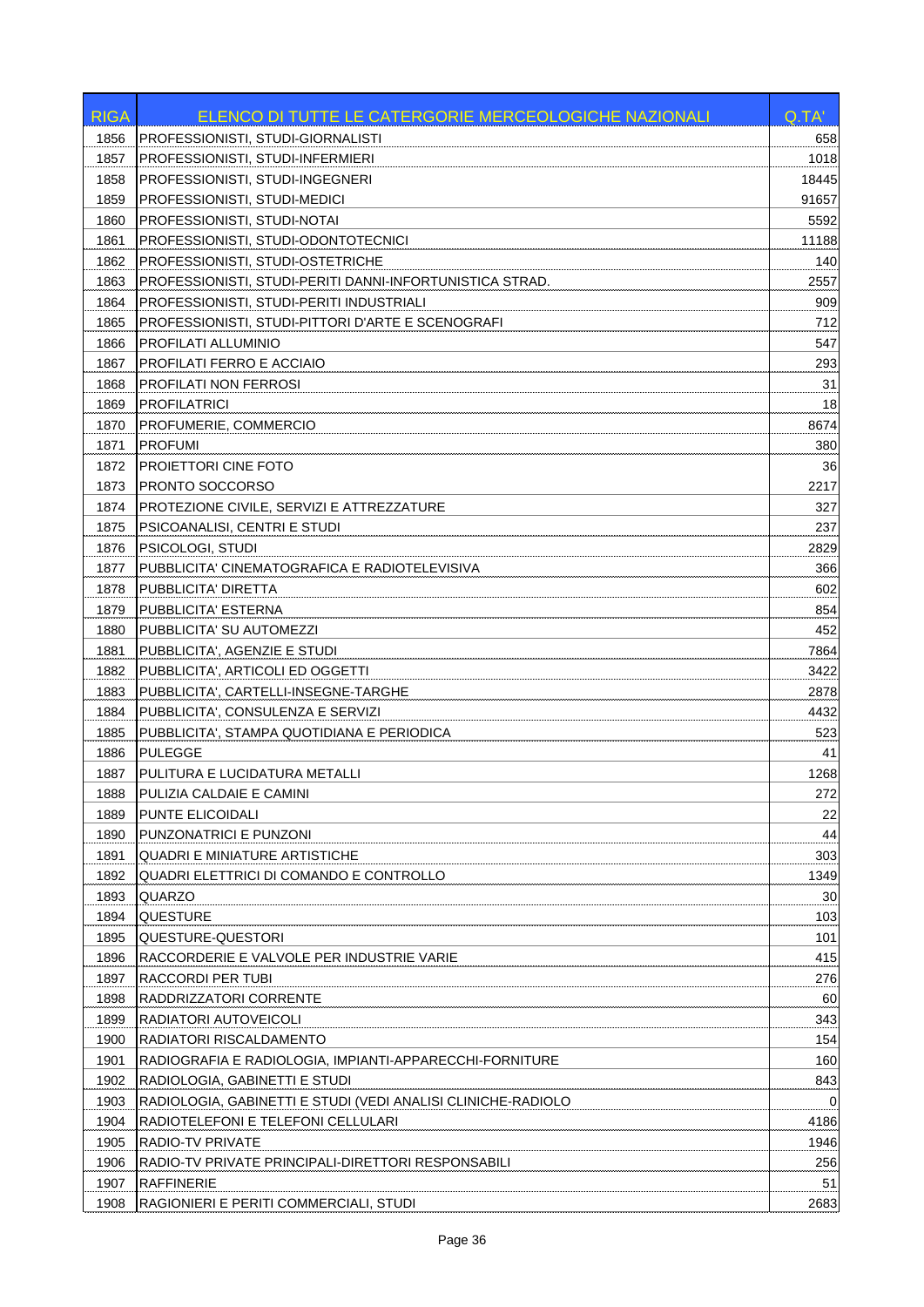| <b>RIGA</b> | ELENCO DI TUTTE LE CATERGORIE MERCEOLOGICHE NAZIONALI        | Q.TA'       |
|-------------|--------------------------------------------------------------|-------------|
| 1909        | RAGIONIERI-COMMERCIALISTI, STUDI                             | 7443        |
| 1910        | RAMATURA-OTTONATURA-BRONZATURA                               | 31          |
| 1911        | <b>RAME E LEGHE</b>                                          | 163         |
| 1912        | <b>RAMMENDATURA</b>                                          | 299         |
| 1913        | RAPPRESENTANTI (VEDI AGENTI E RAPPRESENTANTI DI COMMERCIO)   | $\mathbf 0$ |
| 1914        | <b>RASOI ELETTRICI</b>                                       | 46          |
| 1915        | REATTORI PER LAMPADE FLUORESCENTI                            | 8           |
| 1916        | <b>RECINZIONI</b>                                            | 464         |
| 1917        | RECUPERI INDUSTRIALI VARI                                    | 2188        |
| 1918        | RECUPERO CREDITI (VEDI AGENZIE)                              | 0           |
| 1919        | REFRATTARI                                                   | 233         |
| 1920        | REFRIGERATORI D'ACQUA                                        | 134         |
| 1921        | <b>REGGISENI (VEDI BUSTI)</b>                                | 0           |
| 1922        | <b>REGISTRATORI DI CASSA</b>                                 | 902         |
| 1923        | <b>RELAZIONI PUBBLICHE</b>                                   | 1042        |
| 1924        | RELE' ELETTROMAGNETICI E TEMPORIZZATORI                      | 31          |
| 1925        | RESIDENCE ED APPARTAMENTI AMMOBILIATI                        | 4180        |
| 1926        | <b>RESINE</b>                                                | 487         |
| 1927        | <b>RESINE ESPANSE</b>                                        | 242         |
| 1928        | <b>RESISTENZE ELETTRICHE CORAZZATE</b>                       | 52          |
| 1929        | RESISTENZE ELETTRICHE, PRODUZIONE E COMMERCIO INGROSSO       | 177         |
| 1930        | <b>RESTAURATORI</b>                                          | 3880        |
| 1931        | <b>RESTAURO PRODOTTI E MATERIALI</b>                         | 164         |
| 1932        | <b>RETI</b>                                                  | 786         |
| 1933        | <b>RETI E TELE METALLICHE</b>                                | 229         |
| 1934        | RETI PER LETTI, PRODUZIONE E COMMERCIO                       | 443         |
| 1935        | RETTIFICA MOTORI E CILINDRI                                  | 520         |
| 1936        | <b>RETTIFICATRICI</b>                                        | 25          |
| 1937        | RETTIFICHE INDUSTRIALI, OFFICINE                             | 367         |
| 1938        | <b>REVISIONE E CERTIFICAZIONE BILANCI</b>                    | 445         |
| 1939        | RIBADITRICI E RIVETTATRICI                                   | 19          |
| 1940        | RIBALTABILI PER AUTOCARRI E RIMORCHI                         | 139         |
| 1941        | RIBATTINI E RIVETTI                                          | 47          |
| 1942        | RICAMBI E COMPONENTI AUTO, COMMERCIO                         | 6613        |
| 1943        | RICAMBI E COMPONENTI AUTO, PRODUZIONE                        | 445         |
| 1944        | RICAMBI ELETTRICI PER AUTO E MOTO, PROD.-COMM.INGROSSO       | 199         |
| 1945        | RICAMI, COMMERCIO AL DETTAGLIO                               | 666         |
| 1946        | RICAMI, PRODUZIONE E COMMERCIO INGROSSO                      | 1134        |
| 1947        | RICERCA E SELEZIONE PERSONALE                                | 1103        |
| 1948        | RICERCA PERSONE, APPARECCHI                                  | 18          |
| 1949        | RICERCHE DI MERCATO (VEDI MARKETING)                         | 0           |
| 1950        | RICETRASMITTENTI-ATTREZZATURE PER RADIOAMATORI, PROD.-COMM.  | 195         |
| 1951        | RICEVIMENTI E BANCHETTI, SALE E SERVIZI                      | 3252        |
| 1952        | RIDUTTORI E REGOLATORI PRESSIONE                             | 52          |
| 1953        | <b>RIDUTTORI VELOCITA'</b>                                   | 190         |
| 1954        | RIFIUTI CIVILI INDUS. E SPEC., IMPIANTI MACCHINE E ATTREZZ.  | 318         |
| 1955        | RIFIUTI E SCARTI CIVILI E INDUSTRIALI, SMALTIMENTO E TRATTAM | 2971        |
| 1956        | <b>RIFUGI ALPINI</b>                                         | 705         |
| 1957        | <b>RIGATTIERI</b>                                            | 241         |
| 1958        | RILIEVOGRAFIA                                                | 36          |
| 1959        | <b>RIMESSAGGIO</b>                                           | 456         |
| 1960        | RIMORCHI PER AUTOCARRI                                       | 245         |
| 1961        | RIMORCHI PER AUTOMOBILI                                      | 128         |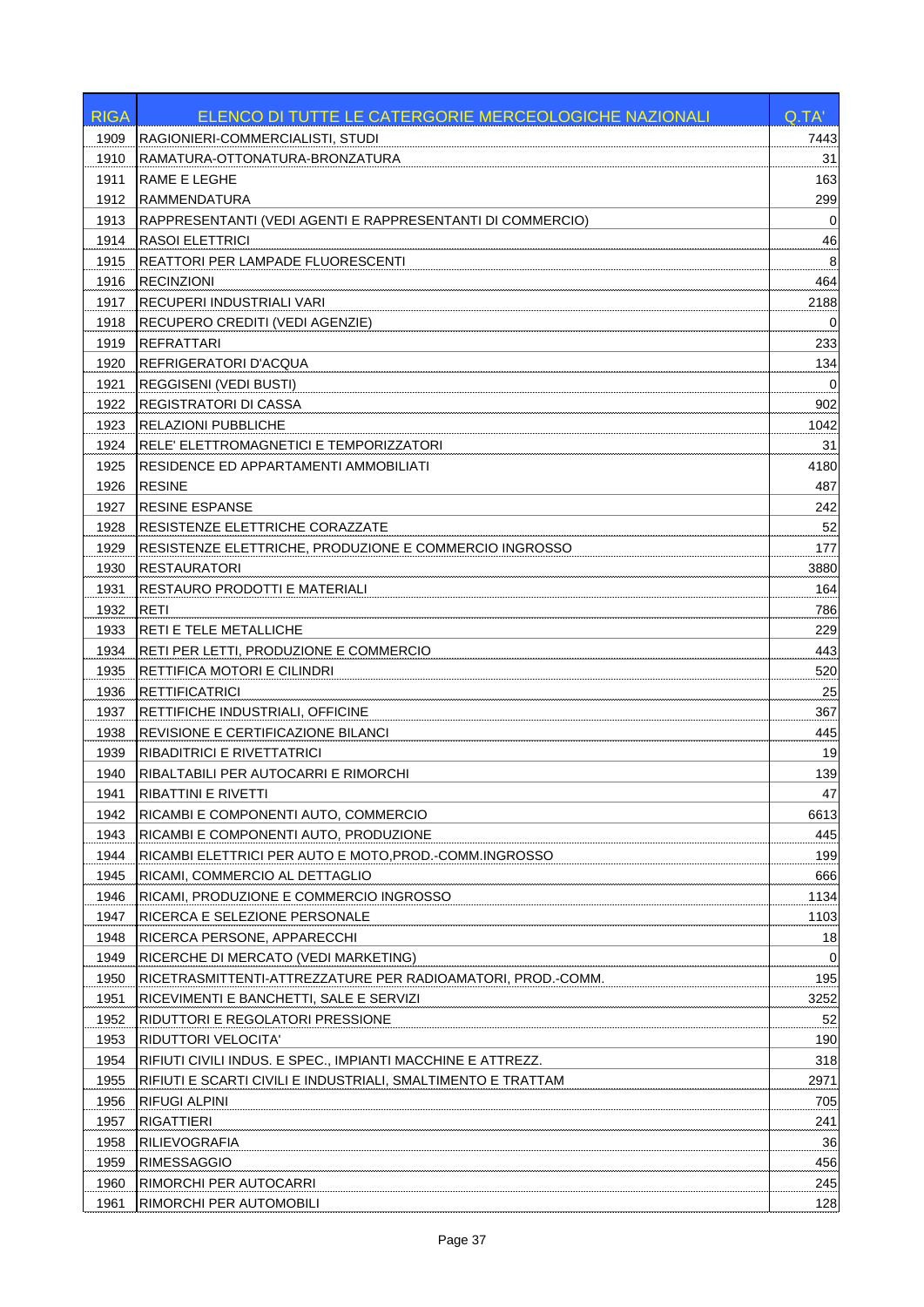| 1962<br>RIPRODUZIONE DISEGNI, SERVIZIO<br>665<br>RISCALDAMENTO, APPARECCHI E MATERIALI<br>1963<br>3267<br>RISCALDAMENTO, COMBUSTIBILI<br>1964<br>1429<br>RISCALDAMENTO, IMPIANTI E MANUTENZIONE<br>5609<br>1965<br>RISCALDAMENTO, IMPRESE<br>1966<br>6684<br><b>RISO</b><br>197<br>1967<br>1968<br>RISTORANTI (ELENCO COMPLETO)<br>37044<br>1969<br>RISTORANTI GUIDA MICHELIN-1 FORCHETTA<br>914<br>1970<br>RISTORANTI GUIDA MICHELIN-2 FORCHETTE<br>1470<br>1971<br>RISTORANTI GUIDA MICHELIN-3 FORCHETTE<br>295<br>29<br>1972<br>RISTORANTI GUIDA MICHELIN-4 FORCHETTE<br>1973<br>RISTORANTI GUIDA MICHELIN-5 FORCHETTE<br>1558<br>1974<br>RISTORANTI-SELF SERVICE-FAST FOOD<br>RISTORAZIONE COLLETTIVA E CATERING<br>3040<br>1975<br>RIVESTIMENTI ANTICORROSIVI<br>96<br>1976<br>83<br>1977<br>RIVESTIMENTI INDUSTRIALI GOMMA E PLASTICA<br>169<br>1978<br>RIVESTIMENTI LEGNO<br><b>RIVESTIMENTI MURALI</b><br>473<br>1979<br>RIVESTIMENTI PROTETTIVI ED ISOLANTI<br>181<br>1980<br>1649<br>1981<br>RIVESTIMENTI, COMMERCIO AL DETTAGLIO<br>1982<br>RIVESTIMENTI, PRODUZIONE E COMMERCIO INGROSSO<br>1579<br>RONDELLE-ROSETTE-RANELLE<br>51<br>1983<br>1984<br>ROSTICCERIE (VEDI GASTRONOMIE)<br>0<br><b>ROTOCALCOGRAFIA</b><br>16<br>1985<br>1986<br><b>ROTTAMI METALLICI</b><br>1780<br>1987<br>ROULOTTES (VEDI CARAVANS)<br>$\Omega$<br>RUBINETTERIE E ACCESSORI<br>1159<br>1988<br><b>RUOTE</b><br>1989<br>233<br>RUOTE PER AUTOVEICOLI<br>100<br>1990<br>80<br>1991<br>RUOTE PER CARRELLI E SEDIE<br>1532<br>1992<br>SABBIA-GHIAIA-PIETRISCO, CAVE<br>SABBIATRICI-GRANIGLIATRICI-PALLINATRICI<br>1993<br>66<br>209<br>1994<br> SABBIATURA FACCIATE STABILI<br>431<br>1995<br>SABBIATURA METALLI<br>194<br>1996<br>SACCHI CARTA<br>366<br>1997<br>SACCHI MATERIA PLASTICA<br>84<br>1998<br>SACCHI TELA E JUTA<br>1999<br>22<br>SALDATORI A MANO E ACCESSORI<br><b>SALDATRICI</b><br>2000<br>272<br>128<br>2001<br>SALDATRICI ELETTRICHE<br>53<br>2002<br>SALDATRICI PER MATERIE PLASTICHE<br>2003<br>SALDATURA METALLI<br>1090<br>434<br>2004<br>SALDATURA, IMPIANTI ED ATTREZZATURE<br>401<br>2005<br>SALDATURA, MATERIALI<br>2006<br>SALE CORSE (VEDI AGENZIE IPPICHE)<br>0<br>$\mathbf 0$<br>2007<br>SALE DA BALLO (VEDI DISCOTECHE)<br>976<br>2008<br>SALE GIOCHI-BILIARDI-BOWLINGS<br>SALE INCISIONE (VEDI STUDI DI REGISTRAZIONE SONORA)<br>$\mathbf 0$<br>2009<br>SALI USO INDUSTRIALE<br>70<br>2010<br>54<br>2011<br>SALINE E MINIERE DI SALE<br>1844<br>2012<br>SALOTTI, PRODUZIONE E COMMERCIO<br>2013<br>SALUMERIE-GASTRONOMIE-ROSTICCERIE<br>7737<br>2014<br>SALUMIFICI E PROSCIUTTIFICI<br>2070 | <b>RIGA</b> | ELENCO DI TUTTE LE CATERGORIE MERCEOLOGICHE NAZIONALI | Q.TA' |
|---------------------------------------------------------------------------------------------------------------------------------------------------------------------------------------------------------------------------------------------------------------------------------------------------------------------------------------------------------------------------------------------------------------------------------------------------------------------------------------------------------------------------------------------------------------------------------------------------------------------------------------------------------------------------------------------------------------------------------------------------------------------------------------------------------------------------------------------------------------------------------------------------------------------------------------------------------------------------------------------------------------------------------------------------------------------------------------------------------------------------------------------------------------------------------------------------------------------------------------------------------------------------------------------------------------------------------------------------------------------------------------------------------------------------------------------------------------------------------------------------------------------------------------------------------------------------------------------------------------------------------------------------------------------------------------------------------------------------------------------------------------------------------------------------------------------------------------------------------------------------------------------------------------------------------------------------------------------------------------------------------------------------------------------------------------------------------------------------------------------------------------------------------------------------------------------------------------------------------------------------------------------------------------------------------------------------------------------------------------------------------------------------------------------------------------------------------------------------------------------------------------------------------------------------------------------------------------------------------------------|-------------|-------------------------------------------------------|-------|
|                                                                                                                                                                                                                                                                                                                                                                                                                                                                                                                                                                                                                                                                                                                                                                                                                                                                                                                                                                                                                                                                                                                                                                                                                                                                                                                                                                                                                                                                                                                                                                                                                                                                                                                                                                                                                                                                                                                                                                                                                                                                                                                                                                                                                                                                                                                                                                                                                                                                                                                                                                                                                     |             |                                                       |       |
|                                                                                                                                                                                                                                                                                                                                                                                                                                                                                                                                                                                                                                                                                                                                                                                                                                                                                                                                                                                                                                                                                                                                                                                                                                                                                                                                                                                                                                                                                                                                                                                                                                                                                                                                                                                                                                                                                                                                                                                                                                                                                                                                                                                                                                                                                                                                                                                                                                                                                                                                                                                                                     |             |                                                       |       |
|                                                                                                                                                                                                                                                                                                                                                                                                                                                                                                                                                                                                                                                                                                                                                                                                                                                                                                                                                                                                                                                                                                                                                                                                                                                                                                                                                                                                                                                                                                                                                                                                                                                                                                                                                                                                                                                                                                                                                                                                                                                                                                                                                                                                                                                                                                                                                                                                                                                                                                                                                                                                                     |             |                                                       |       |
|                                                                                                                                                                                                                                                                                                                                                                                                                                                                                                                                                                                                                                                                                                                                                                                                                                                                                                                                                                                                                                                                                                                                                                                                                                                                                                                                                                                                                                                                                                                                                                                                                                                                                                                                                                                                                                                                                                                                                                                                                                                                                                                                                                                                                                                                                                                                                                                                                                                                                                                                                                                                                     |             |                                                       |       |
|                                                                                                                                                                                                                                                                                                                                                                                                                                                                                                                                                                                                                                                                                                                                                                                                                                                                                                                                                                                                                                                                                                                                                                                                                                                                                                                                                                                                                                                                                                                                                                                                                                                                                                                                                                                                                                                                                                                                                                                                                                                                                                                                                                                                                                                                                                                                                                                                                                                                                                                                                                                                                     |             |                                                       |       |
|                                                                                                                                                                                                                                                                                                                                                                                                                                                                                                                                                                                                                                                                                                                                                                                                                                                                                                                                                                                                                                                                                                                                                                                                                                                                                                                                                                                                                                                                                                                                                                                                                                                                                                                                                                                                                                                                                                                                                                                                                                                                                                                                                                                                                                                                                                                                                                                                                                                                                                                                                                                                                     |             |                                                       |       |
|                                                                                                                                                                                                                                                                                                                                                                                                                                                                                                                                                                                                                                                                                                                                                                                                                                                                                                                                                                                                                                                                                                                                                                                                                                                                                                                                                                                                                                                                                                                                                                                                                                                                                                                                                                                                                                                                                                                                                                                                                                                                                                                                                                                                                                                                                                                                                                                                                                                                                                                                                                                                                     |             |                                                       |       |
|                                                                                                                                                                                                                                                                                                                                                                                                                                                                                                                                                                                                                                                                                                                                                                                                                                                                                                                                                                                                                                                                                                                                                                                                                                                                                                                                                                                                                                                                                                                                                                                                                                                                                                                                                                                                                                                                                                                                                                                                                                                                                                                                                                                                                                                                                                                                                                                                                                                                                                                                                                                                                     |             |                                                       |       |
|                                                                                                                                                                                                                                                                                                                                                                                                                                                                                                                                                                                                                                                                                                                                                                                                                                                                                                                                                                                                                                                                                                                                                                                                                                                                                                                                                                                                                                                                                                                                                                                                                                                                                                                                                                                                                                                                                                                                                                                                                                                                                                                                                                                                                                                                                                                                                                                                                                                                                                                                                                                                                     |             |                                                       |       |
|                                                                                                                                                                                                                                                                                                                                                                                                                                                                                                                                                                                                                                                                                                                                                                                                                                                                                                                                                                                                                                                                                                                                                                                                                                                                                                                                                                                                                                                                                                                                                                                                                                                                                                                                                                                                                                                                                                                                                                                                                                                                                                                                                                                                                                                                                                                                                                                                                                                                                                                                                                                                                     |             |                                                       |       |
|                                                                                                                                                                                                                                                                                                                                                                                                                                                                                                                                                                                                                                                                                                                                                                                                                                                                                                                                                                                                                                                                                                                                                                                                                                                                                                                                                                                                                                                                                                                                                                                                                                                                                                                                                                                                                                                                                                                                                                                                                                                                                                                                                                                                                                                                                                                                                                                                                                                                                                                                                                                                                     |             |                                                       |       |
|                                                                                                                                                                                                                                                                                                                                                                                                                                                                                                                                                                                                                                                                                                                                                                                                                                                                                                                                                                                                                                                                                                                                                                                                                                                                                                                                                                                                                                                                                                                                                                                                                                                                                                                                                                                                                                                                                                                                                                                                                                                                                                                                                                                                                                                                                                                                                                                                                                                                                                                                                                                                                     |             |                                                       |       |
|                                                                                                                                                                                                                                                                                                                                                                                                                                                                                                                                                                                                                                                                                                                                                                                                                                                                                                                                                                                                                                                                                                                                                                                                                                                                                                                                                                                                                                                                                                                                                                                                                                                                                                                                                                                                                                                                                                                                                                                                                                                                                                                                                                                                                                                                                                                                                                                                                                                                                                                                                                                                                     |             |                                                       |       |
|                                                                                                                                                                                                                                                                                                                                                                                                                                                                                                                                                                                                                                                                                                                                                                                                                                                                                                                                                                                                                                                                                                                                                                                                                                                                                                                                                                                                                                                                                                                                                                                                                                                                                                                                                                                                                                                                                                                                                                                                                                                                                                                                                                                                                                                                                                                                                                                                                                                                                                                                                                                                                     |             |                                                       |       |
|                                                                                                                                                                                                                                                                                                                                                                                                                                                                                                                                                                                                                                                                                                                                                                                                                                                                                                                                                                                                                                                                                                                                                                                                                                                                                                                                                                                                                                                                                                                                                                                                                                                                                                                                                                                                                                                                                                                                                                                                                                                                                                                                                                                                                                                                                                                                                                                                                                                                                                                                                                                                                     |             |                                                       |       |
|                                                                                                                                                                                                                                                                                                                                                                                                                                                                                                                                                                                                                                                                                                                                                                                                                                                                                                                                                                                                                                                                                                                                                                                                                                                                                                                                                                                                                                                                                                                                                                                                                                                                                                                                                                                                                                                                                                                                                                                                                                                                                                                                                                                                                                                                                                                                                                                                                                                                                                                                                                                                                     |             |                                                       |       |
|                                                                                                                                                                                                                                                                                                                                                                                                                                                                                                                                                                                                                                                                                                                                                                                                                                                                                                                                                                                                                                                                                                                                                                                                                                                                                                                                                                                                                                                                                                                                                                                                                                                                                                                                                                                                                                                                                                                                                                                                                                                                                                                                                                                                                                                                                                                                                                                                                                                                                                                                                                                                                     |             |                                                       |       |
|                                                                                                                                                                                                                                                                                                                                                                                                                                                                                                                                                                                                                                                                                                                                                                                                                                                                                                                                                                                                                                                                                                                                                                                                                                                                                                                                                                                                                                                                                                                                                                                                                                                                                                                                                                                                                                                                                                                                                                                                                                                                                                                                                                                                                                                                                                                                                                                                                                                                                                                                                                                                                     |             |                                                       |       |
|                                                                                                                                                                                                                                                                                                                                                                                                                                                                                                                                                                                                                                                                                                                                                                                                                                                                                                                                                                                                                                                                                                                                                                                                                                                                                                                                                                                                                                                                                                                                                                                                                                                                                                                                                                                                                                                                                                                                                                                                                                                                                                                                                                                                                                                                                                                                                                                                                                                                                                                                                                                                                     |             |                                                       |       |
|                                                                                                                                                                                                                                                                                                                                                                                                                                                                                                                                                                                                                                                                                                                                                                                                                                                                                                                                                                                                                                                                                                                                                                                                                                                                                                                                                                                                                                                                                                                                                                                                                                                                                                                                                                                                                                                                                                                                                                                                                                                                                                                                                                                                                                                                                                                                                                                                                                                                                                                                                                                                                     |             |                                                       |       |
|                                                                                                                                                                                                                                                                                                                                                                                                                                                                                                                                                                                                                                                                                                                                                                                                                                                                                                                                                                                                                                                                                                                                                                                                                                                                                                                                                                                                                                                                                                                                                                                                                                                                                                                                                                                                                                                                                                                                                                                                                                                                                                                                                                                                                                                                                                                                                                                                                                                                                                                                                                                                                     |             |                                                       |       |
|                                                                                                                                                                                                                                                                                                                                                                                                                                                                                                                                                                                                                                                                                                                                                                                                                                                                                                                                                                                                                                                                                                                                                                                                                                                                                                                                                                                                                                                                                                                                                                                                                                                                                                                                                                                                                                                                                                                                                                                                                                                                                                                                                                                                                                                                                                                                                                                                                                                                                                                                                                                                                     |             |                                                       |       |
|                                                                                                                                                                                                                                                                                                                                                                                                                                                                                                                                                                                                                                                                                                                                                                                                                                                                                                                                                                                                                                                                                                                                                                                                                                                                                                                                                                                                                                                                                                                                                                                                                                                                                                                                                                                                                                                                                                                                                                                                                                                                                                                                                                                                                                                                                                                                                                                                                                                                                                                                                                                                                     |             |                                                       |       |
|                                                                                                                                                                                                                                                                                                                                                                                                                                                                                                                                                                                                                                                                                                                                                                                                                                                                                                                                                                                                                                                                                                                                                                                                                                                                                                                                                                                                                                                                                                                                                                                                                                                                                                                                                                                                                                                                                                                                                                                                                                                                                                                                                                                                                                                                                                                                                                                                                                                                                                                                                                                                                     |             |                                                       |       |
|                                                                                                                                                                                                                                                                                                                                                                                                                                                                                                                                                                                                                                                                                                                                                                                                                                                                                                                                                                                                                                                                                                                                                                                                                                                                                                                                                                                                                                                                                                                                                                                                                                                                                                                                                                                                                                                                                                                                                                                                                                                                                                                                                                                                                                                                                                                                                                                                                                                                                                                                                                                                                     |             |                                                       |       |
|                                                                                                                                                                                                                                                                                                                                                                                                                                                                                                                                                                                                                                                                                                                                                                                                                                                                                                                                                                                                                                                                                                                                                                                                                                                                                                                                                                                                                                                                                                                                                                                                                                                                                                                                                                                                                                                                                                                                                                                                                                                                                                                                                                                                                                                                                                                                                                                                                                                                                                                                                                                                                     |             |                                                       |       |
|                                                                                                                                                                                                                                                                                                                                                                                                                                                                                                                                                                                                                                                                                                                                                                                                                                                                                                                                                                                                                                                                                                                                                                                                                                                                                                                                                                                                                                                                                                                                                                                                                                                                                                                                                                                                                                                                                                                                                                                                                                                                                                                                                                                                                                                                                                                                                                                                                                                                                                                                                                                                                     |             |                                                       |       |
|                                                                                                                                                                                                                                                                                                                                                                                                                                                                                                                                                                                                                                                                                                                                                                                                                                                                                                                                                                                                                                                                                                                                                                                                                                                                                                                                                                                                                                                                                                                                                                                                                                                                                                                                                                                                                                                                                                                                                                                                                                                                                                                                                                                                                                                                                                                                                                                                                                                                                                                                                                                                                     |             |                                                       |       |
|                                                                                                                                                                                                                                                                                                                                                                                                                                                                                                                                                                                                                                                                                                                                                                                                                                                                                                                                                                                                                                                                                                                                                                                                                                                                                                                                                                                                                                                                                                                                                                                                                                                                                                                                                                                                                                                                                                                                                                                                                                                                                                                                                                                                                                                                                                                                                                                                                                                                                                                                                                                                                     |             |                                                       |       |
|                                                                                                                                                                                                                                                                                                                                                                                                                                                                                                                                                                                                                                                                                                                                                                                                                                                                                                                                                                                                                                                                                                                                                                                                                                                                                                                                                                                                                                                                                                                                                                                                                                                                                                                                                                                                                                                                                                                                                                                                                                                                                                                                                                                                                                                                                                                                                                                                                                                                                                                                                                                                                     |             |                                                       |       |
|                                                                                                                                                                                                                                                                                                                                                                                                                                                                                                                                                                                                                                                                                                                                                                                                                                                                                                                                                                                                                                                                                                                                                                                                                                                                                                                                                                                                                                                                                                                                                                                                                                                                                                                                                                                                                                                                                                                                                                                                                                                                                                                                                                                                                                                                                                                                                                                                                                                                                                                                                                                                                     |             |                                                       |       |
|                                                                                                                                                                                                                                                                                                                                                                                                                                                                                                                                                                                                                                                                                                                                                                                                                                                                                                                                                                                                                                                                                                                                                                                                                                                                                                                                                                                                                                                                                                                                                                                                                                                                                                                                                                                                                                                                                                                                                                                                                                                                                                                                                                                                                                                                                                                                                                                                                                                                                                                                                                                                                     |             |                                                       |       |
|                                                                                                                                                                                                                                                                                                                                                                                                                                                                                                                                                                                                                                                                                                                                                                                                                                                                                                                                                                                                                                                                                                                                                                                                                                                                                                                                                                                                                                                                                                                                                                                                                                                                                                                                                                                                                                                                                                                                                                                                                                                                                                                                                                                                                                                                                                                                                                                                                                                                                                                                                                                                                     |             |                                                       |       |
|                                                                                                                                                                                                                                                                                                                                                                                                                                                                                                                                                                                                                                                                                                                                                                                                                                                                                                                                                                                                                                                                                                                                                                                                                                                                                                                                                                                                                                                                                                                                                                                                                                                                                                                                                                                                                                                                                                                                                                                                                                                                                                                                                                                                                                                                                                                                                                                                                                                                                                                                                                                                                     |             |                                                       |       |
|                                                                                                                                                                                                                                                                                                                                                                                                                                                                                                                                                                                                                                                                                                                                                                                                                                                                                                                                                                                                                                                                                                                                                                                                                                                                                                                                                                                                                                                                                                                                                                                                                                                                                                                                                                                                                                                                                                                                                                                                                                                                                                                                                                                                                                                                                                                                                                                                                                                                                                                                                                                                                     |             |                                                       |       |
|                                                                                                                                                                                                                                                                                                                                                                                                                                                                                                                                                                                                                                                                                                                                                                                                                                                                                                                                                                                                                                                                                                                                                                                                                                                                                                                                                                                                                                                                                                                                                                                                                                                                                                                                                                                                                                                                                                                                                                                                                                                                                                                                                                                                                                                                                                                                                                                                                                                                                                                                                                                                                     |             |                                                       |       |
|                                                                                                                                                                                                                                                                                                                                                                                                                                                                                                                                                                                                                                                                                                                                                                                                                                                                                                                                                                                                                                                                                                                                                                                                                                                                                                                                                                                                                                                                                                                                                                                                                                                                                                                                                                                                                                                                                                                                                                                                                                                                                                                                                                                                                                                                                                                                                                                                                                                                                                                                                                                                                     |             |                                                       |       |
|                                                                                                                                                                                                                                                                                                                                                                                                                                                                                                                                                                                                                                                                                                                                                                                                                                                                                                                                                                                                                                                                                                                                                                                                                                                                                                                                                                                                                                                                                                                                                                                                                                                                                                                                                                                                                                                                                                                                                                                                                                                                                                                                                                                                                                                                                                                                                                                                                                                                                                                                                                                                                     |             |                                                       |       |
|                                                                                                                                                                                                                                                                                                                                                                                                                                                                                                                                                                                                                                                                                                                                                                                                                                                                                                                                                                                                                                                                                                                                                                                                                                                                                                                                                                                                                                                                                                                                                                                                                                                                                                                                                                                                                                                                                                                                                                                                                                                                                                                                                                                                                                                                                                                                                                                                                                                                                                                                                                                                                     |             |                                                       |       |
|                                                                                                                                                                                                                                                                                                                                                                                                                                                                                                                                                                                                                                                                                                                                                                                                                                                                                                                                                                                                                                                                                                                                                                                                                                                                                                                                                                                                                                                                                                                                                                                                                                                                                                                                                                                                                                                                                                                                                                                                                                                                                                                                                                                                                                                                                                                                                                                                                                                                                                                                                                                                                     |             |                                                       |       |
|                                                                                                                                                                                                                                                                                                                                                                                                                                                                                                                                                                                                                                                                                                                                                                                                                                                                                                                                                                                                                                                                                                                                                                                                                                                                                                                                                                                                                                                                                                                                                                                                                                                                                                                                                                                                                                                                                                                                                                                                                                                                                                                                                                                                                                                                                                                                                                                                                                                                                                                                                                                                                     |             |                                                       |       |
|                                                                                                                                                                                                                                                                                                                                                                                                                                                                                                                                                                                                                                                                                                                                                                                                                                                                                                                                                                                                                                                                                                                                                                                                                                                                                                                                                                                                                                                                                                                                                                                                                                                                                                                                                                                                                                                                                                                                                                                                                                                                                                                                                                                                                                                                                                                                                                                                                                                                                                                                                                                                                     |             |                                                       |       |
|                                                                                                                                                                                                                                                                                                                                                                                                                                                                                                                                                                                                                                                                                                                                                                                                                                                                                                                                                                                                                                                                                                                                                                                                                                                                                                                                                                                                                                                                                                                                                                                                                                                                                                                                                                                                                                                                                                                                                                                                                                                                                                                                                                                                                                                                                                                                                                                                                                                                                                                                                                                                                     |             |                                                       |       |
|                                                                                                                                                                                                                                                                                                                                                                                                                                                                                                                                                                                                                                                                                                                                                                                                                                                                                                                                                                                                                                                                                                                                                                                                                                                                                                                                                                                                                                                                                                                                                                                                                                                                                                                                                                                                                                                                                                                                                                                                                                                                                                                                                                                                                                                                                                                                                                                                                                                                                                                                                                                                                     |             |                                                       |       |
|                                                                                                                                                                                                                                                                                                                                                                                                                                                                                                                                                                                                                                                                                                                                                                                                                                                                                                                                                                                                                                                                                                                                                                                                                                                                                                                                                                                                                                                                                                                                                                                                                                                                                                                                                                                                                                                                                                                                                                                                                                                                                                                                                                                                                                                                                                                                                                                                                                                                                                                                                                                                                     |             |                                                       |       |
|                                                                                                                                                                                                                                                                                                                                                                                                                                                                                                                                                                                                                                                                                                                                                                                                                                                                                                                                                                                                                                                                                                                                                                                                                                                                                                                                                                                                                                                                                                                                                                                                                                                                                                                                                                                                                                                                                                                                                                                                                                                                                                                                                                                                                                                                                                                                                                                                                                                                                                                                                                                                                     |             |                                                       |       |
|                                                                                                                                                                                                                                                                                                                                                                                                                                                                                                                                                                                                                                                                                                                                                                                                                                                                                                                                                                                                                                                                                                                                                                                                                                                                                                                                                                                                                                                                                                                                                                                                                                                                                                                                                                                                                                                                                                                                                                                                                                                                                                                                                                                                                                                                                                                                                                                                                                                                                                                                                                                                                     |             |                                                       |       |
|                                                                                                                                                                                                                                                                                                                                                                                                                                                                                                                                                                                                                                                                                                                                                                                                                                                                                                                                                                                                                                                                                                                                                                                                                                                                                                                                                                                                                                                                                                                                                                                                                                                                                                                                                                                                                                                                                                                                                                                                                                                                                                                                                                                                                                                                                                                                                                                                                                                                                                                                                                                                                     |             |                                                       |       |
|                                                                                                                                                                                                                                                                                                                                                                                                                                                                                                                                                                                                                                                                                                                                                                                                                                                                                                                                                                                                                                                                                                                                                                                                                                                                                                                                                                                                                                                                                                                                                                                                                                                                                                                                                                                                                                                                                                                                                                                                                                                                                                                                                                                                                                                                                                                                                                                                                                                                                                                                                                                                                     |             |                                                       |       |
|                                                                                                                                                                                                                                                                                                                                                                                                                                                                                                                                                                                                                                                                                                                                                                                                                                                                                                                                                                                                                                                                                                                                                                                                                                                                                                                                                                                                                                                                                                                                                                                                                                                                                                                                                                                                                                                                                                                                                                                                                                                                                                                                                                                                                                                                                                                                                                                                                                                                                                                                                                                                                     |             |                                                       |       |
|                                                                                                                                                                                                                                                                                                                                                                                                                                                                                                                                                                                                                                                                                                                                                                                                                                                                                                                                                                                                                                                                                                                                                                                                                                                                                                                                                                                                                                                                                                                                                                                                                                                                                                                                                                                                                                                                                                                                                                                                                                                                                                                                                                                                                                                                                                                                                                                                                                                                                                                                                                                                                     |             |                                                       |       |
|                                                                                                                                                                                                                                                                                                                                                                                                                                                                                                                                                                                                                                                                                                                                                                                                                                                                                                                                                                                                                                                                                                                                                                                                                                                                                                                                                                                                                                                                                                                                                                                                                                                                                                                                                                                                                                                                                                                                                                                                                                                                                                                                                                                                                                                                                                                                                                                                                                                                                                                                                                                                                     |             |                                                       |       |
|                                                                                                                                                                                                                                                                                                                                                                                                                                                                                                                                                                                                                                                                                                                                                                                                                                                                                                                                                                                                                                                                                                                                                                                                                                                                                                                                                                                                                                                                                                                                                                                                                                                                                                                                                                                                                                                                                                                                                                                                                                                                                                                                                                                                                                                                                                                                                                                                                                                                                                                                                                                                                     |             |                                                       |       |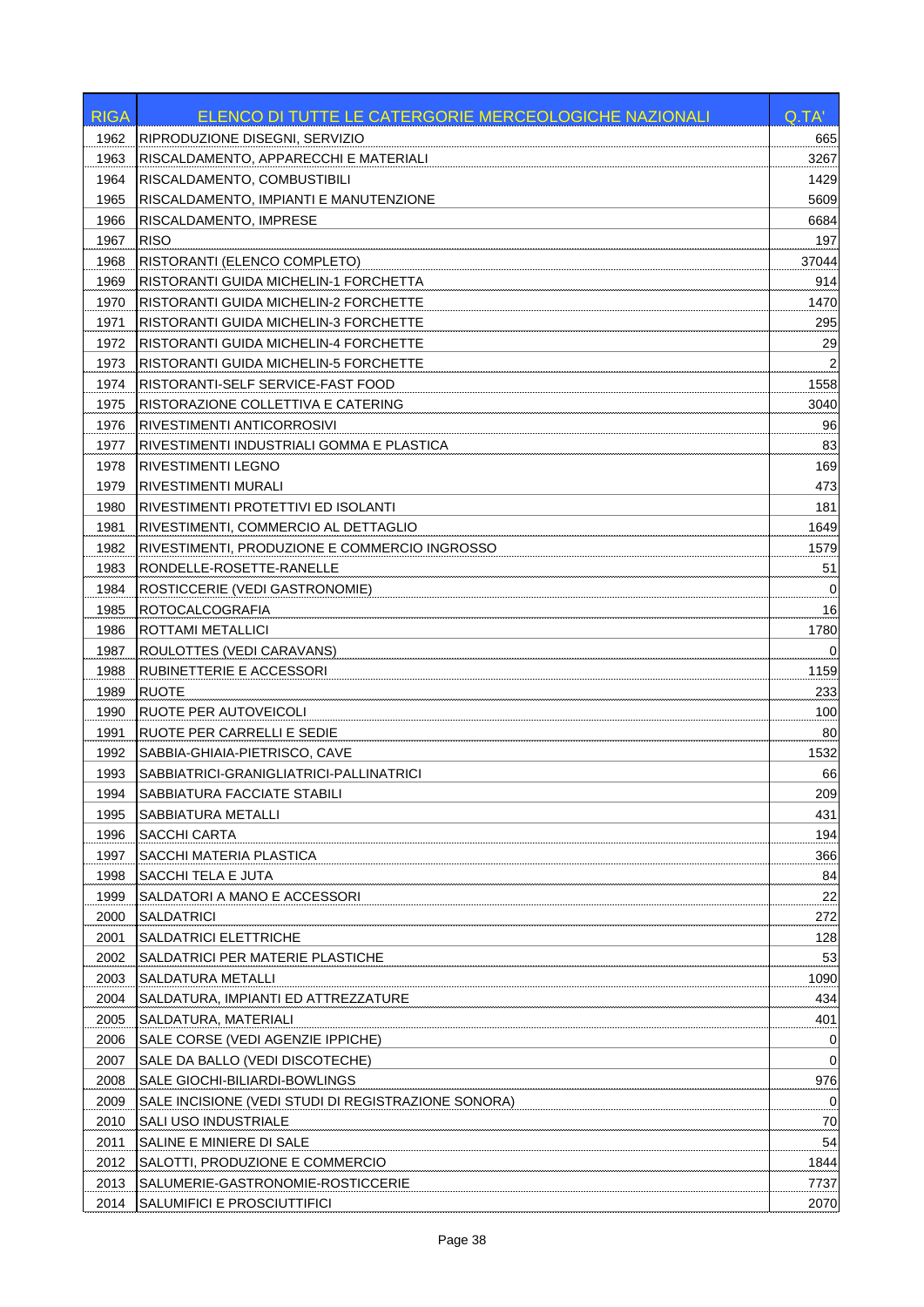| <b>RIGA</b>  | ELENCO DI TUTTE LE CATERGORIE MERCEOLOGICHE NAZIONALI                                             | Q.TA'       |
|--------------|---------------------------------------------------------------------------------------------------|-------------|
| 2015         | SALUMIFICI E PROSCIUTTIFICI, IMPIANTI E MACCHINE                                                  | 107         |
| 2016         | <b>SANTUARI</b>                                                                                   | 2169        |
| 2017         | <b>SAPONI E SAPONETTE</b>                                                                         | 92          |
| 2018         | SAPONI LIQUIDI-IN POLVERE-IN PASTA                                                                | 43          |
| 2019         | SARTORIE PER SIGNORA                                                                              | 2015        |
| 2020         | SARTORIE PER UOMO                                                                                 | 1688        |
| 2021         | SARTORIE, FORNITURE                                                                               | 588         |
| 2022         | SAUNA E BAGNI TURCHI, ATTREZZATURE                                                                | 165         |
| 2023         | SCAFFALATURE METALLICHE E COMPONIBILI                                                             | 759         |
| 2024         | SCALDABAGNI, PRODUZIONE E COMMERCIO                                                               | 93          |
| 2025         | SCALDAVIVANDE E PORTAVIVANDE                                                                      | 12          |
| 2026         | <b>SCALE</b>                                                                                      | 1383        |
| 2027         | SCALE A CHIOCCIOLA E A GIORNO                                                                     | 433         |
| 2028         | <b>SCALE E PIATTAFORME AEREE</b>                                                                  | 920         |
| 2029         | <b>SCALE E TAPPETI MOBILI</b>                                                                     | 67          |
| 2030         | <b>SCAMBIATORI DI CALORE</b>                                                                      | 188         |
| 2031         | <b>SCATOLE METALLICHE</b>                                                                         | 50          |
| 2032         | <b>SCATOLE TRASPARENTI</b>                                                                        | 48          |
| 2033         | SCATOLE, PRODUZIONE E COMMERCIO INGROSSO                                                          | 1044        |
| 2034         | SCATOLE-CARTONAGGI                                                                                | 479         |
| 2035         | SCAVI E DEMOLIZIONI, IMPRESE                                                                      | 5305        |
| 2036         | <b>SCHEDARI</b>                                                                                   | 43          |
| 2037         | SCI CLUBS (VEDI ASSOCIAZIONI E CIRCOLI SPORTIVI)                                                  | $\Omega$    |
| 2038         | SCOPE E SPAZZOLE                                                                                  | 221         |
| 2039         | SCUDERIE CAVALLI (VEDI MANEGGI)                                                                   | $\Omega$    |
| 2040         | SCULTORI D'ARTE, STUDI                                                                            | 734         |
| 2041         | <b>SCUOLE PRIVATE</b>                                                                             | 17749       |
| 2042         | SCUOLE PRIVATE-ISTITUTI MAGISTRALI                                                                | 155         |
| 2043         | SCUOLE PRIVATE-ISTITUTI PROFESSIONALI                                                             | 939         |
| 2044         | SCUOLE PRIVATE-ISTITUTI TECNICO COMMERCIALI                                                       | 665         |
| 2045         | SCUOLE PRIVATE-LICEI E GINNASI<br>SCUOLE PRIVATE-SCUOLE DI ADDESTRAMENTO SPORTIVO                 | 736<br>756  |
| 2046         |                                                                                                   |             |
| 2047         | SCUOLE PRIVATE-SCUOLE DI ADDESTRAMENTO-ORIENTAMENTO PROF.                                         | 3206        |
| 2048<br>2049 | SCUOLE PRIVATE-SCUOLE DI BALLO E DANZA CLASSICA<br>SCUOLE PRIVATE-SCUOLE DI DIZIONE E RECITAZIONE | 1471<br>119 |
| 2050         | SCUOLE PRIVATE-SCUOLE DI INFORMATICA                                                              | 770         |
| 2051         | SCUOLE PRIVATE-SCUOLE DI LINGUE                                                                   | 1754        |
| 2052         | SCUOLE PRIVATE-SCUOLE DI MUSICA E CANTO                                                           | 859         |
| 2053         | SCUOLE PRIVATE-SCUOLE DI STENODATTILOGRAFIA                                                       | 53          |
| 2054         | SCUOLE PRIVATE-SCUOLE DI TAGLIO E CONFEZIONE                                                      | 184         |
| 2055         | SCUOLE PRIVATE-SCUOLE DI VELA E MOTONAUTICA                                                       | 224         |
| 2056         | SCUOLE PRIVATE-SCUOLE E CORSI PER CORRISPONDENZA                                                  | 44          |
| 2057         | SCUOLE PRIVATE-SCUOLE ELEMENTARI                                                                  | 801         |
| 2058         | SCUOLE PRIVATE-SCUOLE MATERNE                                                                     | 5306        |
| 2059         | SCUOLE PRIVATE-SCUOLE MEDIE INFERIORI                                                             | 446         |
| 2060         | SCUOLE PRIVATE-SCUOLE MEDIE SUPERIORI                                                             | 3865        |
| 2061         | SCUOLE PRIVATE-SCUOLE PER ESTETISTE                                                               | 267         |
| 2062         | SCUOLE PRIVATE-SCUOLE PER FIGURINISTI                                                             | 14          |
| 2063         | SCUOLE PRIVATE-SCUOLE PER PARRUCCHIERI                                                            | 318         |
| 2064         | SCUOLE PROFESSIONALI E CORSI DI DIPLOMA UNIV. (MEDICO-SANIT.                                      | 241         |
| 2065         | SCUOLE PROFESSIONALI E CORSI DIPLOMA UNIV. (MEDICO-SAN.)                                          | 161         |
| 2066         | SCUOLE SPECIALI DI DIPLOMA UNIVERSITARIO                                                          | 224         |
| 2067         | <b>SCUOLE STATALI</b>                                                                             | 42659       |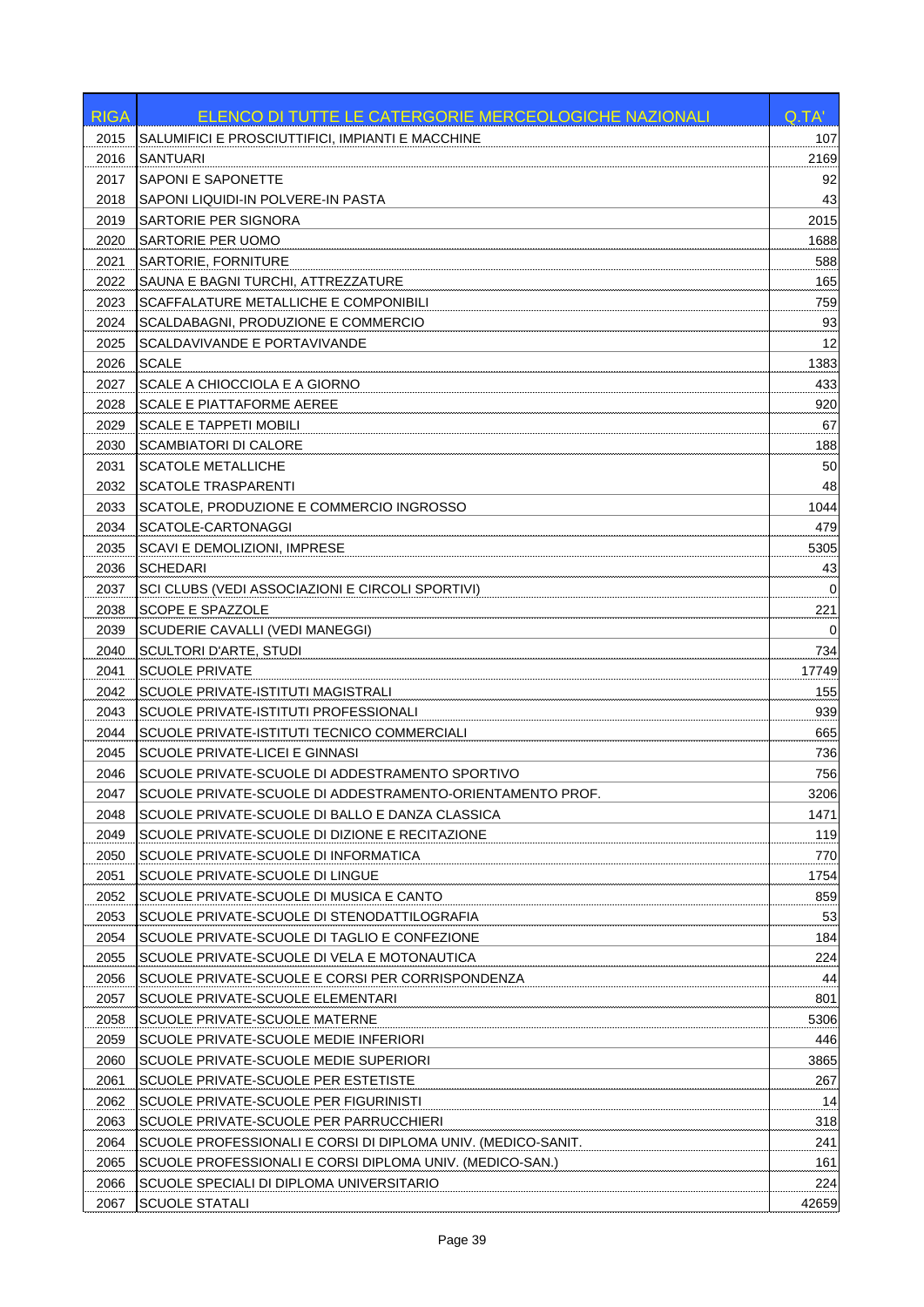| 2068<br>SCUOLE STATALI, ISTITUTI TECNICI-PROFESSIONALI<br>1639<br><b>SCUOLE STATALI-ISTITUTI E SCUOLE D'ARTE</b><br>158<br>2069<br><b>SCUOLE STATALI-ISTITUTI MAGISTRALI</b><br>280<br>2070<br>31<br>SCUOLE STATALI-ISTITUTI MUSICALI<br>2071<br>SCUOLE STATALI-ISTITUTI TECNICI AGRARI<br>108<br>2072<br>928<br>2073<br>SCUOLE STATALI-ISTITUTI TECNICI COMMERCIALI<br>2074<br>SCUOLE STATALI-ISTITUTI TECNICI INDUSTRIALI<br>504<br>36<br>2075<br>SCUOLE STATALI-ISTITUTI TECNICI NAUTICI<br>110<br>2076<br><b>SCUOLE STATALI-LICEI ARTISTICI</b><br>472<br>2077<br>SCUOLE STATALI-LICEI CLASSICI<br>2078<br>SCUOLE STATALI-LICEI SCIENTIFICI<br>860<br>2079<br>SCUOLE STATALI-SCUOLE ELEMENTARI<br>15439<br>SCUOLE STATALI-SCUOLE MATERNE<br>2080<br>12808<br>SCUOLE STATALI-SCUOLE MEDIE INFERIORI<br>7161<br>2081<br>SCUOLE STATALI-SCUOLE MEDIE SUPERIORI<br>2082<br>5126<br>687<br>2083<br>SEDIE E TAVOLI, COMMERCIO AL DETTAGLIO<br>2084<br>SEDIE E TAVOLI, PRODUZIONE E COMMERCIO INGROSSO<br>925<br>52<br>2085<br><b>SEGATRICI E TRONCATRICI</b><br>53<br>2086<br>SEGATURA E FARINE DI LEGNO<br>60<br>2087<br>SEGHE CIRCOLARI E A NASTRO<br>2088<br><b>SEGHERIE</b><br>1278<br>2089<br>SEGMENTI DI TENUTA MOTORI<br>11<br>SEGNALAZIONI ACUSTICHE E LUMINOSE<br>23<br>2090<br>SEGNALETICA STRADALE<br>2091<br>728<br>SEGRETERIE TELEFONICHE AUTOMATICHE<br>18<br>2092<br>83<br>2093<br>SEMAFORIZZAZIONE, IMPIANTI<br>717<br>2094<br><b>SEMENTI E BULBI</b><br>2095<br><b>SEMICONDUTTORI</b><br>45<br><b>SENATORI</b><br>2096<br>325<br>SERBATOI<br>584<br>2097<br>162<br>2098<br><b>SERBATOI IN METALLO</b><br>SERBATOI PLASTICA E VETRORESINA<br>108<br>2099<br>SERIGRAFIA<br>2136<br>2100<br><b>SERRAMENTI ED INFISSI</b><br>16111<br>2101<br>2102<br>SERRAMENTI ED INFISSI ALLUMINIO<br>7183<br>2103<br>SERRAMENTI ED INFISSI LEGNO<br>2880<br>2104<br>SERRAMENTI ED INFISSI METALLICI<br>1789<br>2105<br>SERRAMENTI ED INFISSI PLASTICA<br>366<br>SERRANDE AVVOLGIBILI<br>792<br>2106<br>339<br>2107<br>SERRATURE DI SICUREZZA, COMMERCIO AL DETTAGLIO<br>327<br>2108<br>SERRATURE DI SICUREZZA, PRODUZIONE E COMMERCIO INGROSSO<br>2109<br>SERRATURE-LUCCHETTI-CHIAVI, COMMERCIO AL DETTAGLIO<br>387<br>2110<br>SERRE, IMPIANTI ED ATTREZZATURE<br>157<br>2111<br>SERVIZI IGIENICI, NOLEGGIO<br>69<br>27<br>2112<br><b>SERVOCOMANDI</b><br>2113<br>233<br>SETA, FILATI E TESSUTI, PRODUZIONE E COMMERCIO INGROSSO<br>2114<br>19<br>SETACCI-CRIVELLI-VAGLI<br>2115<br><b>SEXY SHOPS</b><br>274<br>SFERE-RULLI-RULLINI<br>32<br>2116<br>2117<br>SIDERURGIA E METALLURGIA<br>759<br>163<br>2118<br>SIDERURGIA E METALLURGIA, IMPIANTI ED ATTREZZATURE<br>2119<br>316<br>SIGILLANTI-MASTICI-STUCCHI<br>2120<br><b>SILOS</b><br>105 | <b>RIGA</b> | ELENCO DI TUTTE LE CATERGORIE MERCEOLOGICHE NAZIONALI | Q.TA' |
|----------------------------------------------------------------------------------------------------------------------------------------------------------------------------------------------------------------------------------------------------------------------------------------------------------------------------------------------------------------------------------------------------------------------------------------------------------------------------------------------------------------------------------------------------------------------------------------------------------------------------------------------------------------------------------------------------------------------------------------------------------------------------------------------------------------------------------------------------------------------------------------------------------------------------------------------------------------------------------------------------------------------------------------------------------------------------------------------------------------------------------------------------------------------------------------------------------------------------------------------------------------------------------------------------------------------------------------------------------------------------------------------------------------------------------------------------------------------------------------------------------------------------------------------------------------------------------------------------------------------------------------------------------------------------------------------------------------------------------------------------------------------------------------------------------------------------------------------------------------------------------------------------------------------------------------------------------------------------------------------------------------------------------------------------------------------------------------------------------------------------------------------------------------------------------------------------------------------------------------------------------------------------------------------------------------------------------------------------------------------------------------------------------------------------------------------------------------------------------------------------------------------------------------------------------------------------------------------------------------------------------------------------------------------------------------------------------------------------------------------|-------------|-------------------------------------------------------|-------|
|                                                                                                                                                                                                                                                                                                                                                                                                                                                                                                                                                                                                                                                                                                                                                                                                                                                                                                                                                                                                                                                                                                                                                                                                                                                                                                                                                                                                                                                                                                                                                                                                                                                                                                                                                                                                                                                                                                                                                                                                                                                                                                                                                                                                                                                                                                                                                                                                                                                                                                                                                                                                                                                                                                                                              |             |                                                       |       |
|                                                                                                                                                                                                                                                                                                                                                                                                                                                                                                                                                                                                                                                                                                                                                                                                                                                                                                                                                                                                                                                                                                                                                                                                                                                                                                                                                                                                                                                                                                                                                                                                                                                                                                                                                                                                                                                                                                                                                                                                                                                                                                                                                                                                                                                                                                                                                                                                                                                                                                                                                                                                                                                                                                                                              |             |                                                       |       |
|                                                                                                                                                                                                                                                                                                                                                                                                                                                                                                                                                                                                                                                                                                                                                                                                                                                                                                                                                                                                                                                                                                                                                                                                                                                                                                                                                                                                                                                                                                                                                                                                                                                                                                                                                                                                                                                                                                                                                                                                                                                                                                                                                                                                                                                                                                                                                                                                                                                                                                                                                                                                                                                                                                                                              |             |                                                       |       |
|                                                                                                                                                                                                                                                                                                                                                                                                                                                                                                                                                                                                                                                                                                                                                                                                                                                                                                                                                                                                                                                                                                                                                                                                                                                                                                                                                                                                                                                                                                                                                                                                                                                                                                                                                                                                                                                                                                                                                                                                                                                                                                                                                                                                                                                                                                                                                                                                                                                                                                                                                                                                                                                                                                                                              |             |                                                       |       |
|                                                                                                                                                                                                                                                                                                                                                                                                                                                                                                                                                                                                                                                                                                                                                                                                                                                                                                                                                                                                                                                                                                                                                                                                                                                                                                                                                                                                                                                                                                                                                                                                                                                                                                                                                                                                                                                                                                                                                                                                                                                                                                                                                                                                                                                                                                                                                                                                                                                                                                                                                                                                                                                                                                                                              |             |                                                       |       |
|                                                                                                                                                                                                                                                                                                                                                                                                                                                                                                                                                                                                                                                                                                                                                                                                                                                                                                                                                                                                                                                                                                                                                                                                                                                                                                                                                                                                                                                                                                                                                                                                                                                                                                                                                                                                                                                                                                                                                                                                                                                                                                                                                                                                                                                                                                                                                                                                                                                                                                                                                                                                                                                                                                                                              |             |                                                       |       |
|                                                                                                                                                                                                                                                                                                                                                                                                                                                                                                                                                                                                                                                                                                                                                                                                                                                                                                                                                                                                                                                                                                                                                                                                                                                                                                                                                                                                                                                                                                                                                                                                                                                                                                                                                                                                                                                                                                                                                                                                                                                                                                                                                                                                                                                                                                                                                                                                                                                                                                                                                                                                                                                                                                                                              |             |                                                       |       |
|                                                                                                                                                                                                                                                                                                                                                                                                                                                                                                                                                                                                                                                                                                                                                                                                                                                                                                                                                                                                                                                                                                                                                                                                                                                                                                                                                                                                                                                                                                                                                                                                                                                                                                                                                                                                                                                                                                                                                                                                                                                                                                                                                                                                                                                                                                                                                                                                                                                                                                                                                                                                                                                                                                                                              |             |                                                       |       |
|                                                                                                                                                                                                                                                                                                                                                                                                                                                                                                                                                                                                                                                                                                                                                                                                                                                                                                                                                                                                                                                                                                                                                                                                                                                                                                                                                                                                                                                                                                                                                                                                                                                                                                                                                                                                                                                                                                                                                                                                                                                                                                                                                                                                                                                                                                                                                                                                                                                                                                                                                                                                                                                                                                                                              |             |                                                       |       |
|                                                                                                                                                                                                                                                                                                                                                                                                                                                                                                                                                                                                                                                                                                                                                                                                                                                                                                                                                                                                                                                                                                                                                                                                                                                                                                                                                                                                                                                                                                                                                                                                                                                                                                                                                                                                                                                                                                                                                                                                                                                                                                                                                                                                                                                                                                                                                                                                                                                                                                                                                                                                                                                                                                                                              |             |                                                       |       |
|                                                                                                                                                                                                                                                                                                                                                                                                                                                                                                                                                                                                                                                                                                                                                                                                                                                                                                                                                                                                                                                                                                                                                                                                                                                                                                                                                                                                                                                                                                                                                                                                                                                                                                                                                                                                                                                                                                                                                                                                                                                                                                                                                                                                                                                                                                                                                                                                                                                                                                                                                                                                                                                                                                                                              |             |                                                       |       |
|                                                                                                                                                                                                                                                                                                                                                                                                                                                                                                                                                                                                                                                                                                                                                                                                                                                                                                                                                                                                                                                                                                                                                                                                                                                                                                                                                                                                                                                                                                                                                                                                                                                                                                                                                                                                                                                                                                                                                                                                                                                                                                                                                                                                                                                                                                                                                                                                                                                                                                                                                                                                                                                                                                                                              |             |                                                       |       |
|                                                                                                                                                                                                                                                                                                                                                                                                                                                                                                                                                                                                                                                                                                                                                                                                                                                                                                                                                                                                                                                                                                                                                                                                                                                                                                                                                                                                                                                                                                                                                                                                                                                                                                                                                                                                                                                                                                                                                                                                                                                                                                                                                                                                                                                                                                                                                                                                                                                                                                                                                                                                                                                                                                                                              |             |                                                       |       |
|                                                                                                                                                                                                                                                                                                                                                                                                                                                                                                                                                                                                                                                                                                                                                                                                                                                                                                                                                                                                                                                                                                                                                                                                                                                                                                                                                                                                                                                                                                                                                                                                                                                                                                                                                                                                                                                                                                                                                                                                                                                                                                                                                                                                                                                                                                                                                                                                                                                                                                                                                                                                                                                                                                                                              |             |                                                       |       |
|                                                                                                                                                                                                                                                                                                                                                                                                                                                                                                                                                                                                                                                                                                                                                                                                                                                                                                                                                                                                                                                                                                                                                                                                                                                                                                                                                                                                                                                                                                                                                                                                                                                                                                                                                                                                                                                                                                                                                                                                                                                                                                                                                                                                                                                                                                                                                                                                                                                                                                                                                                                                                                                                                                                                              |             |                                                       |       |
|                                                                                                                                                                                                                                                                                                                                                                                                                                                                                                                                                                                                                                                                                                                                                                                                                                                                                                                                                                                                                                                                                                                                                                                                                                                                                                                                                                                                                                                                                                                                                                                                                                                                                                                                                                                                                                                                                                                                                                                                                                                                                                                                                                                                                                                                                                                                                                                                                                                                                                                                                                                                                                                                                                                                              |             |                                                       |       |
|                                                                                                                                                                                                                                                                                                                                                                                                                                                                                                                                                                                                                                                                                                                                                                                                                                                                                                                                                                                                                                                                                                                                                                                                                                                                                                                                                                                                                                                                                                                                                                                                                                                                                                                                                                                                                                                                                                                                                                                                                                                                                                                                                                                                                                                                                                                                                                                                                                                                                                                                                                                                                                                                                                                                              |             |                                                       |       |
|                                                                                                                                                                                                                                                                                                                                                                                                                                                                                                                                                                                                                                                                                                                                                                                                                                                                                                                                                                                                                                                                                                                                                                                                                                                                                                                                                                                                                                                                                                                                                                                                                                                                                                                                                                                                                                                                                                                                                                                                                                                                                                                                                                                                                                                                                                                                                                                                                                                                                                                                                                                                                                                                                                                                              |             |                                                       |       |
|                                                                                                                                                                                                                                                                                                                                                                                                                                                                                                                                                                                                                                                                                                                                                                                                                                                                                                                                                                                                                                                                                                                                                                                                                                                                                                                                                                                                                                                                                                                                                                                                                                                                                                                                                                                                                                                                                                                                                                                                                                                                                                                                                                                                                                                                                                                                                                                                                                                                                                                                                                                                                                                                                                                                              |             |                                                       |       |
|                                                                                                                                                                                                                                                                                                                                                                                                                                                                                                                                                                                                                                                                                                                                                                                                                                                                                                                                                                                                                                                                                                                                                                                                                                                                                                                                                                                                                                                                                                                                                                                                                                                                                                                                                                                                                                                                                                                                                                                                                                                                                                                                                                                                                                                                                                                                                                                                                                                                                                                                                                                                                                                                                                                                              |             |                                                       |       |
|                                                                                                                                                                                                                                                                                                                                                                                                                                                                                                                                                                                                                                                                                                                                                                                                                                                                                                                                                                                                                                                                                                                                                                                                                                                                                                                                                                                                                                                                                                                                                                                                                                                                                                                                                                                                                                                                                                                                                                                                                                                                                                                                                                                                                                                                                                                                                                                                                                                                                                                                                                                                                                                                                                                                              |             |                                                       |       |
|                                                                                                                                                                                                                                                                                                                                                                                                                                                                                                                                                                                                                                                                                                                                                                                                                                                                                                                                                                                                                                                                                                                                                                                                                                                                                                                                                                                                                                                                                                                                                                                                                                                                                                                                                                                                                                                                                                                                                                                                                                                                                                                                                                                                                                                                                                                                                                                                                                                                                                                                                                                                                                                                                                                                              |             |                                                       |       |
|                                                                                                                                                                                                                                                                                                                                                                                                                                                                                                                                                                                                                                                                                                                                                                                                                                                                                                                                                                                                                                                                                                                                                                                                                                                                                                                                                                                                                                                                                                                                                                                                                                                                                                                                                                                                                                                                                                                                                                                                                                                                                                                                                                                                                                                                                                                                                                                                                                                                                                                                                                                                                                                                                                                                              |             |                                                       |       |
|                                                                                                                                                                                                                                                                                                                                                                                                                                                                                                                                                                                                                                                                                                                                                                                                                                                                                                                                                                                                                                                                                                                                                                                                                                                                                                                                                                                                                                                                                                                                                                                                                                                                                                                                                                                                                                                                                                                                                                                                                                                                                                                                                                                                                                                                                                                                                                                                                                                                                                                                                                                                                                                                                                                                              |             |                                                       |       |
|                                                                                                                                                                                                                                                                                                                                                                                                                                                                                                                                                                                                                                                                                                                                                                                                                                                                                                                                                                                                                                                                                                                                                                                                                                                                                                                                                                                                                                                                                                                                                                                                                                                                                                                                                                                                                                                                                                                                                                                                                                                                                                                                                                                                                                                                                                                                                                                                                                                                                                                                                                                                                                                                                                                                              |             |                                                       |       |
|                                                                                                                                                                                                                                                                                                                                                                                                                                                                                                                                                                                                                                                                                                                                                                                                                                                                                                                                                                                                                                                                                                                                                                                                                                                                                                                                                                                                                                                                                                                                                                                                                                                                                                                                                                                                                                                                                                                                                                                                                                                                                                                                                                                                                                                                                                                                                                                                                                                                                                                                                                                                                                                                                                                                              |             |                                                       |       |
|                                                                                                                                                                                                                                                                                                                                                                                                                                                                                                                                                                                                                                                                                                                                                                                                                                                                                                                                                                                                                                                                                                                                                                                                                                                                                                                                                                                                                                                                                                                                                                                                                                                                                                                                                                                                                                                                                                                                                                                                                                                                                                                                                                                                                                                                                                                                                                                                                                                                                                                                                                                                                                                                                                                                              |             |                                                       |       |
|                                                                                                                                                                                                                                                                                                                                                                                                                                                                                                                                                                                                                                                                                                                                                                                                                                                                                                                                                                                                                                                                                                                                                                                                                                                                                                                                                                                                                                                                                                                                                                                                                                                                                                                                                                                                                                                                                                                                                                                                                                                                                                                                                                                                                                                                                                                                                                                                                                                                                                                                                                                                                                                                                                                                              |             |                                                       |       |
|                                                                                                                                                                                                                                                                                                                                                                                                                                                                                                                                                                                                                                                                                                                                                                                                                                                                                                                                                                                                                                                                                                                                                                                                                                                                                                                                                                                                                                                                                                                                                                                                                                                                                                                                                                                                                                                                                                                                                                                                                                                                                                                                                                                                                                                                                                                                                                                                                                                                                                                                                                                                                                                                                                                                              |             |                                                       |       |
|                                                                                                                                                                                                                                                                                                                                                                                                                                                                                                                                                                                                                                                                                                                                                                                                                                                                                                                                                                                                                                                                                                                                                                                                                                                                                                                                                                                                                                                                                                                                                                                                                                                                                                                                                                                                                                                                                                                                                                                                                                                                                                                                                                                                                                                                                                                                                                                                                                                                                                                                                                                                                                                                                                                                              |             |                                                       |       |
|                                                                                                                                                                                                                                                                                                                                                                                                                                                                                                                                                                                                                                                                                                                                                                                                                                                                                                                                                                                                                                                                                                                                                                                                                                                                                                                                                                                                                                                                                                                                                                                                                                                                                                                                                                                                                                                                                                                                                                                                                                                                                                                                                                                                                                                                                                                                                                                                                                                                                                                                                                                                                                                                                                                                              |             |                                                       |       |
|                                                                                                                                                                                                                                                                                                                                                                                                                                                                                                                                                                                                                                                                                                                                                                                                                                                                                                                                                                                                                                                                                                                                                                                                                                                                                                                                                                                                                                                                                                                                                                                                                                                                                                                                                                                                                                                                                                                                                                                                                                                                                                                                                                                                                                                                                                                                                                                                                                                                                                                                                                                                                                                                                                                                              |             |                                                       |       |
|                                                                                                                                                                                                                                                                                                                                                                                                                                                                                                                                                                                                                                                                                                                                                                                                                                                                                                                                                                                                                                                                                                                                                                                                                                                                                                                                                                                                                                                                                                                                                                                                                                                                                                                                                                                                                                                                                                                                                                                                                                                                                                                                                                                                                                                                                                                                                                                                                                                                                                                                                                                                                                                                                                                                              |             |                                                       |       |
|                                                                                                                                                                                                                                                                                                                                                                                                                                                                                                                                                                                                                                                                                                                                                                                                                                                                                                                                                                                                                                                                                                                                                                                                                                                                                                                                                                                                                                                                                                                                                                                                                                                                                                                                                                                                                                                                                                                                                                                                                                                                                                                                                                                                                                                                                                                                                                                                                                                                                                                                                                                                                                                                                                                                              |             |                                                       |       |
|                                                                                                                                                                                                                                                                                                                                                                                                                                                                                                                                                                                                                                                                                                                                                                                                                                                                                                                                                                                                                                                                                                                                                                                                                                                                                                                                                                                                                                                                                                                                                                                                                                                                                                                                                                                                                                                                                                                                                                                                                                                                                                                                                                                                                                                                                                                                                                                                                                                                                                                                                                                                                                                                                                                                              |             |                                                       |       |
|                                                                                                                                                                                                                                                                                                                                                                                                                                                                                                                                                                                                                                                                                                                                                                                                                                                                                                                                                                                                                                                                                                                                                                                                                                                                                                                                                                                                                                                                                                                                                                                                                                                                                                                                                                                                                                                                                                                                                                                                                                                                                                                                                                                                                                                                                                                                                                                                                                                                                                                                                                                                                                                                                                                                              |             |                                                       |       |
|                                                                                                                                                                                                                                                                                                                                                                                                                                                                                                                                                                                                                                                                                                                                                                                                                                                                                                                                                                                                                                                                                                                                                                                                                                                                                                                                                                                                                                                                                                                                                                                                                                                                                                                                                                                                                                                                                                                                                                                                                                                                                                                                                                                                                                                                                                                                                                                                                                                                                                                                                                                                                                                                                                                                              |             |                                                       |       |
|                                                                                                                                                                                                                                                                                                                                                                                                                                                                                                                                                                                                                                                                                                                                                                                                                                                                                                                                                                                                                                                                                                                                                                                                                                                                                                                                                                                                                                                                                                                                                                                                                                                                                                                                                                                                                                                                                                                                                                                                                                                                                                                                                                                                                                                                                                                                                                                                                                                                                                                                                                                                                                                                                                                                              |             |                                                       |       |
|                                                                                                                                                                                                                                                                                                                                                                                                                                                                                                                                                                                                                                                                                                                                                                                                                                                                                                                                                                                                                                                                                                                                                                                                                                                                                                                                                                                                                                                                                                                                                                                                                                                                                                                                                                                                                                                                                                                                                                                                                                                                                                                                                                                                                                                                                                                                                                                                                                                                                                                                                                                                                                                                                                                                              |             |                                                       |       |
|                                                                                                                                                                                                                                                                                                                                                                                                                                                                                                                                                                                                                                                                                                                                                                                                                                                                                                                                                                                                                                                                                                                                                                                                                                                                                                                                                                                                                                                                                                                                                                                                                                                                                                                                                                                                                                                                                                                                                                                                                                                                                                                                                                                                                                                                                                                                                                                                                                                                                                                                                                                                                                                                                                                                              |             |                                                       |       |
|                                                                                                                                                                                                                                                                                                                                                                                                                                                                                                                                                                                                                                                                                                                                                                                                                                                                                                                                                                                                                                                                                                                                                                                                                                                                                                                                                                                                                                                                                                                                                                                                                                                                                                                                                                                                                                                                                                                                                                                                                                                                                                                                                                                                                                                                                                                                                                                                                                                                                                                                                                                                                                                                                                                                              |             |                                                       |       |
|                                                                                                                                                                                                                                                                                                                                                                                                                                                                                                                                                                                                                                                                                                                                                                                                                                                                                                                                                                                                                                                                                                                                                                                                                                                                                                                                                                                                                                                                                                                                                                                                                                                                                                                                                                                                                                                                                                                                                                                                                                                                                                                                                                                                                                                                                                                                                                                                                                                                                                                                                                                                                                                                                                                                              |             |                                                       |       |
|                                                                                                                                                                                                                                                                                                                                                                                                                                                                                                                                                                                                                                                                                                                                                                                                                                                                                                                                                                                                                                                                                                                                                                                                                                                                                                                                                                                                                                                                                                                                                                                                                                                                                                                                                                                                                                                                                                                                                                                                                                                                                                                                                                                                                                                                                                                                                                                                                                                                                                                                                                                                                                                                                                                                              |             |                                                       |       |
|                                                                                                                                                                                                                                                                                                                                                                                                                                                                                                                                                                                                                                                                                                                                                                                                                                                                                                                                                                                                                                                                                                                                                                                                                                                                                                                                                                                                                                                                                                                                                                                                                                                                                                                                                                                                                                                                                                                                                                                                                                                                                                                                                                                                                                                                                                                                                                                                                                                                                                                                                                                                                                                                                                                                              |             |                                                       |       |
|                                                                                                                                                                                                                                                                                                                                                                                                                                                                                                                                                                                                                                                                                                                                                                                                                                                                                                                                                                                                                                                                                                                                                                                                                                                                                                                                                                                                                                                                                                                                                                                                                                                                                                                                                                                                                                                                                                                                                                                                                                                                                                                                                                                                                                                                                                                                                                                                                                                                                                                                                                                                                                                                                                                                              |             |                                                       |       |
|                                                                                                                                                                                                                                                                                                                                                                                                                                                                                                                                                                                                                                                                                                                                                                                                                                                                                                                                                                                                                                                                                                                                                                                                                                                                                                                                                                                                                                                                                                                                                                                                                                                                                                                                                                                                                                                                                                                                                                                                                                                                                                                                                                                                                                                                                                                                                                                                                                                                                                                                                                                                                                                                                                                                              |             |                                                       |       |
|                                                                                                                                                                                                                                                                                                                                                                                                                                                                                                                                                                                                                                                                                                                                                                                                                                                                                                                                                                                                                                                                                                                                                                                                                                                                                                                                                                                                                                                                                                                                                                                                                                                                                                                                                                                                                                                                                                                                                                                                                                                                                                                                                                                                                                                                                                                                                                                                                                                                                                                                                                                                                                                                                                                                              |             |                                                       |       |
|                                                                                                                                                                                                                                                                                                                                                                                                                                                                                                                                                                                                                                                                                                                                                                                                                                                                                                                                                                                                                                                                                                                                                                                                                                                                                                                                                                                                                                                                                                                                                                                                                                                                                                                                                                                                                                                                                                                                                                                                                                                                                                                                                                                                                                                                                                                                                                                                                                                                                                                                                                                                                                                                                                                                              |             |                                                       |       |
|                                                                                                                                                                                                                                                                                                                                                                                                                                                                                                                                                                                                                                                                                                                                                                                                                                                                                                                                                                                                                                                                                                                                                                                                                                                                                                                                                                                                                                                                                                                                                                                                                                                                                                                                                                                                                                                                                                                                                                                                                                                                                                                                                                                                                                                                                                                                                                                                                                                                                                                                                                                                                                                                                                                                              |             |                                                       |       |
|                                                                                                                                                                                                                                                                                                                                                                                                                                                                                                                                                                                                                                                                                                                                                                                                                                                                                                                                                                                                                                                                                                                                                                                                                                                                                                                                                                                                                                                                                                                                                                                                                                                                                                                                                                                                                                                                                                                                                                                                                                                                                                                                                                                                                                                                                                                                                                                                                                                                                                                                                                                                                                                                                                                                              |             |                                                       |       |
|                                                                                                                                                                                                                                                                                                                                                                                                                                                                                                                                                                                                                                                                                                                                                                                                                                                                                                                                                                                                                                                                                                                                                                                                                                                                                                                                                                                                                                                                                                                                                                                                                                                                                                                                                                                                                                                                                                                                                                                                                                                                                                                                                                                                                                                                                                                                                                                                                                                                                                                                                                                                                                                                                                                                              |             |                                                       |       |
|                                                                                                                                                                                                                                                                                                                                                                                                                                                                                                                                                                                                                                                                                                                                                                                                                                                                                                                                                                                                                                                                                                                                                                                                                                                                                                                                                                                                                                                                                                                                                                                                                                                                                                                                                                                                                                                                                                                                                                                                                                                                                                                                                                                                                                                                                                                                                                                                                                                                                                                                                                                                                                                                                                                                              |             |                                                       |       |
|                                                                                                                                                                                                                                                                                                                                                                                                                                                                                                                                                                                                                                                                                                                                                                                                                                                                                                                                                                                                                                                                                                                                                                                                                                                                                                                                                                                                                                                                                                                                                                                                                                                                                                                                                                                                                                                                                                                                                                                                                                                                                                                                                                                                                                                                                                                                                                                                                                                                                                                                                                                                                                                                                                                                              |             |                                                       |       |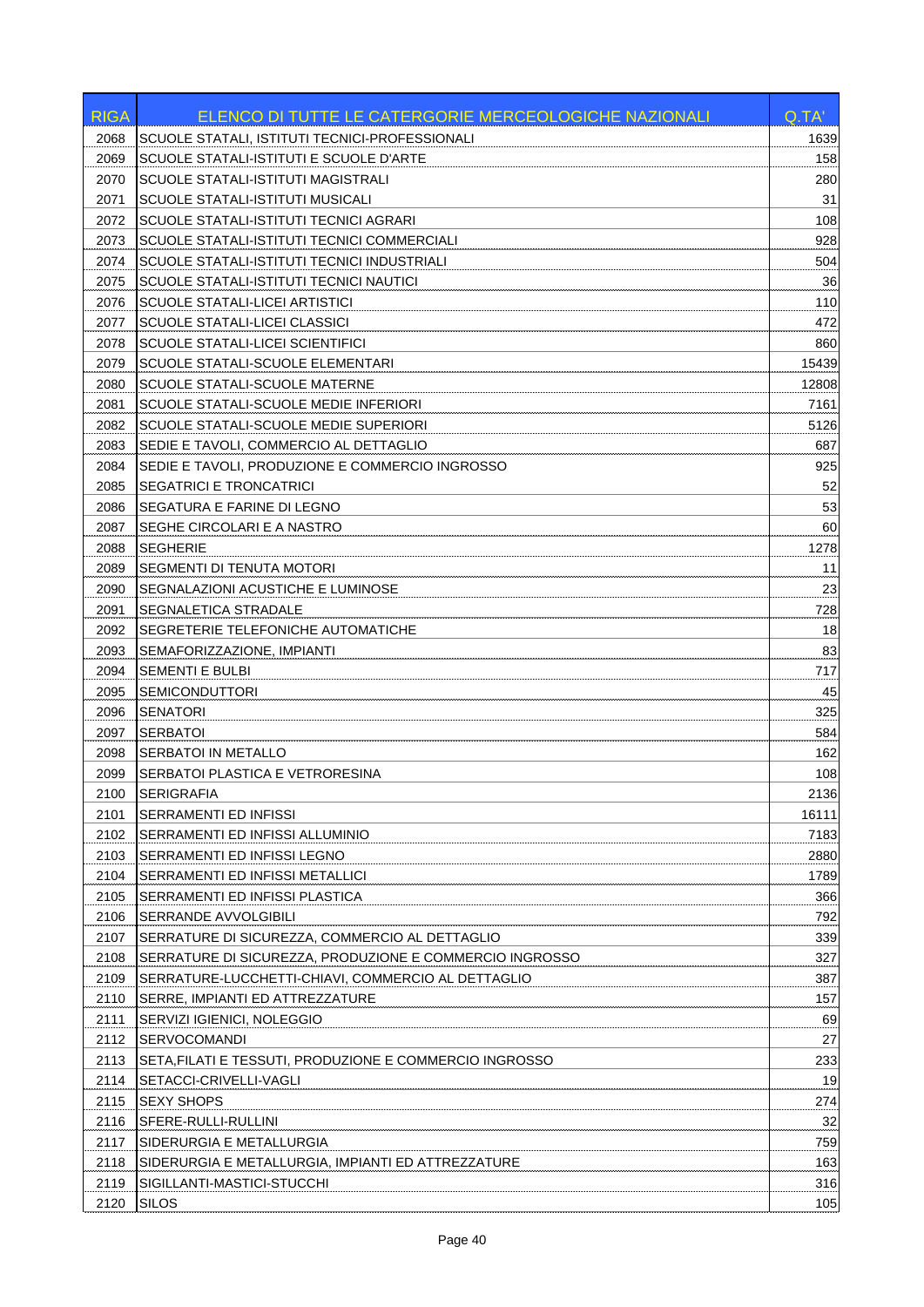| <b>RIGA</b> | <b>ELENCO DI TUTTE LE CATERGORIE MERCEOLOGICHE NAZIONALI</b> | Q.TA'       |
|-------------|--------------------------------------------------------------|-------------|
| 2121        | <b>SINDACI</b>                                               | 7937        |
| 2122        | SINDACI, COMUNI DA 1 A 999 ABITANTI                          | 1891        |
| 2123        | SINDACI, COMUNI DA 1.000 A 2.999 ABITANTI                    | 2664        |
| 2124        | SINDACI, COMUNI DA 10.000 A 49.999 ABITANTI                  | 879         |
| 2125        | SINDACI, COMUNI DA 3.000 A 4.999 ABITANTI                    | 1156        |
| 2126        | SINDACI, COMUNI DA 5.000 A 9.999 ABITANTI                    | 1133        |
| 2127        | SINDACI, COMUNI OLTRE 50.000 ABITANTI                        | 118         |
| 2128        | <b>SINTERIZZATI</b>                                          | 37          |
| 2129        | <b>SISTEMI ANTISTATICI</b>                                   | 22          |
| 2130        | <b>SMALTERIE</b>                                             | 65          |
| 2131        | SOCIETA' IMMOBILIARI                                         | 3573        |
| 2132        | SOCIETA'-ENTI-ISTITUTI                                       | 0           |
| 2133        | SOFFIETTI METALLO-GOMMA-TESSUTO-PLASTICA                     | 17          |
| 2134        | <b>SOFFITTATURE</b>                                          | 1691        |
| 2135        | SOFTWARE HOUSES (VEDI INFORMATICA)                           | $\mathbf 0$ |
| 2136        | SOLLEVAMENTO E TRASPORTO, IMPIANTI ED APPARECCHI             | 969         |
| 2137        | SOLVENTI E DILUENTI                                          | 93          |
| 2138        | SOPPALCHI E SOPPALCATURE                                     | 198         |
| 2139        | SPACCI AZIENDALI - OUTLET                                    | 299         |
| 2140        | SPAZZOLE DINAMO E MOTORI                                     | 22          |
| 2141        | SPAZZOLE INDUSTRIALI                                         | 70          |
| 2142        | SPECCHI, PRODUZIONE E COMMERCIO                              | 212         |
| 2143        | SPEDIZIONI AEREE-MARITTIME-TERRESTRI                         | 1248        |
| 2144        | SPEDIZIONI INTERNAZIONALI                                    | 2070        |
| 2145        | SPEDIZIONIERI DOGANALI                                       | 899         |
| 2146        | SPETTACOLI VIAGGIANTI (VEDI LUNA PARK)                       |             |
| 2147        | SPINE CONICHE-CILINDRICHE-ELASTICHE                          | 0<br>13     |
|             | SPORT IMPIANTI E CORSI - VARIE DISCIPLINE                    | 3442        |
| 2148        | SPORT IMPIANTI E CORSI EQUITAZIONE                           |             |
| 2149        |                                                              | 720         |
| 2150        | <b>SPUGNE</b>                                                | 85          |
| 2151        | SPURGO FOGNATURE E POZZI NERI                                | 1398        |
| 2152        | STABILIMENTI BALNEARI                                        | 3078        |
| 2153        | STABILIZZATORI TENSIONE                                      | 27          |
| 2154        | STAGNATURA E PIOMBATURA                                      | 21          |
| 2155        | <b>STAGNO E LEGHE</b>                                        | 12          |
| 2156        | <b>STAMPA DIGITALE</b>                                       | 1010        |
| 2157        | <b>STAMPA TESSUTI</b>                                        | 429         |
| 2158        | STAMPAGGIO GOMMA                                             | 239         |
| 2159        | STAMPAGGIO METALLI A CALDO                                   | 416         |
| 2160        | STAMPAGGIO METALLI A FREDDO                                  | 869         |
| 2161        | <b>STAMPE ARTISTICHE</b>                                     | 367         |
| 2162        | STAMPI INDUSTRIA DOLCIARIA                                   | 32          |
| 2163        | STAMPI MASCHERE E FERRI DA TRANCIA                           | 866         |
| 2164        | STAMPI MATERIE PLASTICHE E GOMMA                             | 1727        |
| 2165        | STAMPI PRESSOFUSIONE                                         | 440         |
| 2166        | STANDS, PROGETTAZIONE ED ALLESTIMENTO                        | 1105        |
| 2167        | STATUE E STATUETTE                                           | 88          |
| 2168        | STAZIONI DI SERVIZIO                                         | 17980       |
| 2169        | STAZIONI ED ISTITUTI SPERIMENTALI                            | 176         |
| 2170        | STEREOFONIA ED ALTA FEDELTA'                                 | 751         |
| 2171        | <b>STIRERIE</b>                                              | 1421        |
| 2172        | <b>STRACCI ED ABITI USATI</b>                                | 253         |
| 2173        | STRUMENTI CHIRURGICI E MEDICI                                | 227         |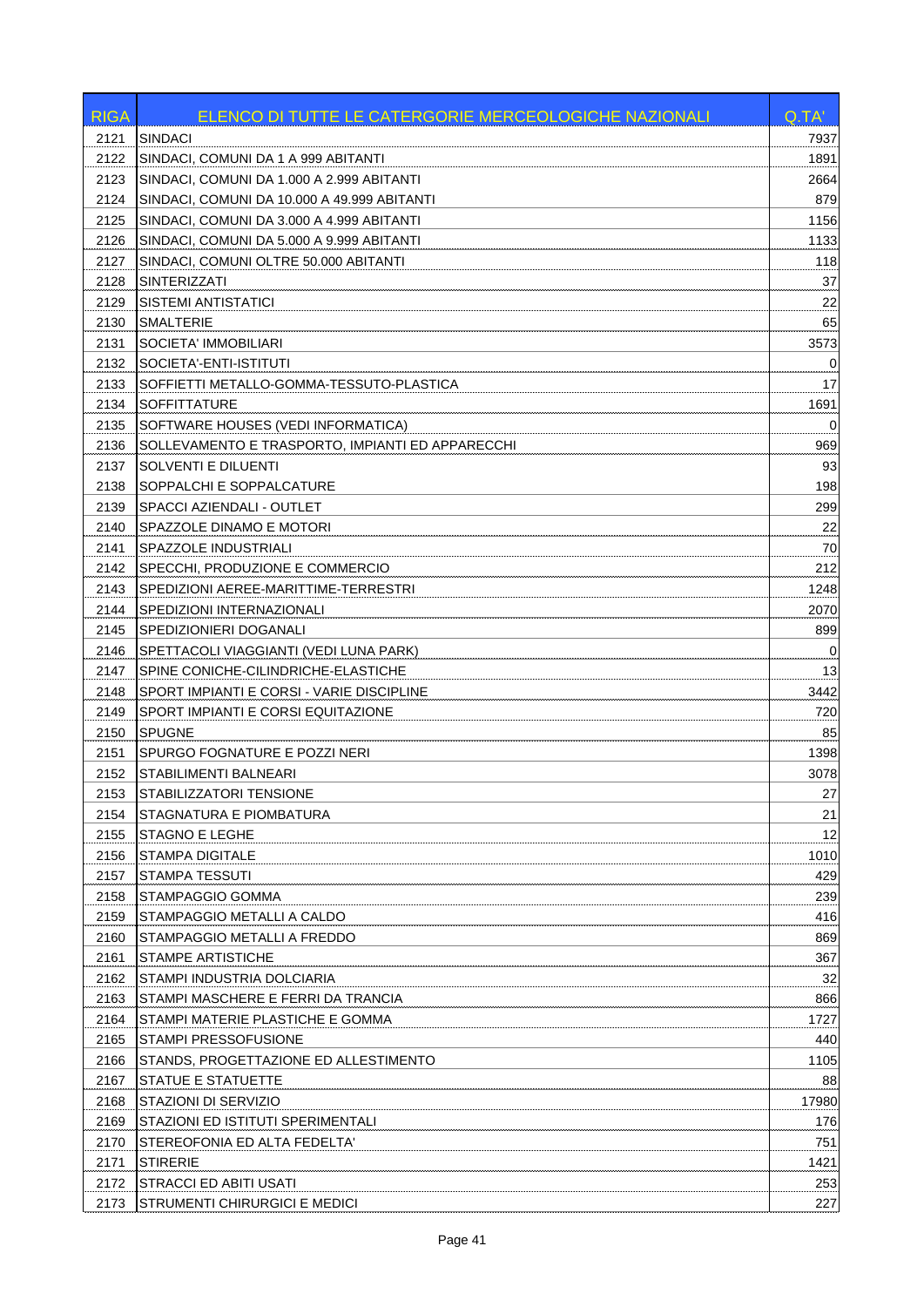| STRUMENTI DI MISURA-CONTROLLO-REGOLAZIONE<br>2174<br>1731<br>125<br>2175<br><b>STRUMENTI INGEGNERIA</b><br>1327<br>2176<br>STRUMENTI MUSICALI ED ACCESSORI, COMMERCIO AL DETTAGLIO<br>818<br>2177<br>STRUMENTI MUSICALI ED ACCESSORI, PROD.-COMM.INGROSSO<br>STRUMENTI PER MISURE ELETTRICHE ED ELETTRONICHE<br>296<br>2178<br>2179<br>STRUMENTI SCIENTIFICI PER LABORATORI<br>2346<br>2180<br><b>STUCCATORI</b><br>1233<br>291<br>2181<br>STUCCHI DECORATIVI, PRODUZIONE E COMMERCIO<br>2182<br>STUDI DI PUBBLICITA' (VEDI PUBBLICITA')<br>0<br>STUDI DI REGISTRAZIONE SONORA<br>584<br>2183<br>2184<br>STUDI TECNICI INDUSTRIALI<br>17714<br>2185<br><b>STUFE</b><br>717<br>122<br>2186<br>STUOIE-PASSATOIE-ZERBINI<br>2187<br>325<br>SUBACQUEE-ATTREZZATURE, COMMERCIO AL DETTAGLIO E CORSI<br>SUCCHI DI FRUTTA E VERDURA<br>57<br>2188<br>SUGHERO ED AGGLOMERATI<br>2189<br>232<br>2190<br>SUPERMERCATI E IPERMERCATI, DIRETTORI ACQUISTI<br>123<br>167<br>2191<br>SUPERMERCATI E IPERMERCATI, DIRETTORI COMMERCIALI<br>93<br>2192<br>SUPERMERCATI E IPERMERCATI, DIRETTORI GENERALI<br>154<br>2193<br>SUPERMERCATI E IPERMERCATI, DIRETTORI MARKETING<br>510<br>2194<br>SUPERMERCATI E IPERMERCATI, DIREZIONI<br>2195<br>SUPERMERCATI-GRANDI MAGAZZINI-CENTRI COMMERCIALI<br>15200<br>2196<br>SURGELATI ALIMENTARI, COMMERCIO AL DETTAGLIO<br>921<br>2197<br>SURGELATI ALIMENTARI, PRODUZIONE-COMM.INGR.<br>4392<br><b>TABACCHERIE</b><br>2198<br>21890<br>2199<br>TABACCHI SIGARETTE E SIGARI, PRODUZIONE E COMMERCIO<br>184<br>2200<br>TACCHI PER CALZATURE<br>302<br>34<br>2201<br><b>TAGLIERINE</b><br>2202<br><b>TALCO</b><br>169<br>2203<br><b>TAPPARELLE</b><br>825<br>2204<br><b>TAPPETI PERSIANI ORIENTALI</b><br>1129<br>2205<br>TAPPETI, PRODUZIONE E COMMERCIO<br>650<br>309<br>2206<br>TAPPEZZERIE E SELLERIE VEICOLI, LAVORAZIONE E RIPARAZIONE<br>1497<br>2207<br>TAPPEZZERIE IN STOFFA-PLASTICA-PELLE<br>648<br>2208<br>TAPPEZZIERI IN CARTA<br>2209<br>TAPPEZZIERI IN STOFFA E PELLE<br>4202<br>2210<br>TAPPEZZIERI, FORNITURE<br>302<br>2211<br><b>TAPPI E TURACCIOLI</b><br>114<br>2212<br><b>TARGHE</b><br>590<br>20<br>2213<br>TARGHE IN PLASTICA TRASPARENTE<br>2214<br>133<br>TARGHE OSSIDATE-LITOGRAFATE-INCISE-SMALTATE<br>2215<br><b>TATUAGGI E PIERCING</b><br>402<br>2216<br>TAVOLI DA DISEGNO-TECNIGRAFI<br>40<br>2217<br><b>TAXI</b><br>1540<br>880<br>2218<br><b>TEATRI</b><br>76<br>2219<br>TELA, PRODUZIONE E COMMERCIO<br>2220<br>TELECOMANDI E RADIOCOMANDI<br>73<br>3405<br>2221<br>TELECOMUNICAZIONI PHONE CENTER E SERVIZI<br>2222<br>TELECOMUNICAZIONI, SOCIETA' DI ESERCIZIO TELEFONICO<br>726<br>572<br>2223<br>TELECOMUNICAZIONI-IMPIANTI E APPARECCHI, COMMERCIO DETT.<br>2224<br>TELECOMUNICAZIONI-IMPIANTI E APPARECCHI, PROD.COMM.INGR.<br>1308<br>2225<br>TELEFONI CELLULARI (VEDI RADIOTELEFONI)<br>0<br>2226<br>2629<br><b>TELEFONIA, IMPIANTI</b> | <b>RIGA</b> | ELENCO DI TUTTE LE CATERGORIE MERCEOLOGICHE NAZIONALI | Q.TA' |
|----------------------------------------------------------------------------------------------------------------------------------------------------------------------------------------------------------------------------------------------------------------------------------------------------------------------------------------------------------------------------------------------------------------------------------------------------------------------------------------------------------------------------------------------------------------------------------------------------------------------------------------------------------------------------------------------------------------------------------------------------------------------------------------------------------------------------------------------------------------------------------------------------------------------------------------------------------------------------------------------------------------------------------------------------------------------------------------------------------------------------------------------------------------------------------------------------------------------------------------------------------------------------------------------------------------------------------------------------------------------------------------------------------------------------------------------------------------------------------------------------------------------------------------------------------------------------------------------------------------------------------------------------------------------------------------------------------------------------------------------------------------------------------------------------------------------------------------------------------------------------------------------------------------------------------------------------------------------------------------------------------------------------------------------------------------------------------------------------------------------------------------------------------------------------------------------------------------------------------------------------------------------------------------------------------------------------------------------------------------------------------------------------------------------------------------------------------------------------------------------------------------------------------------------------------------------------------------------------------------------------------------------------------------------------------------------------------------------------------------------------------------------------------------------------------------------------------------------------------------------------------------------------------|-------------|-------------------------------------------------------|-------|
|                                                                                                                                                                                                                                                                                                                                                                                                                                                                                                                                                                                                                                                                                                                                                                                                                                                                                                                                                                                                                                                                                                                                                                                                                                                                                                                                                                                                                                                                                                                                                                                                                                                                                                                                                                                                                                                                                                                                                                                                                                                                                                                                                                                                                                                                                                                                                                                                                                                                                                                                                                                                                                                                                                                                                                                                                                                                                                          |             |                                                       |       |
|                                                                                                                                                                                                                                                                                                                                                                                                                                                                                                                                                                                                                                                                                                                                                                                                                                                                                                                                                                                                                                                                                                                                                                                                                                                                                                                                                                                                                                                                                                                                                                                                                                                                                                                                                                                                                                                                                                                                                                                                                                                                                                                                                                                                                                                                                                                                                                                                                                                                                                                                                                                                                                                                                                                                                                                                                                                                                                          |             |                                                       |       |
|                                                                                                                                                                                                                                                                                                                                                                                                                                                                                                                                                                                                                                                                                                                                                                                                                                                                                                                                                                                                                                                                                                                                                                                                                                                                                                                                                                                                                                                                                                                                                                                                                                                                                                                                                                                                                                                                                                                                                                                                                                                                                                                                                                                                                                                                                                                                                                                                                                                                                                                                                                                                                                                                                                                                                                                                                                                                                                          |             |                                                       |       |
|                                                                                                                                                                                                                                                                                                                                                                                                                                                                                                                                                                                                                                                                                                                                                                                                                                                                                                                                                                                                                                                                                                                                                                                                                                                                                                                                                                                                                                                                                                                                                                                                                                                                                                                                                                                                                                                                                                                                                                                                                                                                                                                                                                                                                                                                                                                                                                                                                                                                                                                                                                                                                                                                                                                                                                                                                                                                                                          |             |                                                       |       |
|                                                                                                                                                                                                                                                                                                                                                                                                                                                                                                                                                                                                                                                                                                                                                                                                                                                                                                                                                                                                                                                                                                                                                                                                                                                                                                                                                                                                                                                                                                                                                                                                                                                                                                                                                                                                                                                                                                                                                                                                                                                                                                                                                                                                                                                                                                                                                                                                                                                                                                                                                                                                                                                                                                                                                                                                                                                                                                          |             |                                                       |       |
|                                                                                                                                                                                                                                                                                                                                                                                                                                                                                                                                                                                                                                                                                                                                                                                                                                                                                                                                                                                                                                                                                                                                                                                                                                                                                                                                                                                                                                                                                                                                                                                                                                                                                                                                                                                                                                                                                                                                                                                                                                                                                                                                                                                                                                                                                                                                                                                                                                                                                                                                                                                                                                                                                                                                                                                                                                                                                                          |             |                                                       |       |
|                                                                                                                                                                                                                                                                                                                                                                                                                                                                                                                                                                                                                                                                                                                                                                                                                                                                                                                                                                                                                                                                                                                                                                                                                                                                                                                                                                                                                                                                                                                                                                                                                                                                                                                                                                                                                                                                                                                                                                                                                                                                                                                                                                                                                                                                                                                                                                                                                                                                                                                                                                                                                                                                                                                                                                                                                                                                                                          |             |                                                       |       |
|                                                                                                                                                                                                                                                                                                                                                                                                                                                                                                                                                                                                                                                                                                                                                                                                                                                                                                                                                                                                                                                                                                                                                                                                                                                                                                                                                                                                                                                                                                                                                                                                                                                                                                                                                                                                                                                                                                                                                                                                                                                                                                                                                                                                                                                                                                                                                                                                                                                                                                                                                                                                                                                                                                                                                                                                                                                                                                          |             |                                                       |       |
|                                                                                                                                                                                                                                                                                                                                                                                                                                                                                                                                                                                                                                                                                                                                                                                                                                                                                                                                                                                                                                                                                                                                                                                                                                                                                                                                                                                                                                                                                                                                                                                                                                                                                                                                                                                                                                                                                                                                                                                                                                                                                                                                                                                                                                                                                                                                                                                                                                                                                                                                                                                                                                                                                                                                                                                                                                                                                                          |             |                                                       |       |
|                                                                                                                                                                                                                                                                                                                                                                                                                                                                                                                                                                                                                                                                                                                                                                                                                                                                                                                                                                                                                                                                                                                                                                                                                                                                                                                                                                                                                                                                                                                                                                                                                                                                                                                                                                                                                                                                                                                                                                                                                                                                                                                                                                                                                                                                                                                                                                                                                                                                                                                                                                                                                                                                                                                                                                                                                                                                                                          |             |                                                       |       |
|                                                                                                                                                                                                                                                                                                                                                                                                                                                                                                                                                                                                                                                                                                                                                                                                                                                                                                                                                                                                                                                                                                                                                                                                                                                                                                                                                                                                                                                                                                                                                                                                                                                                                                                                                                                                                                                                                                                                                                                                                                                                                                                                                                                                                                                                                                                                                                                                                                                                                                                                                                                                                                                                                                                                                                                                                                                                                                          |             |                                                       |       |
|                                                                                                                                                                                                                                                                                                                                                                                                                                                                                                                                                                                                                                                                                                                                                                                                                                                                                                                                                                                                                                                                                                                                                                                                                                                                                                                                                                                                                                                                                                                                                                                                                                                                                                                                                                                                                                                                                                                                                                                                                                                                                                                                                                                                                                                                                                                                                                                                                                                                                                                                                                                                                                                                                                                                                                                                                                                                                                          |             |                                                       |       |
|                                                                                                                                                                                                                                                                                                                                                                                                                                                                                                                                                                                                                                                                                                                                                                                                                                                                                                                                                                                                                                                                                                                                                                                                                                                                                                                                                                                                                                                                                                                                                                                                                                                                                                                                                                                                                                                                                                                                                                                                                                                                                                                                                                                                                                                                                                                                                                                                                                                                                                                                                                                                                                                                                                                                                                                                                                                                                                          |             |                                                       |       |
|                                                                                                                                                                                                                                                                                                                                                                                                                                                                                                                                                                                                                                                                                                                                                                                                                                                                                                                                                                                                                                                                                                                                                                                                                                                                                                                                                                                                                                                                                                                                                                                                                                                                                                                                                                                                                                                                                                                                                                                                                                                                                                                                                                                                                                                                                                                                                                                                                                                                                                                                                                                                                                                                                                                                                                                                                                                                                                          |             |                                                       |       |
|                                                                                                                                                                                                                                                                                                                                                                                                                                                                                                                                                                                                                                                                                                                                                                                                                                                                                                                                                                                                                                                                                                                                                                                                                                                                                                                                                                                                                                                                                                                                                                                                                                                                                                                                                                                                                                                                                                                                                                                                                                                                                                                                                                                                                                                                                                                                                                                                                                                                                                                                                                                                                                                                                                                                                                                                                                                                                                          |             |                                                       |       |
|                                                                                                                                                                                                                                                                                                                                                                                                                                                                                                                                                                                                                                                                                                                                                                                                                                                                                                                                                                                                                                                                                                                                                                                                                                                                                                                                                                                                                                                                                                                                                                                                                                                                                                                                                                                                                                                                                                                                                                                                                                                                                                                                                                                                                                                                                                                                                                                                                                                                                                                                                                                                                                                                                                                                                                                                                                                                                                          |             |                                                       |       |
|                                                                                                                                                                                                                                                                                                                                                                                                                                                                                                                                                                                                                                                                                                                                                                                                                                                                                                                                                                                                                                                                                                                                                                                                                                                                                                                                                                                                                                                                                                                                                                                                                                                                                                                                                                                                                                                                                                                                                                                                                                                                                                                                                                                                                                                                                                                                                                                                                                                                                                                                                                                                                                                                                                                                                                                                                                                                                                          |             |                                                       |       |
|                                                                                                                                                                                                                                                                                                                                                                                                                                                                                                                                                                                                                                                                                                                                                                                                                                                                                                                                                                                                                                                                                                                                                                                                                                                                                                                                                                                                                                                                                                                                                                                                                                                                                                                                                                                                                                                                                                                                                                                                                                                                                                                                                                                                                                                                                                                                                                                                                                                                                                                                                                                                                                                                                                                                                                                                                                                                                                          |             |                                                       |       |
|                                                                                                                                                                                                                                                                                                                                                                                                                                                                                                                                                                                                                                                                                                                                                                                                                                                                                                                                                                                                                                                                                                                                                                                                                                                                                                                                                                                                                                                                                                                                                                                                                                                                                                                                                                                                                                                                                                                                                                                                                                                                                                                                                                                                                                                                                                                                                                                                                                                                                                                                                                                                                                                                                                                                                                                                                                                                                                          |             |                                                       |       |
|                                                                                                                                                                                                                                                                                                                                                                                                                                                                                                                                                                                                                                                                                                                                                                                                                                                                                                                                                                                                                                                                                                                                                                                                                                                                                                                                                                                                                                                                                                                                                                                                                                                                                                                                                                                                                                                                                                                                                                                                                                                                                                                                                                                                                                                                                                                                                                                                                                                                                                                                                                                                                                                                                                                                                                                                                                                                                                          |             |                                                       |       |
|                                                                                                                                                                                                                                                                                                                                                                                                                                                                                                                                                                                                                                                                                                                                                                                                                                                                                                                                                                                                                                                                                                                                                                                                                                                                                                                                                                                                                                                                                                                                                                                                                                                                                                                                                                                                                                                                                                                                                                                                                                                                                                                                                                                                                                                                                                                                                                                                                                                                                                                                                                                                                                                                                                                                                                                                                                                                                                          |             |                                                       |       |
|                                                                                                                                                                                                                                                                                                                                                                                                                                                                                                                                                                                                                                                                                                                                                                                                                                                                                                                                                                                                                                                                                                                                                                                                                                                                                                                                                                                                                                                                                                                                                                                                                                                                                                                                                                                                                                                                                                                                                                                                                                                                                                                                                                                                                                                                                                                                                                                                                                                                                                                                                                                                                                                                                                                                                                                                                                                                                                          |             |                                                       |       |
|                                                                                                                                                                                                                                                                                                                                                                                                                                                                                                                                                                                                                                                                                                                                                                                                                                                                                                                                                                                                                                                                                                                                                                                                                                                                                                                                                                                                                                                                                                                                                                                                                                                                                                                                                                                                                                                                                                                                                                                                                                                                                                                                                                                                                                                                                                                                                                                                                                                                                                                                                                                                                                                                                                                                                                                                                                                                                                          |             |                                                       |       |
|                                                                                                                                                                                                                                                                                                                                                                                                                                                                                                                                                                                                                                                                                                                                                                                                                                                                                                                                                                                                                                                                                                                                                                                                                                                                                                                                                                                                                                                                                                                                                                                                                                                                                                                                                                                                                                                                                                                                                                                                                                                                                                                                                                                                                                                                                                                                                                                                                                                                                                                                                                                                                                                                                                                                                                                                                                                                                                          |             |                                                       |       |
|                                                                                                                                                                                                                                                                                                                                                                                                                                                                                                                                                                                                                                                                                                                                                                                                                                                                                                                                                                                                                                                                                                                                                                                                                                                                                                                                                                                                                                                                                                                                                                                                                                                                                                                                                                                                                                                                                                                                                                                                                                                                                                                                                                                                                                                                                                                                                                                                                                                                                                                                                                                                                                                                                                                                                                                                                                                                                                          |             |                                                       |       |
|                                                                                                                                                                                                                                                                                                                                                                                                                                                                                                                                                                                                                                                                                                                                                                                                                                                                                                                                                                                                                                                                                                                                                                                                                                                                                                                                                                                                                                                                                                                                                                                                                                                                                                                                                                                                                                                                                                                                                                                                                                                                                                                                                                                                                                                                                                                                                                                                                                                                                                                                                                                                                                                                                                                                                                                                                                                                                                          |             |                                                       |       |
|                                                                                                                                                                                                                                                                                                                                                                                                                                                                                                                                                                                                                                                                                                                                                                                                                                                                                                                                                                                                                                                                                                                                                                                                                                                                                                                                                                                                                                                                                                                                                                                                                                                                                                                                                                                                                                                                                                                                                                                                                                                                                                                                                                                                                                                                                                                                                                                                                                                                                                                                                                                                                                                                                                                                                                                                                                                                                                          |             |                                                       |       |
|                                                                                                                                                                                                                                                                                                                                                                                                                                                                                                                                                                                                                                                                                                                                                                                                                                                                                                                                                                                                                                                                                                                                                                                                                                                                                                                                                                                                                                                                                                                                                                                                                                                                                                                                                                                                                                                                                                                                                                                                                                                                                                                                                                                                                                                                                                                                                                                                                                                                                                                                                                                                                                                                                                                                                                                                                                                                                                          |             |                                                       |       |
|                                                                                                                                                                                                                                                                                                                                                                                                                                                                                                                                                                                                                                                                                                                                                                                                                                                                                                                                                                                                                                                                                                                                                                                                                                                                                                                                                                                                                                                                                                                                                                                                                                                                                                                                                                                                                                                                                                                                                                                                                                                                                                                                                                                                                                                                                                                                                                                                                                                                                                                                                                                                                                                                                                                                                                                                                                                                                                          |             |                                                       |       |
|                                                                                                                                                                                                                                                                                                                                                                                                                                                                                                                                                                                                                                                                                                                                                                                                                                                                                                                                                                                                                                                                                                                                                                                                                                                                                                                                                                                                                                                                                                                                                                                                                                                                                                                                                                                                                                                                                                                                                                                                                                                                                                                                                                                                                                                                                                                                                                                                                                                                                                                                                                                                                                                                                                                                                                                                                                                                                                          |             |                                                       |       |
|                                                                                                                                                                                                                                                                                                                                                                                                                                                                                                                                                                                                                                                                                                                                                                                                                                                                                                                                                                                                                                                                                                                                                                                                                                                                                                                                                                                                                                                                                                                                                                                                                                                                                                                                                                                                                                                                                                                                                                                                                                                                                                                                                                                                                                                                                                                                                                                                                                                                                                                                                                                                                                                                                                                                                                                                                                                                                                          |             |                                                       |       |
|                                                                                                                                                                                                                                                                                                                                                                                                                                                                                                                                                                                                                                                                                                                                                                                                                                                                                                                                                                                                                                                                                                                                                                                                                                                                                                                                                                                                                                                                                                                                                                                                                                                                                                                                                                                                                                                                                                                                                                                                                                                                                                                                                                                                                                                                                                                                                                                                                                                                                                                                                                                                                                                                                                                                                                                                                                                                                                          |             |                                                       |       |
|                                                                                                                                                                                                                                                                                                                                                                                                                                                                                                                                                                                                                                                                                                                                                                                                                                                                                                                                                                                                                                                                                                                                                                                                                                                                                                                                                                                                                                                                                                                                                                                                                                                                                                                                                                                                                                                                                                                                                                                                                                                                                                                                                                                                                                                                                                                                                                                                                                                                                                                                                                                                                                                                                                                                                                                                                                                                                                          |             |                                                       |       |
|                                                                                                                                                                                                                                                                                                                                                                                                                                                                                                                                                                                                                                                                                                                                                                                                                                                                                                                                                                                                                                                                                                                                                                                                                                                                                                                                                                                                                                                                                                                                                                                                                                                                                                                                                                                                                                                                                                                                                                                                                                                                                                                                                                                                                                                                                                                                                                                                                                                                                                                                                                                                                                                                                                                                                                                                                                                                                                          |             |                                                       |       |
|                                                                                                                                                                                                                                                                                                                                                                                                                                                                                                                                                                                                                                                                                                                                                                                                                                                                                                                                                                                                                                                                                                                                                                                                                                                                                                                                                                                                                                                                                                                                                                                                                                                                                                                                                                                                                                                                                                                                                                                                                                                                                                                                                                                                                                                                                                                                                                                                                                                                                                                                                                                                                                                                                                                                                                                                                                                                                                          |             |                                                       |       |
|                                                                                                                                                                                                                                                                                                                                                                                                                                                                                                                                                                                                                                                                                                                                                                                                                                                                                                                                                                                                                                                                                                                                                                                                                                                                                                                                                                                                                                                                                                                                                                                                                                                                                                                                                                                                                                                                                                                                                                                                                                                                                                                                                                                                                                                                                                                                                                                                                                                                                                                                                                                                                                                                                                                                                                                                                                                                                                          |             |                                                       |       |
|                                                                                                                                                                                                                                                                                                                                                                                                                                                                                                                                                                                                                                                                                                                                                                                                                                                                                                                                                                                                                                                                                                                                                                                                                                                                                                                                                                                                                                                                                                                                                                                                                                                                                                                                                                                                                                                                                                                                                                                                                                                                                                                                                                                                                                                                                                                                                                                                                                                                                                                                                                                                                                                                                                                                                                                                                                                                                                          |             |                                                       |       |
|                                                                                                                                                                                                                                                                                                                                                                                                                                                                                                                                                                                                                                                                                                                                                                                                                                                                                                                                                                                                                                                                                                                                                                                                                                                                                                                                                                                                                                                                                                                                                                                                                                                                                                                                                                                                                                                                                                                                                                                                                                                                                                                                                                                                                                                                                                                                                                                                                                                                                                                                                                                                                                                                                                                                                                                                                                                                                                          |             |                                                       |       |
|                                                                                                                                                                                                                                                                                                                                                                                                                                                                                                                                                                                                                                                                                                                                                                                                                                                                                                                                                                                                                                                                                                                                                                                                                                                                                                                                                                                                                                                                                                                                                                                                                                                                                                                                                                                                                                                                                                                                                                                                                                                                                                                                                                                                                                                                                                                                                                                                                                                                                                                                                                                                                                                                                                                                                                                                                                                                                                          |             |                                                       |       |
|                                                                                                                                                                                                                                                                                                                                                                                                                                                                                                                                                                                                                                                                                                                                                                                                                                                                                                                                                                                                                                                                                                                                                                                                                                                                                                                                                                                                                                                                                                                                                                                                                                                                                                                                                                                                                                                                                                                                                                                                                                                                                                                                                                                                                                                                                                                                                                                                                                                                                                                                                                                                                                                                                                                                                                                                                                                                                                          |             |                                                       |       |
|                                                                                                                                                                                                                                                                                                                                                                                                                                                                                                                                                                                                                                                                                                                                                                                                                                                                                                                                                                                                                                                                                                                                                                                                                                                                                                                                                                                                                                                                                                                                                                                                                                                                                                                                                                                                                                                                                                                                                                                                                                                                                                                                                                                                                                                                                                                                                                                                                                                                                                                                                                                                                                                                                                                                                                                                                                                                                                          |             |                                                       |       |
|                                                                                                                                                                                                                                                                                                                                                                                                                                                                                                                                                                                                                                                                                                                                                                                                                                                                                                                                                                                                                                                                                                                                                                                                                                                                                                                                                                                                                                                                                                                                                                                                                                                                                                                                                                                                                                                                                                                                                                                                                                                                                                                                                                                                                                                                                                                                                                                                                                                                                                                                                                                                                                                                                                                                                                                                                                                                                                          |             |                                                       |       |
|                                                                                                                                                                                                                                                                                                                                                                                                                                                                                                                                                                                                                                                                                                                                                                                                                                                                                                                                                                                                                                                                                                                                                                                                                                                                                                                                                                                                                                                                                                                                                                                                                                                                                                                                                                                                                                                                                                                                                                                                                                                                                                                                                                                                                                                                                                                                                                                                                                                                                                                                                                                                                                                                                                                                                                                                                                                                                                          |             |                                                       |       |
|                                                                                                                                                                                                                                                                                                                                                                                                                                                                                                                                                                                                                                                                                                                                                                                                                                                                                                                                                                                                                                                                                                                                                                                                                                                                                                                                                                                                                                                                                                                                                                                                                                                                                                                                                                                                                                                                                                                                                                                                                                                                                                                                                                                                                                                                                                                                                                                                                                                                                                                                                                                                                                                                                                                                                                                                                                                                                                          |             |                                                       |       |
|                                                                                                                                                                                                                                                                                                                                                                                                                                                                                                                                                                                                                                                                                                                                                                                                                                                                                                                                                                                                                                                                                                                                                                                                                                                                                                                                                                                                                                                                                                                                                                                                                                                                                                                                                                                                                                                                                                                                                                                                                                                                                                                                                                                                                                                                                                                                                                                                                                                                                                                                                                                                                                                                                                                                                                                                                                                                                                          |             |                                                       |       |
|                                                                                                                                                                                                                                                                                                                                                                                                                                                                                                                                                                                                                                                                                                                                                                                                                                                                                                                                                                                                                                                                                                                                                                                                                                                                                                                                                                                                                                                                                                                                                                                                                                                                                                                                                                                                                                                                                                                                                                                                                                                                                                                                                                                                                                                                                                                                                                                                                                                                                                                                                                                                                                                                                                                                                                                                                                                                                                          |             |                                                       |       |
|                                                                                                                                                                                                                                                                                                                                                                                                                                                                                                                                                                                                                                                                                                                                                                                                                                                                                                                                                                                                                                                                                                                                                                                                                                                                                                                                                                                                                                                                                                                                                                                                                                                                                                                                                                                                                                                                                                                                                                                                                                                                                                                                                                                                                                                                                                                                                                                                                                                                                                                                                                                                                                                                                                                                                                                                                                                                                                          |             |                                                       |       |
|                                                                                                                                                                                                                                                                                                                                                                                                                                                                                                                                                                                                                                                                                                                                                                                                                                                                                                                                                                                                                                                                                                                                                                                                                                                                                                                                                                                                                                                                                                                                                                                                                                                                                                                                                                                                                                                                                                                                                                                                                                                                                                                                                                                                                                                                                                                                                                                                                                                                                                                                                                                                                                                                                                                                                                                                                                                                                                          |             |                                                       |       |
|                                                                                                                                                                                                                                                                                                                                                                                                                                                                                                                                                                                                                                                                                                                                                                                                                                                                                                                                                                                                                                                                                                                                                                                                                                                                                                                                                                                                                                                                                                                                                                                                                                                                                                                                                                                                                                                                                                                                                                                                                                                                                                                                                                                                                                                                                                                                                                                                                                                                                                                                                                                                                                                                                                                                                                                                                                                                                                          |             |                                                       |       |
|                                                                                                                                                                                                                                                                                                                                                                                                                                                                                                                                                                                                                                                                                                                                                                                                                                                                                                                                                                                                                                                                                                                                                                                                                                                                                                                                                                                                                                                                                                                                                                                                                                                                                                                                                                                                                                                                                                                                                                                                                                                                                                                                                                                                                                                                                                                                                                                                                                                                                                                                                                                                                                                                                                                                                                                                                                                                                                          |             |                                                       |       |
|                                                                                                                                                                                                                                                                                                                                                                                                                                                                                                                                                                                                                                                                                                                                                                                                                                                                                                                                                                                                                                                                                                                                                                                                                                                                                                                                                                                                                                                                                                                                                                                                                                                                                                                                                                                                                                                                                                                                                                                                                                                                                                                                                                                                                                                                                                                                                                                                                                                                                                                                                                                                                                                                                                                                                                                                                                                                                                          |             |                                                       |       |
|                                                                                                                                                                                                                                                                                                                                                                                                                                                                                                                                                                                                                                                                                                                                                                                                                                                                                                                                                                                                                                                                                                                                                                                                                                                                                                                                                                                                                                                                                                                                                                                                                                                                                                                                                                                                                                                                                                                                                                                                                                                                                                                                                                                                                                                                                                                                                                                                                                                                                                                                                                                                                                                                                                                                                                                                                                                                                                          |             |                                                       |       |
|                                                                                                                                                                                                                                                                                                                                                                                                                                                                                                                                                                                                                                                                                                                                                                                                                                                                                                                                                                                                                                                                                                                                                                                                                                                                                                                                                                                                                                                                                                                                                                                                                                                                                                                                                                                                                                                                                                                                                                                                                                                                                                                                                                                                                                                                                                                                                                                                                                                                                                                                                                                                                                                                                                                                                                                                                                                                                                          |             |                                                       |       |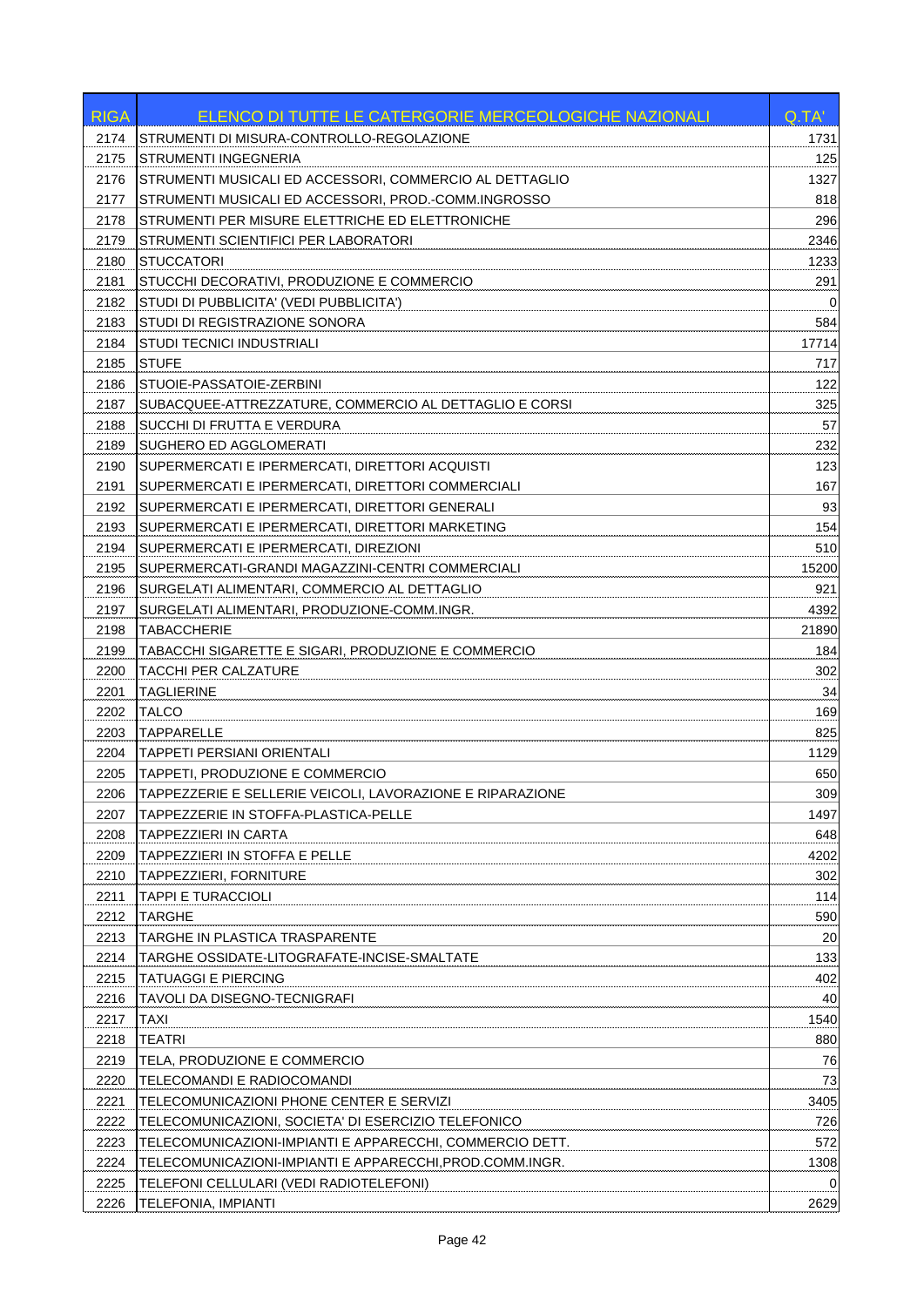| <b>RIGA</b> | ELENCO DI TUTTE LE CATERGORIE MERCEOLOGICHE NAZIONALI     | Q.TA'       |
|-------------|-----------------------------------------------------------|-------------|
| 2227        | <b>TELEFONIA, MATERIALI</b>                               | 1932        |
| 2228        | <b>TELEMARKETING</b>                                      | 633         |
| 2229        | TELEMATICA, SERVIZIO                                      | 2303        |
| 2230        | <b>TELEVENDITE - SOCIETA'</b>                             | 14          |
| 2231        | TELEVISIONE A CIRCUITO CHIUSO, IMPIANTI E APPARECCHI      | 438         |
| 2232        | TELEVISIONI PRIVATE (VEDI RADIO-TV PRIVATE)               | $\mathbf 0$ |
| 2233        | TELEVISORI E RADIOAPPARECCHI, COMMERCIO AL DETTAGLIO      | 1388        |
| 2234        | TELEVISORI E RADIOAPPARECCHI, FORNITURE E MATERIALI       | 128         |
| 2235        | TELEVISORI E RADIOAPPARECCHI, PRODUZIONE-COMM.INGROSSO    | 70          |
| 2236        | TELEVISORI E RADIOAPPARECCHI, RIPARAZIONE                 | 5197        |
| 2237        | <b>TELONI IMPERMEABILI</b>                                | 286         |
| 2238        | <b>TEMPORIZZATORI</b>                                     | 14          |
| 2239        | TENDE ALLA VENEZIANA E VERTICALI, PROD.-COMM.             | 679         |
| 2240        | TENDE DA SOLE, PRODUZIONE E COMMERCIO                     | 2074        |
| 2241        | TENDE E TENDAGGI, PRODUZIONE E COMMERCIO                  | 4262        |
| 2242        | TENNIS CLUBS (VEDI ASSOCIAZIONI SPORTIVE)                 | 0           |
| 2243        | TERME-SOCIETA' DI GESTIONE                                | 63          |
| 2244        | TERME-SOCIETA' DI GESTIONE-AMMINISTRATORI UNICI           | 34          |
| 2245        | TERME-SOCIETA' DI GESTIONE-PRESIDENTI                     | 44          |
| 2246        | <b>TERME-STABILIMENTI TERMALI</b>                         | 244         |
| 2247        | TERMOCOPPIE E TERMORESISTENZE                             | 57          |
| 2248        | <b>TERMOMETRI</b>                                         | 61          |
| 2249        | TERMOREGOLAZIONE, IMPIANTI E COMPONENTI                   | 155         |
| 2250        | TERRECOTTE, PRODUZIONE E COMMERCIO                        | 295         |
| 2251        | TESSILI, GRANDI INDUSTRIE (TOP ITALIAN COMPANIES)         | 81          |
| 2252        | TESSILI, MEDIE INDUSTRIE (TOP ITALIAN COMPANIES)          | 972         |
| 2253        | TESSILI, PICCOLE INDUSTRIE (TOP ITALIAN COMPANIES)        | 12688       |
| 2254        | TESSILI, INDUSTRIE (TOP ITALIAN COMPANIES)                | 13741       |
| 2255        | TESSUTI ARREDAMENTO, COMMERCIO AL DETTAGLIO               | 1109        |
| 2256        | TESSUTI ARREDAMENTO, PRODUZIONE E COMMERCIO INGROSSO      | 708         |
| 2257        | TESSUTI E NASTRI ELASTICI                                 | 127         |
| 2258        | TESSUTI E STOFFE, COMMERCIO AL DETTAGLIO                  | 4224        |
| 2259        | TESSUTI E STOFFE, PRODUZIONE E COMMERCIO INGROSSO         | 9014        |
| 2260        | <b>TESSUTI PLASTICATI E GOMMATI</b>                       | 63          |
| 2261        | <b>TESSUTI USO TECNICO E INDUSTRIALE</b>                  | 225         |
| 2262        | THE, CAMOMILLA ED INFUSI                                  | 57          |
| 2263        | TIMBRI E NUMERATORI                                       | 606         |
| 2264        | <b>TINTORIE</b>                                           | 3015        |
| 2265        | TINTORIE, FILATI E TESSUTI                                | 324         |
| 2266        | <b>TIPOGRAFIE</b>                                         | 6926        |
| 2267        | <b>TITANIO</b>                                            | 34          |
| 2268        | TONER-CARTUCCE-NASTRI PER UFFICIO                         | 1424        |
| 2269        | TORNERIE IN LASTRA                                        | 209         |
| 2270        | <b>TORNERIE LEGNO</b>                                     | 386         |
| 2271        | <b>TORNERIE METALLI</b>                                   | 3006        |
| 2272        | <b>TORNI</b>                                              | 74          |
| 2273        | TORREFAZIONI DI CAFFE' ED AFFINI, ESERCIZI E COMMERCIO    | 959         |
| 2274        | TORREFAZIONI DI CAFFE' ED AFFINI, LAVORAZIONE E COMMERCIO | 1361        |
| 2275        | <b>TORRI RAFFREDDAMENTO</b>                               | 27          |
| 2276        | TOUR OPERATOR, AMMINISTRATORE DELEGATO/UNICO              | 80          |
| 2277        | TOUR OPERATOR, DIRETTORE COMMERCIALE                      | 10          |
| 2278        | TOUR OPERATOR, DIRETTORE TECNICO                          | 14          |
| 2279        | TOUR OPERATOR, PRESIDENTE/VICEPRESIDENTE                  | 61          |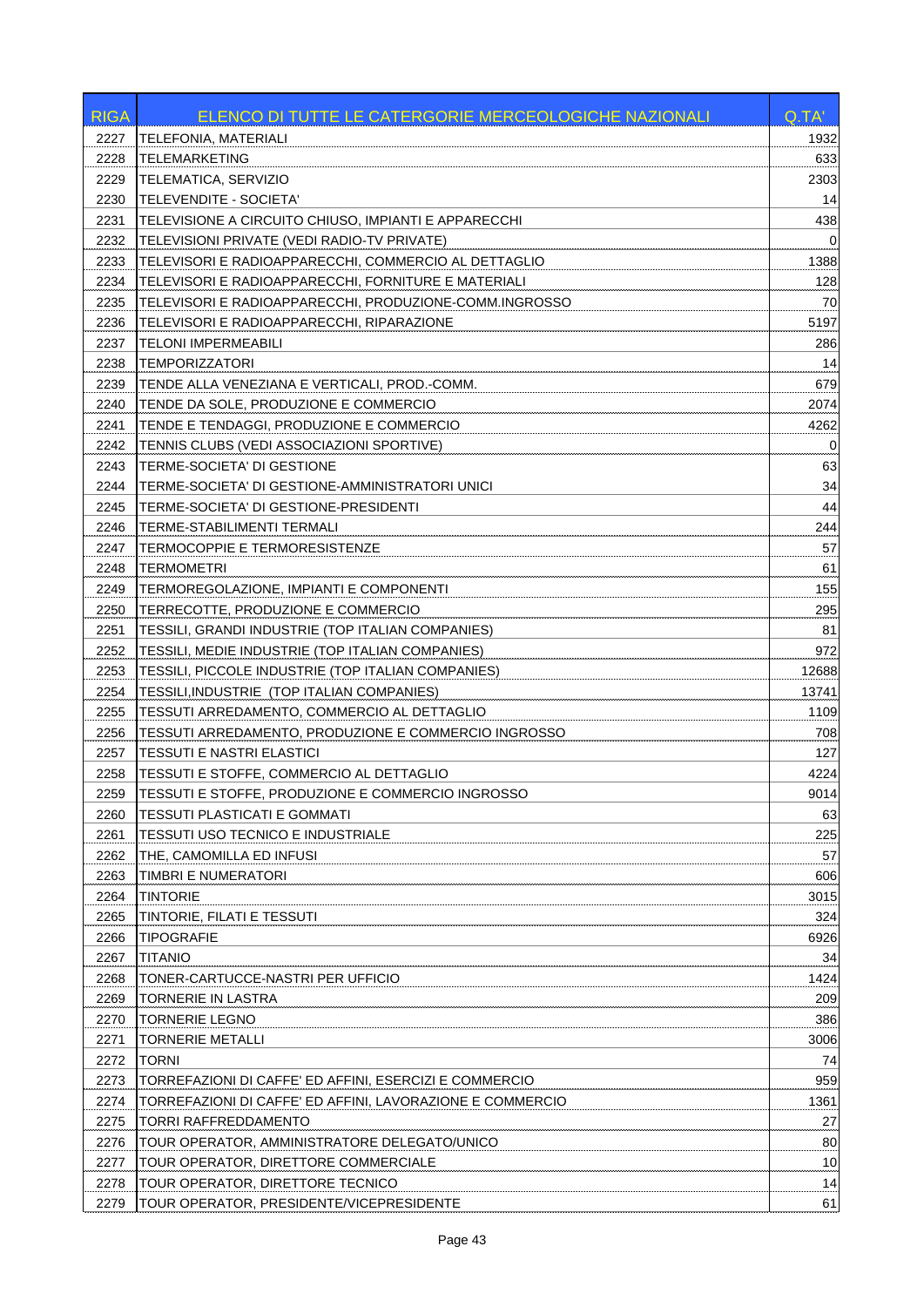| <b>RIGA</b> | ELENCO DI TUTTE LE CATERGORIE MERCEOLOGICHE NAZIONALI  | Q.TA' |
|-------------|--------------------------------------------------------|-------|
| 2280        | TOUR OPERATORS, ELENCO COMPLETO                        | 1599  |
| 2281        | TOUR OPERATORS, SELEZIONE                              | 146   |
| 2282        | TOVAGLIATI CARTA                                       | 59    |
| 2283        | <b>TRADING SOCIETA'</b>                                | 117   |
| 2284        | TRADUTTORI ED INTERPRETI                               | 1954  |
| 2285        | TRAFILATI E PROFILATI PLASTICI                         | 122   |
| 2286        | TRAFILATI FERRO ED ACCIAIO                             | 513   |
| 2287        | TRAFILATI NON FERROSI                                  | 66    |
| 2288        | <b>TRAFILATRICI E TRAFILE</b>                          | 35    |
| 2289        | TRANCIATURA LEGNAMI                                    | 187   |
| 2290        | TRANCIATURA METALLI                                    | 552   |
| 2291        | TRAPANI                                                | 21    |
| 2292        | TRASFORMATORI ELETTRICI                                | 397   |
| 2293        | <b>TRASLOCHI</b>                                       | 2178  |
| 2294        | TRASMISSIONE DATI RETE, INSTALLAZIONE E MANUTENZIONE   | 556   |
| 2295        | TRASMISSIONI E SUPPORTI                                | 146   |
| 2296        | TRASPORTATORI MECCANICI E PNEUMATICI                   | 263   |
| 2297        | TRASPORTI                                              | 9250  |
| 2298        | <b>TRASPORTI AEREI</b>                                 | 217   |
| 2299        | TRASPORTI CELERI                                       | 370   |
| 2300        | TRASPORTI CON CONTAINERS                               | 198   |
| 2301        | TRASPORTI DISABILI                                     | 28    |
| 2302        | <b>TRASPORTI ECCEZIONALI</b>                           | 414   |
| 2303        | TRASPORTI FERROVIARI E INTERMODALI                     | 203   |
| 2304        | TRASPORTI INTERNAZIONALI                               | 1651  |
| 2305        | TRASPORTI MACCHINARI                                   | 102   |
|             |                                                        |       |
| 2306        | TRASPORTI PUBBLICI, SOCIETA' DI SERVIZI                | 1608  |
| 2307        | TRASPORTI REFRIGERATI                                  | 350   |
| 2308        | TRATTAMENTI E FINITURE SUPERF.METALLI -MACCH.E FORNIT. | 140   |
| 2309        | TRATTAMENTI E FINITURE SUPERFICIALI METALLI            | 597   |
| 2310        | TRATTAMENTI TERMICI METALLI                            | 280   |
| 2311        | TRATTAMENTO E DEPURAZIONE DELLE ACQUE, SERVIZIO        | 874   |
| 2312        | <b>TRATTORI</b>                                        | 246   |
| 2313        | <b>TRATTORIE</b>                                       | 9658  |
| 2314        | <b>TRIBUNALI</b>                                       | 176   |
| 2315        | TRICOLOGIA, CENTRI E STUDI                             | 56    |
| 2316        | TRIVELLAZIONI E SONDAGGI, MACCHINE ED ATTREZZATURE     | 141   |
| 2317        | TRIVELLAZIONI E SONDAGGI, SERVIZIO                     | 1055  |
| 2318        | TROMBE PER AUTOVEICOLI                                 | 8     |
| 2319        | TRUCIOLI CARTA-CELLOFAN-LEGNO                          | 24    |
| 2320        | TUBETTI STAGNOLA-ALLUMINIO-AFFINI                      | 24    |
| 2321        | <b>TUBI ACCIAIO</b>                                    | 473   |
| 2322        | TUBI ACCIAIO INOSSIDABILE                              | 115   |
| 2323        | <b>TUBI ALETTATI</b>                                   | 16    |
| 2324        | <b>TUBI CEMENTO</b>                                    | 83    |
| 2325        | TUBI E TUBAZIONI                                       | 308   |
| 2326        | TUBI FLESSIBILI METALLICI                              | 96    |
| 2327        | TUBI FLESSIBILI PER PRESSIONI                          | 217   |
| 2328        | <b>TUBI GHISA</b>                                      | 18    |
| 2329        | <b>TUBI GOMMA</b>                                      | 118   |
| 2330        | <b>TUBI METALLICI</b>                                  | 124   |
| 2331        | <b>TUBI PLASTICA</b>                                   | 286   |
| 2332        | TULLE E VELI                                           | 18    |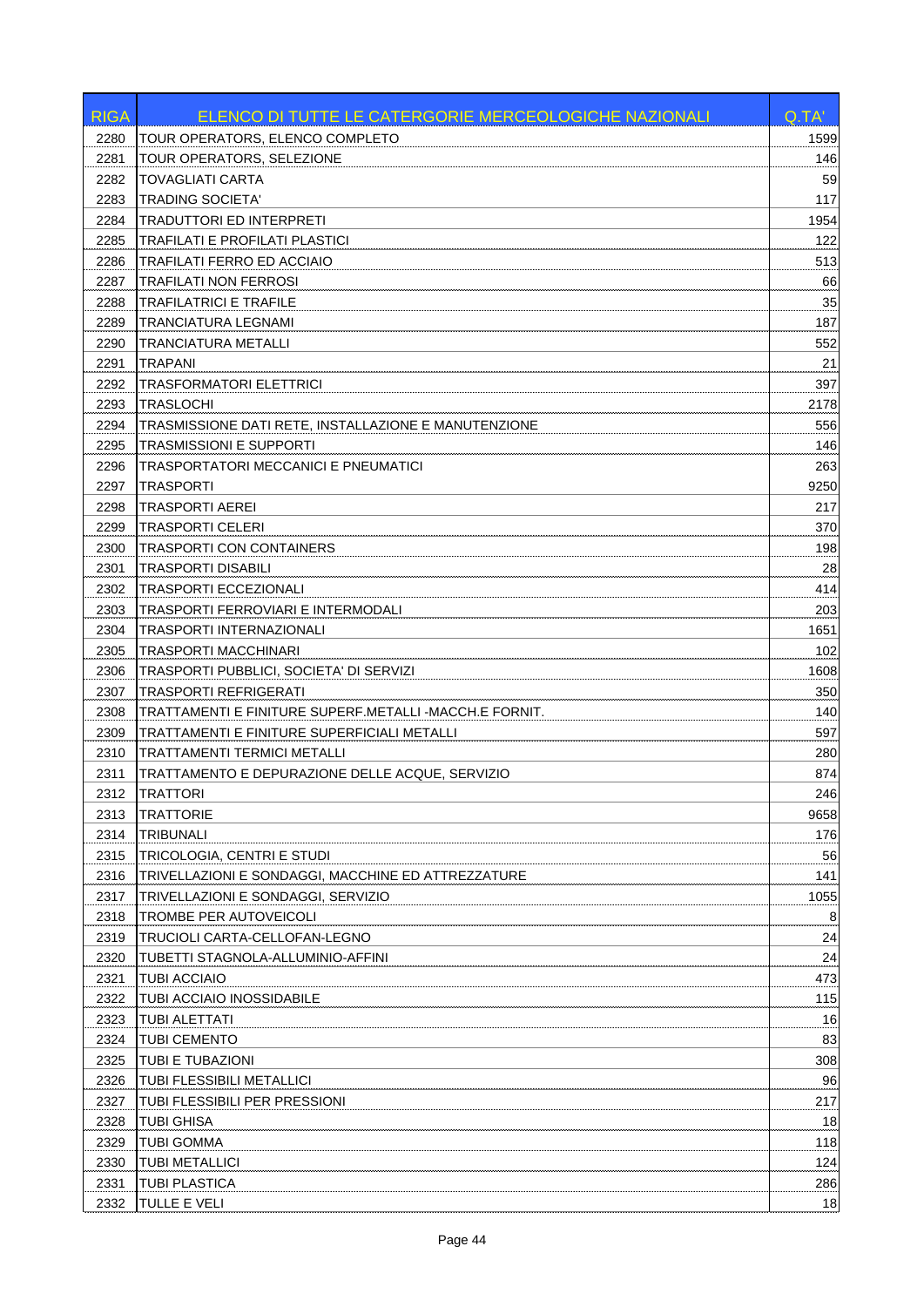| <b>RIGA</b> | ELENCO DI TUTTE LE CATERGORIE MERCEOLOGICHE NAZIONALI   | Q.TA'                   |
|-------------|---------------------------------------------------------|-------------------------|
| 2333        | <b>TURBINE</b>                                          | 43                      |
| 2334        | <b>TURBOCOMPRESSORI</b>                                 | 38                      |
| 2335        | TURISMO (VEDI AZIENDE PROMOZIONE TURISTICA)             | $\Omega$                |
| 2336        | <b>UCCELLI</b>                                          | 141                     |
| 2337        | <b>UFFICI ARREDATI</b>                                  | 263                     |
| 2338        | ULTRASUONI, APPARECCHI                                  | 31                      |
| 2339        | UMIDIFICATORI E DEUMIDIFICATORI                         | 78                      |
| 2340        | UNIVERSITA' ED ISTITUTI SUPERIORI E LIBERI              | 1672                    |
| 2341        | UNIVERSITA'- FACOLTA' DI AGRARIA                        | 20                      |
| 2342        | UNIVERSITA'- FACOLTA' DI ARCHITETTURA                   | 18                      |
| 2343        | UNIVERSITA'- FACOLTA' DI CHIMICA                        | -1                      |
| 2344        | UNIVERSITA'- FACOLTA' DI ECONOMIA E COMMERCIO           | 51                      |
| 2345        | UNIVERSITA'- FACOLTA' DI FARMACIA                       | 31                      |
| 2346        | UNIVERSITA'- FACOLTA' DI GIURISPRUDENZA                 | 44                      |
| 2347        | UNIVERSITA'- FACOLTA' DI INGEGNERIA                     | 35                      |
| 2348        | UNIVERSITA'- FACOLTA' DI LETTERE                        | 51                      |
| 2349        | UNIVERSITA'- FACOLTA' DI LINGUE                         | 19                      |
| 2350        | UNIVERSITA'- FACOLTA' DI MATEMATICA                     | 38                      |
| 2351        | UNIVERSITA'- FACOLTA' DI MEDICINA                       | 41                      |
| 2352        | UNIVERSITA'- FACOLTA' DI PSICOLOGIA                     | 27                      |
| 2353        | UNIVERSITA'- FACOLTA' DI SCIENZE DELLA FORMAZIONE       | $\overline{\mathbf{c}}$ |
| 2354        | UNIVERSITA'- FACOLTA' DI SCIENZE POLITICHE              | 27                      |
| 2355        | UNIVERSITA'- FACOLTA' DI SOCIOLOGIA                     | 11                      |
| 2356        | UNIVERSITA'- FACOLTA' DI STATISTICA                     | 6                       |
| 2357        | UNIVERSITA'- FACOLTA' DI VETERINARIA                    | 15                      |
| 2358        | UNIVERSITA', ISTITUTI-DIPARTIMENTI UNIVERSITARI         | 1369                    |
| 2359        | UNIVERSITA', SEDI                                       | 63                      |
| 2360        | UNIVERSITA', SEDI-DIRETTORI AMMINISTRATIVI              | 45                      |
| 2361        | UNIVERSITA', SEDI-RETTORI                               | 112                     |
| 2362        | UNIVERSITA', SELEZ. PER FACOLTA'                        | 437                     |
| 2363        | UNIVERSITA', DIPART., DIRETTORI AGRICOLTURA-AMBIENTE    | 99                      |
| 2364        | UNIVERSITA', DIPART., DIRETTORI ARCHITETTURA            | 27                      |
| 2365        | IUNIVERSITA',DIPART., DIRETTORI BIOLOGIA                | 86                      |
| 2366        | UNIVERSITA', DIPART., DIRETTORI CHIMICA                 | 67                      |
| 2367        | UNIVERSITA', DIPART., DIRETTORI CULTURA-ARTE-SPETTACOLO | 28                      |
| 2368        | UNIVERSITA',DIPART., DIRETTORI ECONOMIA                 | 119                     |
| 2369        | UNIVERSITA',DIPART., DIRETTORI FARMACIA                 | 31                      |
| 2370        | UNIVERSITA',DIPART., DIRETTORI GIURISPRUDENZA           | 89                      |
| 2371        | UNIVERSITA', DIPART., DIRETTORI INFORMATICA             | 21                      |
| 2372        | UNIVERSITA', DIPART., DIRETTORI INGEGNERIA              | 207                     |
| 2373        | UNIVERSITA',DIPART., DIRETTORI LETTERE-STORIA-FILOSOFIA | 187                     |
| 2374        | UNIVERSITA', DIPART., DIRETTORI LINGUE                  | 35                      |
| 2375        | UNIVERSITA', DIPART., DIRETTORI MATEMATICA              | 49                      |
| 2376        | UNIVERSITA', DIPART., DIRETTORI MEDICINA                | 233                     |
| 2377        | UNIVERSITA', DIPART., DIRETTORI PSICOLOGIA-PEDAGOGIA    | 38                      |
| 2378        | UNIVERSITA',DIPART., DIRETTORI SCIENZE                  | 23                      |
| 2379        | UNIVERSITA',DIPART., DIRETTORI SOCIOLOGIA-POLITICA      | 47                      |
| 2380        | UNIVERSITA',DIPART., DIRETTORI VETERINARIA              | 24                      |
| 2381        | UNIVERSITA', DIPARTIMENTI UNIVERSITARI, DIRETTORI       | 1410                    |
| 2382        | UNIVERSITA'-DIPARTIMENTO AGRICOLTURA-AMBIENTE           | 95                      |
| 2383        | UNIVERSITA'-DIPARTIMENTO ARCHITETTURA                   | 40                      |
| 2384        | UNIVERSITA'-DIPARTIMENTO BIOLOGIA                       | 14                      |
| 2385        | UNIVERSITA'-DIPARTIMENTO CHIMICA                        | 38                      |
|             |                                                         |                         |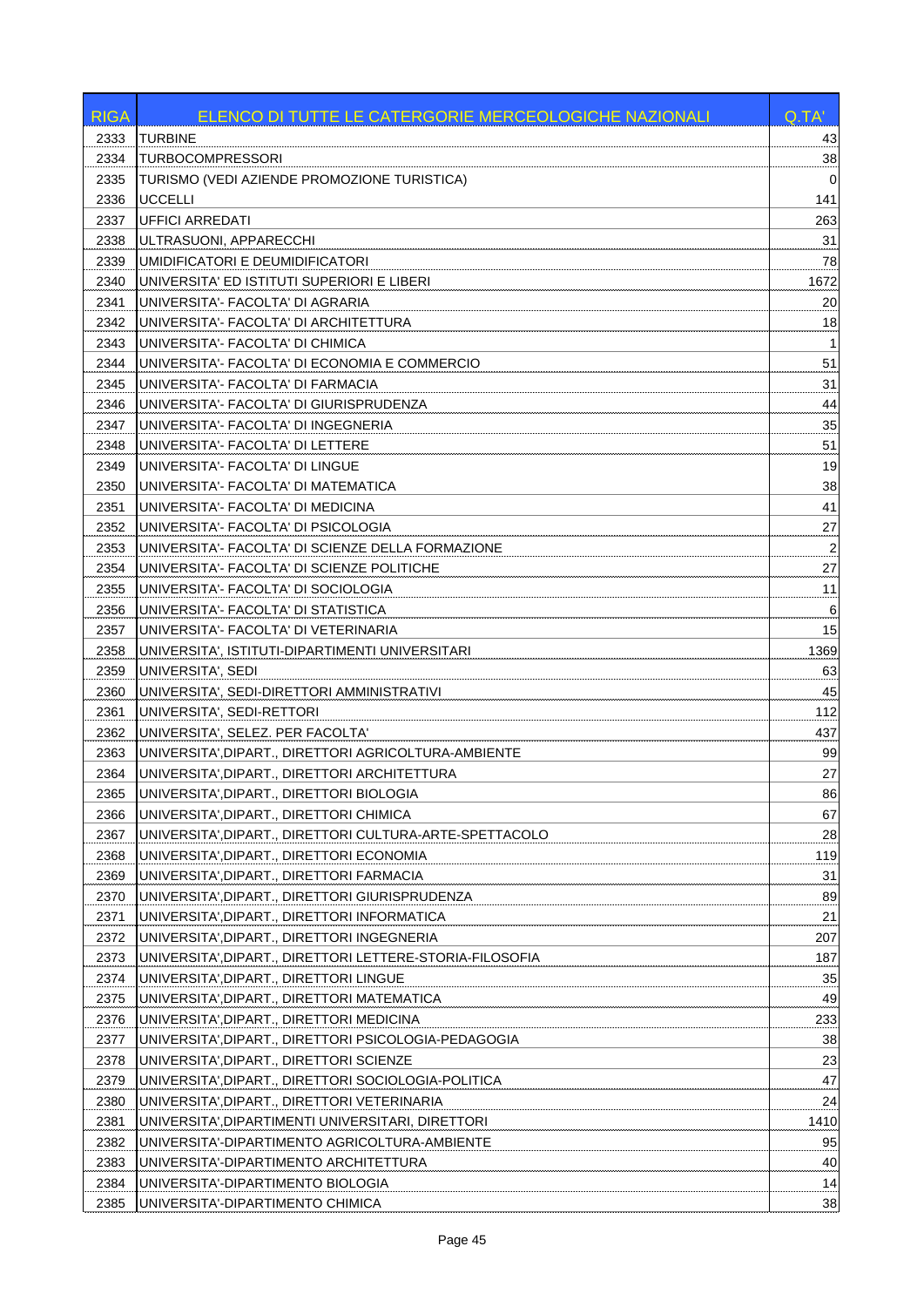| <b>RIGA</b> | <b>ELENCO DI TUTTE LE CATERGORIE MERCEOLOGICHE NAZIONALI</b> | Q.TA' |
|-------------|--------------------------------------------------------------|-------|
| 2386        | UNIVERSITA'-DIPARTIMENTO CULTURA-ARTE-SPETTACOLO             | 4     |
| 2387        | UNIVERSITA'-DIPARTIMENTO ECONOMIA                            | 119   |
| 2388        | UNIVERSITA'-DIPARTIMENTO FARMACIA                            | 46    |
| 2389        | UNIVERSITA'-DIPARTIMENTO GIURISPRUDENZA                      | 62    |
| 2390        | UNIVERSITA'-DIPARTIMENTO INFORMATICA                         | 14    |
| 2391        | UNIVERSITA'-DIPARTIMENTO INGEGNERIA                          | 143   |
| 2392        | UNIVERSITA'-DIPARTIMENTO LETTERE-STORIA-FILOSOFIA            | 205   |
| 2393        | UNIVERSITA'-DIPARTIMENTO LINGUE                              | 40    |
| 2394        | UNIVERSITA'-DIPARTIMENTO MATEMATICA                          | 163   |
| 2395        | UNIVERSITA'-DIPARTIMENTO MEDICINA                            | 276   |
| 2396        | UNIVERSITA'-DIPARTIMENTO PSICOLOGIA-PEDAGOGIA                | 21    |
| 2397        | UNIVERSITA'-DIPARTIMENTO SOCIOLOGIA-POLITICA                 | 64    |
| 2398        | UNIVERSITA'-DIPARTIMENTO VETERINARIA                         | 25    |
| 2399        | <b>UOVA</b>                                                  | 347   |
| 2400        | USATO, COMPRAVENDITA                                         | 630   |
| 2401        | UTENSILI DIAMANTATI                                          | 276   |
| 2402        | <b>UTENSILI ELETTRICI</b>                                    | 284   |
| 2403        | UTENSILI INDUSTRIALI                                         | 176   |
| 2404        | UTENSILI LAVORAZIONE LEGNO                                   | 273   |
| 2405        | UTENSILI LAVORAZIONE METALLI                                 | 327   |
| 2406        | UTENSILI PNEUMATICI                                          | 116   |
| 2407        | UTENSILI, COMMERCIO                                          | 1392  |
| 2408        | UTENSILI, PRODUZIONE                                         | 331   |
| 2409        | VALIGERIE ED ARTICOLI DA VIAGGIO, COMMERCIO AL DETTAGLIO     | 425   |
| 2410        | VALIGERIE ED ARTICOLI DA VIAGGIO, PROD.-COMM.INGROSSO        | 165   |
| 2411        | VALVOLE                                                      | 732   |
| 2412        | VALVOLE AUTOMATICHE E DI SICUREZZA                           | 71    |
| 2413        | <b>VALVOLE INDUSTRIALI</b>                                   | 358   |
| 2414        | VALVOLE PER INDUSTRIA CHIMICA                                | 78    |
| 2415        | <b>VALVOLE PNEUMATICHE</b>                                   | 84    |
| 2416        | <b>VALVOLE SARACINESCHE</b>                                  | 55    |
| 2417        | <b>VARIATORI VELOCITA'</b>                                   | 300   |
| 2418        | VELLUTAZIONE                                                 | 16    |
| 2419        | <b>VELLUTI</b>                                               | 25    |
| 2420        | VENDITE PER CORRISPONDENZA, ORGANIZZAZIONI                   | 200   |
| 2421        | VENTILATORI, PRODUZIONE E COMMERCIO                          | 165   |
| 2422        | <b>VENTILAZIONE, IMPIANTI</b>                                | 210   |
| 2423        | <b>VERNICI AUTO</b>                                          | 278   |
| 2424        | <b>VERNICI EDILIZIA</b>                                      | 492   |
| 2425        | <b>VERNICI ISOLANTI</b>                                      | 40    |
| 2426        | <b>VERNICI LEGNO</b>                                         | 437   |
| 2427        | <b>VERNICI PROTETTIVE SPECIALI</b>                           | 118   |
| 2428        | <b>VERNICI USO INDUSTRIALE</b>                               | 313   |
| 2429        | VERNICIATURA A FUOCO E A FORNO                               | 438   |
| 2430        | VERNICIATURA A SPRUZZO                                       | 404   |
| 2431        | <b>VERNICIATURA METALLI</b>                                  | 604   |
| 2432        | VERNICIATURA, IMPIANTI E MACCHINE                            | 344   |
| 2433        | <b>VERNICIATURE EDILI</b>                                    | 1089  |
| 2434        | <b>VERNICIATURE INDUSTRIALI</b>                              | 1061  |
| 2435        | <b>VESCOVI E ARCIVESCOVI</b>                                 | 363   |
| 2436        | <b>VETERINARI, STUDI</b>                                     | 5739  |
| 2437        | VETERINARIA, ARTICOLI E PRODOTTI                             | 262   |
| 2438        | VETRATE ARTISTICHE, PRODUZIONE E COMMERCIO                   | 656   |
|             |                                                              |       |